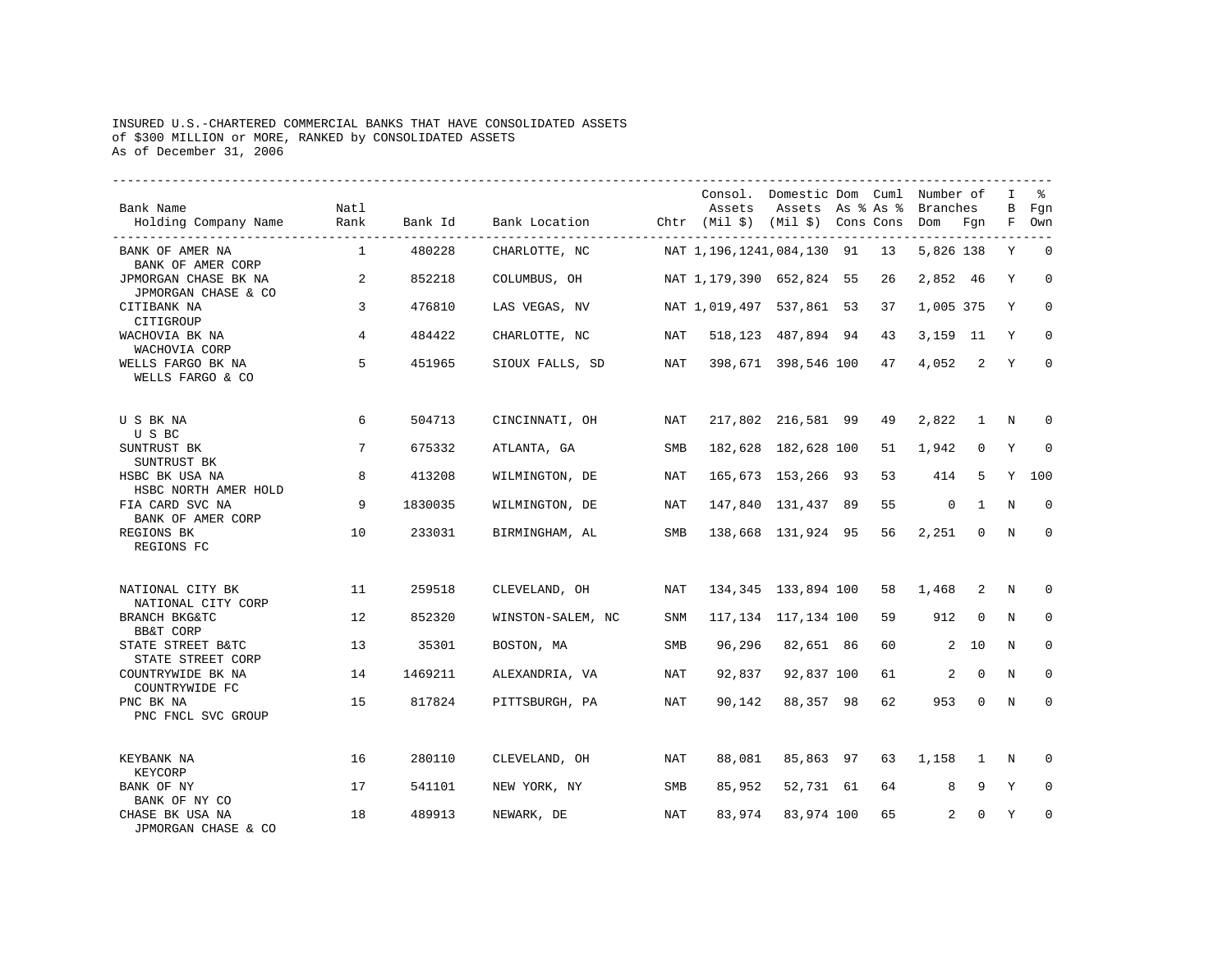| CITIBANK SD NA<br>CITIGROUP                                 | 19 | 486752 | SIOUX FALLS, SD   | NAT        | 79,761 | 79,761 100 | 66 | 0            | 0            | N       | $\Omega$    |
|-------------------------------------------------------------|----|--------|-------------------|------------|--------|------------|----|--------------|--------------|---------|-------------|
| LASALLE BK NA<br>ABN AMRO N AMER HC                         | 20 | 455534 | CHICAGO, IL       | NAT        | 72,967 | 72,967 100 | 66 | 138          | 1            | N       | 100         |
|                                                             |    |        |                   |            |        |            |    |              |              |         |             |
| COMERICA BK<br>COMERICA                                     | 21 | 60143  | DETROIT, MI       | SMB        | 58,543 | 57,252 98  | 67 | 382          | $\mathbf{1}$ | Ν       | 0           |
| NORTH FORK BK                                               | 22 | 332907 | MATTITUCK, NY     | <b>SNM</b> | 57,903 | 57,875 100 | 68 | 350          | $\mathbf{0}$ | N       | $\mathbf 0$ |
| CAPITAL ONE FC<br>MANUFACTURERS & TRADERS TC<br>M&T BK CORP | 23 | 501105 | BUFFALO, NY       | SMB        | 56,382 | 56,382 100 | 68 | 704          | $\mathbf{1}$ | Y       | 22          |
| BANK OF THE WEST<br>BANCWEST CORP                           | 24 | 804963 | SAN FRANCISCO, CA | SNM        | 55,643 | 55,643 100 | 69 | 712          | $\mathbf 0$  | Υ       | 99          |
| FIFTH THIRD BK<br>FIFTH THIRD BC                            | 25 | 723112 | CINCINNATI, OH    | SMB        | 52,672 | 52,672 100 | 70 | 415          | $\mathbf{1}$ | N       | $\mathbf 0$ |
|                                                             |    |        |                   |            |        |            |    |              |              |         |             |
| NORTHERN TC<br>NORTHERN TR CORP                             | 26 | 210434 | CHICAGO, IL       | SMB        | 52,313 | 33,358 64  | 70 | 17           | 3            | Y       | $\mathbf 0$ |
| UNION BK OF CA NA<br>UNIONBANCAL CORP                       | 27 | 212465 | SAN FRANCISCO, CA | NAT        | 51,969 | 50,651 97  | 71 | 353          | 6            | Y       | 62          |
| LASALLE BK MIDWEST NA<br>ABN AMRO N AMER HC                 | 28 | 445843 | TROY, MI          | NAT        | 49,752 | 47,930 96  | 71 | 267          | $\mathbf 0$  | N       | 100         |
| FIFTH THIRD BK<br>FIFTH THIRD BC                            | 29 | 913940 | GRAND RAPIDS, MI  | SMB        | 48,441 | 48,441 100 | 72 | 718          | $\mathbf 0$  | N       | $\mathbf 0$ |
| M&I MARSHALL & ILSLEY BK<br>MARSHALL & ILSLEY CORP          | 30 | 983448 | MILWAUKEE, WI     | SMB        | 48,017 | 48,017 100 | 72 | 309          | $\mathbf 0$  | $\rm N$ | $\mathbf 0$ |
|                                                             |    |        |                   |            |        |            |    |              |              |         |             |
| CHARTER ONE BK NA<br>CITIZENS FNCL GROUP                    | 31 | 897273 | CLEVELAND, OH     | NAT        | 45,992 | 45,992 100 | 73 | 428          | 1            | N       | 100         |
| HARRIS NA<br>HARRIS FC                                      | 32 | 75633  | CHICAGO, IL       | <b>NAT</b> | 41,831 | 41,722 100 | 73 | 192          | $\mathbf 0$  | N       | 100         |
| COMMERCE BK NA                                              | 33 | 363415 | PHILADELPHIA, PA  | NAT        | 41,170 | 41,170 100 | 74 | 343          | $\mathbf 0$  | N       | $\mathbf 0$ |
| COMMERCE BC<br>DEUTSCHE BK TC AMERICAS<br>TAUNUS CORP       | 34 | 214807 | NEW YORK, NY      | SMB        | 39,737 | 34,537 87  | 74 | $\mathbf{1}$ | 4            | Y       | 100         |
| TD BANKNORTH NA<br>TD BANKNORTH                             | 35 | 497404 | PORTLAND, ME      | <b>NAT</b> | 39,582 | 39,582 100 | 75 | 652          | $\mathbf{1}$ | $\rm N$ | 56          |
|                                                             |    |        |                   |            |        |            |    |              |              |         |             |
| FIRST TENNESSEE BK NA MMPHS<br>FIRST HORIZON NAT CORP       | 36 | 485559 | MEMPHIS, TN       | <b>NAT</b> | 37,608 | 37,608 100 | 75 | 222          | $\mathbf{0}$ | $\rm N$ | $\mathbf 0$ |
| CITIZENS BK OF MA<br>CITIZENS FNCL GROUP                    | 37 | 14409  | BOSTON, MA        | <b>SNM</b> | 35,276 | 35,246 100 | 75 | 318          | 1            | N       | 100         |
| HUNTINGTON NB<br>HUNTINGTON BSHRS                           | 38 | 12311  | COLUMBUS, OH      | NAT        | 34,914 | 34,914 100 | 76 | 491          | 0            | Ν       | 0           |
| COMPASS BK<br>COMPASS BSHRS                                 | 39 | 697633 | BIRMINGHAM, AL    | SMB        | 34,181 | 34,181 100 | 76 | 444          | $\mathbf 0$  | N       | $\mathbf 0$ |
| CAPITAL ONE NA<br>CAPITAL ONE FC                            | 40 | 112837 | NEW ORLEANS, LA   | NAT        | 30,803 | 30,803 100 | 76 | 337          | $\mathbf{0}$ | N       | $\mathbf 0$ |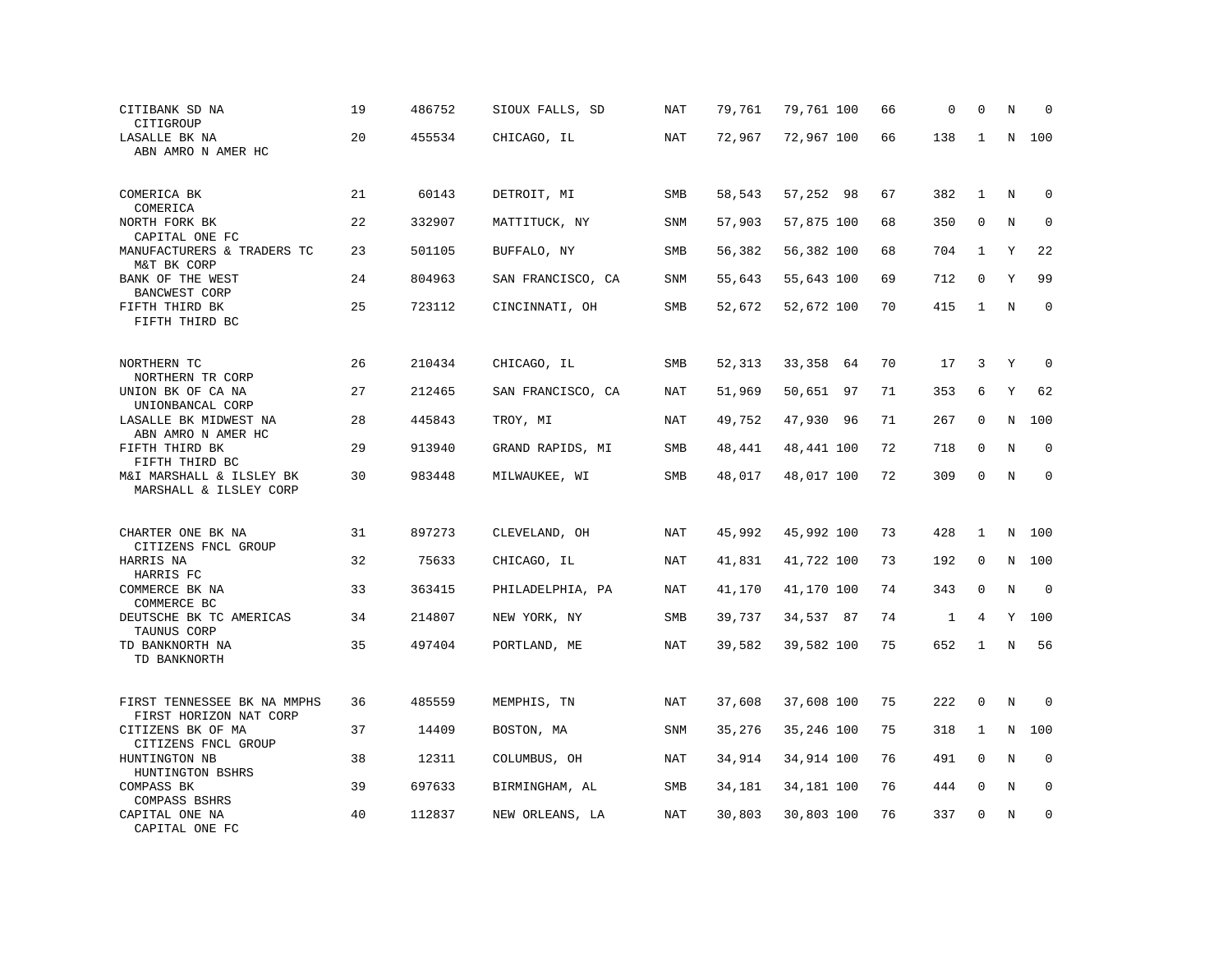| CAPITAL ONE BK<br>CAPITAL ONE FC                                    | 41 | 2253891 | GLEN ALLEN, VA     | SMB | 27,929 | 25,235 90  | 77 | $\mathbf 0$  | 2            | Ν | $\mathbf 0$  |
|---------------------------------------------------------------------|----|---------|--------------------|-----|--------|------------|----|--------------|--------------|---|--------------|
| MELLON BK NA<br>MELLON FNCL CORP                                    | 42 | 934329  | PITTSBURGH, PA     | NAT | 26,226 | 22,713 87  | 77 | 26           | $\mathbf{1}$ | N | $\mathbf 0$  |
| DISCOVER BK<br>MORGAN STANLEY                                       | 43 | 30810   | GREENWOOD, DE      | SNM | 25,165 | 25,165 100 | 77 | 0            | $\mathbf 0$  | N | 0            |
| RBC CENTURA BK<br>ROYAL BK HOLD                                     | 44 | 1494240 | ROCKY MOUNT, NC    | SMB | 23,136 | 23,136 100 | 78 | 299          | $\mathbf{1}$ | N | 99           |
| COLONIAL BK NA<br>COLONIAL BANCGROUP                                | 45 | 570231  | MONTGOMERY, AL     | NAT | 22,731 | 22,731 100 | 78 | 322          | $\mathbf{1}$ | Y | $\mathbf 0$  |
| ASSOCIATED BK NA                                                    | 46 | 917742  | GREEN BAY, WI      | NAT | 20,532 | 20,532 100 | 78 | 351          | $\mathbf 0$  | N | 0            |
| ASSOCIATED BANC-CORP<br>SKY BK                                      | 47 | 576710  | SALINEVILLE, OH    | SMB | 17,532 | 17,532 100 | 78 | 303          | 0            | N | $\mathbf 0$  |
| SKY FNCL GROUP<br>CITIZENS BK NA                                    | 48 | 3303298 | ALBANY, NY         | NAT | 17,125 | 17,125 100 | 78 | 262          | 1            | N | 100          |
| CITIZENS FNCL GROUP<br>WEBSTER BK NA<br>WEBSTER FNCL CORP           | 49 | 761806  | WATERBURY, CT      | NAT | 16,848 | 16,848 100 | 79 | 179          | $\mathbf{1}$ | N | $\mathbf 0$  |
| TD BK USA NA                                                        | 50 | 2121196 | NEW YORK, NY       | NAT | 15,430 | 15,430 100 | 79 | $\mathbf{1}$ | $\mathbf 0$  | N | 100          |
|                                                                     |    |         |                    |     |        |            |    |              |              |   |              |
| ZIONS FIRST NB<br>ZIONS BC                                          | 51 | 276579  | SALT LAKE CITY, UT | NAT | 14,849 | 14,848 100 | 79 | 169          | $\mathbf 0$  | N | $\Omega$     |
| TCF NB<br>TCF FC                                                    | 52 | 266271  | WAYZATA, MN        | NAT | 14,749 | 14,749 100 | 79 | 483          | 0            | N | 0            |
| CITY NB<br>CITY NAT CORP                                            | 53 | 63069   | BEVERLY HILLS, CA  | NAT | 14,665 | 14,665 100 | 79 | 72           | $\Omega$     | N | $\mathbf 0$  |
| BANK OF OK NA<br>BOK FC                                             | 54 | 339858  | TULSA, OK          | NAT | 14,366 | 13,766 96  | 79 | 79           | $\mathbf 0$  | N | 0            |
| BANK OF AMER OR NA<br>BANK OF AMER CORP                             | 55 | 2867056 | PORTLAND, OR       | NAT | 14,156 | 14,156 100 | 80 | $\Omega$     | $\Omega$     | N | $\mathbf{0}$ |
| COMMERCE BK NA                                                      | 56 | 601050  | KANSAS CITY, MO    | NAT | 13,891 | 13,891 100 | 80 | 169          | $\mathbf 0$  | N | $\Omega$     |
| COMMERCE BSHRS<br>CITIZENS BK RI                                    | 57 | 1000409 | PROVIDENCE, RI     | SNM | 13,878 | 13,878 100 | 80 | 68           | 0            | N | 100          |
| CITIZENS FNCL GROUP<br>FIRST-CITIZENS B&TC                          | 58 | 491224  | RALEIGH, NC        | SNM | 13,327 | 13,327 100 | 80 | 334          | $\mathbf 0$  | N | $\mathbf 0$  |
| FIRST CITIZENS BSHRS<br>FROST NB                                    | 59 | 682563  | SAN ANTONIO, TX    | NAT | 13,307 | 13,307 100 | 80 | 123          | 0            | N | 0            |
| <b>CULLEN/FROST BKR</b><br>WELLS FARGO BK NW NA<br>WELLS FARGO & CO | 60 | 688079  | OGDEN, UT          | NAT | 13,088 | 13,088 100 | 80 | $\mathbf 0$  | $\mathbf 0$  | N | $\mathbf{0}$ |
| VALLEY NB<br>VALLEY NBC                                             | 61 | 229801  | PASSAIC, NJ        | NAT | 12,364 | 12,364 100 | 80 | 161          | $\mathbf 0$  | N | $\mathbf 0$  |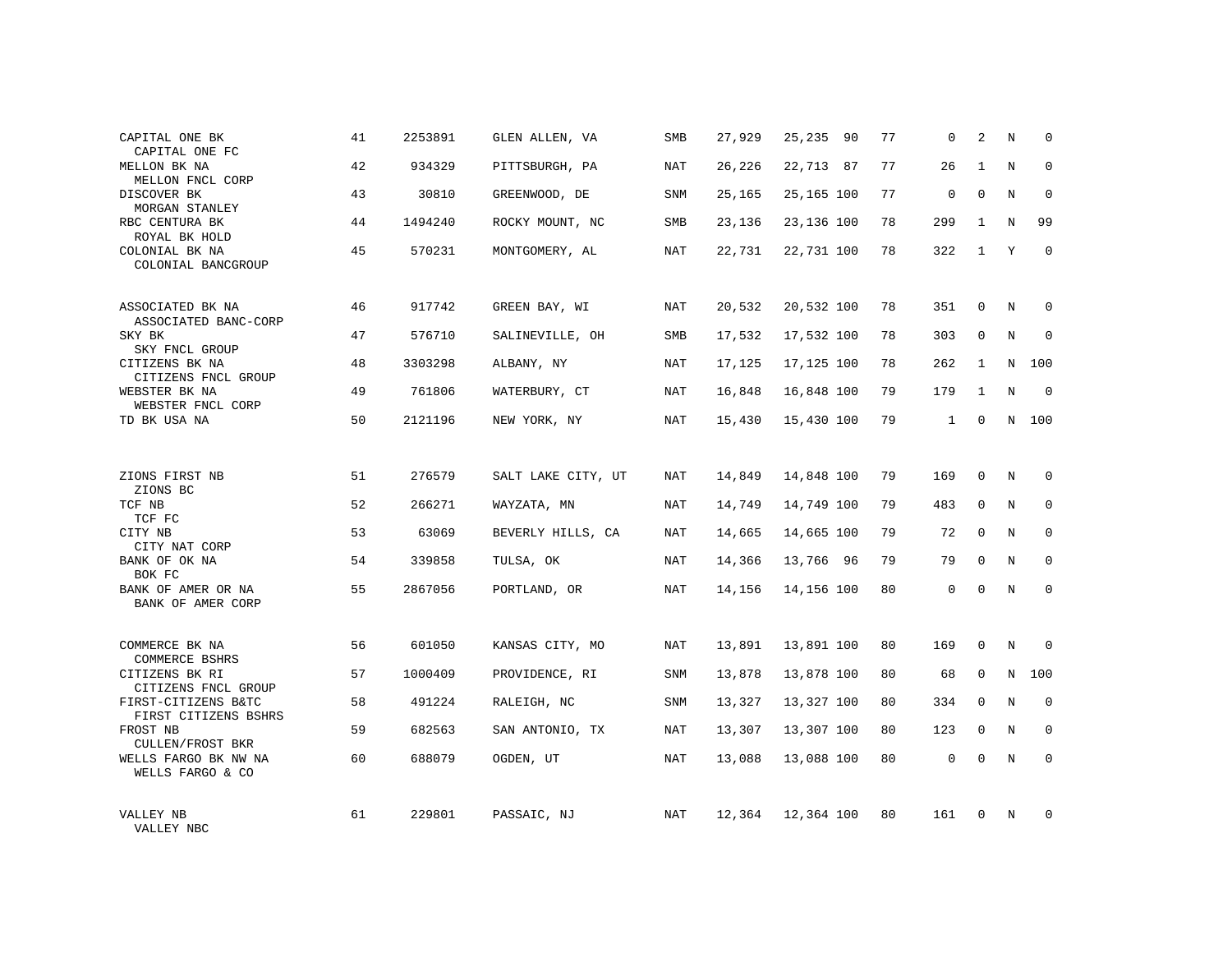| BANCO POPULAR NORTH AMER<br>POPULAR                  | 62 | 2736291 | NEW YORK, NY      | SMB        | 12,246 | 12,246 100 | 81 | 130          | 0            | Υ       | 100         |
|------------------------------------------------------|----|---------|-------------------|------------|--------|------------|----|--------------|--------------|---------|-------------|
| BANCORPSOUTH BK<br>BANCORPSOUTH                      | 63 | 606046  | TUPELO, MS        | <b>SNM</b> | 12,045 | 12,045 100 | 81 | 262          | $\mathbf 0$  | N       | $\mathbf 0$ |
| FIRST HAWAIIAN BK<br>BANCWEST CORP                   | 64 | 980661  | HONOLULU, HI      | <b>SNM</b> | 12,003 | 11,521 96  | 81 | 62           | $\mathbf 0$  | Y       | 99          |
| FIRST REPUBLIC BK                                    | 65 | 131360  | LAS VEGAS, NV     | <b>SNM</b> | 11,669 | 11,669 100 | 81 | 41           | $\mathbf 0$  | N       | $\mathbf 0$ |
| INVESTORS B&TC<br>INVESTORS FNCL SVC CORP            | 66 | 911807  | BOSTON, MA        | SMB        | 11,555 | 11,544 100 | 81 | 0            | $\mathbf 0$  | Y       | $\mathbf 0$ |
| UNITED STATES TC NA<br>CHARLES SCHWAB CORP           | 67 | 2333412 | NEW YORK, NY      | NAT        | 11,115 | 11,081 100 | 81 | 23           | $\Omega$     | Υ       | $\mathbf 0$ |
| CHARLES SCHWAB BK NA<br>CHARLES SCHWAB CORP          | 68 | 3150447 | RENO, NV          | NAT        | 11,007 | 11,007 100 | 81 | $\mathbf 0$  | $\Omega$     | N       | $\mathbf 0$ |
| EAST WEST BK<br>EAST WEST BC                         | 69 | 197478  | PASADENA, CA      | <b>SMB</b> | 10,820 | 10,820 100 | 81 | 66           | $\Omega$     | N       | $\Omega$    |
| BANK OF HAWAII<br>BANK OF HAWAII CORP                | 70 | 795968  | HONOLULU, HI      | SMB        | 10,616 | 9,875 93   | 82 | 84           | $\mathbf{1}$ | Y       | $\mathbf 0$ |
| CALIFORNIA B&TC<br>ZIONS BC                          | 71 | 837260  | SAN DIEGO, CA     | <b>SNM</b> | 10,416 | 10,416 100 | 82 | 101          | $\mathbf 0$  | Y       | $\mathbf 0$ |
| AMEGY BK NA<br>ZIONS BC                              | 72 | 676656  | HOUSTON, TX       | <b>NAT</b> | 10,359 | 10,359 100 | 82 | 83           | $\mathbf 0$  | N       | $\mathbf 0$ |
| UNITED CMRL BK<br>UCBH HOLD                          | 73 | 43173   | SAN FRANCISCO, CA | SNM        | 10,325 | 9,704 94   | 82 | 57           | 1            | Υ       | 0           |
| FIRSTMERIT BK NA<br>FIRSTMERIT CORP                  | 74 | 67311   | AKRON, OH         | <b>NAT</b> | 10,245 | 10,245 100 | 82 | 203          | $\Omega$     | N       | $\mathbf 0$ |
| MELLON TR OF NEW ENGLAND NA<br>MELLON FNCL CORP      | 75 | 44602   | BOSTON, MA        | NAT        | 10,235 | 10,235 100 | 82 | $\mathbf{1}$ | $\Omega$     | $\rm N$ | $\mathbf 0$ |
| WHITNEY NB<br>WHITNEY HC                             | 76 | 873138  | NEW ORLEANS, LA   | NAT        | 10,170 | 10,170 100 | 82 | 164          | 1            | N       | $\mathbf 0$ |
| FIRST BK<br>FIRST BKS                                | 77 | 169653  | SAINT LOUIS, MO   | SMB        | 10,106 | 10,106 100 | 82 | 195          | 0            | N       | 0           |
| WILMINGTON TC<br>WILMINGTON TR CORP                  | 78 | 272218  | WILMINGTON, DE    | SNM        | 10,002 | 10,002 100 | 82 | 62           | $\mathbf 0$  | N       | $\mathbf 0$ |
| CORUS BK NA<br><b>CORUS BSHRS</b>                    | 79 | 259031  | CHICAGO, IL       | <b>NAT</b> | 9,835  | 9,835 100  | 83 | 13           | $\mathbf 0$  | N       | $\mathbf 0$ |
| STERLING SVG BK<br>STERLING FC                       | 80 | 741871  | SPOKANE, WA       | SNM        | 9,550  | 9,550 100  | 83 | 28           | $\mathbf 0$  | N       | $\mathbf 0$ |
| NORTHERN TR NA<br>NORTHERN TR CORP                   | 81 | 665931  | MIAMI, FL         | <b>NAT</b> | 9,520  | 9,520 100  | 83 | 61           | 0            | Y       | $\Omega$    |
| WF NB SOUTH CENTRAL<br>WELLS FARGO & CO              | 82 | 2362458 | FARIBAULT, MN     | NAT        | 9,435  | 9,435 100  | 83 | $\mathsf 0$  | 0            | Ν       | 0           |
| INTERNATIONAL BK OF CMRC<br>INTERNATIONAL BSHRS CORP | 83 | 1001152 | LAREDO, TX        | SNM        | 9,181  | 9,181 100  | 83 | 197          | $\mathbf 0$  | N       | $\mathbf 0$ |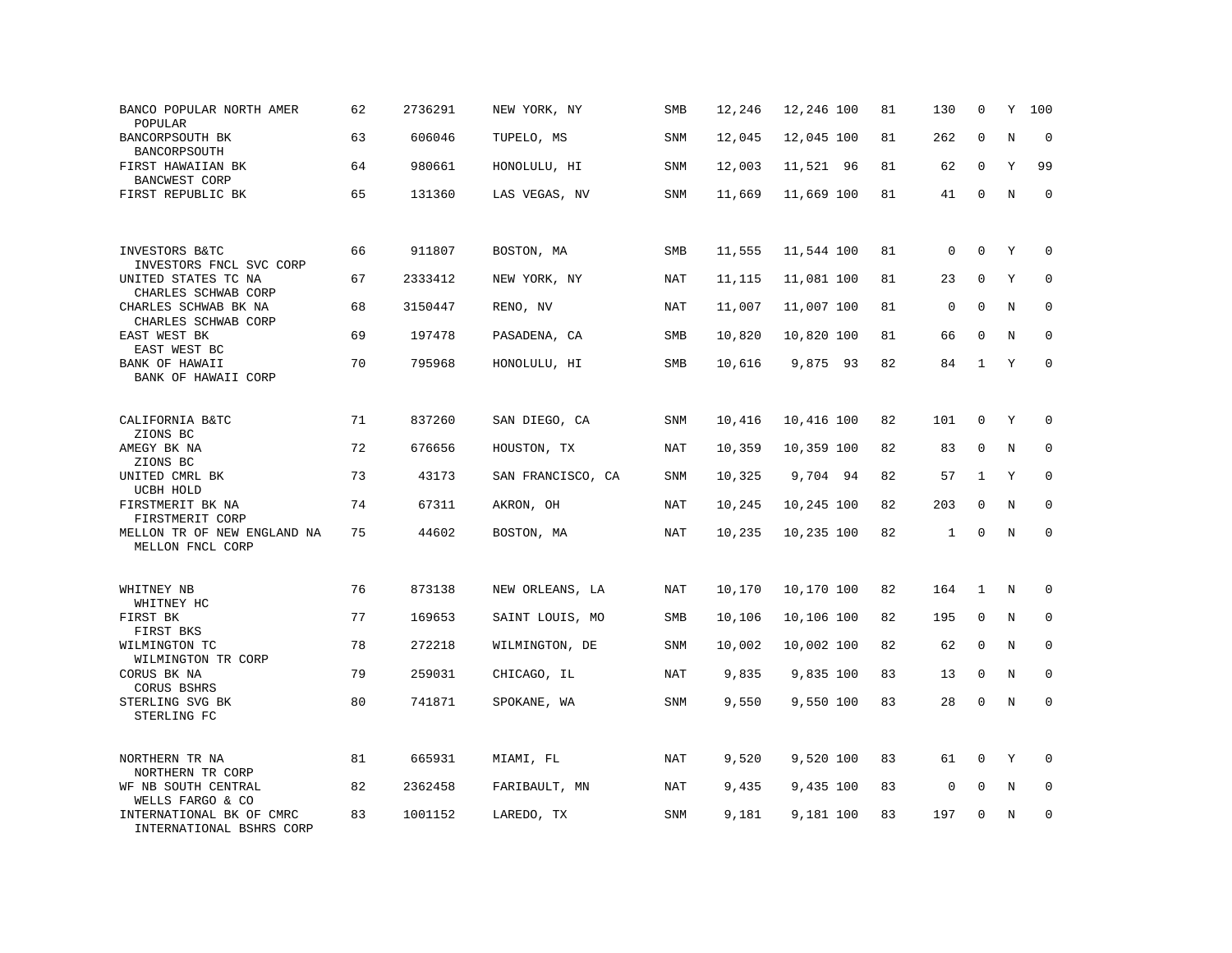| BANK OF AMERICA RI NA<br>BANK OF AMER CORP               | 84  | 3344611 | PROVIDENCE, RI    | NAT        | 9,048 | 9,048 100 | 83 | 0            | $\mathbf 0$ | N       | $\mathbf 0$ |
|----------------------------------------------------------|-----|---------|-------------------|------------|-------|-----------|----|--------------|-------------|---------|-------------|
| ISRAEL DISCOUNT BK OF NY<br>DISCOUNT BC                  | 85  | 320119  | NEW YORK, NY      | <b>SNM</b> | 8,823 | 7,611 86  | 83 | 6            | $\mathbf 0$ | Y       | $\mathbf 0$ |
| CAROLINA FIRST BK<br>SOUTH FNCL GROUP                    | 86  | 310727  | GREENVILLE, SC    | <b>SNM</b> | 8,712 | 8,712 100 | 83 | 100          | $\mathbf 0$ | N       | 0           |
| ARVEST BK<br>ARVEST BK GROUP                             | 87  | 311845  | FAYETTEVILLE, AR  | SMB        | 8,711 | 8,711 100 | 83 | 213          | $\mathbf 0$ | N       | $\mathbf 0$ |
| TRUSTMARK NB<br>TRUSTMARK CORP                           | 88  | 342634  | JACKSON, MS       | NAT        | 8,704 | 8,704 100 | 83 | 161          | $\mathbf 0$ | N       | $\mathbf 0$ |
| TEXAS ST BK<br>TEXAS RGNL BSHRS                          | 89  | 1017658 | MCALLEN, TX       | SMB        | 8,548 | 8,548 100 | 84 | 78           | 0           | N       | 100         |
| FIRST MIDWEST BK<br>FIRST MIDWEST BC                     | 90  | 1007846 | ITASCA, IL        | SMB        | 8,398 | 8,398 100 | 84 | 100          | $\mathbf 0$ | N       | $\mathbf 0$ |
| BANK OF AMER CA NA                                       | 91  | 1443266 | SAN FRANCISCO, CA | NAT        | 8,172 | 8,172 100 | 84 | 0            | $\mathbf 0$ | N       | 0           |
| BANK OF AMER CORP<br>MERCANTILE-SAFE DEPOSIT & TC        | 92  | 208927  | BALTIMORE, MD     | <b>SNM</b> | 8,123 | 8,123 100 | 84 | 63           | $\mathbf 0$ | N       | $\mathbf 0$ |
| MERCANTILE BSHRS CORP<br>CATHAY BK                       | 93  | 595869  | LOS ANGELES, CA   | <b>SNM</b> | 8,014 | 8,014 100 | 84 | 55           | $\mathbf 0$ | N       | $\mathbf 0$ |
| CATHAY GENERAL BC<br>OLD NB<br>OLD NAT BANCORP           | 94  | 208244  | EVANSVILLE, IN    | <b>NAT</b> | 8,009 | 8,009 100 | 84 | 129          | $\mathbf 0$ | N       | $\mathbf 0$ |
| FIRST NB OF OMAHA<br>LAURITZEN CORP                      | 95  | 527954  | OMAHA, NE         | <b>NAT</b> | 7,642 | 7,642 100 | 84 | 28           | $\mathbf 0$ | N       | $\mathbf 0$ |
| MB FNCL BK NA                                            | 96  | 656733  | CHICAGO, IL       | NAT        | 7,568 | 7,531 100 | 84 | 62           | 0           | Υ       | $\mathbf 0$ |
| M B FNCL<br>UMB BK NA                                    | 97  | 936855  | KANSAS CITY, MO   | <b>NAT</b> | 7,546 | 7,546 100 | 84 | 118          | $\mathbf 0$ | N       | $\mathbf 0$ |
| UMB FC<br>CITIZENS BK                                    | 98  | 222147  | FLINT, MI         | <b>SMB</b> | 7,517 | 7,517 100 | 84 | 174          | $\mathbf 0$ | N       | $\mathbf 0$ |
| CITIZENS BKG CORP<br>PACIFIC CAP BK NA<br>PACIFIC CAP BC | 99  | 785062  | SANTA BARBARA, CA | NAT        | 7,487 | 7,487 100 | 84 | 56           | 0           | N       | 0           |
| UMPQUA BK<br>UMPOUA HC                                   | 100 | 143662  | ROSEBURG, OR      | <b>SNM</b> | 7,333 | 7,333 100 | 84 | 135          | $\mathsf 0$ | N       | $\mathbf 0$ |
| METLIFE BK NA<br>METLIFE                                 | 101 | 2777650 | BRIDGEWATER, NJ   | <b>NAT</b> | 7,247 | 7,247 100 | 85 | $\mathbf{1}$ | $\mathbf 0$ | $\rm N$ | 0           |
| GREATER BAY BK NA<br>GREATER BAY BC                      | 102 | 1156539 | PALO ALTO, CA     | <b>NAT</b> | 6,930 | 6,930 100 | 85 | 46           | $\mathbf 0$ | N       | 0           |
| COLUMBUS B&TC<br>SYNOVUS FC                              | 103 | 395238  | COLUMBUS, GA      | SNM        | 6,183 | 6,183 100 | 85 | 21           | 1           | Ν       | 0           |
| CITIZENS BUS BK<br>CVB FC                                | 104 | 933966  | ONTARIO, CA       | <b>SNM</b> | 6,088 | 6,088 100 | 85 | 41           | $\mathbf 0$ | N       | $\mathbf 0$ |
| PROVIDENT BK OF MD<br>PROVIDENT BSHRS CORP               | 105 | 437521  | BALTIMORE, MD     | <b>SNM</b> | 6,031 | 6,031 100 | 85 | 156          | $\mathbf 0$ | N       | $\mathbf 0$ |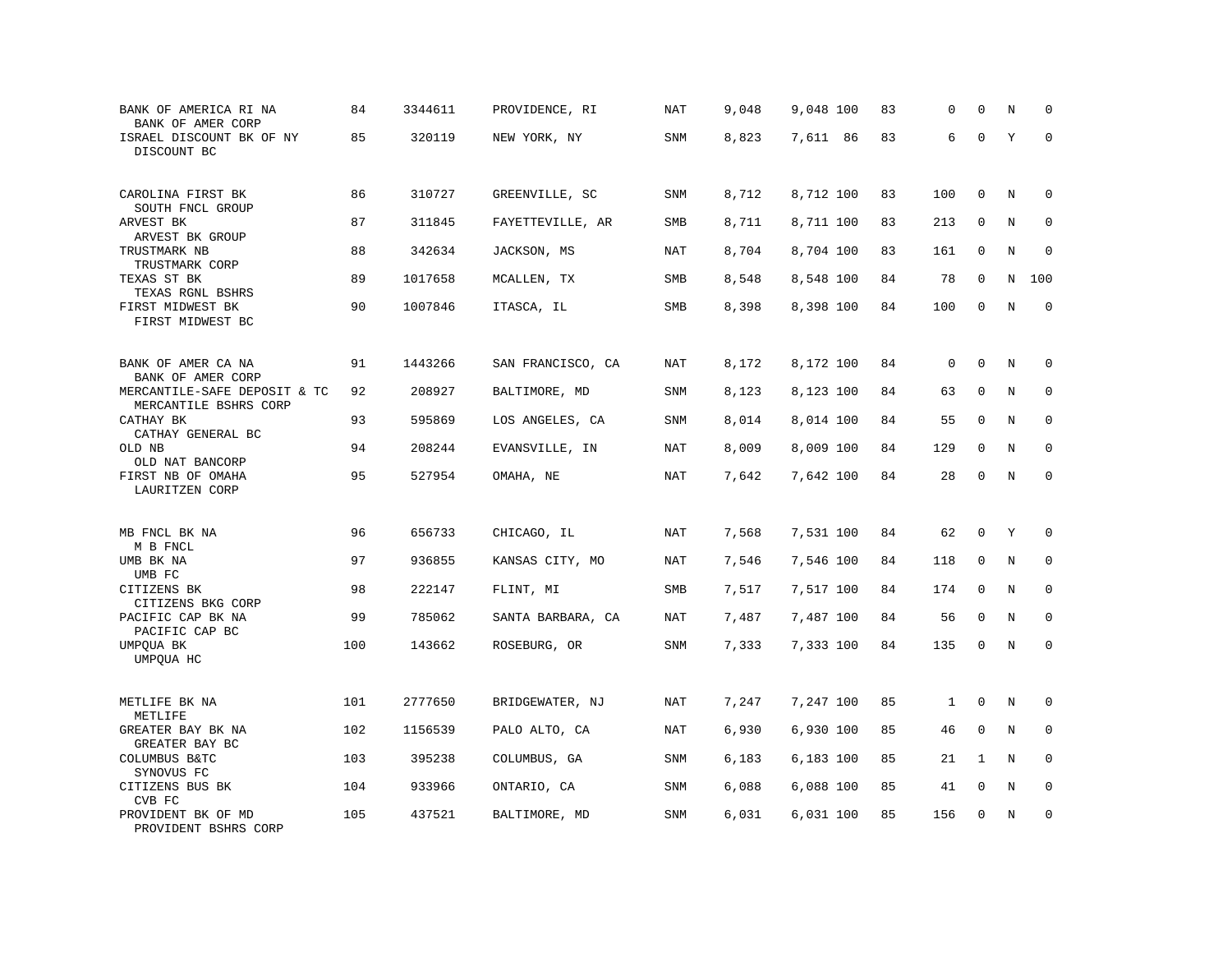| FIRST COMMONWEALTH BK<br>FIRST COMMONWEALTH FNCL CORP | 106 | 42420   | INDIANA, PA     | SNM        | 5,983 | 5,983 100 | 85 | 121      | 0            | Ν | 0           |
|-------------------------------------------------------|-----|---------|-----------------|------------|-------|-----------|----|----------|--------------|---|-------------|
| UNITED CMNTY BK<br>UNITED CMNTY BK                    | 107 | 1017939 | BLAIRSVILLE, GA | SNM        | 5,982 | 5,982 100 | 85 | 74       | $\mathbf 0$  | N | $\mathbf 0$ |
| <b>OCEAN BK</b><br><b>OCEAN BSHRS</b>                 | 108 | 663834  | MIAMI, FL       | SNM        | 5,872 | 5,872 100 | 85 | 22       | $\Omega$     | N | $\mathbf 0$ |
| FIRST NB OF PA<br>FNB CORP                            | 109 | 379920  | GREENVILLE, PA  | NAT        | 5,843 | 5,843 100 | 85 | 173      | $\mathbf 0$  | N | $\mathbf 0$ |
| IRWIN UNION B&TC<br>IRWIN FC                          | 110 | 130943  | COLUMBUS, IN    | <b>SMB</b> | 5,806 | 5,511 95  | 85 | 23       | $\Omega$     | N | $\Omega$    |
| BANK LEUMI USA<br>BANK LEUMI LE-ISRAEL CORP           | 111 | 101019  | NEW YORK, NY    | <b>SNM</b> | 5,761 | 5,510 96  | 85 | 12       | $\mathbf 0$  | Y | 97          |
| FULTON BK<br>FULTON FNCL CORP                         | 112 | 474919  | LANCASTER, PA   | <b>SNM</b> | 5,707 | 5,707 100 | 85 | 86       | $\mathbf{0}$ | N | $\mathbf 0$ |
| FIRST CITIZENS B&T CO<br>FIRST CITIZENS BC            | 113 | 93721   | COLUMBIA, SC    | <b>SNM</b> | 5,677 | 5,677 100 | 85 | 166      | 0            | N | $\mathbf 0$ |
| SILICON VALLEY BK<br>SVB FNCL GRP                     | 114 | 802866  | SANTA CLARA, CA | SMB        | 5,651 | 5,651 100 | 85 | 23       | $\mathbf{0}$ | N | $\mathbf 0$ |
| MERCANTLE BK<br>SOUTH FNCL GROUP                      | 115 | 1396652 | ORLANDO, FL     | <b>SNM</b> | 5,640 | 5,640 100 | 85 | 61       | 0            | N | $\mathbf 0$ |
| CALIFORNIA NB<br>FBOP CORP                            | 116 | 2643438 | LOS ANGELES, CA | NAT        | 5,584 | 5,584 100 | 85 | 64       | $\Omega$     | N | $\Omega$    |
| PACIFIC WESTERN BK<br>WJR CORP                        | 117 | 494261  | SAN DIEGO, CA   | <b>SNM</b> | 5,564 | 5,564 100 | 86 | 174      | $\mathbf 0$  | N | $\mathbf 0$ |
| PACIFIC WESTERN BK<br>EGGEMEYER ADVIS CORP            | 117 | 494261  | SAN DIEGO, CA   | <b>SNM</b> |       |           |    |          |              |   |             |
| CENTRAL PACIFIC BK<br>CENTRAL PACIFIC FNCL CORP       | 118 | 701062  | HONOLULU, HI    | SNM        | 5,474 | 5,474 100 | 86 | 37       | $\mathbf 0$  | N | 0           |
| REPUBLIC BK<br>CITIZENS BKG CORP                      | 119 | 1003848 | LANSING, MI     | <b>SNM</b> | 5,434 | 5,434 100 | 86 | 80       | $\mathbf 0$  | N | $\mathbf 0$ |
| NATIONAL PENN BK<br>NATIONAL PENN BSHRS               | 120 | 802110  | BOYERTOWN, PA   | NAT        | 5,411 | 5,411 100 | 86 | 83       | $\mathbf 0$  | N | 0           |
| SIGNATURE BK                                          | 121 | 2942690 | NEW YORK, NY    | <b>SNM</b> | 5,400 | 5,400 100 | 86 | 7        | $\mathbf 0$  | N | $\mathbf 0$ |
| AMCORE BK NA<br>AMCORE FNCL                           | 122 | 938840  | ROCKFORD, IL    | NAT        | 5,247 | 5,247 100 | 86 | 72       | $\mathbf 0$  | N | $\mathbf 0$ |
| RABOBANK NA<br>RABOBANK INTL HOLD BV                  | 123 | 877369  | EL CENTRO, CA   | NAT        | 5,155 | 5,155 100 | 86 | 43       | $\mathbf 0$  | N | 100         |
| NBT BK NA<br>NBT BC                                   | 124 | 702117  | NORWICH, NY     | NAT        | 5,068 | 5,068 100 | 86 | 123      | $\Omega$     | N | $\Omega$    |
| BARCLAYS BK DE<br>BARCLAYS GROUP US                   | 125 | 2980209 | WILMINGTON, DE  | <b>SNM</b> | 5,038 | 5,038 100 | 86 | $\Omega$ | $\Omega$     | N | 100         |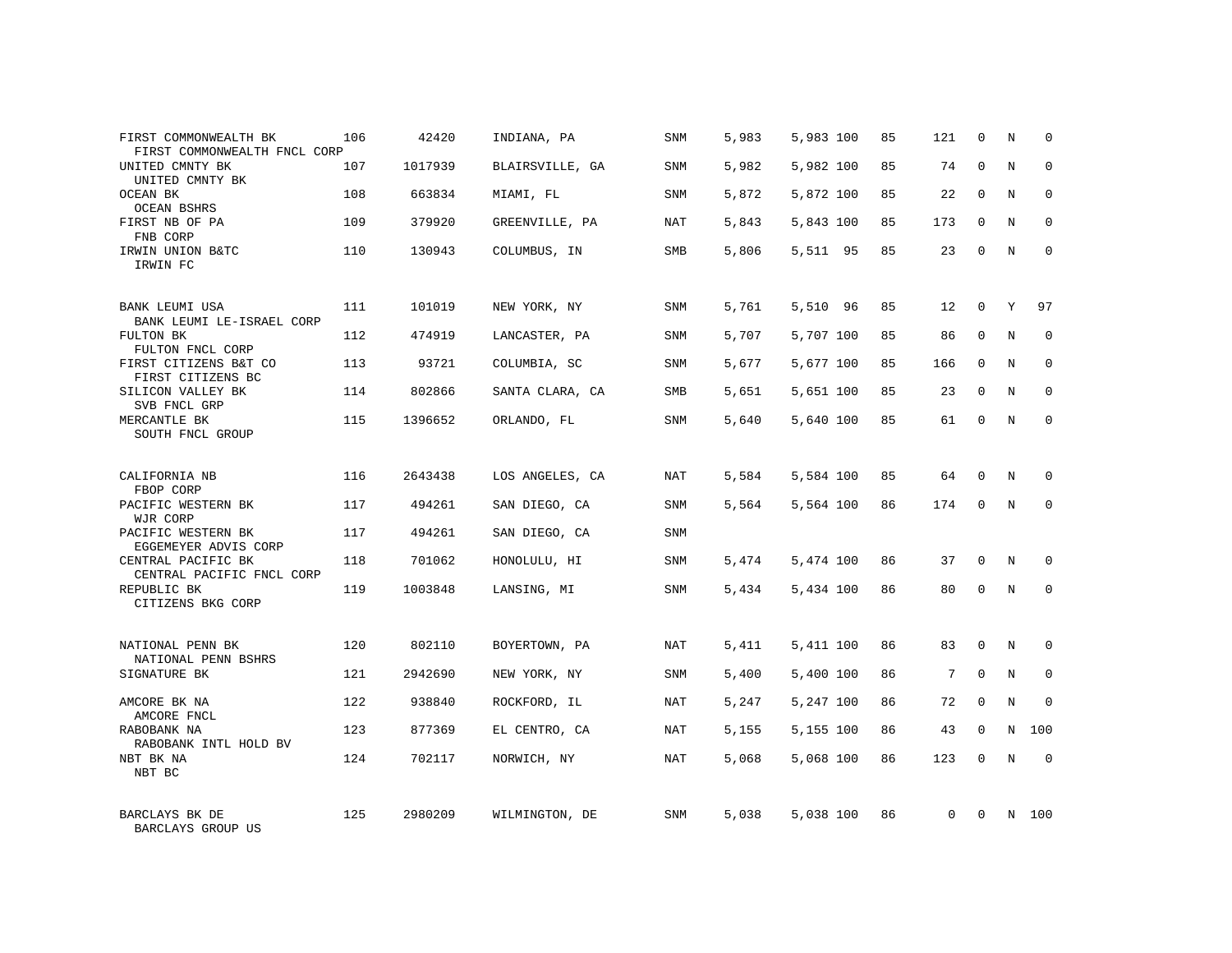| FIRST INTRST BK<br>FIRST INTRST BANCSYSTEM | 126 | 659855  | BILLINGS, MT     | SMB        | 4,946 | 4,946 100 | 86 | 66          | $\mathbf 0$  | N       | $\mathbf 0$ |
|--------------------------------------------|-----|---------|------------------|------------|-------|-----------|----|-------------|--------------|---------|-------------|
| COMMERCEBANK NA<br>COMMERCEBANK HC         | 127 | 83638   | CORAL GABLES, FL | <b>NAT</b> | 4,899 | 4,899 100 | 86 | 13          | $\mathbf 0$  | Υ       | 99          |
| WESTAMERICA BK<br>WESTAMERICA BC           | 128 | 697763  | SAN RAFAEL, CA   | <b>SMB</b> | 4,726 | 4,726 100 | 86 | 88          | $\Omega$     | N       | $\mathbf 0$ |
| COMMERCE BK NORTH<br>COMMERCE BC           | 129 | 782904  | RAMSEY, NJ       | <b>SNM</b> | 4,670 | 4,670 100 | 86 | 10          | $\mathbf 0$  | N       | $\mathbf 0$ |
| NATIONAL BK OF AZ<br>ZIONS BC              | 130 | 1004368 | TUCSON, AZ       | <b>NAT</b> | 4,599 | 4,599 100 | 86 | 62          | 0            | Ν       | 0           |
| PROSPERITY BK<br>PROSPERITY BSHRS          | 131 | 664756  | EL CAMPO, TX     | <b>SNM</b> | 4,586 | 4,586 100 | 86 | 98          | $\mathbf 0$  | N       | $\mathbf 0$ |
| AMALGAMATED BK<br>UNITE HERE               | 132 | 661308  | NEW YORK, NY     | SNM        | 4,503 | 4,503 100 | 86 | 11          | $\Omega$     | N       | $\Omega$    |
| COMMUNITY BK NA<br>COMMUNITY BK SYS        | 133 | 202907  | CANTON, NY       | NAT        | 4,481 | 4,481 100 | 86 | 129         | 0            | N       | $\mathbf 0$ |
| LAREDO NB<br>BBVA USA BSHRS                | 134 | 800750  | LAREDO, TX       | NAT        | 4,468 | 4,468 100 | 86 | 42          | $\mathbf 0$  | N       | 100         |
| U S BK NA ND<br>U S BC                     | 135 | 2582023 | FARGO, ND        | NAT        | 4,419 | 4,419 100 | 87 | 1           | $\mathbf 0$  | N       | $\mathbf 0$ |
| FIRST CHARTER BK<br>FIRST CHARTER CORP     | 136 | 45627   | CHARLOTTE, NC    | SMB        | 4,397 | 4,397 100 | 87 | 60          | $\mathbf 0$  | N       | $\mathbf 0$ |
| RIVERSIDE NB OF FL<br>RIVERSIDE BKG CO     | 137 | 101233  | FORT PIERCE, FL  | NAT        | 4,382 | 4,382 100 | 87 | 66          | 0            | N       | 0           |
| SAFRA NB OF NY<br>SNBNY HOLD               | 138 | 918918  | NEW YORK, NY     | NAT        | 4,377 | 3,930 90  | 87 | 1           | $\mathbf 0$  | Y       | 99          |
| NATIONAL BK OF SC<br>SYNOVUS FC            | 139 | 580623  | SUMTER, SC       | NAT        | 4,216 | 4,216 100 | 87 | 46          | $\Omega$     | N       | $\Omega$    |
| SOUTHWEST BK<br>MARSHALL & ILSLEY CORP     | 140 | 543253  | SAINT LOUIS, MO  | SMB        | 4,170 | 4,170 100 | 87 | 16          | $\mathbf 0$  | N       | 0           |
| STERLING BK<br>STERLING BSHRS              | 141 | 978154  | HOUSTON, TX      | SNM        | 4,115 | 4,115 100 | 87 | 42          | $\mathbf 0$  | N       | $\mathbf 0$ |
| WELLS FARGO FNCL BK<br>WELLS FARGO & CO    | 142 | 363956  | SIOUX FALLS, SD  | <b>SNM</b> | 4,106 | 4,106 100 | 87 | $\mathsf 0$ | $\mathbf 0$  | N       | $\mathbf 0$ |
| WESBANCO BK<br>WESBANCO                    | 143 | 645625  | WHEELING, WV     | SMB        | 4,084 | 4,084 100 | 87 | 81          | $\mathbf{0}$ | $\rm N$ | $\mathbf 0$ |
| BANK OF N GA<br>SYNOVUS FC                 | 144 | 832377  | ALPHARETTA, GA   | SNM        | 4,065 | 4,065 100 | 87 | 23          | 0            | $\rm N$ | 0           |
| BANK TOK-MIT UFJ TC                        | 145 | 968605  | NEW YORK, NY     | SNM        | 4,049 | 3,474 86  | 87 | 0           | 0            | Y       | 100         |
| JOHNSON BK<br>JOHNSON FNCL GRP             | 146 | 58243   | RACINE, WI       | SMB        | 4,011 | 4,011 100 | 87 | 49          | 0            | $\rm N$ | 0           |
| NEVADA ST BK<br>ZIONS BC                   | 147 | 456960  | LAS VEGAS, NV    | SNM        | 3,916 | 3,916 100 | 87 | 71          | $\mathbf 0$  | N       | $\mathbf 0$ |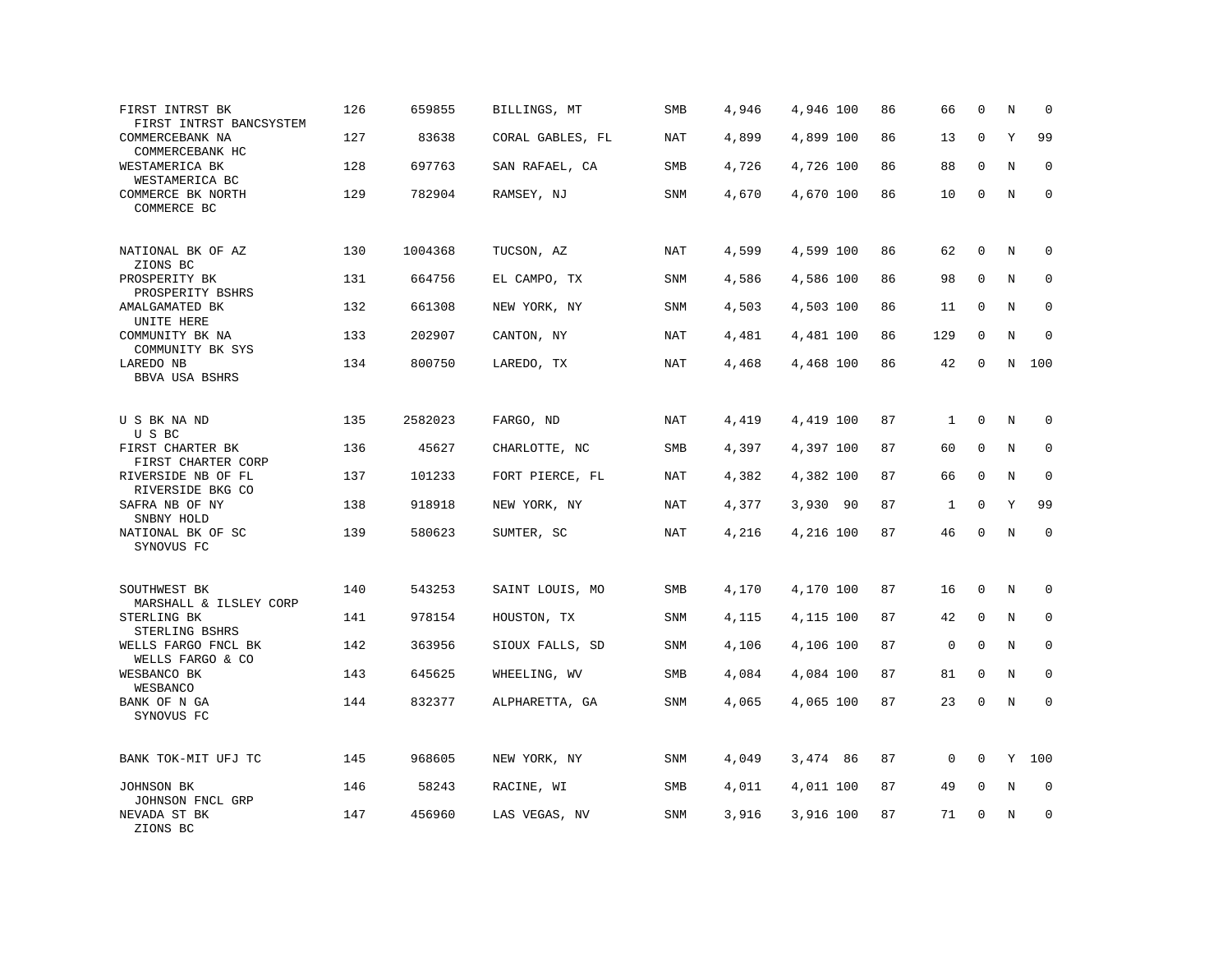| BANK TX NA<br>BOK FC                                | 148 | 533852  | DALLAS, TX        | <b>NAT</b> | 3,868 | 3,868 100 | 87 | 32  | $\mathbf 0$  | N       | $\mathbf 0$ |
|-----------------------------------------------------|-----|---------|-------------------|------------|-------|-----------|----|-----|--------------|---------|-------------|
| UNITED BK<br>UNITED BSHRS                           | 149 | 1010930 | PARKERSBURG, WV   | SMB        | 3,808 | 3,808 100 | 87 | 55  | $\mathbf 0$  | N       | $\mathbf 0$ |
| CHEMICAL BK<br>CHEMICAL FC                          | 150 | 542649  | MIDLAND, MI       | <b>SMB</b> | 3,781 | 3,781 100 | 87 | 133 | $\mathbf 0$  | N       | $\mathbf 0$ |
| WACHOVIA BK OF DE NA<br>WACHOVIA CORP               | 151 | 1224812 | WILMINGTON, DE    | NAT        | 3,760 | 3,760 100 | 87 | 26  | 0            | N       | $\mathbf 0$ |
| 1ST SOURCE BK<br>1ST SOURCE CORP                    | 152 | 991340  | SOUTH BEND, IN    | SMB        | 3,750 | 3,750 100 | 87 | 66  | $\mathbf 0$  | N       | $\mathbf 0$ |
| FIRST NB<br>FIRST NB GROUP                          | 153 | 659257  | EDINBURG, TX      | NAT        | 3,737 | 3,737 100 | 87 | 50  | $\mathbf 0$  | N       | $\mathbf 0$ |
| HANMI BK<br>HANMI FC                                | 154 | 657365  | LOS ANGELES, CA   | SMB        | 3,722 | 3,722 100 | 87 | 26  | $\mathbf 0$  | N       | $\mathbf 0$ |
| MIZUHO CORP BK USA                                  | 155 | 229913  | NEW YORK, NY      | SMB        | 3,679 | 3,644 99  | 87 | 0   | $\mathbf{1}$ | Y       | 100         |
| TEXAS CAP BK NA                                     | 156 | 2618780 | DALLAS, TX        | NAT        | 3,671 | 3,671 100 | 87 | 8   | 0            | N       | $\mathbf 0$ |
| TEXAS CAP BSHRS<br>PARK NB<br>FBOP CORP             | 157 | 15536   | CHICAGO, IL       | NAT        | 3,662 | 3,662 100 | 87 | 24  | $\mathbf 0$  | N       | 0           |
| BANK MIDWEST NA<br>DICKINSON FC II                  | 158 | 635859  | KANSAS CITY, MO   | <b>NAT</b> | 3,609 | 3,609 100 | 88 | 70  | $\mathbf 0$  | N       | $\mathbf 0$ |
| HANCOCK BK<br>HANCOCK HC                            | 159 | 463735  | GULFPORT, MS      | SNM        | 3,496 | 3,496 100 | 88 | 52  | 0            | $\rm N$ | $\mathbf 0$ |
| COMMUNITYBANKS                                      | 160 | 138211  | MILLERSBURG, PA   | SNM        | 3,490 | 3,490 100 | 88 | 76  | 0            | Ν       | 0           |
| COMMUNITY BKS<br>BANNER BK                          | 161 | 352772  | WALLA WALLA, WA   | <b>SNM</b> | 3,489 | 3,489 100 | 88 | 60  | $\mathbf 0$  | N       | $\mathbf 0$ |
| <b>BANNER CORP</b><br>IMPERIAL CAP BK               | 162 | 1349890 | LA JOLLA, CA      | SNM        | 3,406 | 3,406 100 | 88 | 18  | $\mathbf 0$  | N       | 0           |
| ITLA CAP CORP<br><b>BANCFIRST</b><br>BANCFIRST CORP | 163 | 1386251 | OKLAHOMA CITY, OK | SNM        | 3,403 | 3,403 100 | 88 | 83  | 0            | N       | $\mathbf 0$ |
| WASHINGTON TR BK<br>WTB FC                          | 164 | 58971   | SPOKANE, WA       | SNM        | 3,380 | 3,380 100 | 88 | 41  | $\mathbf 0$  | N       | $\mathbf 0$ |
| COLE TAYLOR BK<br>TAYLOR CAP GRP                    | 165 | 412135  | CHICAGO, IL       | SMB        | 3,379 | 3,379 100 | 88 | 12  | 0            | N       | 0           |
| CHITTENDEN TC<br>CHITTENDEN CORP                    | 166 | 40305   | BURLINGTON, VT    | SNM        | 3,343 | 3,334 100 | 88 | 62  | 0            | Ν       | 0           |
| SUN NB<br>SUN BC NJ                                 | 167 | 925710  | VINELAND, NJ      | <b>NAT</b> | 3,320 | 3,320 100 | 88 | 83  | $\mathbf 0$  | N       | $\mathbf 0$ |
| INTRUST BK NA<br>INTRUST FC                         | 168 | 557858  | WICHITA, KS       | NAT        | 3,309 | 3,309 100 | 88 | 51  | 0            | Ν       | 0           |
| S&T BK<br>S&T BC                                    | 169 | 936426  | INDIANA, PA       | SNM        | 3,282 | 3,282 100 | 88 | 52  | $\mathbf 0$  | N       | $\mathbf 0$ |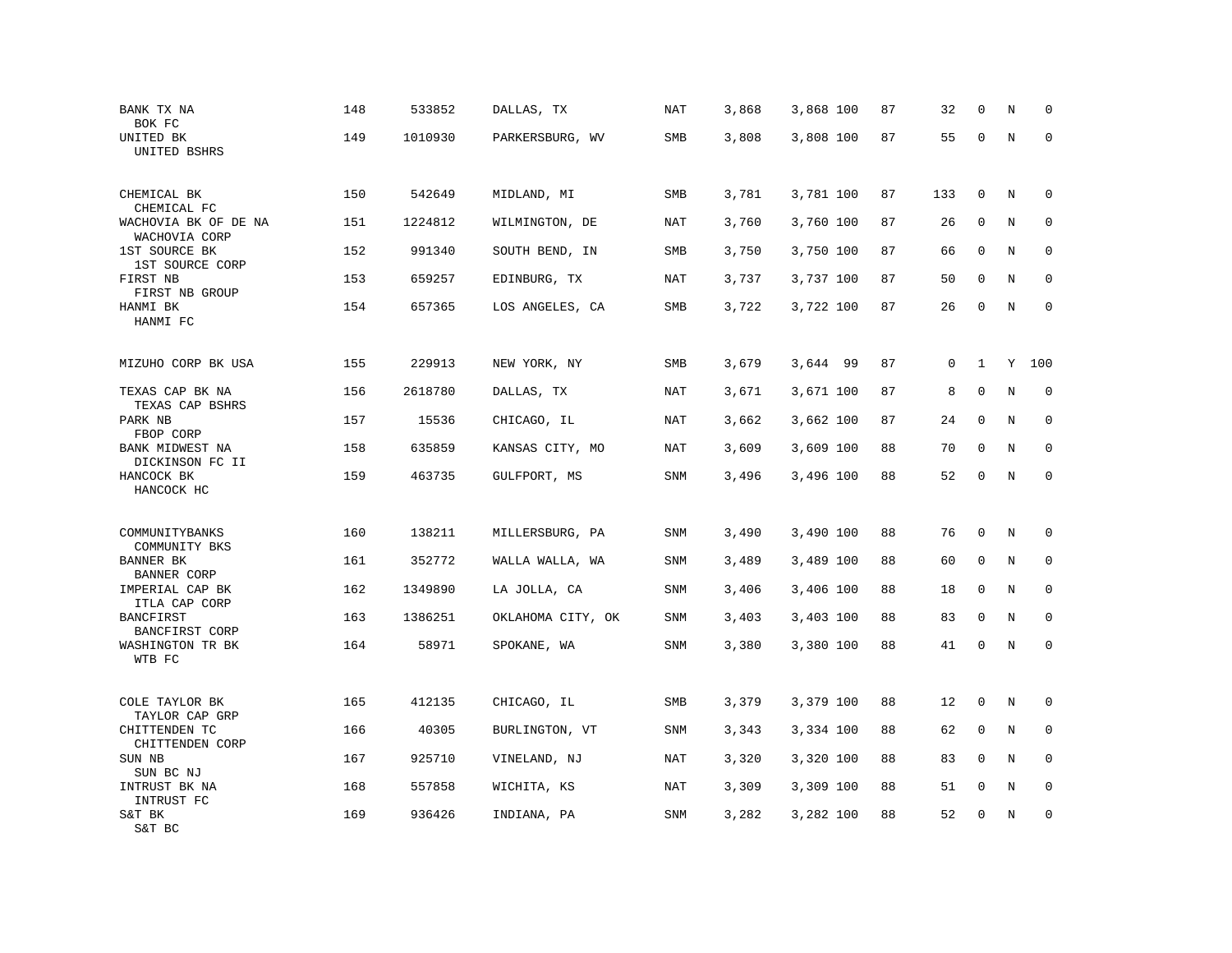| MELLON 1ST BUS BK NA<br>MELLON FNCL CORP    | 170 | 627863  | LOS ANGELES, CA  | <b>NAT</b> | 3,268 | 3,268 100 | 88 | 2   | $\mathbf 0$  | N       | $\mathbf 0$ |
|---------------------------------------------|-----|---------|------------------|------------|-------|-----------|----|-----|--------------|---------|-------------|
| FIRST FNCL BK NA<br>FIRST FNCL BC           | 171 | 165628  | HAMILTON, OH     | <b>NAT</b> | 3,263 | 3,263 100 | 88 | 103 | $\Omega$     | N       | $\mathbf 0$ |
| HARLEYSVILLE NB&TC<br>HARLEYSVILLE NAT CORP | 172 | 284819  | HARLEYSVILLE, PA | <b>NAT</b> | 3,215 | 3,215 100 | 88 | 43  | $\mathbf 0$  | N       | $\mathbf 0$ |
| IBERIABANK<br>IBERIABANK CORP               | 173 | 808176  | LAFAYETTE, LA    | SMB        | 3,193 | 3,193 100 | 88 | 61  | $\mathbf{0}$ | N       | $\mathbf 0$ |
| FRONTIER BK<br>FRONTIER FC                  | 174 | 150071  | EVERETT, WA      | <b>SNM</b> | 3,156 | 3,156 100 | 88 | 45  | $\Omega$     | N       | $\Omega$    |
| PNC BK DE<br>PNC FNCL SVC GROUP             | 175 | 83311   | WILMINGTON, DE   | <b>SMB</b> | 3,075 | 3,075 100 | 88 | 36  | $\mathbf{0}$ | N       | $\mathbf 0$ |
| FARMERS & MRCH BK                           | 176 | 871769  | LONG BEACH, CA   | SMB        | 3,073 | 3,073 100 | 88 | 19  | $\mathbf{0}$ | N       | 0           |
| FIRST AMER BK<br>ALABAMA NBC                | 177 | 424035  | BIRMINGHAM, AL   | SMB        | 2,999 | 2,999 100 | 88 | 42  | $\Omega$     | N       | $\mathbf 0$ |
| SUSQUEHANNA BK<br>SUSQUEHANNA BSHRS         | 178 | 818625  | HAGERSTOWN, MD   | SMB        | 2,985 | 2,985 100 | 88 | 54  | $\mathbf 0$  | N       | 0           |
| NEW YORK CMRL BK<br>NEW YORK CMNTY BC       | 179 | 1438589 | ISLANDIA, NY     | <b>SNM</b> | 2,980 | 2,980 100 | 88 | 29  | $\mathbf 0$  | N       | $\mathbf 0$ |
| REPUBLIC B&TC<br>REPUBLIC BANCORP           | 180 | 316840  | LOUISVILLE, KY   | <b>SNM</b> | 2,978 | 2,978 100 | 88 | 33  | $\mathbf 0$  | N       | $\mathbf 0$ |
| COMMUNITY TR BK INC<br>COMMUNITY TR BC      | 181 | 509811  | PIKEVILLE, KY    | <b>SMB</b> | 2,959 | 2,959 100 | 88 | 85  | $\mathbf{0}$ | N       | $\mathbf 0$ |
| FIRST NB OF AZ<br>FIRST NAT BHC             | 182 | 1397190 | SCOTTSDALE, AZ   | NAT        | 2,947 | 2,947 100 | 88 | 16  | $\mathbf 0$  | N       | $\mathbf 0$ |
| PRIVATEBANK & TC<br>PRIVATEBANCORP          | 183 | 1842065 | CHICAGO, IL      | SNM        | 2,938 | 2,938 100 | 88 | 7   | $\Omega$     | N       | $\mathbf 0$ |
| MIDWEST B&TC<br>MIDWEST BANC HOLD           | 184 | 968436  | ELMWOOD PARK, IL | SMB        | 2,930 | 2,930 100 | 88 | 23  | $\mathbf 0$  | N       | $\mathbf 0$ |
| UNION STATE BK<br>USB HC                    | 185 | 644600  | NANUET, NY       | SNM        | 2,911 | 2,911 100 | 88 | 28  | $\mathbf{0}$ | $\rm N$ | 0           |
| UNITED BK<br>UNITED BSHRS                   | 186 | 365325  | FAIRFAX, VA      | SMB        | 2,904 | 2,904 100 | 88 | 34  | $\mathbf{0}$ | N       | 0           |
| BANK OF NV<br>WESTERN ALLI BC               | 187 | 2197098 | LAS VEGAS, NV    | <b>SNM</b> | 2,904 | 2,904 100 | 89 | 12  | $\Omega$     | N       | $\mathbf 0$ |
| PLAINSCAPITAL BK<br>MAEDGEN & WHITE         | 188 | 637451  | LUBBOCK, TX      | SMB        | 2,858 | 2,858 100 | 89 | 26  | $\mathbf 0$  | N       | 0           |
| SUSQUEHANNA PATRIOT BK<br>SUSQUEHANNA BSHRS | 189 | 189419  | MARLTON, NJ      | SMB        | 2,854 | 2,854 100 | 89 | 50  | $\Omega$     | N       | $\mathbf 0$ |
| AMBOY NB<br>AMBOY BC                        | 190 | 9807    | OLD BRIDGE, NJ   | NAT        | 2,826 | 2,826 100 | 89 | 21  | $\Omega$     | N       | $\mathbf 0$ |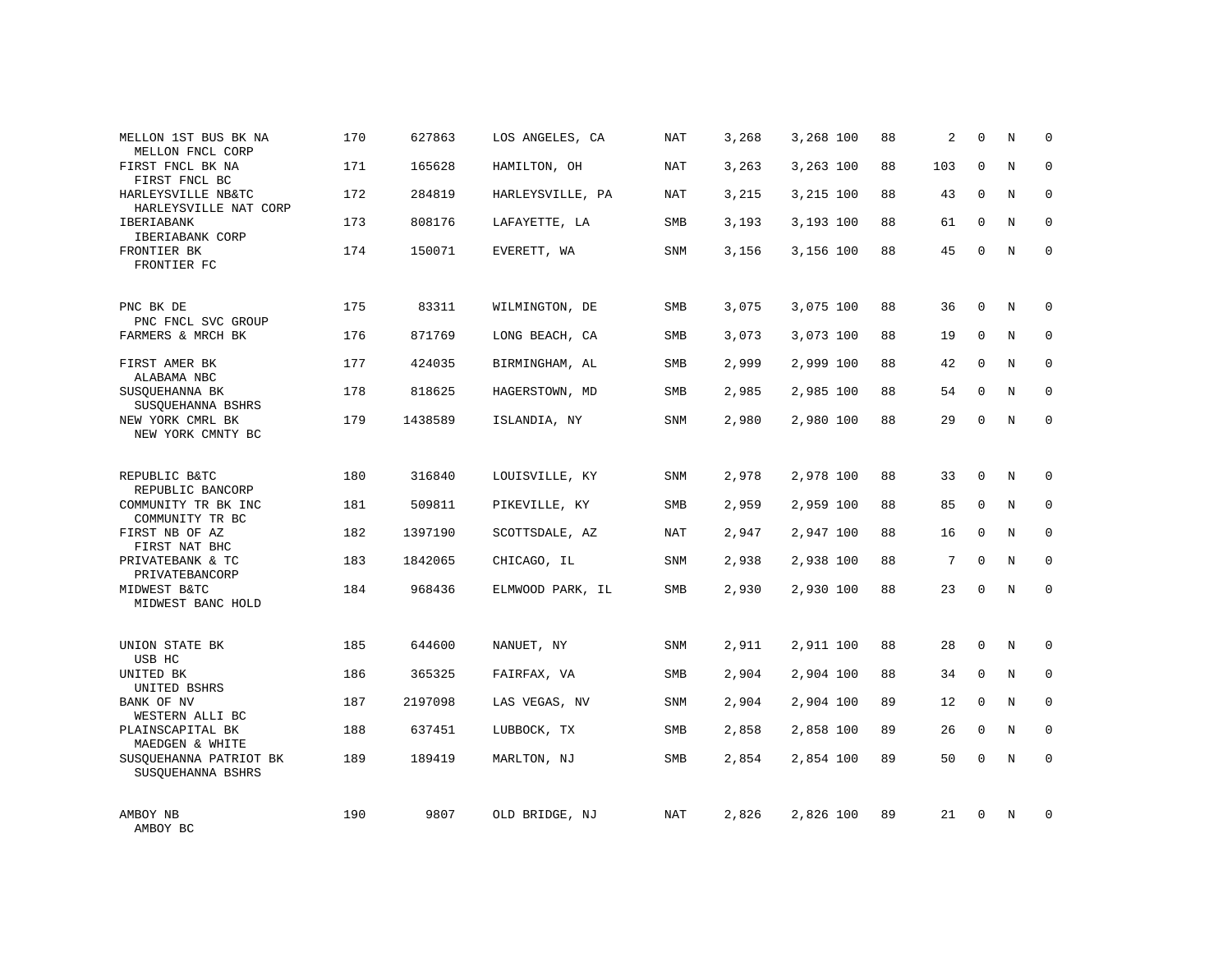| ROCKLAND TC<br>INDEPENDENT BC                              | 191 | 613008  | ROCKLAND, MA        | <b>SNM</b> | 2,825 | 2,825 100 | 89 | 54  | $\mathbf 0$  | N       | $\mathbf 0$ |
|------------------------------------------------------------|-----|---------|---------------------|------------|-------|-----------|----|-----|--------------|---------|-------------|
| FIRST CMNTY BK<br>FIRST ST BC                              | 192 | 236751  | TAOS, NM            | <b>SMB</b> | 2,799 | 2,799 100 | 89 | 50  | $\mathbf 0$  | N       | $\mathbf 0$ |
| MECHANICS BK                                               | 193 | 936462  | RICHMOND, CA        | SNM        | 2,757 | 2,757 100 | 89 | 32  | $\mathbf 0$  | N       | $\mathbf 0$ |
| CITY NB OF FL<br>CITY NAT BSHRS                            | 194 | 814430  | MIAMI, FL           | <b>NAT</b> | 2,753 | 2,753 100 | 89 | 17  | $\mathbf 0$  | N       | $\mathbf 0$ |
| INTEGRA BK NA<br>INTEGRA BK CORP                           | 195 | 23241   | EVANSVILLE, IN      | <b>NAT</b> | 2,677 | 2,677 100 | 89 | 78  | $\mathbf 0$  | N       | $\mathbf 0$ |
| CARTER BK & TR                                             | 196 | 3476192 | MARTINSVILLE, VA    | SNM        | 2,665 | 2,665 100 | 89 | 133 | $\mathbf 0$  | N       | $\mathbf 0$ |
| PLACER SIERRA BK<br>PLACER SIERRA BSHRS                    | 197 | 33772   | AUBURN, CA          | SMB        | 2,635 | 2,635 100 | 89 | 50  | $\mathbf 0$  | N       | $\mathbf 0$ |
| SANDY SPRING BK<br>SANDY SPRING BC                         | 198 | 506922  | OLNEY, MD           | <b>SMB</b> | 2,609 | 2,609 100 | 89 | 33  | $\Omega$     | N       | $\Omega$    |
| YARDVILLE NB<br>YARDVILLE NAT BC                           | 199 | 156916  | YARDVILLE, NJ       | <b>NAT</b> | 2,608 | 2,608 100 | 89 | 25  | $\mathbf 0$  | $\rm N$ | $\mathbf 0$ |
| RENASANT BK<br>RENASANT CORP                               | 200 | 749242  | TUPELO, MS          | SNM        | 2,606 | 2,606 100 | 89 | 64  | $\mathbf 0$  | N       | 0           |
| CAPITAL CITY BK<br>CAPITAL CITY BK GRP                     | 201 | 876634  | TALLAHASSEE, FL     | SMB        | 2,583 | 2,583 100 | 89 | 76  | $\mathbf 0$  | N       | $\mathbf 0$ |
| ORION BK<br>ORION BC                                       | 202 | 270036  | NAPLES, FL          | SMB        | 2,542 | 2,542 100 | 89 | 20  | $\mathbf 0$  | N       | 0           |
| BANK OF THE OZARKS<br>BANK OF THE OZARKS                   | 203 | 107244  | LITTLE ROCK, AR     | <b>SNM</b> | 2,518 | 2,518 100 | 89 | 61  | $\Omega$     | N       | $\mathbf 0$ |
| CITY NB OF WV<br>CITY HC                                   | 204 | 1011526 | CHARLESTON, WV      | <b>NAT</b> | 2,503 | 2,503 100 | 89 | 69  | $\Omega$     | $\rm N$ | $\mathbf 0$ |
| FIRST AMER BK                                              | 205 | 850036  | CARPENTERSVILLE, IL | SNM        | 2,499 | 2,499 100 | 89 | 36  | $\mathbf 0$  | N       | 0           |
| FIRST AMER BK CORP<br>MELLON UNITED NB<br>MELLON FNCL CORP | 206 | 53033   | MIAMI, FL           | NAT        | 2,473 | 2,473 100 | 89 | 14  | $\mathbf 0$  | Y       | $\mathbf 0$ |
| BOSTON PRIVATE B&TC<br>BOSTON PRIVATE FNCL HOLD            | 207 | 964700  | BOSTON, MA          | SNM        | 2,461 | 2,461 100 | 89 | 7   | $\mathbf 0$  | N       | $\mathbf 0$ |
| WEST COAST BK<br>WEST COAST BC                             | 208 | 593865  | LAKE OSWEGO, OR     | <b>SNM</b> | 2,461 | 2,461 100 | 89 | 57  | $\mathbf 0$  | N       | $\mathbf 0$ |
| SAN DIEGO NB<br>FBOP CORP                                  | 209 | 127260  | SAN DIEGO, CA       | NAT        | 2,453 | 2,453 100 | 89 | 20  | $\mathbf{0}$ | N       | $\mathbf 0$ |
| CHINATRUST BK USA<br>CHINATRUST CAP CORP                   | 210 | 996260  | TORRANCE, CA        | SNM        | 2,441 | 2,441 100 | 89 | 20  | $\mathbf 0$  | N       | 100         |
| AMERICAN CHARTERED BK<br>AMERICAN CHARTERED BC             | 211 | 231242  | SCHAUMBURG, IL      | SNM        | 2,435 | 2,435 100 | 89 | 9   | 0            | Ν       | 0           |
| WASHINGTON TC<br>WASHINGTON TR BC                          | 212 | 816603  | WESTERLY, RI        | SNM        | 2,398 | 2,398 100 | 89 | 12  | $\mathbf 0$  | N       | $\mathbf 0$ |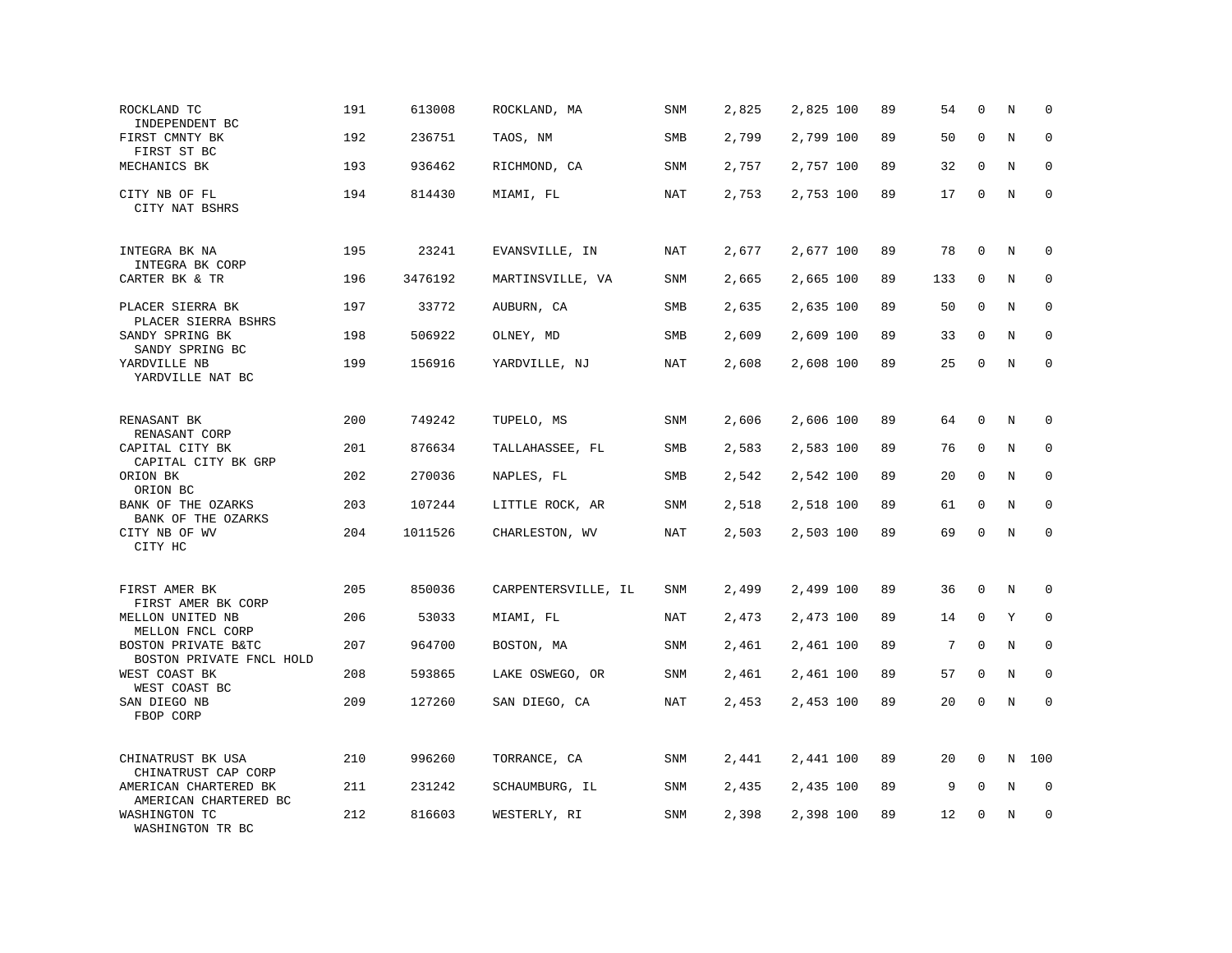| BREMER BK NA<br>OTTO BREMER FOUNDATION                    | 213 | 800657  | SOUTH SAINT PAUL, MN | NAT        | 2,391 | 2,391 100 | 89 | 27          | $\mathbf 0$  | N       | $\Omega$    |
|-----------------------------------------------------------|-----|---------|----------------------|------------|-------|-----------|----|-------------|--------------|---------|-------------|
| SEACOAST NB<br>SEACOAST BKG CORP OF FL                    | 214 | 34537   | STUART, FL           | NAT        | 2,388 | 2,388 100 | 89 | 45          | $\mathbf 0$  | $\rm N$ | $\mathbf 0$ |
| VECTRA BK COLORADO NA<br>ZIONS BC                         | 215 | 933957  | FARMINGTON, NM       | NAT        | 2,385 | 2,385 100 | 89 | 39          | 0            | N       | 0           |
| HANCOCK BK OF LA                                          | 216 | 1464122 | BATON ROUGE, LA      | <b>SNM</b> | 2,375 | 2,375 100 | 89 | 57          | $\mathbf 0$  | N       | $\mathbf 0$ |
| HANCOCK HC<br>MID-STATE B&TC<br>MID-ST BSHRS              | 217 | 24266   | ARROYO GRANDE, CA    | SNM        | 2,355 | 2,355 100 | 89 | 41          | $\mathbf 0$  | N       | $\mathbf 0$ |
| COLUMBIA ST BK<br>COLUMBIA BKG SYS                        | 218 | 2078290 | TACOMA, WA           | SNM        | 2,318 | 2,318 100 | 89 | 36          | $\mathbf 0$  | N       | $\mathbf 0$ |
| SUSQUEHANNA BK PA<br>SUSQUEHANNA BSHRS                    | 219 | 682611  | LITITZ, PA           | SMB        | 2,297 | 2,297 100 | 89 | 55          | $\mathbf 0$  | $\rm N$ | $\mathbf 0$ |
| FIRST NB ALASKA                                           | 220 | 114260  | ANCHORAGE, AK        | NAT        | 2,273 | 2,273 100 | 89 | 28          | 0            | N       | 0           |
| LAKELAND BK                                               | 221 | 687009  | NEWFOUNDLAND, NJ     | SNM        | 2,255 | 2,255 100 | 89 | 44          | 0            | N       | 0           |
| LAKELAND BC<br>VINEYARD BK NA                             | 222 | 807665  | CORONA, CA           | NAT        | 2,250 | 2,250 100 | 89 | 16          | $\Omega$     | N       | $\mathbf 0$ |
| VINEYARD NAT BC<br>BANK OF THE CASCADES                   | 223 | 17464   | BEND, OR             | SNM        | 2,245 | 2,245 100 | 89 | 30          | $\mathbf 0$  | N       | $\mathbf 0$ |
| CASCADE BC<br>GREAT SOUTHERN BK<br>GREAT SOUTHERN BANCORP | 224 | 572374  | REEDS SPRING, MO     | <b>SNM</b> | 2,244 | 2,244 100 | 90 | 36          | $\mathbf 0$  | N       | $\mathbf 0$ |
|                                                           | 225 | 412751  |                      | NAT        |       |           | 90 | 244         | $\mathbf 0$  | N       | 0           |
| WOODFOREST NB<br>WOODFOREST FNCL GROUP                    |     |         | HOUSTON, TX          |            | 2,240 | 2,240 100 |    |             |              |         |             |
| LIBERTY BANK OF ARKANSAS<br>LIBERTY BSHRS                 | 226 | 2967349 | JONESBORO, AR        | <b>SNM</b> | 2,219 | 2,219 100 | 90 | 42          | $\mathbf 0$  | N       | 0           |
| TOWNEBANK                                                 | 227 | 2797724 | PORTSMOUTH, VA       | SNM        | 2,194 | 2,194 100 | 90 | 15          | $\mathbf 0$  | N       | $\mathbf 0$ |
| HSBC BK NV NA<br>HSBC NORTH AMER HOLD                     | 228 | 2129008 | LAS VEGAS, NV        | <b>NAT</b> | 2,176 | 2,176 100 | 90 | $\mathsf 0$ | $\mathbf 0$  | N       | 64          |
| AMARILLO NB<br>AMARILLO NAT BC                            | 229 | 353555  | AMARILLO, TX         | NAT        | 2,175 | 2,175 100 | 90 | 14          | $\mathbf 0$  | N       | $\mathbf 0$ |
| HUDSON VALLEY BK<br>HUDSON VALLEY HOLD CORP               | 230 | 436711  | YONKERS, NY          | SNM        | 2,166 | 2,166 100 | 90 | 18          | 0            | $\rm N$ | 0           |
| FIRST IN BK NA                                            | 231 | 889876  | INDIANAPOLIS, IN     | NAT        | 2,158 | 2,158 100 | 90 | 29          | 0            | N       | $\mathbf 0$ |
| FIRST IN CORP<br>PINNACLE NB                              | 232 | 2925666 | NASHVILLE, TN        | NAT        | 2,138 | 2,138 100 | 90 | 16          | $\mathbf{0}$ | N       | $\mathbf 0$ |
| PINNACLE FNCL PTNR<br>FIRST BK<br>FIRST BC                | 233 | 216922  | TROY, NC             | SNM        | 2,137 | 2,137 100 | 90 | 59          | $\mathbf 0$  | N       | $\mathbf 0$ |
| FISERV TC                                                 | 234 | 665052  | DENVER, CO           | SNM        | 2,104 | 2,104 100 | 90 | 0           | $\mathbf 0$  | N       | $\mathbf 0$ |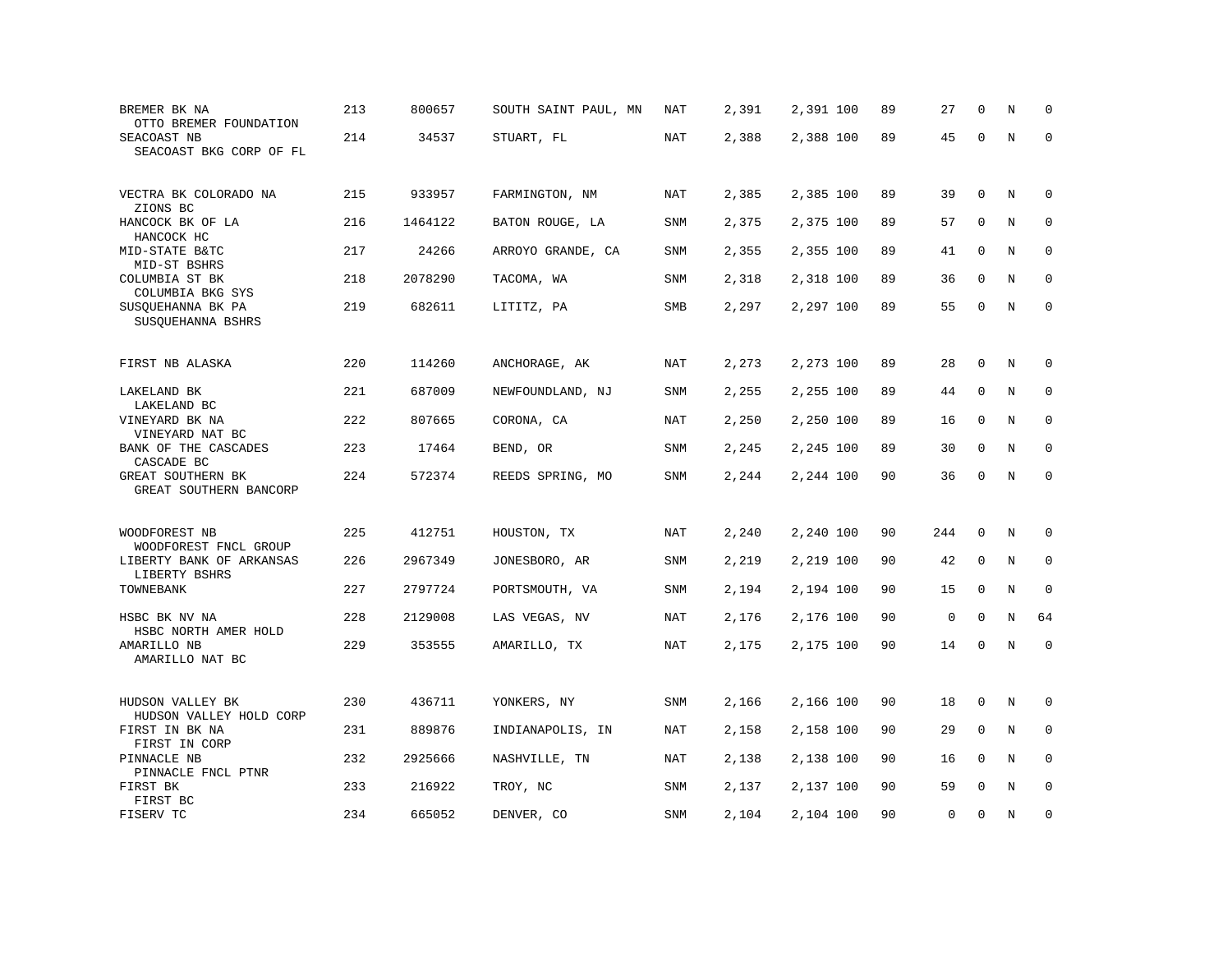| FIRST FNCL BK NA<br>FIRST FC                            | 235 | 693345  | TERRE HAUTE, IN      | NAT        | 2,095 | 2,095 100 | 90 | 46 | 0            | Ν | $\mathbf 0$  |
|---------------------------------------------------------|-----|---------|----------------------|------------|-------|-----------|----|----|--------------|---|--------------|
| AMERICAN ST BK<br>AMERICAN ST FNCL CORP                 | 236 | 822154  | LUBBOCK, TX          | SNM        | 2,094 | 2,094 100 | 90 | 32 | $\mathbf{0}$ | N | $\mathbf 0$  |
| STILLWATER NB&TC<br>SOUTHWEST BC                        | 237 | 398350  | STILLWATER, OK       | NAT        | 2,086 | 2,086 100 | 90 | 12 | 0            | N | 0            |
| MACATAWA BK<br>MACATAWA BC                              | 238 | 2634351 | HOLLAND, MI          | <b>SNM</b> | 2,080 | 2,080 100 | 90 | 24 | $\mathbf{0}$ | N | $\mathbf 0$  |
| <b>BANKERS BK</b><br>COMMUNITY FNCL SVC                 | 239 | 740931  | ATLANTA, GA          | SMB        | 2,076 | 2,076 100 | 90 | 0  | $\mathbf{0}$ | N | $\mathbf{0}$ |
| FIRST RGNL BK                                           | 240 | 974866  | LOS ANGELES, CA      | <b>SNM</b> | 2,073 | 2,073 100 | 90 | 7  | $\mathbf{0}$ | N | 0            |
| FIRST RGNL BC<br>MERCANTILE BK MI<br>MERCANTILE BK CORP | 241 | 2608754 | GRAND RAPIDS, MI     | SNM        | 2,065 | 2,065 100 | 90 | 5  | $\mathbf{0}$ | N | 0            |
| COBIZ BK NA<br>COBIZ                                    | 242 | 56557   | DENVER, CO           | NAT        | 2,059 | 2,059 100 | 90 | 14 | $\mathbf{0}$ | N | $\mathbf 0$  |
| AMERIS BK<br>AMERIS BC                                  | 243 | 764030  | MOULTRIE, GA         | SNM        | 2,050 | 2,050 100 | 90 | 42 | $\mathbf 0$  | N | 0            |
| NARA BK<br>NARA BC                                      | 244 | 1398580 | LOS ANGELES, CA      | SMB        | 2,046 | 2,046 100 | 90 | 19 | $\mathbf{0}$ | N | $\mathbf 0$  |
| BUSEY BK<br>FIRST BUSEY CORP                            | 245 | 416245  | URBANA, IL           | <b>SNM</b> | 2,046 | 2,046 100 | 90 | 27 | $\mathbf{0}$ | N | $\mathbf 0$  |
| FIRST CMNTY BK NA<br>FIRST CMNTY BSHRS                  | 246 | 2353595 | BLUEFIELD, VA        | NAT        | 2,023 | 2,023 100 | 90 | 51 | $\mathbf 0$  | N | 0            |
| MERIDIAN BANK NA<br>MARQUETTE FNCL CO                   | 247 | 978369  | WICKENBURG, AZ       | NAT        | 2,014 | 2,014 100 | 90 | 9  | $\Omega$     | N | $\mathbf{0}$ |
| STANDARD B&TC<br>STANDARD BSHRS                         | 248 | 19730   | HICKORY HILLS, IL    | SNM        | 2,012 | 2,012 100 | 90 | 39 | $\mathbf 0$  | N | 0            |
| ALPINE BK<br>ALPINE BK OF CO                            | 249 | 260055  | GLENWOOD SPRINGS, CO | SNM        | 2,011 | 2,011 100 | 90 | 32 | $\mathbf 0$  | N | $\mathbf 0$  |
| WILSHIRE ST BK<br>WILSHIRE BC                           | 250 | 382667  | LOS ANGELES, CA      | <b>SNM</b> | 2,007 | 2,007 100 | 90 | 18 | $\mathbf 0$  | N | $\mathbf 0$  |
| COMMUNITY BK                                            | 251 | 770367  | PASADENA, CA         | SNM        | 1,996 | 1,996 100 | 90 | 19 | 0            | N | 0            |
| SHOREBANK<br>SHOREBANK CORP                             | 252 | 141734  | CHICAGO, IL          | <b>SNM</b> | 1,990 | 1,990 100 | 90 | 11 | 0            | N | $\mathbf{0}$ |
| FARMERS & MECHANICS BK<br>MERCANTILE BSHRS CORP         | 253 | 802129  | FREDERICK, MD        | SMB        | 1,978 | 1,978 100 | 90 | 32 | 0            | N | 0            |
| PARK NB<br>PARK NAT CORP                                | 254 | 489623  | NEWARK, OH           | <b>NAT</b> | 1,970 | 1,970 100 | 90 | 38 | $\mathbf 0$  | N | $\mathbf 0$  |
| BANKERS TC NA<br>BTC FC                                 | 255 | 811046  | DES MOINES, IA       | NAT        | 1,965 | 1,965 100 | 90 | 16 | $\mathbf 0$  | N | $\mathbf 0$  |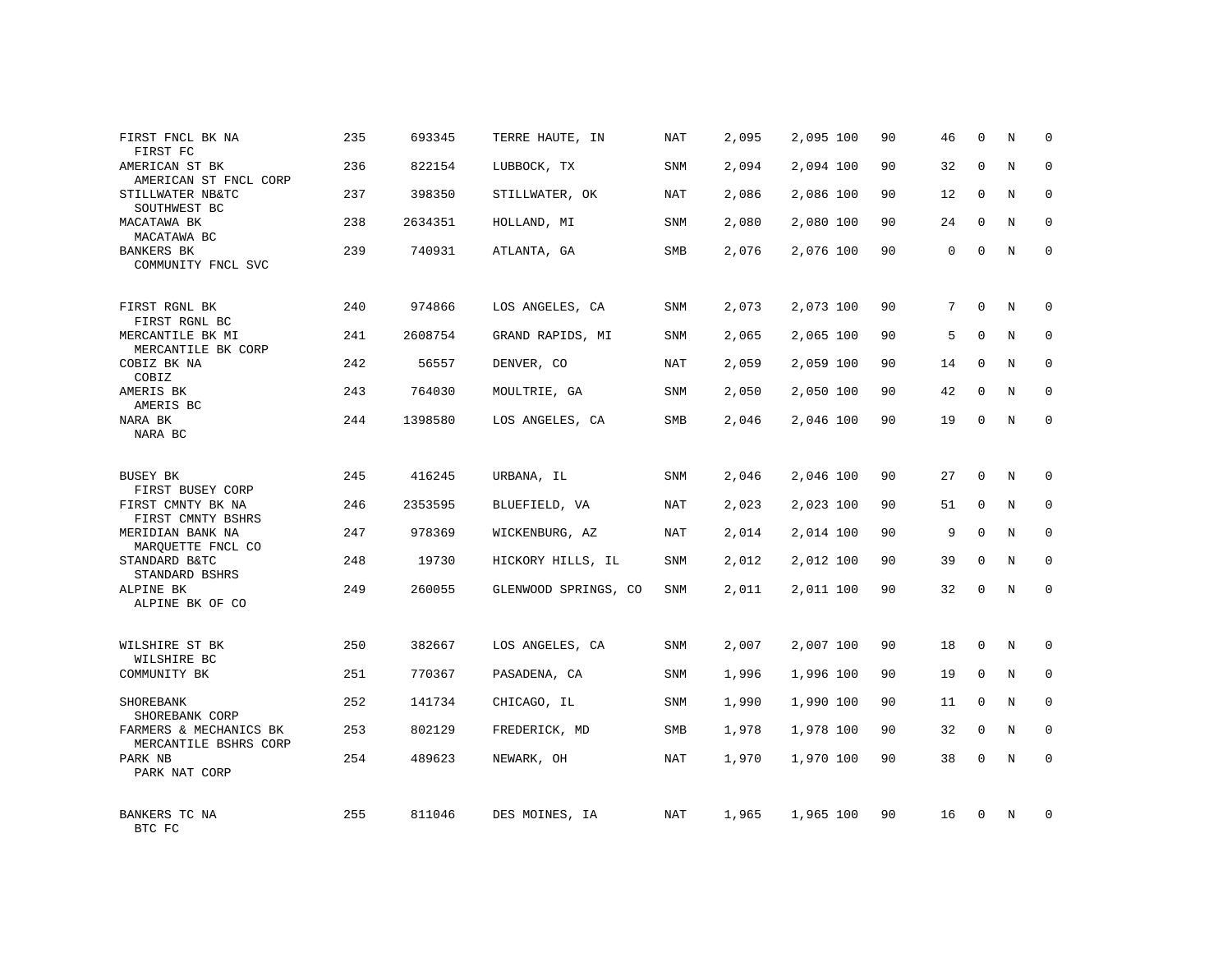| COUNTY BK<br>CAPITAL CORP OF THE WEST                 | 256 | 191663  | MERCED, CA      | SMB        | 1,956 | 1,956 100 | 90 | 24 | $\mathbf 0$  | N       | $\mathbf 0$ |
|-------------------------------------------------------|-----|---------|-----------------|------------|-------|-----------|----|----|--------------|---------|-------------|
| VIRGINIA CMRC BK<br>VIRGINIA CMRC BC                  | 257 | 1190074 | ARLINGTON, VA   | <b>SMB</b> | 1,948 | 1,948 100 | 90 | 19 | $\mathbf 0$  | N       | $\mathbf 0$ |
| FIRST CMRL BK<br>SYNOVUS FC                           | 258 | 44134   | BIRMINGHAM, AL  | <b>SNM</b> | 1,935 | 1,935 100 | 90 | 11 | $\mathbf{1}$ | N       | $\mathbf 0$ |
| SOUTH CAROLINA B&T NA<br>SCBT FNCL CORP               | 259 | 540926  | ORANGEBURG, SC  | <b>NAT</b> | 1,931 | 1,931 100 | 90 | 36 | $\mathbf 0$  | N       | $\mathbf 0$ |
| BANK OF LANCASTER CTY NA<br>STERLING FNCL CORP        | 260 | 872711  | STRASBURG, PA   | <b>NAT</b> | 1,922 | 1,922 100 | 90 | 36 | $\mathbf 0$  | $\rm N$ | 0           |
| TRI CTY BK<br>TRICO BSHRS                             | 261 | 100562  | CHICO, CA       | <b>SNM</b> | 1,921 | 1,921 100 | 90 | 53 | 0            | N       | $\mathbf 0$ |
| BANK OF STOCKTON<br>1867 WESTERN FC                   | 262 | 479268  | STOCKTON, CA    | <b>SNM</b> | 1,908 | 1,908 100 | 90 | 17 | $\mathbf 0$  | N       | $\Omega$    |
| UNIVEST NB&TC<br>UNIVEST CORP OF PA                   | 263 | 354310  | SOUDERTON, PA   | NAT        | 1,907 | 1,907 100 | 90 | 34 | $\mathbf 0$  | N       | $\mathbf 0$ |
| FIVE STAR BK<br>FINANCIAL INST                        | 264 | 601416  | WARSAW, NY      | SMB        | 1,902 | 1,902 100 | 90 | 47 | $\mathbf 0$  | N       | $\mathbf 0$ |
| AMERICAN NAT BK<br>STURM FNCL GROUP INC               | 265 | 828651  | DENVER, CO      | <b>NAT</b> | 1,893 | 1,893 100 | 90 | 32 | $\mathbf 0$  | N       | $\Omega$    |
| PINNACLE BK<br>PINNACLE BC                            | 266 | 913856  | LINCOLN, NE     | <b>SNM</b> | 1,892 | 1,892 100 | 90 | 44 | $\mathbf 0$  | N       | $\mathbf 0$ |
| SOUTHSIDE BK<br>SOUTHSIDE BSHRS                       | 267 | 361167  | TYLER, TX       | SNM        | 1,890 | 1,890 100 | 90 | 27 | 0            | N       | 0           |
| CADENCE BK NA<br>CADENCE FNCL CORP                    | 268 | 115641  | STARKVILLE, MS  | NAT        | 1,880 | 1,880 100 | 90 | 35 | $\Omega$     | N       | $\mathbf 0$ |
| WEST SUBURBAN BK<br>WEST SUBURBAN BC                  | 269 | 375034  | LOMBARD, IL     | SNM        | 1,868 | 1,868 100 | 91 | 36 | 0            | N       | $\mathbf 0$ |
| COMMERCE BK HARRISBURG NA<br>PENNSYLVANIA COMMERCE BC | 270 | 775214  | LEMOYNE, PA     | NAT        | 1,865 | 1,865 100 | 91 | 28 | $\mathbf 0$  | $\rm N$ | 0           |
| PEOPLES BK NA<br>PEOPLES BC                           | 271 | 577128  | MARIETTA, OH    | NAT        | 1,862 | 1,862 100 | 91 | 50 | 0            | N       | $\Omega$    |
| INTERVEST NB<br>INTERVEST BSHRS CORP                  | 272 | 2764258 | NEW YORK, NY    | <b>NAT</b> | 1,858 | 1,858 100 | 91 | 5  | $\mathbf 0$  | N       | $\mathbf 0$ |
| STERLING NB<br>STERLING BC                            | 273 | 64619   | NEW YORK, NY    | <b>NAT</b> | 1,856 | 1,856 100 | 91 | 9  | $\mathbf 0$  | Υ       | $\mathbf 0$ |
| FAR EAST NB<br>SINOPAC BC                             | 274 | 676160  | LOS ANGELES, CA | NAT        | 1,848 | 1,807 98  | 91 | 14 | 1            | N       | 100         |
| CENTER BK<br>CENTER FC                                | 275 | 671464  | LOS ANGELES, CA | SNM        | 1,844 | 1,844 100 | 91 | 17 | 0            | N       | 0           |
| LAKE CITY BK<br>LAKELAND FC                           | 276 | 874845  | WARSAW, IN      | SMB        | 1,835 | 1,835 100 | 91 | 47 | 0            | N       | $\mathbf 0$ |
| WELLS FARGO FNCL NB<br>WELLS FARGO & CO               | 277 | 1225761 | LAS VEGAS, NV   | <b>NAT</b> | 1,823 | 1,823 100 | 91 | 0  | $\mathbf 0$  | N       | $\mathbf 0$ |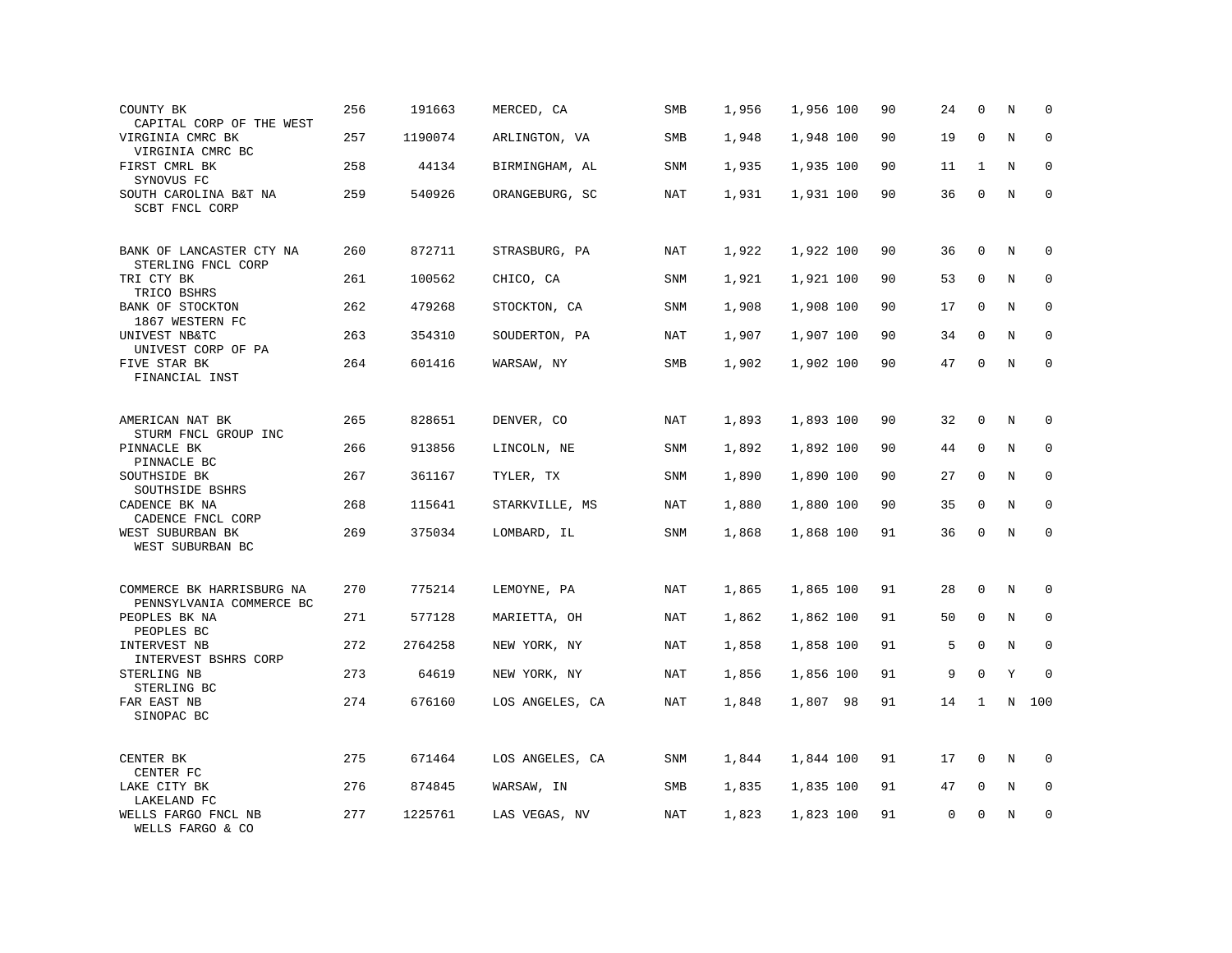| FREMONT BK<br>FREMONT BC                         | 278 | 739560  | FREMONT, CA         | <b>SNM</b> | 1,818 | 1,818 100 | 91 | 26  | $\mathbf 0$  | N       | $\mathbf 0$ |
|--------------------------------------------------|-----|---------|---------------------|------------|-------|-----------|----|-----|--------------|---------|-------------|
| PARKWAY B&TC<br>PARKWAY BC                       | 279 | 1001639 | HARWOOD HEIGHTS, IL | SNM        | 1,817 | 1,817 100 | 91 | 18  | $\mathbf 0$  | N       | $\mathbf 0$ |
| FIFTH THIRD BK<br>FIFTH THIRD BC                 | 280 | 1408069 | NASHVILLE, TN       | <b>NAT</b> | 1,809 | 1,809 100 | 91 | 27  | $\mathbf 0$  | N       | $\mathbf 0$ |
| <b>BANKPLUS</b><br>BANCPLUS CORP                 | 281 | 121642  | BELZONI, MS         | SNM        | 1,800 | 1,800 100 | 91 | 57  | 0            | N       | $\mathbf 0$ |
| FIRST NB&TC<br>FNB UNITED CORP                   | 282 | 591825  | ASHEBORO, NC        | <b>NAT</b> | 1,792 | 1,792 100 | 91 | 43  | $\mathbf{0}$ | N       | $\mathbf 0$ |
| OMEGA BK<br>OMEGA FNCL CORP                      | 283 | 868817  | STATE COLLEGE, PA   | SMB        | 1,790 | 1,790 100 | 91 | 64  | $\mathbf 0$  | N       | $\mathbf 0$ |
| MERCANTILE PENINSULA BK<br>MERCANTILE BSHRS CORP | 284 | 72614   | SELBYVILLE, DE      | <b>SNM</b> | 1,789 | 1,789 100 | 91 | 36  | $\mathbf 0$  | N       | $\mathbf 0$ |
| STATE BK OF LONG ISLAND                          | 285 | 651103  | NEW HYDE PARK, NY   | SNM        | 1,787 | 1,787 100 | 91 | 14  | 0            | N       | 0           |
| STATE BC<br>MANUFACTURERS BK                     | 286 | 930965  | LOS ANGELES, CA     | SNM        | 1,783 | 1,783 100 | 91 | 8   | $\mathbf 0$  | N       | 100         |
| GREENE CTY BK<br>GREENE CTY BSHRS                | 287 | 488439  | GREENEVILLE, TN     | SNM        | 1,771 | 1,771 100 | 91 | 48  | 0            | $\rm N$ | $\mathbf 0$ |
| CAMDEN NB<br>CAMDEN NAT CORP                     | 288 | 593007  | CAMDEN, ME          | <b>NAT</b> | 1,756 | 1,756 100 | 91 | 29  | $\mathbf 0$  | N       | $\mathbf 0$ |
| BROADWAY NB<br>BROADWAY BSHRS                    | 289 | 474254  | SAN ANTONIO, TX     | <b>NAT</b> | 1,755 | 1,755 100 | 91 | 38  | 0            | $\rm N$ | $\mathbf 0$ |
| BANK OF COLORADO                                 | 290 | 255659  | FORT COLLINS, CO    | SNM        | 1,724 | 1,724 100 | 91 | 34  | 0            | Ν       | 0           |
| PINNACLE BC<br>STATE NB<br>WJR CORP              | 291 | 2443478 | FORT WORTH, TX      | NAT        | 1,716 | 1,716 100 | 91 | 104 | $\mathbf{0}$ | N       | $\mathbf 0$ |
| STATE NB<br>EGGEMEYER ADVIS CORP                 | 291 | 2443478 | FORT WORTH, TX      | <b>NAT</b> |       |           |    |     |              |         |             |
| LONE STAR NB<br>LONE STAR NATL BSHRS TX          | 292 | 842460  | PHARR, TX           | NAT        | 1,715 | 1,715 100 | 91 | 20  | 0            | N       | $\mathbf 0$ |
| OLD SECOND NB AURORA<br>OLD SECOND BC            | 293 | 936136  | AURORA, IL          | NAT        | 1,702 | 1,702 100 | 91 | 13  | 0            | N       | $\mathbf 0$ |
| CITIZENS BK<br>CITIZENS FNCL GROUP               | 294 | 3041983 | WILMINGTON, DE      | SNM        | 1,698 | 1,698 100 | 91 | 25  | 0            | N       | 100         |
| METROPOLITAN NB<br>ROGERS BSHRS                  | 295 | 874649  | LITTLE ROCK, AR     | NAT        | 1,682 | 1,682 100 | 91 | 46  | 0            | $\rm N$ | 0           |
| COLUMBIA BK<br>FULTON FNCL CORP                  | 296 | 1189993 | COLUMBIA, MD        | SNM        | 1,678 | 1,678 100 | 91 | 24  | $\mathbf 0$  | N       | $\mathbf 0$ |
| CENTIER BK<br>FIRST BSHRS                        | 297 | 783648  | WHITING, IN         | SNM        | 1,660 | 1,660 100 | 91 | 38  | 0            | Ν       | 0           |
| FIRST UNITED B&TC<br>DURANT BC                   | 298 | 509950  | DURANT, OK          | SNM        | 1,660 | 1,660 100 | 91 | 26  | $\mathbf 0$  | N       | $\mathbf 0$ |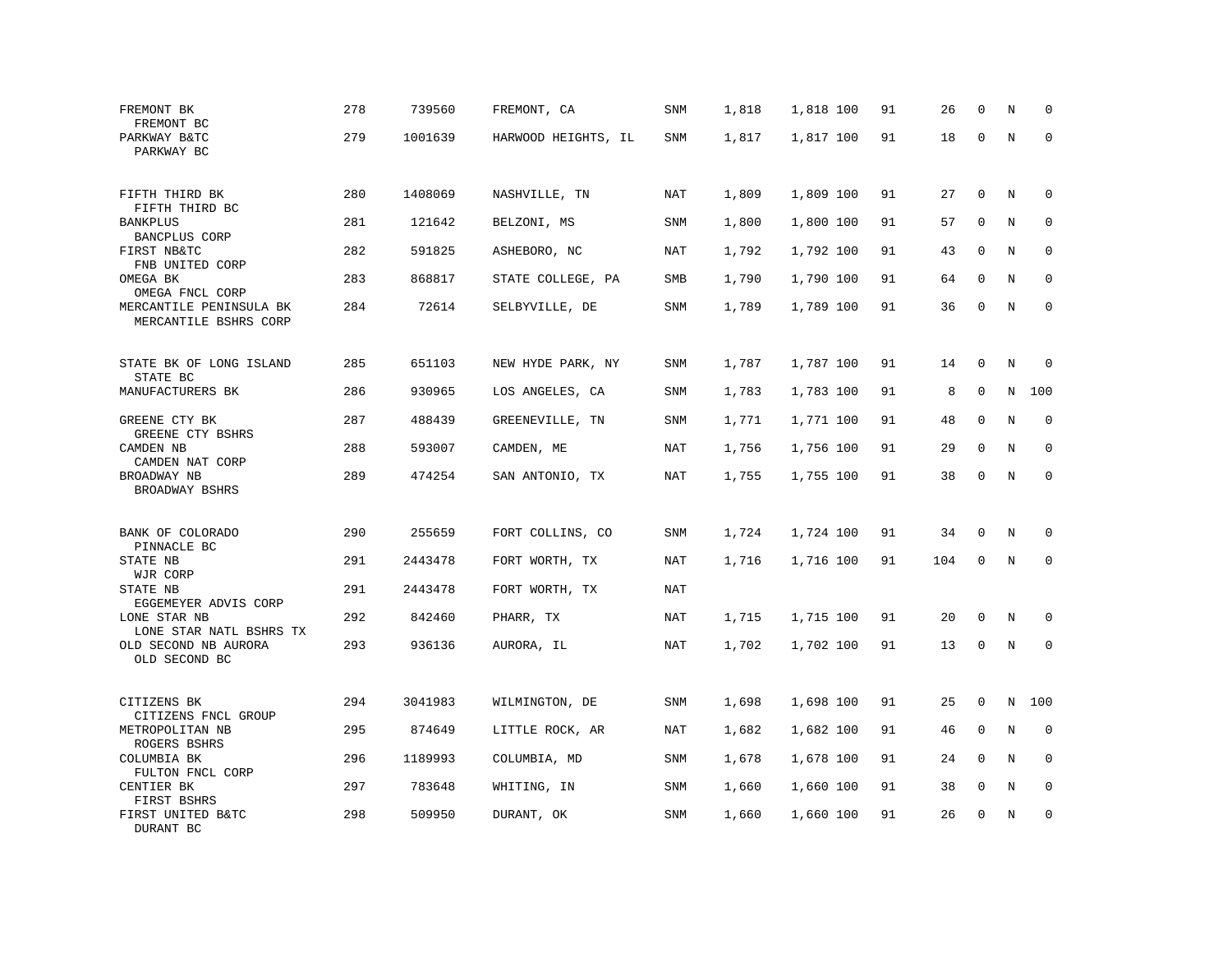| FIDELITY BK<br>FIDELITY SOUTHERN CORP             | 299 | 598534  | NORCROSS, GA      | SNM        | 1,647 | 1,647 100 | 91 | 20          | $\mathbf 0$  | N              | $\Omega$    |
|---------------------------------------------------|-----|---------|-------------------|------------|-------|-----------|----|-------------|--------------|----------------|-------------|
| ANB FNCL NAT ASSOC<br>ANB BSHRS                   | 300 | 2203355 | ROGERS, AR        | <b>NAT</b> | 1,646 | 1,646 100 | 91 | 9           | $\Omega$     | N              | $\Omega$    |
| CENTURY B&TC<br>CENTURY BC                        | 301 | 377908  | SOMERVILLE, MA    | SNM        | 1,643 | 1,643 100 | 91 | 19          | $\Omega$     | N              | $\mathbf 0$ |
| <b>GUARANTY B&amp;TC</b><br>CENTENNIAL BK HOLD    | 302 | 666657  | DENVER, CO        | SMB        | 1,641 | 1,641 100 | 91 | 22          | $\Omega$     | N              | $\Omega$    |
| CARDINAL BK<br>CARDINAL FC                        | 303 | 2683014 | MCLEAN, VA        | SNM        | 1,632 | 1,632 100 | 91 | 23          | $\Omega$     | N              | $\Omega$    |
| MARQUETTE BK                                      | 304 | 716833  | CHICAGO, IL       | <b>SMB</b> | 1,630 | 1,630 100 | 91 | 24          | $\mathbf{0}$ | N              | $\mathbf 0$ |
| MAROUETTE NAT CORP<br>STATE B&T<br>STATE BSHRS    | 305 | 929352  | FARGO, ND         | SNM        | 1,627 | 1,627 100 | 91 | 12          | $\mathbf{0}$ | N              | 0           |
| <b>GEORGIAN BK</b><br>GEORGIAN BC                 | 306 | 3030969 | ATLANTA, GA       | <b>SNM</b> | 1,619 | 1,619 100 | 91 | 5           | $\Omega$     | N              | $\mathbf 0$ |
| TIB INDEPENDENT BANKERSBANK<br>INDEPENDENT BKR FC | 307 | 529958  | IRVING, TX        | SMB        | 1,604 | 1,604 100 | 91 | 1           | $\mathbf 0$  | N              | 0           |
| AMERICAN NB<br>AMERICAN NAT CORP                  | 308 | 660655  | OMAHA, NE         | <b>NAT</b> | 1,593 | 1,593 100 | 91 | 29          | $\Omega$     | $\overline{N}$ | $\mathbf 0$ |
| <b>OCEAN NB</b><br>CHITTENDEN CORP                | 309 | 252706  | PORTSMOUTH, NH    | NAT        | 1,573 | 1,573 100 | 91 | 43          | $\Omega$     | N              | 0           |
| STAR FNCL BK<br>STAR FNCL GRP                     | 310 | 547840  | FORT WAYNE, IN    | SNM        | 1,572 | 1,572 100 | 91 | 40          | $\mathbf{0}$ | N              | 0           |
| FIRST BK OF BEVERLY HILLS<br>BEVERLY HILLS BC     | 311 | 402172  | CALABASAS, CA     | SNM        | 1,567 | 1,567 100 | 91 | $\mathsf 0$ | $\mathbf{0}$ | N              | $\mathbf 0$ |
| MONROE BK & TR<br>MBT FC                          | 312 | 364449  | MONROE, MI        | SNM        | 1,566 | 1,566 100 | 91 | 25          | $\mathbf 0$  | N              | $\mathbf 0$ |
| INTERCHANGE BK<br>INTERCHANGE FNCL SVC CORP       | 313 | 3506    | SADDLE BROOK, NJ  | SMB        | 1,566 | 1,566 100 | 91 | 29          | $\mathbf 0$  | N              | $\mathbf 0$ |
| FIRST NB OF NV<br>FIRST NAT BHC                   | 314 | 411464  | RENO, NV          | NAT        | 1,559 | 1,559 100 | 91 | 7           | $\mathbf 0$  | N              | 0           |
| HILLCREST BK<br>HILLCREST BSHRS                   | 315 | 400253  | OVERLAND PARK, KS | SNM        | 1,557 | 1,557 100 | 91 | 26          | $\mathbf{0}$ | N              | $\mathbf 0$ |
| AMERICAN NB TX<br>ANB HC                          | 316 | 599764  | TERRELL, TX       | NAT        | 1,555 | 1,555 100 | 91 | 29          | $\mathbf 0$  | N              | 0           |
| HILLS B&TC<br>HILLS BC                            | 317 | 731247  | HILLS, IA         | <b>SNM</b> | 1,551 | 1,551 100 | 91 | 12          | $\mathbf{0}$ | N              | $\mathbf 0$ |
| FIRST AMER BK<br>STARK BK GRP                     | 318 | 653648  | FORT DODGE, IA    | SMB        | 1,550 | 1,550 100 | 91 | 20          | $\mathbf 0$  | N              | $\mathbf 0$ |
| MERCHANTS & FARMERS BK<br>FIRST M&F CORP          | 319 | 844343  | KOSCIUSKO, MS     | <b>SNM</b> | 1,536 | 1,536 100 | 91 | 48          | $\mathbf 0$  | N              | 0           |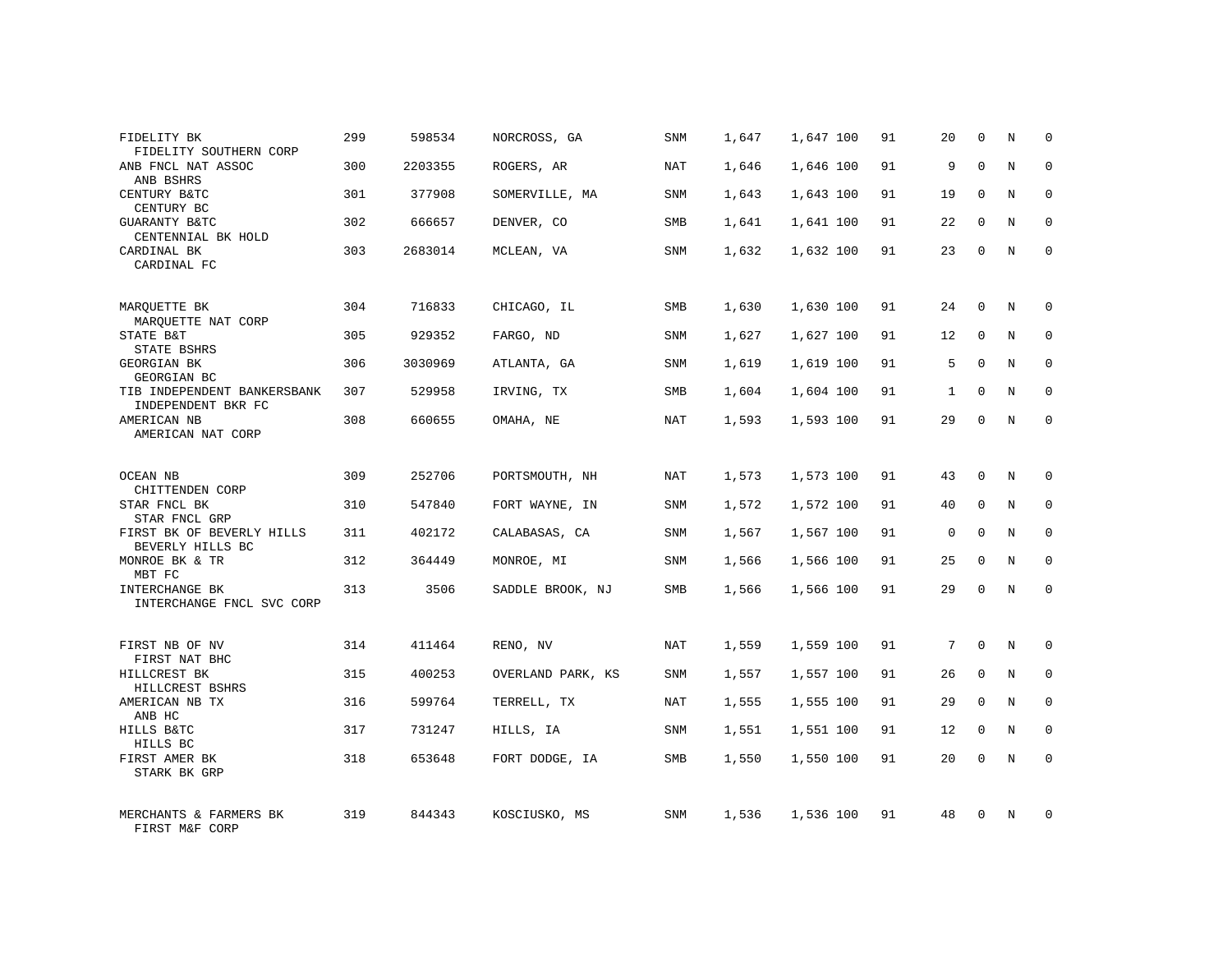| GREAT FL BK                                         | 320 | 3277876 | MIAMI, FL           | SNM        | 1,536 | 1,536 100 | 91 | 17          | 0            | Y       | $\mathbf 0$  |
|-----------------------------------------------------|-----|---------|---------------------|------------|-------|-----------|----|-------------|--------------|---------|--------------|
| CENTRAL TR BK<br>CENTRAL BANCOMPANY                 | 321 | 853952  | JEFFERSON CITY, MO  | SNM        | 1,532 | 1,532 100 | 91 | 9           | $\mathbf{0}$ | $\rm N$ | $\mathbf 0$  |
| MAIN ST B&TC<br>MAIN ST TR                          | 322 | 251736  | CHAMPAIGN, IL       | SNM        | 1,525 | 1,525 100 | 91 | 21          | $\mathbf 0$  | N       | 0            |
| EXCHANGE BK<br>FRANK P DOYLE TR ARTICLE IX          | 323 | 507068  | SANTA ROSA, CA      | SNM        | 1,523 | 1,523 100 | 92 | 19          | $\mathbf 0$  | N       | $\mathbf{0}$ |
| MAINSOURCE BK<br>MAINSOURCE FNCL GRP                | 324 | 623445  | GREENSBURG, IN      | <b>SNM</b> | 1,521 | 1,521 100 | 92 | 57          | $\mathbf{0}$ | $\rm N$ | 0            |
| UNION B&TC<br>FARMERS & MRCH INV                    | 325 | 450856  | LINCOLN, NE         | SNM        | 1,518 | 1,518 100 | 92 | 30          | 0            | N       | $\mathbf 0$  |
| ENTERPRISE BK & TR<br>ENTERPRISE FINANCIAL SVC CORP | 326 | 1190476 | CLAYTON, MO         | SNM        | 1,518 | 1,518 100 | 92 | 9           | $\Omega$     | N       | 0            |
| FIRST NB<br>FNB CORP                                | 327 | 1009420 | CHRISTIANSBURG, VA  | <b>NAT</b> | 1,512 | 1,512 100 | 92 | 27          | $\mathbf 0$  | N       | $\mathbf 0$  |
| FIRST NB<br>LAURITZEN CORP                          | 328 | 552451  | FORT COLLINS, CO    | <b>NAT</b> | 1,510 | 1,510 100 | 92 | 7           | $\Omega$     | N       | $\mathbf 0$  |
| COMMUNITY BK OF NV<br>COMMUNITY BC                  | 329 | 2319676 | LAS VEGAS, NV       | SMB        | 1,489 | 1,489 100 | 92 | 13          | $\mathbf 0$  | N       | 0            |
| WELLS FARGO HSBC TRADE BK NA<br>WELLS FARGO & CO    | 330 | 2332808 | SAN FRANCISCO, CA   | NAT        | 1,483 | 1,483 100 | 92 | $\mathsf 0$ | $\mathbf{0}$ | N       | 20           |
| BANK RHODE ISLAND<br>BANCORP RHODE ISLAND           | 331 | 2434113 | EAST PROVIDENCE, RI | SNM        | 1,478 | 1,478 100 | 92 | 16          | $\mathbf 0$  | N       | $\mathbf 0$  |
| BURKE & HERBERT B&TC                                | 332 | 933621  | ALEXANDRIA, VA      | SNM        | 1,477 | 1,477 100 | 92 | 15          | $\Omega$     | N       | $\Omega$     |
| INTER NB<br>BANORTE USA CORP                        | 333 | 894553  | MCALLEN, TX         | <b>NAT</b> | 1,474 | 1,474 100 | 92 | 16          | $\Omega$     | N       | 67           |
| FIRST BK<br>FIRST SOUTH BC                          | 334 | 436159  | LEXINGTON, TN       | SNM        | 1,472 | 1,472 100 | 92 | 30          | 0            | N       | 0            |
| LAKE FOREST B&TC<br>WINTRUST FC                     | 335 | 1917301 | LAKE FOREST, IL     | SMB        | 1,458 | 1,458 100 | 92 | 6           | $\mathbf{0}$ | N       | $\mathbf{0}$ |
| CITIZENS NB<br>MERCANTILE BSHRS CORP                | 336 | 229427  | LAUREL, MD          | NAT        | 1,453 | 1,453 100 | 92 | 27          | 0            | N       | $\Omega$     |
| RESOURCE BK<br>FULTON FNCL CORP                     | 337 | 1216291 | VIRGINIA BEACH, VA  | SMB        | 1,450 | 1,450 100 | 92 | 6           | $\mathbf 0$  | N       | $\mathbf 0$  |
| BANK OF NEW YORK TC NA<br>BANK OF NY CO             | 338 | 398668  | LOS ANGELES, CA     | NAT        | 1,450 | 1,450 100 | 92 | 5           | $\Omega$     | N       | $\mathbf 0$  |
| SOUTHERN CMNTY B&TC<br>SOUTHERN CMNTY FC            | 339 | 2514547 | WINSTON-SALEM, NC   | SNM        | 1,434 | 1,434 100 | 92 | 20          | $\mathbf{0}$ | N       | $\Omega$     |
| SUNFLOWER BK NA<br>SUNFLOWER BK                     | 340 | 474759  | SALINA, KS          | NAT        | 1,432 | 1,432 100 | 92 | 34          | 0            | Ν       | 0            |
| FIRST SECURITY BK<br>FIRST SECURITY BANCORP         | 341 | 673440  | SEARCY, AR          | SNM        | 1,432 | 1,432 100 | 92 | 37          | $\mathbf 0$  | N       | $\mathbf 0$  |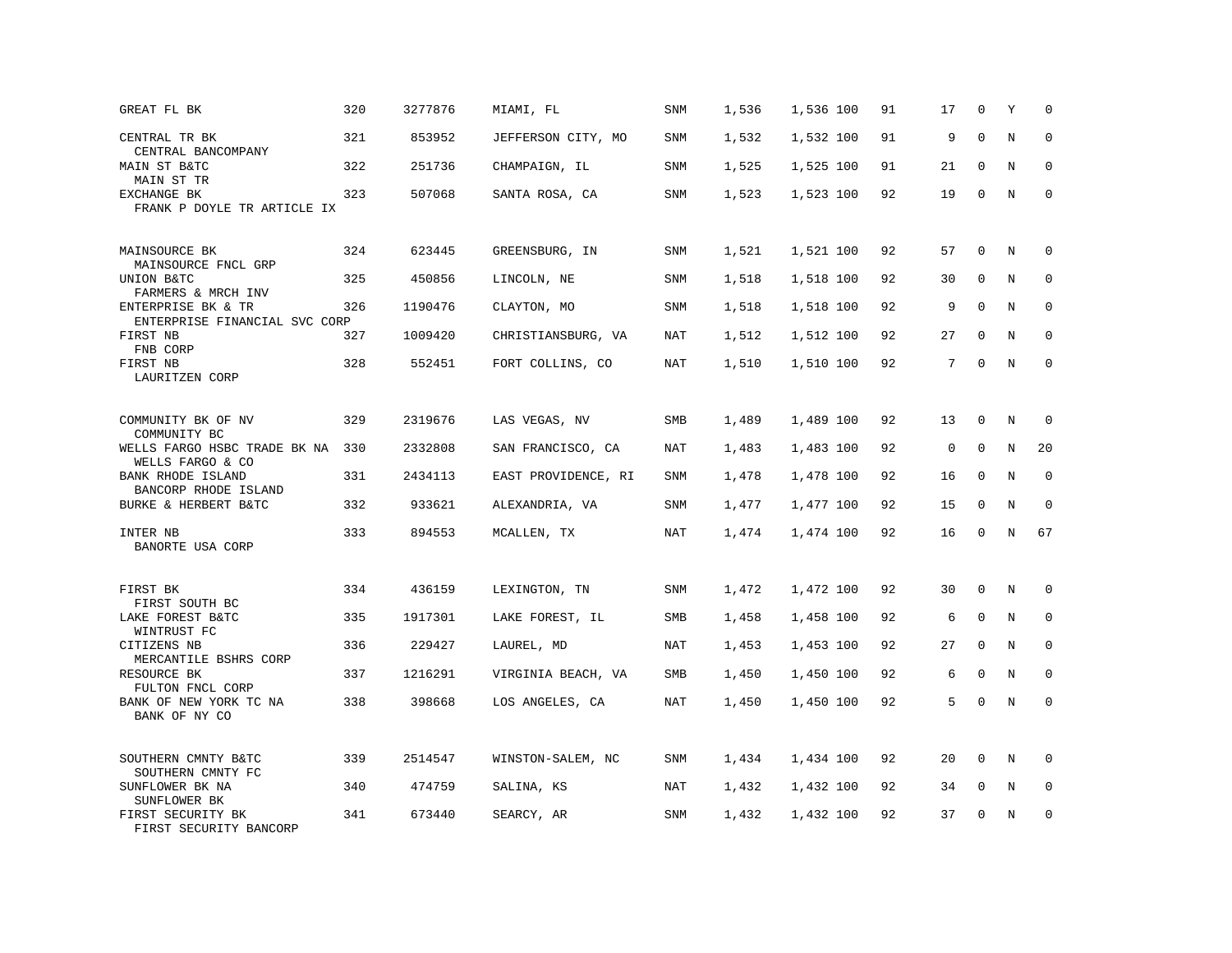| INDEPENDENT BK<br>INDEPENDENT BK CORP            | 342 | 636771  | BAY CITY, MI      | <b>SNM</b> | 1,428 | 1,428 100 | 92 | 29 | $\mathbf 0$  | N       | $\mathbf 0$  |
|--------------------------------------------------|-----|---------|-------------------|------------|-------|-----------|----|----|--------------|---------|--------------|
| UNION B&TC<br>UNION BSHRS                        | 343 | 693224  | BOWLING GREEN, VA | SMB        | 1,424 | 1,424 100 | 92 | 32 | $\mathbf 0$  | N       | $\Omega$     |
| CAPITAL BK<br>CAPITAL BK CORP                    | 344 | 2532662 | RALEIGH, NC       | <b>SNM</b> | 1,422 | 1,422 100 | 92 | 28 | $\mathbf 0$  | N       | 0            |
| STOCK YARDS B&TC<br>S Y BANCORP                  | 345 | 317342  | LOUISVILLE, KY    | SNM        | 1,421 | 1,421 100 | 92 | 23 | $\mathbf 0$  | N       | $\mathbf 0$  |
| AMERICANWEST BK<br>AMERICANWEST BC               | 346 | 39475   | SPOKANE, WA       | <b>SNM</b> | 1,416 | 1,416 100 | 92 | 46 | $\mathbf{0}$ | N       | $\mathbf 0$  |
| MORTON CMNTY BK<br>HOMETOWN CMNTY BC ESOP & TR   | 347 | 825146  | MORTON, IL        | SNM        | 1,414 | 1,414 100 | 92 | 13 | $\mathbf 0$  | N       | $\mathbf 0$  |
| FARMERS & MRCH BK CENT CA<br>FARMERS & MRCHS BC  | 348 | 808260  | LODI, CA          | SNM        | 1,406 | 1,406 100 | 92 | 21 | $\mathbf 0$  | N       | $\mathbf{0}$ |
| HINSDALE B&TC                                    | 349 | 2119773 | HINSDALE, IL      | SMB        | 1,401 | 1,401 100 | 92 | 9  | $\Omega$     | N       | $\Omega$     |
| WINTRUST FC<br>CENTRAL B&TC                      | 350 | 1007015 | LEXINGTON, KY     | SNM        | 1,393 | 1,393 100 | 92 | 13 | $\mathbf 0$  | N       | $\mathbf 0$  |
| CENTRAL BSHRS<br>SUFFOLK CTY NB                  | 351 | 799612  | RIVERHEAD, NY     | NAT        | 1,392 | 1,392 100 | 92 | 25 | $\mathbf 0$  | N       | $\mathbf 0$  |
| SUFFOLK BC<br>FIDELITY BK<br>FIDELITY BSHRS NC   | 352 | 584920  | FUQUAY-VARINA, NC | SNM        | 1,392 | 1,392 100 | 92 | 60 | $\mathbf 0$  | N       | $\mathbf 0$  |
| GREAT WESTERN BK<br>GREAT WESTERN BC             | 353 | 131650  | WATERTOWN, SD     | SNM        | 1,388 | 1,388 100 | 92 | 31 | $\mathbf 0$  | $\rm N$ | $\mathbf 0$  |
| SONOMA NB                                        | 354 | 420868  | SANTA ROSA, CA    | NAT        | 1,362 | 1,362 100 | 92 | 10 | $\mathbf 0$  | N       | $\mathbf 0$  |
| NORTHERN EMPIRE BSHRS<br>LOS ALAMOS NB           | 355 | 205654  | LOS ALAMOS, NM    | NAT        | 1,352 | 1,352 100 | 92 | 4  | $\Omega$     | N       | $\Omega$     |
| TRINITY CAP CORP<br>PREFERRED BK                 | 356 | 1918344 | LOS ANGELES, CA   | <b>SNM</b> | 1,349 | 1,349 100 | 92 | 9  | $\mathbf 0$  | N       | $\mathbf 0$  |
| CASCADE BK                                       | 357 | 641476  | EVERETT, WA       | SNM        | 1,344 | 1,344 100 | 92 | 18 | $\mathbf 0$  | N       | $\mathbf 0$  |
| CASCADE FC<br>BRIDGEVIEW BK GRP<br>BRIDGEVIEW BC | 358 | 312730  | BRIDGEVIEW, IL    | SNM        | 1,341 | 1,341 100 | 92 | 15 | $\mathbf 0$  | N       | $\mathbf 0$  |
| FIRST UNITED B&TC<br>FIRST UNITED CORP           | 359 | 61122   | OAKLAND, MD       | <b>SNM</b> | 1,339 | 1,339 100 | 92 | 23 | $\mathbf 0$  | N       | $\mathbf 0$  |
| BANCORP BK<br><b>BANCORP</b>                     | 360 | 2858960 | WILMINGTON, DE    | SNM        | 1,334 | 1,334 100 | 92 | 0  | $\mathbf 0$  | N       | 0            |
| FIRST NB OF ST LOUIS<br>CENTRAL BANCOMPANY       | 361 | 506249  | CLAYTON, MO       | NAT        | 1,333 | 1,333 100 | 92 | 10 | 0            | N       | $\mathbf 0$  |
| LAFAYETTE AMBASSADOR BK<br>FULTON FNCL CORP      | 362 | 140018  | EASTON, PA        | SMB        | 1,328 | 1,328 100 | 92 | 24 | $\mathbf 0$  | N       | $\mathbf 0$  |
| NEW FRONTIER BK<br>NEW FRONTIER BC               | 363 | 2694935 | GREELEY, CO       | SNM        | 1,322 | 1,322 100 | 92 | 1  | $\mathbf{0}$ | N       | $\mathbf 0$  |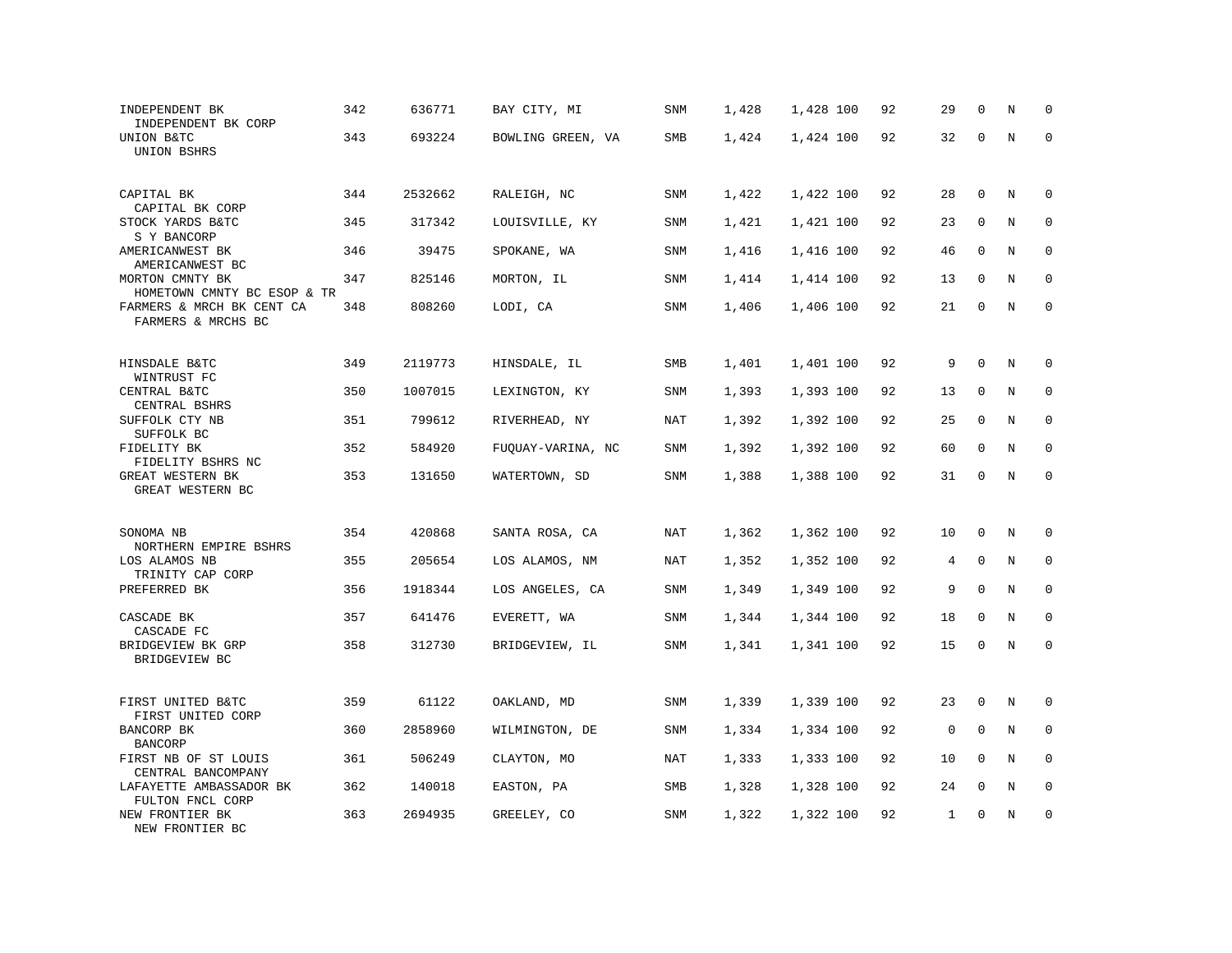| FIRST NB&TC<br>HASTEN BSHRS                         | 364 | 399142  | KOKOMO, IN           | NAT        | 1,321 | 1,321 100 | 92 | 27           | $\mathbf 0$ | N          | $\Omega$    |
|-----------------------------------------------------|-----|---------|----------------------|------------|-------|-----------|----|--------------|-------------|------------|-------------|
| <b>BANK</b><br>FULTON FNCL CORP                     | 365 | 1407932 | WOODBURY, NJ         | SNM        | 1,318 | 1,318 100 | 92 | 31           | $\Omega$    | N          | $\Omega$    |
| TIB BK<br>TIB FNCL CORP                             | 366 | 267737  | KEY LARGO, FL        | SNM        | 1,317 | 1,317 100 | 92 | 13           | $\mathbf 0$ | N          | $\mathbf 0$ |
| SIMMONS FIRST NB<br>SIMMONS FIRST NAT CORP          | 367 | 663245  | PINE BLUFF, AR       | NAT        | 1,303 | 1,303 100 | 92 | 38           | $\Omega$    | N          | $\mathbf 0$ |
| GLENS FALLS NB&TC<br>ARROW FC                       | 368 | 866000  | GLENS FALLS, NY      | NAT        | 1,302 | 1,302 100 | 92 | 25           | $\mathbf 0$ | N          | $\Omega$    |
| DACOTAH BK                                          | 369 | 256553  | ABERDEEN, SD         | SMB        | 1,301 | 1,301 100 | 92 | 32           | $\mathbf 0$ | N          | $\mathbf 0$ |
| DACOTAH BKS<br>CITIBANK BANAMEX USA<br>CITIGROUP    | 370 | 750864  | CENTURY CITY, CA     | SNM        | 1,298 | 1,155 89  | 92 | $\mathbf{1}$ | $\Omega$    | Y          | $\mathbf 0$ |
| CENTRUE BK<br>CENTRUE FC                            | 371 | 457547  | STREATOR, IL         | SMB        | 1,279 | 1,279 100 | 92 | 34           | $\mathbf 0$ | N          | $\mathbf 0$ |
| TOTALBANK<br>TOTAL BSHRS CORP                       | 372 | 790534  | MIAMI, FL            | <b>SNM</b> | 1,278 | 1,278 100 | 92 | 16           | $\Omega$    | N          | $\mathbf 0$ |
| OAK HILL BK<br>OAK HILL FNCL                        | 373 | 623922  | JACKSON, OH          | <b>SNM</b> | 1,275 | 1,275 100 | 92 | 31           | $\mathbf 0$ | N          | $\mathbf 0$ |
| PEAPACK GLADSTONE BK<br>PEAPACK GLADSTONE FNCL CORP | 374 | 236706  | GLADSTONE, NJ        | SMB        | 1,273 | 1,273 100 | 92 | 18           | $\Omega$    | N          | $\mathbf 0$ |
| ROYAL BK AMERICA<br>ROYAL BSHRS OF PA               | 375 | 471217  | NARBERTH, PA         | SNM        | 1,270 | 1,270 100 | 92 | 18           | $\mathbf 0$ | N          | $\mathbf 0$ |
| COMMERCE BK NA<br>COMMERCE BSHRS                    | 376 | 500050  | WICHITA, KS          | NAT        | 1,270 | 1,270 100 | 92 | 32           | $\Omega$    | N          | $\mathbf 0$ |
| BANK OF ALBUQUERQUE NA<br>BOK FC                    | 377 | 2727673 | ALBUQUERQUE, NM      | NAT        | 1,270 | 1,270 100 | 92 | 19           | $\mathbf 0$ | N          | 0           |
| KLEINBANK<br>KLEIN FNCL                             | 378 | 303550  | BIG LAKE, MN         | <b>SNM</b> | 1,269 | 1,269 100 | 92 | 19           | $\Omega$    | $_{\rm N}$ | $\Omega$    |
| ALLIANCE BK NA<br>ALLIANCE FC                       | 379 | 814216  | SYRACUSE, NY         | NAT        | 1,264 | 1,264 100 | 92 | 30           | $\mathbf 0$ | N          | $\mathbf 0$ |
| STOCKMAN BK OF MT<br>STOCKMAN FC                    | 380 | 651859  | MILES CITY, MT       | SNM        | 1,263 | 1,263 100 | 92 | 20           | $\mathbf 0$ | N          | 0           |
| SYNOVUS BK OF TAMPA BAY<br>SYNOVUS FC               | 381 | 2458119 | SAINT PETERSBURG, FL | <b>SNM</b> | 1,262 | 1,262 100 | 92 | 11           | $\Omega$    | N          | $\mathbf 0$ |
| CITY BK<br>SOUTH PLAINS FNCL ESOP                   | 382 | 575254  | LUBBOCK, TX          | SNM        | 1,255 | 1,255 100 | 92 | 17           | $\mathbf 0$ | N          | 0           |
| HORIZON BK<br>HORIZON FC                            | 383 | 508878  | BELLINGHAM, WA       | SNM        | 1,254 | 1,254 100 | 92 | 19           | $\Omega$    | N          | $\mathbf 0$ |
| INWOOD NB<br>INWOOD BSHRS                           | 384 | 913753  | DALLAS, TX           | NAT        | 1,252 | 1,252 100 | 92 | 17           | $\Omega$    | N          | $\mathbf 0$ |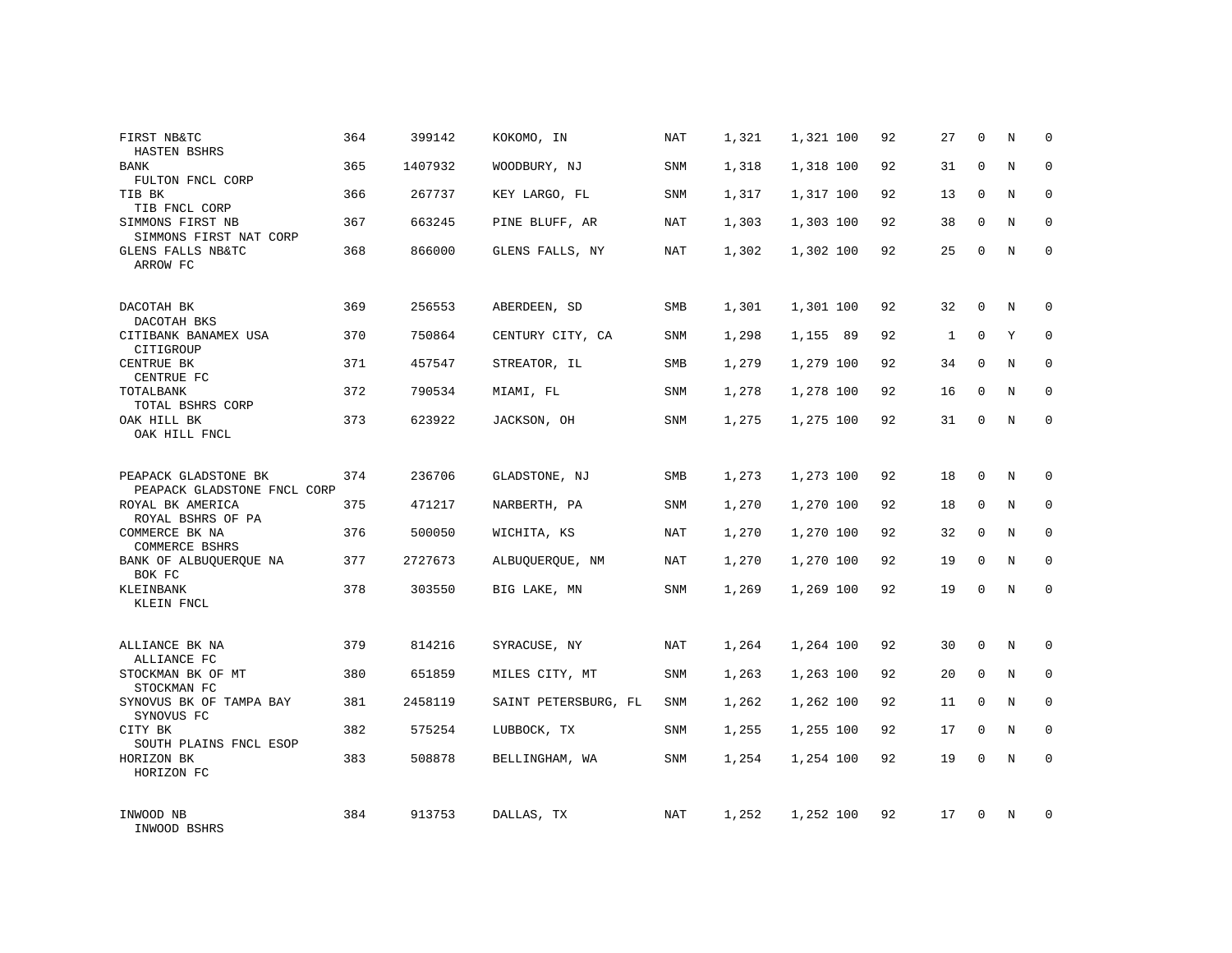| COMMUNITY BKS OF CO<br>COMMUNITY BSHRS             | 385 | 785259  | GREENWOOD VILLAGE, CO | SMB        | 1,251 | 1,251 100 | 92 | 33 | $\mathbf 0$  | N       | $\mathbf 0$ |
|----------------------------------------------------|-----|---------|-----------------------|------------|-------|-----------|----|----|--------------|---------|-------------|
| WEST BK<br>WEST BC                                 | 386 | 139740  | WEST DES MOINES, IA   | <b>SNM</b> | 1,251 | 1,251 100 | 92 | 10 | $\mathbf{0}$ | N       | $\mathbf 0$ |
| STEARNS BK NA<br>STEARNS FNCL SVC ESOP             | 387 | 141556  | SAINT CLOUD, MN       | NAT        | 1,242 | 1,242 100 | 92 | 5  | $\mathbf{0}$ | N       | $\mathbf 0$ |
| BREMER BK NA<br>OTTO BREMER FOUNDATION             | 388 | 2516327 | FARGO, ND             | <b>NAT</b> | 1,240 | 1,240 100 | 92 | 22 | $\mathbf 0$  | N       | $\mathbf 0$ |
| TEMECULA VALLEY BK<br>TEMECULA VALLEY BC           | 389 | 2522681 | TEMECULA, CA          | <b>SNM</b> | 1,237 | 1,237 100 | 92 | 10 | $\mathbf{0}$ | N       | $\mathbf 0$ |
| F&M B&TC<br>ONE RICH HILL MINING LLC               | 390 | 405959  | TULSA, OK             | <b>SMB</b> | 1,232 | 1,232 100 | 92 | 11 | $\mathbf 0$  | N       | $\mathbf 0$ |
| WILSON B&TC<br>WILSON BHC                          | 391 | 159636  | LEBANON, TN           | SNM        | 1,230 | 1,230 100 | 93 | 20 | $\mathbf 0$  | N       | $\mathbf 0$ |
| STOCKMENS BK<br>STOCKMENS BC                       | 392 | 458263  | KINGMAN, AZ           | SNM        | 1,224 | 1,224 100 | 93 | 44 | $\Omega$     | N       | $\Omega$    |
| INTERAUDI BK                                       | 393 | 538802  | NEW YORK, NY          | SNM        | 1,216 | 1,215 100 | 93 | 1  | $\mathbf 0$  | Y       | $\mathbf 0$ |
|                                                    |     |         |                       |            |       |           |    |    |              |         |             |
| BANK OF THE SIERRA<br>SIERRA BC                    | 394 | 662369  | PORTERVILLE, CA       | SNM        | 1,214 | 1,214 100 | 93 | 18 | $\mathbf 0$  | N       | 0           |
| LEGACYTEXAS BK<br>LEGACYTX GRP                     | 395 | 913267  | PLANO, TX             | SMB        | 1,211 | 1,211 100 | 93 | 12 | $\mathbf 0$  | N       | $\mathbf 0$ |
| HORIZON BK NA<br>HORIZON BC                        | 396 | 130541  | MICHIGAN CITY, IN     | <b>NAT</b> | 1,209 | 1,209 100 | 93 | 16 | $\mathbf 0$  | N       | 0           |
| CENTURY BK NA<br>CENTURY BSHRS                     | 397 | 896566  | TEXARKANA, TX         | <b>NAT</b> | 1,208 | 1,208 100 | 93 | 25 | $\Omega$     | N       | $\mathbf 0$ |
| CAPITAL CROSSING BK                                | 398 | 1167889 | BOSTON, MA            | SNM        | 1,204 | 1,204 100 | 93 | 0  | $\Omega$     | $\rm N$ | $\Omega$    |
|                                                    |     |         |                       |            |       |           |    |    |              |         |             |
| WHITAKER BK<br>WHITAKER BC                         | 399 | 1445943 | LEXINGTON, KY         | SMB        | 1,200 | 1,200 100 | 93 | 35 | $\mathbf 0$  | N       | $\mathbf 0$ |
| GATEWAY B&TC<br>GATEWAY FNCL HOLD                  | 400 | 2748650 | ELIZABETH CITY, NC    | SMB        | 1,199 | 1,199 100 | 93 | 23 | 0            | N       | 0           |
| AFB&T<br>SYNOVUS FC                                | 401 | 947178  | ATHENS, GA            | SNM        | 1,186 | 1,186 100 | 93 | 15 | $\mathbf 0$  | N       | $\mathbf 0$ |
| CANANDAIGUA UA NTL BK & TR<br>CANANDAIGUA NAT CORP | 402 | 161602  | CANANDAIGUA, NY       | NAT        | 1,186 | 1,186 100 | 93 | 19 | $\mathbf 0$  | N       | $\mathbf 0$ |
| FIRST NAT CMNTY BK<br>FIRST NAT CMNTY BC           | 403 | 239613  | DUNMORE, PA           | NAT        | 1,184 | 1,184 100 | 93 | 15 | $\mathbf 0$  | N       | $\mathbf 0$ |
| WILMINGTON TR OF PA<br>WILMINGTON TR CORP          | 404 | 551315  | VILLANOVA, PA         | SMB        | 1,180 | 1,180 100 | 93 | 4  | $\Omega$     | N       | $\mathbf 0$ |
| FIRST VICTORIA NB<br>MOW/RPW MGMT II               | 405 | 488167  | VICTORIA, TX          | NAT        | 1,176 | 1,176 100 | 93 | 15 | 0            | Ν       | 0           |
| COMMERCE B&TC<br>COMMERCE FNCL CORP ESOP           | 406 | 361055  | TOPEKA, KS            | <b>SNM</b> | 1,170 | 1,170 100 | 93 | 21 | $\mathbf 0$  | N       | $\mathbf 0$ |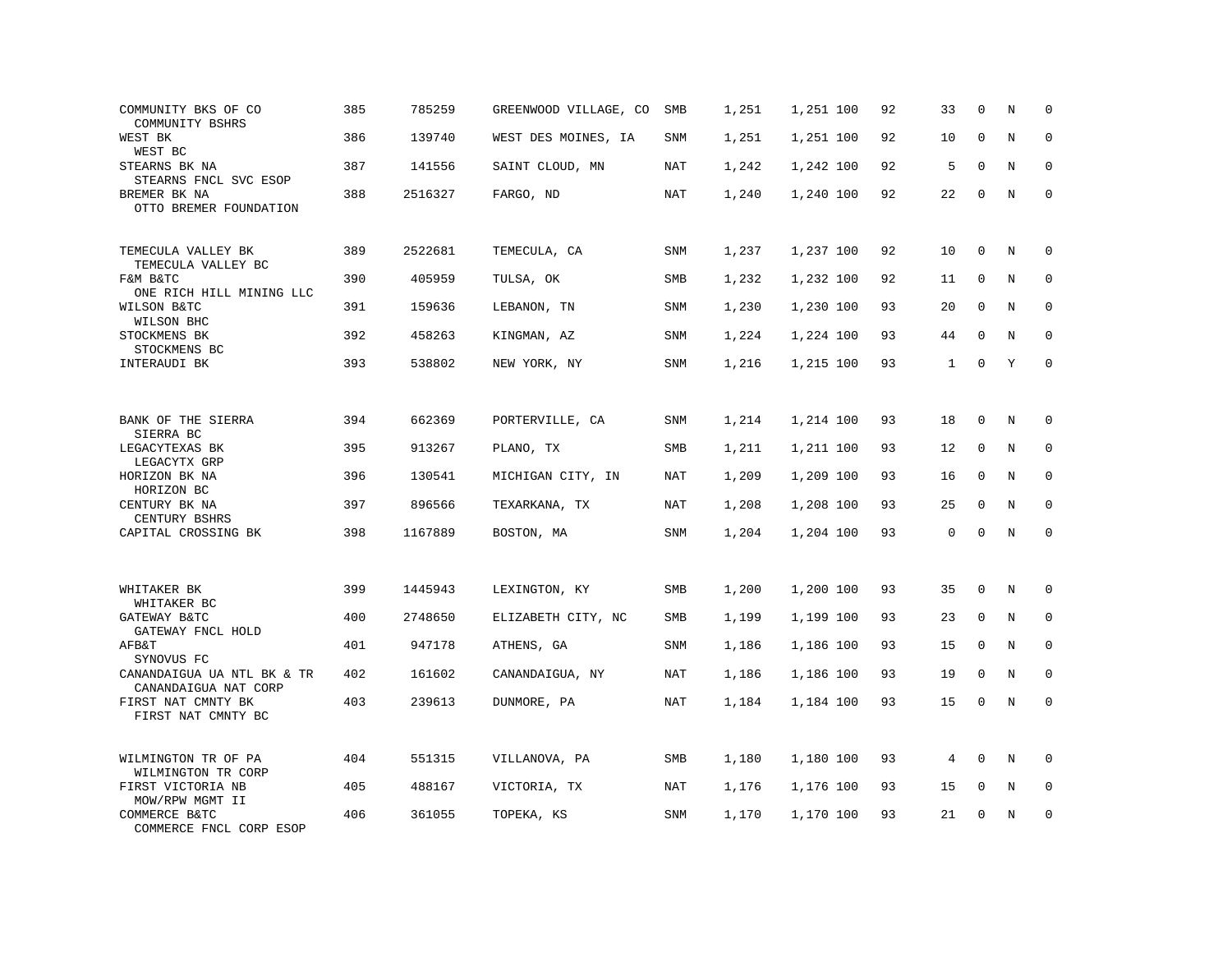| MUTUAL BK<br>FIRST MUTUAL BC IL                            | 407 | 754433  | HARVEY, IL         | <b>SNM</b> | 1,169 | 1,169 100 | 93 | 7  | $\mathbf 0$  | N       | $\mathbf 0$  |
|------------------------------------------------------------|-----|---------|--------------------|------------|-------|-----------|----|----|--------------|---------|--------------|
| PREMIER BK<br>PREMIER BSHRS                                | 408 | 2302379 | JEFFERSON CITY, MO | SNM        | 1,168 | 1,168 100 | 93 | 7  | $\mathbf 0$  | $\rm N$ | $\Omega$     |
| BANK OF GRANITE                                            | 409 | 470724  | GRANITE FALLS, NC  | <b>SNM</b> | 1,167 | 1,167 100 | 93 | 18 | $\mathbf 0$  | N       | 0            |
| BANK OF GRANITE CORP<br>FIRST MARINER BK                   | 410 | 309570  | BALTIMORE, MD      | SNM        | 1,163 | 1,163 100 | 93 | 26 | $\mathbf 0$  | N       | $\mathbf 0$  |
| FIRST MARINER BC<br>PALMETTO BK<br>PALMETTO BSHRS          | 411 | 862824  | LAURENS, SC        | <b>SNM</b> | 1,154 | 1,154 100 | 93 | 34 | $\mathbf 0$  | N       | $\mathbf 0$  |
| MERCHANTS BK<br>GENERAL EDUC FUND                          | 412 | 166803  | BURLINGTON, VT     | <b>SNM</b> | 1,140 | 1,140 100 | 93 | 37 | $\mathbf 0$  | N       | $\mathbf 0$  |
| FSGBANK NA<br>FIRST SCTY GRP                               | 413 | 2920737 | CHATTANOOGA, TN    | NAT        | 1,129 | 1,129 100 | 93 | 34 | 0            | N       | $\mathbf{0}$ |
| SOUTHERN B&TC                                              | 414 | 717924  | MOUNT OLIVE, NC    | SNM        | 1,121 | 1,121 100 | 93 | 52 | 0            | N       | $\Omega$     |
| SOUTHERN BSHRS NC<br>STATE BK COUNTRYSIDE                  | 415 | 225335  | COUNTRYSIDE, IL    | <b>SNM</b> | 1,121 | 1,121 100 | 93 | 4  | $\mathbf 0$  | N       | $\mathbf 0$  |
| <b>SBC</b><br>TOMPKINS TC                                  | 416 | 433608  | ITHACA, NY         | <b>SNM</b> | 1,121 | 1,121 100 | 93 | 14 | $\mathbf 0$  | N       | $\mathbf 0$  |
| TOMPKINS TRUSTCO<br>YADKIN VALLEY B&TC<br>YADKIN VALLEY FC | 417 | 282329  | ELKIN, NC          | <b>SNM</b> | 1,121 | 1,121 100 | 93 | 23 | $\mathbf 0$  | N       | $\mathbf 0$  |
| INTEGRITY BK<br>INTEGRITY BSHES                            | 418 | 2922339 | ALPHARETTA, GA     | SNM        | 1,120 | 1,120 100 | 93 | 3  | $\mathbf 0$  | $\rm N$ | $\mathbf 0$  |
| UNITED CMNTY BK                                            | 419 | 749121  | MURPHY, NC         | SNM        | 1,120 | 1,120 100 | 93 | 17 | 0            | N       | $\mathbf 0$  |
| UNITED CMNTY BK<br>PARK AVE BK                             | 420 | 104038  | VALDOSTA, GA       | SMB        | 1,119 | 1,119 100 | 93 | 18 | $\mathbf 0$  | N       | $\mathbf 0$  |
| PAB BSHRS<br>FNB OF KS                                     | 421 | 2033123 | OVERLAND PARK, KS  | NAT        | 1,114 | 1,114 100 | 93 | 6  | $\mathbf{0}$ | N       | $\mathbf 0$  |
| LAURITZEN CORP<br>STATE BK<br>TEXAS UNITED BSHRS           | 422 | 620453  | LA GRANGE, TX      | SNM        | 1,112 | 1,112 100 | 93 | 26 | $\mathbf{0}$ | N       | $\mathbf 0$  |
| NATIONAL BK<br>NATIONAL BSHRS                              | 423 | 2949710 | MOLINE, IL         | NAT        | 1,112 | 1,112 100 | 93 | 28 | $\mathsf 0$  | N       | $\mathbf 0$  |
| BAYLAKE BK                                                 | 424 | 280044  | STURGEON BAY, WI   | SMB        | 1,111 | 1,111 100 | 93 | 27 | $\mathbf 0$  | N       | $\mathbf 0$  |
| BAYLAKE CORP<br>US CENTURY BK                              | 425 | 3146150 | MIAMI, FL          | <b>SNM</b> | 1,098 | 1,098 100 | 93 | 0  | $\mathbf 0$  | N       | 0            |
| AFFINITY BK<br>AFFINITY BK HOLD                            | 426 | 1187391 | VENTURA, CA        | <b>SNM</b> | 1,097 | 1,097 100 | 93 | 7  | $\mathbf 0$  | N       | $\mathbf 0$  |
| BANK OF PENSACOLA<br>SYNOVUS FC                            | 427 | 391838  | PENSACOLA, FL      | <b>SNM</b> | 1,096 | 1,096 100 | 93 | 11 | $\mathbf 0$  | N       | $\mathbf 0$  |
| <b>GREAT WESTERN BK</b><br>GREAT WESTERN BC                | 428 | 465757  | OMAHA, NE          | <b>SNM</b> | 1,090 | 1,090 100 | 93 | 21 | $\mathbf{0}$ | N       | $\mathbf 0$  |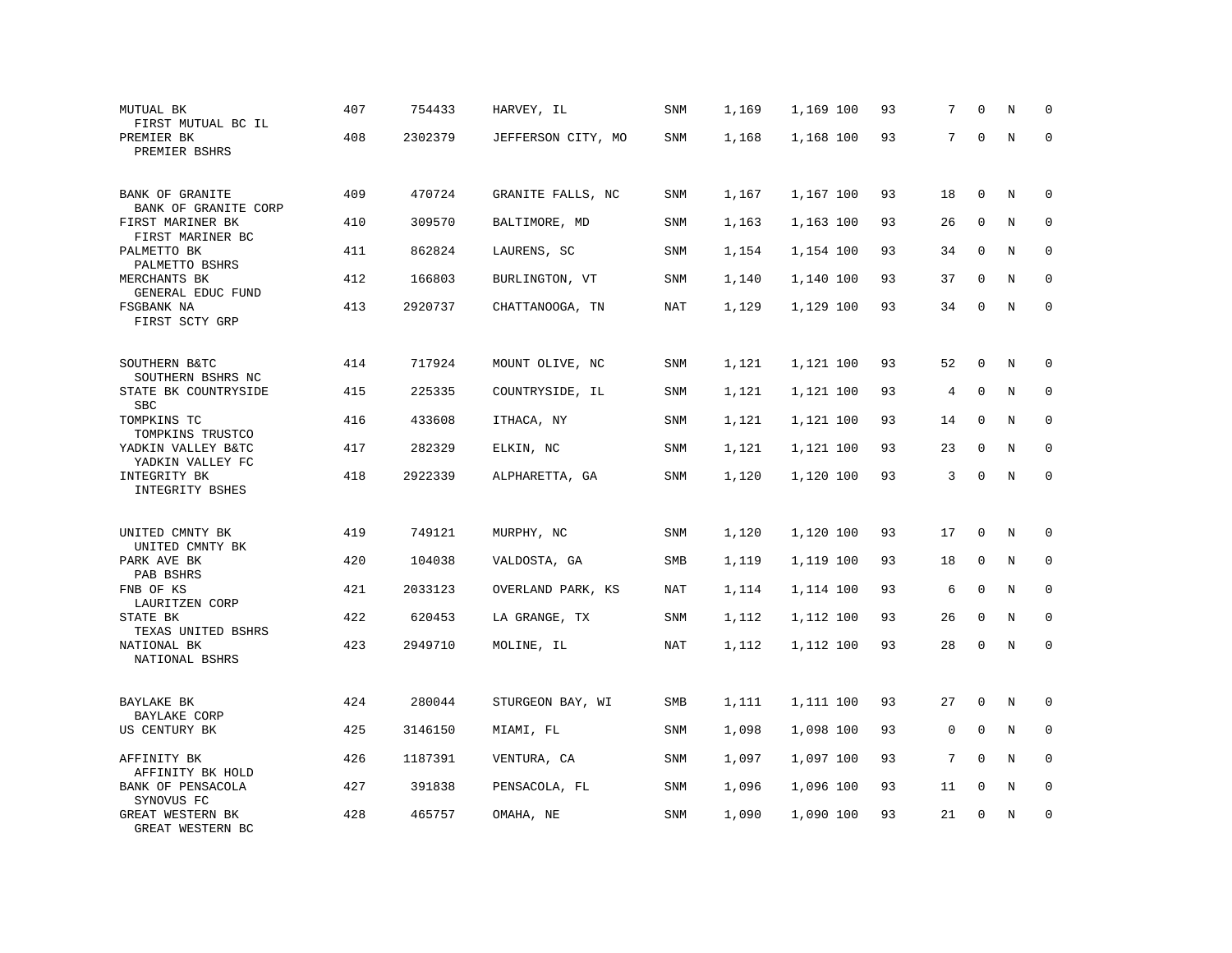| SECURITY BK OF BIBB CTY<br>SECURITY BK CORP        | 429 | 1221558 | MACON, GA           | SNM        | 1,090 | 1,090 100 | 93 | 13       | 0            | Ν | 0            |
|----------------------------------------------------|-----|---------|---------------------|------------|-------|-----------|----|----------|--------------|---|--------------|
| HORIZON BK NA<br>BIG SANDY HC                      | 430 | 515353  | LIMON, CO           | NAT        | 1,087 | 1,087 100 | 93 | 8        | $\mathbf{0}$ | N | $\mathbf 0$  |
| BANK OF EDWARDSVILLE<br>BANC ED CORP               | 431 | 219343  | EDWARDSVILLE, IL    | SNM        | 1,081 | 1,081 100 | 93 | 14       | 0            | N | 0            |
| GERMAN AMERICAN BC<br>GERMAN AMERICAN BANCORP      | 432 | 37640   | JASPER, IN          | <b>SNM</b> | 1,081 | 1,081 100 | 93 | 29       | $\mathbf{0}$ | N | $\mathbf 0$  |
| EMPRISE BK<br>EMPRISE FC                           | 433 | 65858   | WICHITA, KS         | SNM        | 1,079 | 1,079 100 | 93 | 42       | $\mathbf{0}$ | N | $\mathbf{0}$ |
| CITY BK                                            | 434 | 456474  | LYNNWOOD, WA        | <b>SNM</b> | 1,078 | 1,078 100 | 93 | 8        | $\mathbf{0}$ | N | 0            |
| PROSPERITY BK<br>PROSPERITY BKG CO                 | 435 | 879532  | SAINT AUGUSTINE, FL | SNM        | 1,076 | 1,076 100 | 93 | 7        | $\mathbf{0}$ | N | $\mathbf 0$  |
| FIRST CHICAGO B&T<br>LEGIONS IV ADVIS CORP         | 436 | 686271  | ITASCA, IL          | SMB        | 1,074 | 1,074 100 | 93 | 18       | $\mathbf{0}$ | N | $\mathbf 0$  |
| FIRST CHICAGO B&T<br>RUH CAP LLC                   | 436 | 686271  | ITASCA, IL          | SMB        |       |           |    |          |              |   |              |
| FIRST CHICAGO B&T<br>EGGEMEYER CAP LLC             | 436 | 686271  | ITASCA, IL          | SMB        |       |           |    |          |              |   |              |
| FIRST NA<br>FIRST NAT LINCOLN CORP                 | 437 | 439404  | DAMARISCOTTA, ME    | NAT        | 1,072 | 1,072 100 | 93 | 14       | 0            | N | $\Omega$     |
| CITIZENS & NORTHERN BK<br>CITIZENS & NORTHERN CORP | 438 | 895710  | WELLSBORO, PA       | SNM        | 1,064 | 1,064 100 | 93 | 20       | 0            | N | $\mathbf 0$  |
| CENTENNIAL BK W<br>CENTENNIAL BK HOLD              | 439 | 83450   | FORT COLLINS, CO    | SMB        | 1,063 | 1,063 100 | 93 | 15       | $\Omega$     | N | $\mathbf 0$  |
| BANK OF KY<br>BANK OF KY FNCL CORP                 | 440 | 1459034 | CRESTVIEW HILLS, KY | <b>SNM</b> | 1,050 | 1,050 100 | 93 | 23       | $\mathbf 0$  | N | 0            |
| FIRST BK HIGHLAND PARK<br>BANK HIGHLAND PARK FC    | 441 | 804338  | HIGHLAND PARK, IL   | <b>SNM</b> | 1,048 | 1,048 100 | 93 | $\Omega$ | $\Omega$     | N | $\Omega$     |
| UNION CTR NB<br>CENTER BC                          | 442 | 29104   | UNION, NJ           | NAT        | 1,048 | 1,048 100 | 93 | 11       | $\mathbf 0$  | N | $\mathbf 0$  |
| BANK OF SMITHTOWN<br>SMITHTOWN BC                  | 443 | 475215  | SMITHTOWN, NY       | SMB        | 1,048 | 1,048 100 | 93 | 12       | 0            | N | 0            |
| NATIONAL EXCHANGE B&T<br>NEB CORP                  | 444 | 722544  | FOND DU LAC, WI     | NAT        | 1,048 | 1,048 100 | 93 | 27       | 0            | N | $\mathbf{0}$ |
| PBI BK<br>PORTER BANCORP                           | 445 | 522847  | LOUISVILLE, KY      | SNM        | 1,045 | 1,045 100 | 93 | 14       | 0            | N | 0            |
| MIDWEST BANKCENTRE<br>STUPP BROS                   | 446 | 657459  | LEMAY, MO           | SMB        | 1,043 | 1,043 100 | 93 | 10       | $\mathbf 0$  | N | $\mathbf{0}$ |
| SILVER ST BK<br>SILVER ST BC                       | 447 | 2479310 | HENDERSON, NV       | <b>SNM</b> | 1,042 | 1,042 100 | 93 | 8        | $\Omega$     | N | $\mathbf 0$  |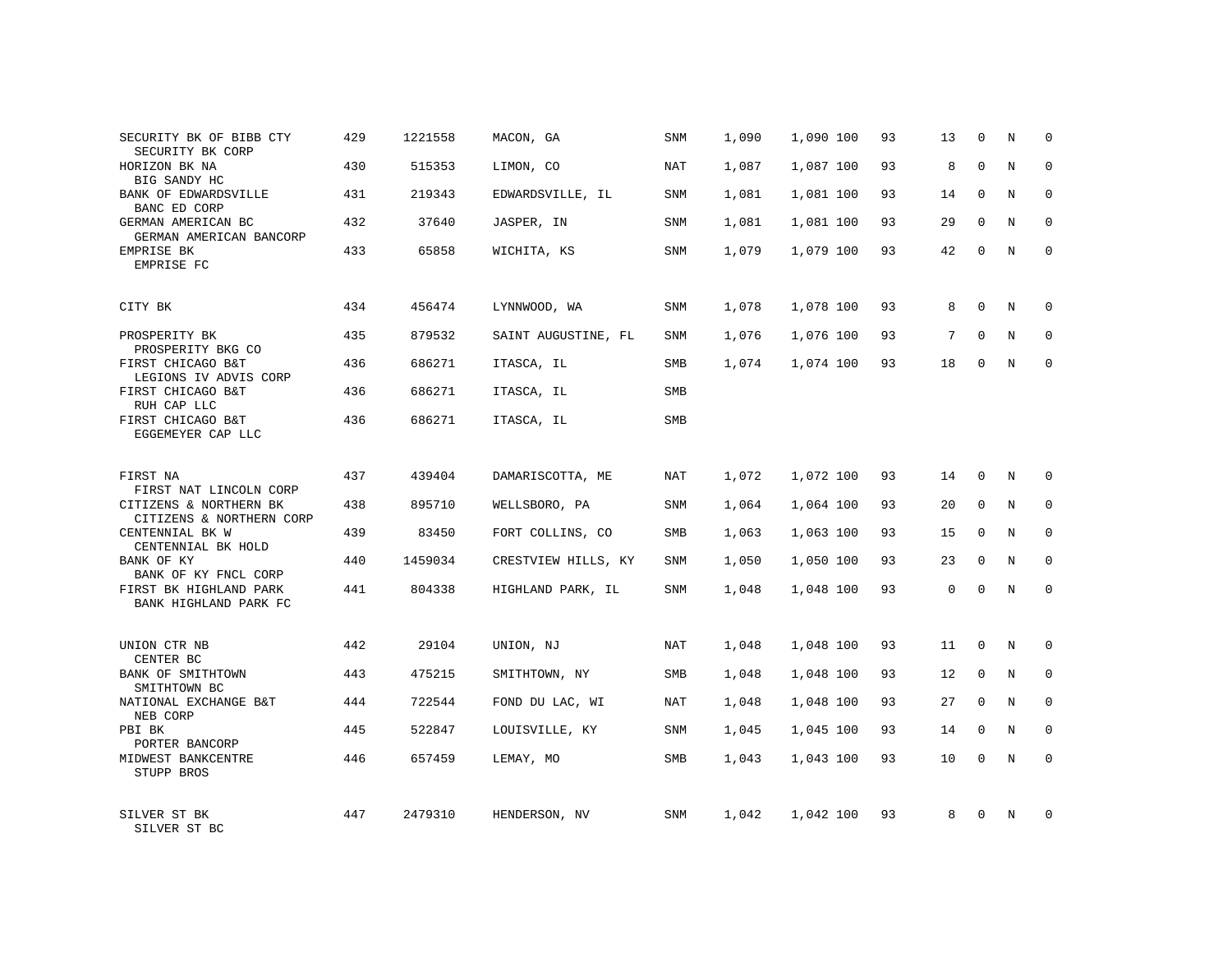| ADVANTAGE BK<br>CAMCO FNCL CORP                           | 448 | 834979  | CAMBRIDGE, OH    | <b>SNM</b> | 1,041 | 1,041 100 | 93 | 24          | $\mathbf 0$  | N | $\Omega$    |
|-----------------------------------------------------------|-----|---------|------------------|------------|-------|-----------|----|-------------|--------------|---|-------------|
| HERITAGE BK OF CMRC<br>HERITAGE CMRC CORP                 | 449 | 2209553 | SAN JOSE, CA     | SMB        | 1,035 | 1,035 100 | 93 | 9           | $\mathbf 0$  | N | 0           |
| COLORADO ST B&TC NA<br>BOK FC                             | 450 | 658559  | DENVER, CO       | NAT        | 1,034 | 1,034 100 | 93 | 3           | $\Omega$     | N | $\mathbf 0$ |
| PACIFIC MERCANTILE BK<br>PACIFIC MERCANTILE BC            | 451 | 2717012 | COSTA MESA, CA   | SMB        | 1,033 | 1,033 100 | 93 | 9           | $\mathbf 0$  | N | $\mathbf 0$ |
| COLUMBIA RIVER BK<br>COLUMBIA BC                          | 452 | 644178  | THE DALLES, OR   | SNM        | 1,033 | 1,033 100 | 93 | 20          | $\mathbf 0$  | N | 0           |
| NATIONAL BK INDIANAPOLIS<br>NATIONAL BK INDIANAPOLIS CORP | 453 | 2132941 | INDIANAPOLIS, IN | NAT        | 1,033 | 1,033 100 | 93 | 8           | 1            | N | $\mathbf 0$ |
| PREMIERWEST BK<br>PREMIERWEST BC                          | 454 | 1457003 | MEDFORD, OR      | SNM        | 1,033 | 1,033 100 | 93 | 35          | $\mathbf 0$  | N | $\mathbf 0$ |
| CITIZENS FIRST NB<br>PRINCETON NAT BC                     | 455 | 669443  | PRINCETON, IL    | <b>NAT</b> | 1,032 | 1,032 100 | 93 | 16          | $\Omega$     | N | $\mathbf 0$ |
| COMMERCIAL BK FL<br>COMMERCIAL BSHRS                      | 456 | 889036  | MIAMI, FL        | SMB        | 1,031 | 1,031 100 | 93 | 13          | $\mathbf 0$  | N | $\mathbf 0$ |
| BOONE COUNTY NB OF COLUMBIA<br>CENTRAL BANCOMPANY         | 457 | 299046  | COLUMBIA, MO     | <b>NAT</b> | 1,026 | 1,026 100 | 93 | 15          | $\mathbf 0$  | N | $\Omega$    |
| MERCANTILE SOUTHERN MD BK<br>MERCANTILE BSHRS CORP        | 458 | 489128  | LEONARDTOWN, MD  | SNM        | 1,022 | 1,022 100 | 93 | 17          | $\mathbf 0$  | N | $\mathbf 0$ |
| LEESPORT BK<br>LEESPORT FNCL CORP                         | 459 | 678717  | WYOMISSING, PA   | SNM        | 1,017 | 1,017 100 | 93 | 19          | $\Omega$     | N | 0           |
| COMMERCE B&TC<br>COMMERCE BSHRS CORP                      | 460 | 824000  | WORCESTER, MA    | SNM        | 1,015 | 1,015 100 | 93 | 12          | $\Omega$     | N | $\Omega$    |
| METROBANK NA<br>METROCORP BSHRS                           | 461 | 189352  | HOUSTON, TX      | NAT        | 1,011 | 1,011 100 | 93 | 12          | $\mathbf 0$  | N | $\mathbf 0$ |
| FNB SOUTHEAST<br>FNB FNCL SVC CORP                        | 462 | 390925  | REIDSVILLE, NC   | <b>SMB</b> | 1,011 | 1,011 100 | 93 | 17          | $\mathbf 0$  | N | $\mathbf 0$ |
| FLORIDA CMNTY BK<br>FLORIDA CMNTY BK                      | 463 | 92630   | IMMOKALEE, FL    | <b>SNM</b> | 1,009 | 1,009 100 | 93 | 4           | $\mathbf 0$  | N | $\mathbf 0$ |
| FIRST MRCH BK NA<br>FIRST MRCH CORP                       | 464 | 17147   | MUNCIE, IN       | NAT        | 1,009 | 1,009 100 | 93 | 17          | $\Omega$     | N | 0           |
| REPUBLIC FIRST BK<br>REPUBLIC FIRST BC                    | 465 | 1216321 | PHILADELPHIA, PA | <b>SNM</b> | 1,008 | 1,008 100 | 93 | 10          | $\mathbf 0$  | N | $\mathbf 0$ |
| MERCANTILE CTY BK<br>MERCANTILE BSHRS CORP                | 466 | 610623  | ELKTON, MD       | SNM        | 1,003 | 1,003 100 | 93 | 17          | $\mathbf 0$  | N | $\Omega$    |
| CITIZENS NB OF MERIDIAN<br>CITIZENS NAT BANC CORP         | 467 | 69333   | MERIDIAN, MS     | NAT        | 1,001 | 1,001 100 | 93 | 26          | $\mathbf{0}$ | N | $\mathbf 0$ |
| FIDUCIARY TC INTL<br>FRANKLIN RESOURCES                   | 468 | 160614  | NEW YORK, NY     | SNM        | 998   | 978 98    | 93 | $\mathsf 0$ | $\mathbf{1}$ | Y | $\mathbf 0$ |
| NORTH SHORE CMNTY B&T<br>WINTRUST FC                      | 469 | 2239288 | WILMETTE, IL     | SMB        | 997   | 997 100   | 93 | 7           | $\Omega$     | Ν | $\Omega$    |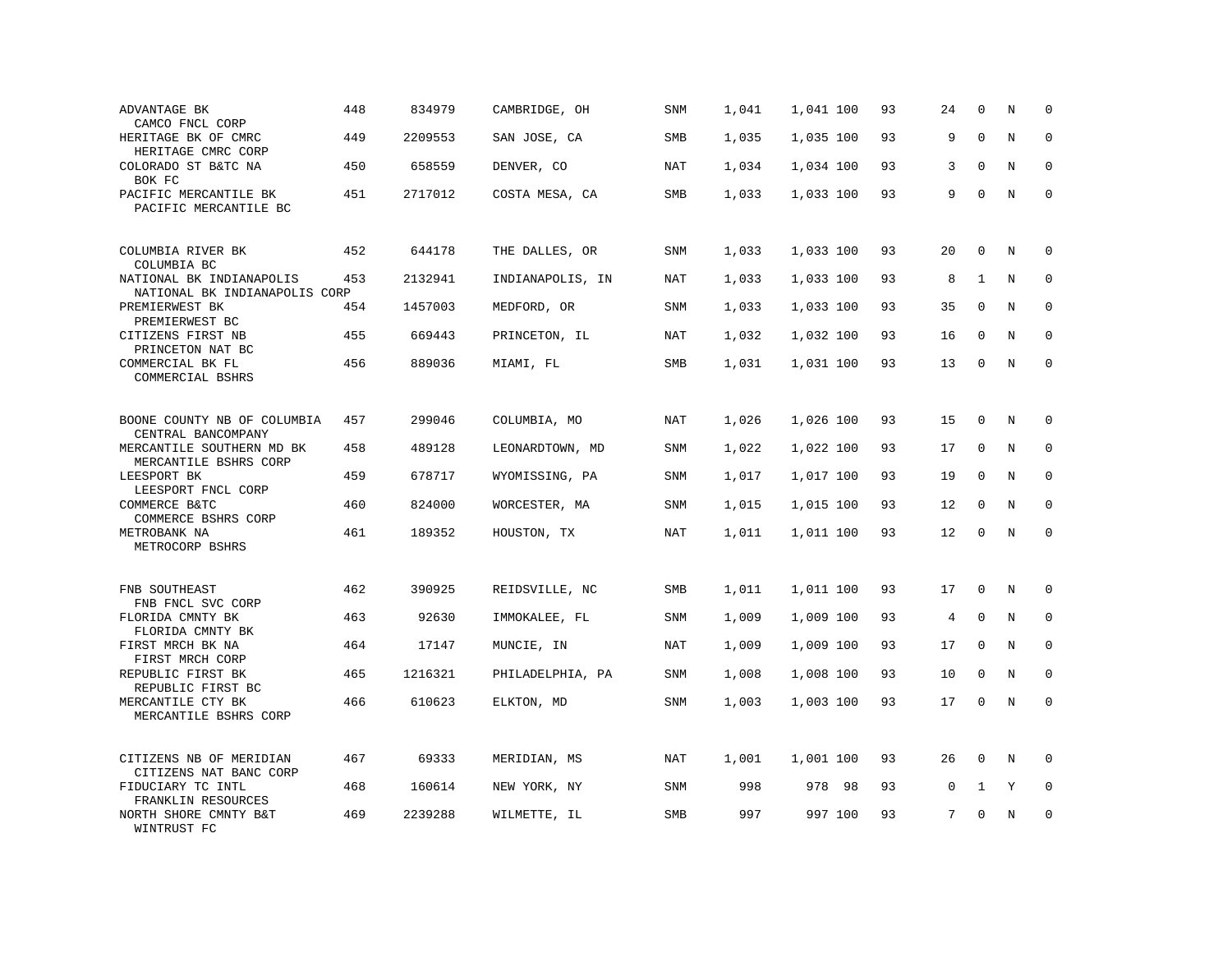| EXTRACO BKS NA<br>EXTRACO CORP                       | 470 | 537560  | TEMPLE, TX      | <b>NAT</b> | 995 | 995 100 | 93 | 14 | $\Omega$     | N | $\Omega$    |
|------------------------------------------------------|-----|---------|-----------------|------------|-----|---------|----|----|--------------|---|-------------|
| LAFAYETTE B&TC NA<br>FIRST MRCH CORP                 | 471 | 308649  | LAFAYETTE, IN   | NAT        | 992 | 992 100 | 93 | 17 | $\mathbf 0$  | N | $\Omega$    |
| GEORGIA B&TC OF AUGUSTA<br>SOUTHEASTERN BK FC        | 472 | 1402610 | AUGUSTA, GA     | SNM        | 988 | 988 100 | 93 | 9  | $\mathbf 0$  | N | 0           |
| LEXINGTON ST BK                                      | 473 | 617024  | LEXINGTON, NC   | <b>SNM</b> | 987 | 987 100 | 93 | 24 | $\mathbf 0$  | N | $\mathbf 0$ |
| LSB BSHRS<br>FIRST ST BK<br>COMMUNITY FIRST BSHRS    | 474 | 126254  | UNION CITY, TN  | SNM        | 982 | 982 100 | 93 | 23 | 0            | N | $\mathbf 0$ |
| SPIRITBANK<br>SPIRIT BC                              | 475 | 142955  | TULSA, OK       | SNM        | 979 | 979 100 | 94 | 14 | $\mathbf{0}$ | N | $\mathbf 0$ |
| WORLD FNCL NETWORK NB                                | 476 | 1391778 | GAHANNA, OH     | NAT        | 979 | 979 100 | 94 | 0  | $\mathbf 0$  | N | $\mathbf 0$ |
|                                                      |     |         |                 |            |     |         |    |    |              |   |             |
| ENTERPRISE B&TC<br>ENTERPRISE BC                     | 477 | 1356768 | LOWELL, MA      | SNM        | 979 | 979 100 | 94 | 13 | $\mathbf 0$  | N | 0           |
| VENTURE BK<br>VENTURE FNCL GRP                       | 478 | 452270  | LACEY, WA       | SNM        | 977 | 977 100 | 94 | 16 | $\mathbf 0$  | N | $\mathbf 0$ |
| AMERICAN BK OF TX                                    | 479 | 627658  | SHERMAN, TX     | SNM        | 974 | 974 100 | 94 | 21 | $\mathbf 0$  | N | 0           |
| NORTH AMER BSHRS<br>FIRST MID-IL B&T NA              | 480 | 762447  | MATTOON, IL     | <b>NAT</b> | 973 | 973 100 | 94 | 25 | $\Omega$     | N | $\Omega$    |
| FIRST MID-IL BSHRS<br>PEOPLES BK<br>PEOPLES FC       | 481 | 870539  | BILOXI, MS      | <b>SNM</b> | 971 | 971 100 | 94 | 17 | $\mathbf 0$  | N | $\mathbf 0$ |
|                                                      |     |         |                 |            |     |         |    |    |              |   |             |
| BOREL PRIV B&TC<br>BOSTON PRIVATE FNCL HOLD          | 482 | 208169  | SAN MATEO, CA   | SNM        | 965 | 965 100 | 94 | 2  | $\mathbf 0$  | N | 0           |
| FIRST NB IN SIOUX FALLS<br>MINNEHAHA BSHRS           | 483 | 326858  | SIOUX FALLS, SD | NAT        | 961 | 961 100 | 94 | 16 | 0            | N | $\mathbf 0$ |
| FOUNDERS BK<br>PEOTONE BC                            | 484 | 554745  | WORTH, IL       | SNM        | 955 | 955 100 | 94 | 10 | $\mathbf 0$  | N | $\mathbf 0$ |
| FIRST NB OF LONG ISLAND<br>FIRST OF LONG ISLAND CORP | 485 | 837000  | GLEN HEAD, NY   | <b>NAT</b> | 954 | 954 100 | 94 | 25 | $\mathbf 0$  | N | $\mathbf 0$ |
| CITIZENS B&TC<br>YOUNG CORP                          | 486 | 381343  | CHILLICOTHE, MO | SNM        | 953 | 953 100 | 94 | 22 | $\mathbf 0$  | N | $\mathbf 0$ |
|                                                      |     |         |                 |            |     |         |    |    |              |   |             |
| <b>CNLBANK</b><br>CNLBANCSHARES                      | 487 | 2596262 | ORLANDO, FL     | SNM        | 952 | 952 100 | 94 | 1  | $\mathbf 0$  | N | 0           |
| BANK OF NC<br>BNC BC                                 | 488 | 1908082 | THOMASVILLE, NC | SNM        | 951 | 951 100 | 94 | 11 | $\mathbf 0$  | N | 0           |
| ADAMS CTY NB<br>ACNB CORP                            | 489 | 5210    | GETTYSBURG, PA  | <b>NAT</b> | 949 | 949 100 | 94 | 20 | $\mathbf 0$  | N | 0           |
| MOODY NB<br>MOODY BSHRS                              | 490 | 253356  | GALVESTON, TX   | NAT        | 948 | 948 100 | 94 | 26 | $\Omega$     | N | $\Omega$    |
| BROADWAY BK                                          | 491 | 268734  | CHICAGO, IL     | SNM        | 947 | 947 100 | 94 | 3  | $\mathbf 0$  | N | 0           |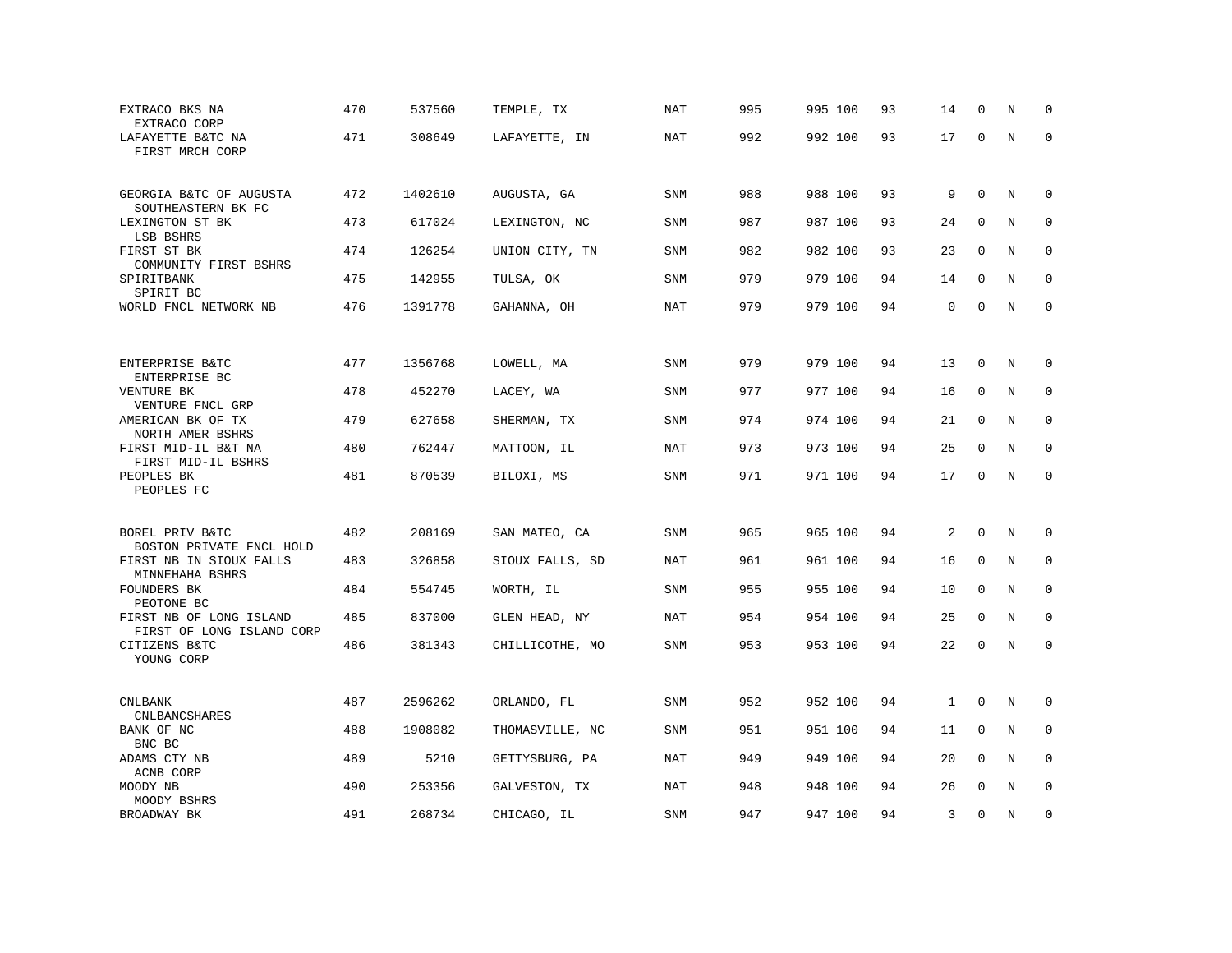| GREATER CMNTY BK<br>GREATER CMNTY BC                            | 492 | 367208  | TOTOWA, NJ        | SNM        | 946 | 946 100 | 94 | 15          | $\mathbf 0$  | N | $\Omega$    |
|-----------------------------------------------------------------|-----|---------|-------------------|------------|-----|---------|----|-------------|--------------|---|-------------|
| BANTERRA BK<br><b>BANTERRA CORP</b>                             | 493 | 502849  | MARION, IL        | SNM        | 945 | 945 100 | 94 | 27          | $\Omega$     | N | $\Omega$    |
| CUSTODIAL TC<br>BEAR STEARNS CO                                 | 494 | 931319  | PRINCETON, NJ     | SNM        | 944 | 944 100 | 94 | $\mathbf 0$ | $\Omega$     | N | $\Omega$    |
| WOORI AMER BK                                                   | 495 | 384018  | NEW YORK, NY      | SNM        | 944 | 944 100 | 94 | 12          | $\Omega$     | N | 100         |
| NORTH DALLAS B&TC                                               | 496 | 490450  | DALLAS, TX        | SNM        | 936 | 936 100 | 94 | 4           | $\mathbf 0$  | N | $\mathbf 0$ |
| FIRST INDEP BK                                                  | 497 | 6972    | VANCOUVER, WA     | SNM        | 936 | 936 100 | 94 | 23          | $\mathbf{0}$ | N | 0           |
| FIRST INDEP INV GRP                                             | 498 | 2339795 | LIBERTYVILLE, IL  | <b>SMB</b> | 933 | 933 100 | 94 | 8           | $\Omega$     | N | $\mathbf 0$ |
| LIBERTYVILLE B&TC<br>WINTRUST FC                                |     |         |                   |            |     |         |    |             |              |   |             |
| FIRST FNCL BK NA<br>FIRST FNCL BSHRS                            | 499 | 470050  | ABILENE, TX       | <b>NAT</b> | 926 | 926 100 | 94 | 10          | $\mathbf 0$  | N | $\mathbf 0$ |
| HEARTLAND B&TC<br>HEARTLAND BC                                  | 500 | 426534  | BLOOMINGTON, IL   | <b>SNM</b> | 925 | 925 100 | 94 | 20          | $\mathbf{0}$ | N | $\mathbf 0$ |
| CITYWIDE BKS<br>CITYWIDE BKS CO                                 | 501 | 697754  | AURORA, CO        | <b>SNM</b> | 923 | 923 100 | 94 | 12          | $\mathbf 0$  | N | $\mathbf 0$ |
| NORTHRIM BK                                                     | 502 | 1718188 | ANCHORAGE, AK     | SNM        | 922 | 922 100 | 94 | 9           | $\Omega$     | N | 0           |
| NORTHRIM BC                                                     | 503 |         |                   | SNM        | 922 | 922 100 | 94 | 37          | $\mathbf{0}$ | N | 0           |
| COMMUNITY B&TC<br>COMMUNITY BSHRS                               |     | 184937  | CORNELIA, GA      |            |     |         |    |             |              |   |             |
| BERKSHIRE BK<br>BERKSHIRE BC                                    | 504 | 1396764 | NEW YORK, NY      | SNM        | 921 | 921 100 | 94 | 9           | $\Omega$     | N | $\mathbf 0$ |
| MOUNTAIN WEST BK<br><b>GLACIER BC</b>                           | 505 | 2114282 | COEUR D'ALENE, ID | <b>SNM</b> | 919 | 919 100 | 94 | 19          | $\mathbf{0}$ | N | 0           |
| CITIZENS BK & SVG CO<br>CBS BANC CORP                           | 506 | 594433  | RUSSELLVILLE, AL  | <b>SNM</b> | 914 | 914 100 | 94 | 23          | $\Omega$     | N | $\mathbf 0$ |
| FIRST NB OF SHELBY                                              | 507 | 86527   | SHELBY, NC        | NAT        | 914 | 914 100 | 94 | 13          | $\mathbf 0$  | N | 0           |
| PANHANDLE ST BK                                                 | 508 | 257868  | SANDPOINT, ID     | <b>SNM</b> | 912 | 912 100 | 94 | 18          | 0            | N | 0           |
| INTERMOUNTAIN CMNTY BC<br>MONTGOMERY FIRST NB                   | 509 | 613558  | SIKESTON, MO      | NAT        | 910 | 910 100 | 94 | 11          | $\Omega$     | N | $\mathbf 0$ |
| MONTGOMERY BANCORP<br>FIRST SOUTH BK                            | 510 | 883874  | WASHINGTON, NC    | SNM        | 908 | 908 100 | 94 | 20          | $\mathbf 0$  | N | 0           |
| FIRST SOUTH BC<br>WESTMINSTER UNION BK<br>MERCANTILE BSHRS CORP | 511 | 526229  | WESTMINSTER, MD   | <b>SNM</b> | 906 | 906 100 | 94 | 17          | $\Omega$     | N | $\mathbf 0$ |
| COPPERMARK BK<br>COPPERMARK BSHRS                               | 512 | 36054   | OKLAHOMA CITY, OK | <b>SNM</b> | 906 | 906 100 | 94 | 9           | $\Omega$     | N | 0           |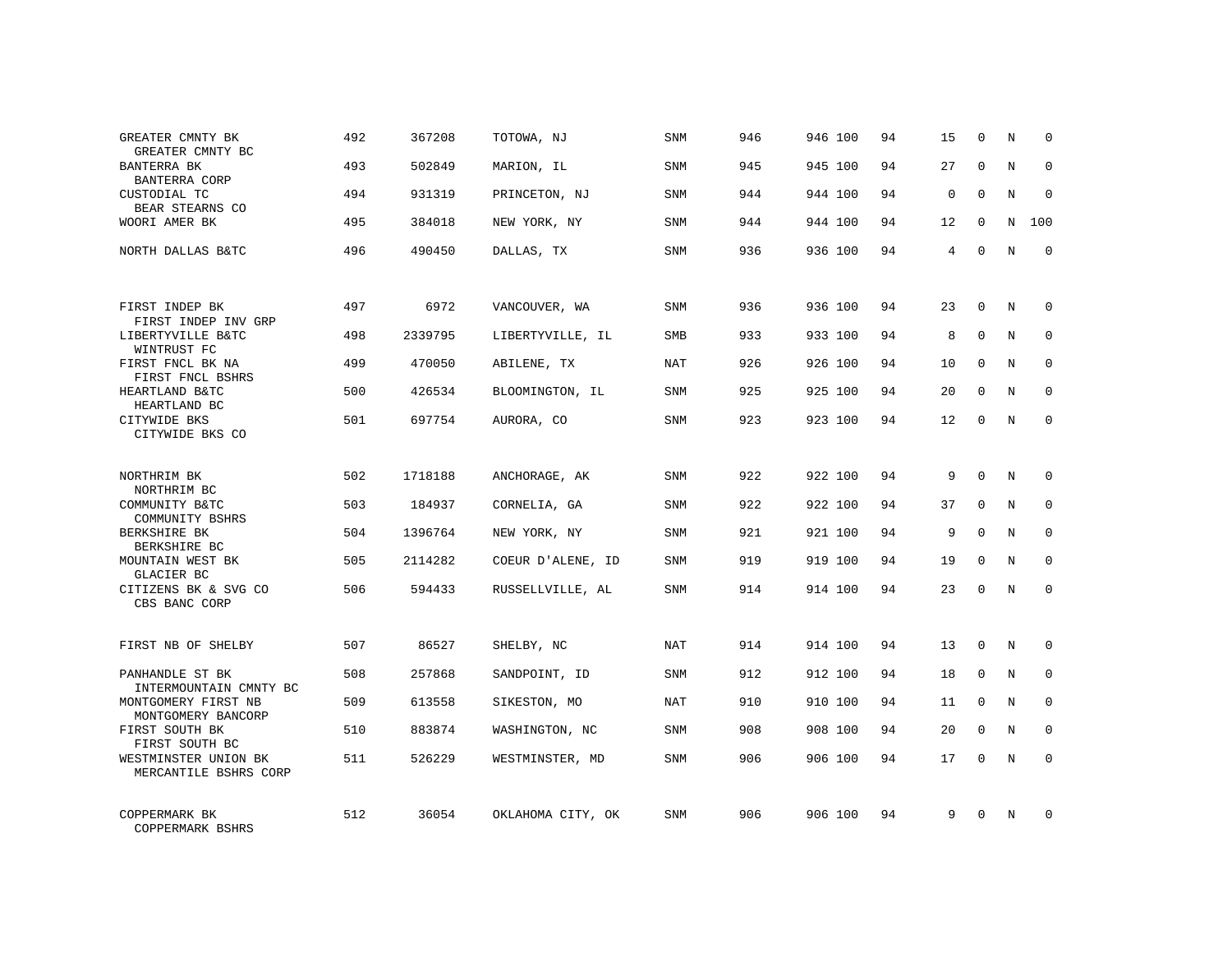| PEOPLES B&TC<br>PEOPLES BANCTRUST CO               | 513 | 237936  | SELMA, AL        | SMB        | 905 | 905 100 | 94 | 27           | $\mathbf 0$  | N       | 0           |
|----------------------------------------------------|-----|---------|------------------|------------|-----|---------|----|--------------|--------------|---------|-------------|
| NORTH VALLEY BK<br>NORTH VALLEY BC                 | 514 | 808167  | REDDING, CA      | <b>SMB</b> | 904 | 904 100 | 94 | 24           | $\mathbf{0}$ | N       | $\mathbf 0$ |
| HOMEFEDERAL BK<br>HOME FED BC                      | 515 | 832470  | COLUMBUS, IN     | SMB        | 903 | 903 100 | 94 | 18           | $\mathbf 0$  | N       | $\mathbf 0$ |
| CUMBERLAND BK<br>CIVITAS BANKGROUP                 | 516 | 732570  | FRANKLIN, TN     | <b>SMB</b> | 894 | 894 100 | 94 | 14           | $\mathbf 0$  | N       | $\mathbf 0$ |
| SALIN B&TC<br>SALIN BSHRS                          | 517 | 123646  | INDIANAPOLIS, IN | <b>SMB</b> | 894 | 894 100 | 94 | 31           | $\mathbf{0}$ | N       | 0           |
| GLENVIEW ST BK<br>CUMMINS-AMER CORP                | 518 | 750239  | GLENVIEW, IL     | SNM        | 894 | 894 100 | 94 | 6            | $\mathbf 0$  | N       | 0           |
| LIBERTYBANK<br>LIBERTY FNCL GRP                    | 519 | 650674  | EUGENE, OR       | SNM        | 894 | 894 100 | 94 | 12           | $\mathbf 0$  | N       | 0           |
| CITRUS & CHEM BK<br>CITRUS & CHEM BC               | 520 | 391137  | BARTOW, FL       | SNM        | 892 | 892 100 | 94 | 6            | $\Omega$     | N       | 0           |
| CASTLE BK NA<br>LAURITZEN CORP                     | 521 | 779539  | DEKALB, IL       | <b>NAT</b> | 891 | 891 100 | 94 | 9            | $\mathbf{0}$ | N       | $\mathbf 0$ |
| NEXITY BK                                          | 522 | 509231  | BIRMINGHAM, AL   | SNM        | 891 | 891 100 | 94 | $\mathbf 0$  | $\mathbf{0}$ | N       | 0           |
| NEXITY FC<br>AMERISERV FNCL BK<br>AMERISERV FNCL   | 523 | 928618  | JOHNSTOWN, PA    | <b>SMB</b> | 886 | 886 100 | 94 | 23           | $\mathbf 0$  | N       | $\mathbf 0$ |
| PACIFIC CONTINENTAL BK<br>PACIFIC CONTINENTAL CORP | 524 | 693662  | EUGENE, OR       | SNM        | 886 | 886 100 | 94 | 12           | $\mathbf 0$  | N       | 0           |
| PLANTERS B&TC OF VA<br>VIRGINIA FNCL GROUP         | 525 | 985620  | STAUNTON, VA     | <b>SMB</b> | 885 | 885 100 | 94 | 23           | $\Omega$     | N       | $\mathbf 0$ |
| JACKSON ST BK & TR<br>UNITED BC OF WY              | 526 | 14258   | JACKSON, WY      | SMB        | 884 | 884 100 | 94 | 3            | $\Omega$     | $\rm N$ | $\mathbf 0$ |
| SUPERIOR SVG OF NEW ENGLAND                        | 527 | 110404  | BRANFORD, CT     | NAT        | 882 | 882 100 | 94 | $\mathbf{1}$ | $\mathbf 0$  | N       | $\mathbf 0$ |
| CAPITAL ONE FC<br>LINCOLN BK<br>LINCOLN BC         | 528 | 491774  | PLAINFIELD, IN   | SNM        | 882 | 882 100 | 94 | 16           | $\mathbf 0$  | N       | 0           |
| BANK OF MARIN                                      | 529 | 1436204 | CORTE MADERA, CA | SNM        | 877 | 877 100 | 94 | 8            | $\mathbf 0$  | N       | $\mathbf 0$ |
| UMB BK COLORADO NA<br>UMB FC                       | 530 | 593753  | DENVER, CO       | <b>NAT</b> | 876 | 876 100 | 94 | 11           | $\mathbf 0$  | N       | $\mathbf 0$ |
| HOME NB<br>HNB CORP                                | 531 | 518952  | BLACKWELL, OK    | NAT        | 876 | 876 100 | 94 | 19           | $\mathbf 0$  | N       | $\mathbf 0$ |
| BARRINGTON B&TC NA<br>WINTRUST FC                  | 532 | 2508751 | BARRINGTON, IL   | <b>NAT</b> | 876 | 876 100 | 94 | 2            | $\Omega$     | N       | $\mathbf 0$ |
| ALLIANCE BK<br>ALLIANCE BSHRS CA                   | 533 | 720465  | CULVER CITY, CA  | SNM        | 875 | 875 100 | 94 | 3            | 0            | Ν       | 0           |
| CITIZENS FIRST BK<br>VILLAGES BC                   | 534 | 1867983 | THE VILLAGES, FL | <b>SNM</b> | 870 | 870 100 | 94 | 1            | $\mathbf 0$  | N       | $\mathbf 0$ |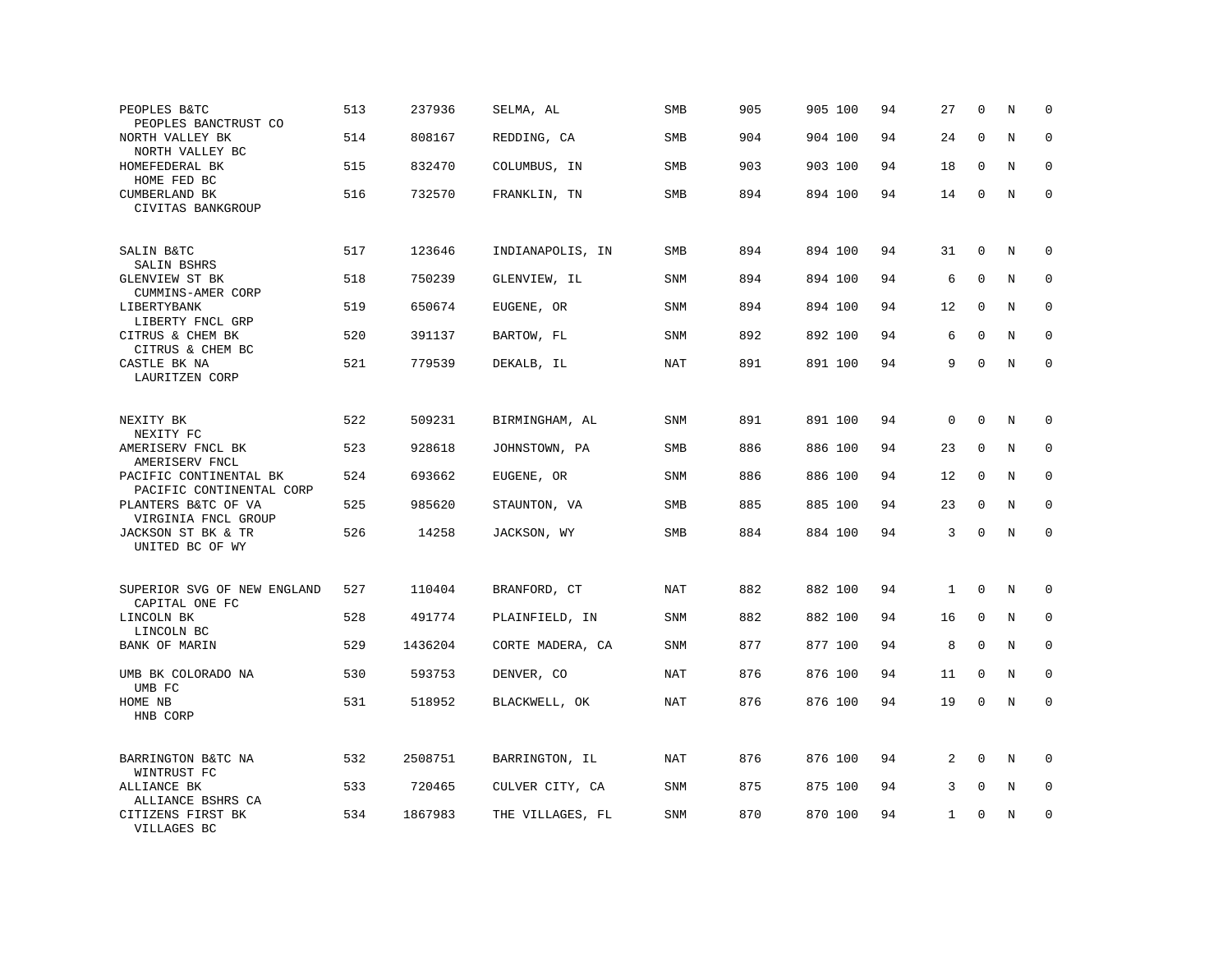| FIRST B&TC<br>FIRST BC                            | 535 | 223322  | LEBANON, VA        | SMB        | 868 | 868 100 | 94 | 16          | $\mathbf 0$ | N       | $\mathbf 0$  |
|---------------------------------------------------|-----|---------|--------------------|------------|-----|---------|----|-------------|-------------|---------|--------------|
| TOWN NORTH BK NA<br><b>CU BK SHARES</b>           | 536 | 384652  | FARMERS BRANCH, TX | NAT        | 868 | 868 100 | 94 | 0           | $\mathbf 0$ | N       | $\Omega$     |
| FIRST NB OF CHESTER CTY<br>FIRST CHESTER CTY CORP | 537 | 23812   | WEST CHESTER, PA   | NAT        | 868 | 868 100 | 94 | 16          | $\mathbf 0$ | N       | $\mathbf 0$  |
| FIRSTBANK OF COLORADO<br>FIRSTBANK HC             | 538 | 288853  | LAKEWOOD, CO       | <b>SNM</b> | 866 | 866 100 | 94 | 4           | $\mathbf 0$ | N       | 0            |
| NATIONAL BK OF BLACKSBURG<br>NATIONAL BSHRS       | 539 | 754929  | BLACKSBURG, VA     | NAT        | 864 | 864 100 | 94 | 25          | $\mathbf 0$ | N       | $\mathbf 0$  |
| ALIANT BK<br>ALIANT FNCL CORP                     | 540 | 861434  | ALEXANDER CITY, AL | SMB        | 864 | 864 100 | 94 | 12          | $\mathbf 0$ | N       | $\mathbf 0$  |
| SECURITY NB&TC<br>PARK NAT CORP                   | 541 | 429526  | SPRINGFIELD, OH    | NAT        | 861 | 861 100 | 94 | 24          | $\mathbf 0$ | N       | $\mathbf{0}$ |
| BAC FL BK                                         | 542 | 725732  | MIAMI, FL          | <b>SNM</b> | 860 | 860 100 | 94 | $\mathbf 0$ | $\mathbf 0$ | Y       | 0            |
| COOPERATIVE BK<br>COOPERATIVE BSHRS               | 543 | 642370  | WILMINGTON, NC     | <b>SNM</b> | 860 | 860 100 | 94 | 20          | 0           | N       | 0            |
| FIRST INTERNATIONAL B&TC<br>WATFORD CITY BSHRS    | 544 | 236153  | WATFORD CITY, ND   | <b>SNM</b> | 856 | 856 100 | 94 | 15          | $\mathbf 0$ | N       | $\mathbf{0}$ |
| FIRST FIDELITY BK NA<br>FIRST FIDELITY BC         | 545 | 106359  | OKLAHOMA CITY, OK  | <b>NAT</b> | 855 | 855 100 | 94 | 20          | $\mathbf 0$ | N       | $\mathbf 0$  |
| RELIANCE BK<br>RELIANCE BSHRS                     | 546 | 2769589 | DES PERES, MO      | SNM        | 855 | 855 100 | 94 | 9           | $\mathbf 0$ | $\rm N$ | $\mathbf 0$  |
| SIGNATURE BK<br>CITY BANCORP                      | 547 | 2582591 | SPRINGFIELD, MO    | <b>SNM</b> | 852 | 852 100 | 94 | 6           | $\mathbf 0$ | N       | $\mathbf 0$  |
| LORAIN NB<br>LNB BC                               | 548 | 39420   | LORAIN, OH         | NAT        | 851 | 851 100 | 94 | 23          | $\mathbf 0$ | N       | $\mathbf 0$  |
| <b>EVB</b><br>EASTERN VA BSHRS                    | 549 | 790721  | TAPPAHANNOCK, VA   | SMB        | 850 | 850 100 | 94 | 23          | $\mathbf 0$ | N       | $\mathbf 0$  |
| RIVER CITY BK<br>RCB CORP                         | 550 | 253468  | SACRAMENTO, CA     | SNM        | 848 | 848 100 | 94 | 11          | $\mathbf 0$ | N       | 0            |
| RCB BK<br>RCB HC                                  | 551 | 945053  | CLAREMORE, OK      | <b>SNM</b> | 847 | 847 100 | 94 | 15          | $\mathbf 0$ | N       | $\mathbf 0$  |
| LAKESIDE BK<br>LAKESIDE BC                        | 552 | 201834  | CHICAGO, IL        | <b>SNM</b> | 847 | 847 100 | 94 | 4           | $\mathbf 0$ | N       | $\mathbf 0$  |
| TEXAS B&TC<br>OVERTON FC                          | 553 | 949154  | LONGVIEW, TX       | SNM        | 843 | 843 100 | 94 | 12          | 0           | Ν       | 0            |
| DUBUQUE B&TC<br>HEARTLAND FNCL USA                | 554 | 642549  | DUBUQUE, IA        | <b>SNM</b> | 843 | 843 100 | 94 | 8           | $\Omega$    | N       | $\mathbf 0$  |
| OLD POINT NB OF PHOEBUS<br>OLD POINT FC           | 555 | 186221  | HAMPTON, VA        | NAT        | 842 | 842 100 | 94 | 21          | $\mathbf 0$ | N       | $\mathbf 0$  |
| PEOPLES BK<br>PEOPLES BC                          | 556 | 455972  | LYNDEN, WA         | <b>SNM</b> | 841 | 841 100 | 94 | 23          | $\mathbf 0$ | N       | $\mathbf 0$  |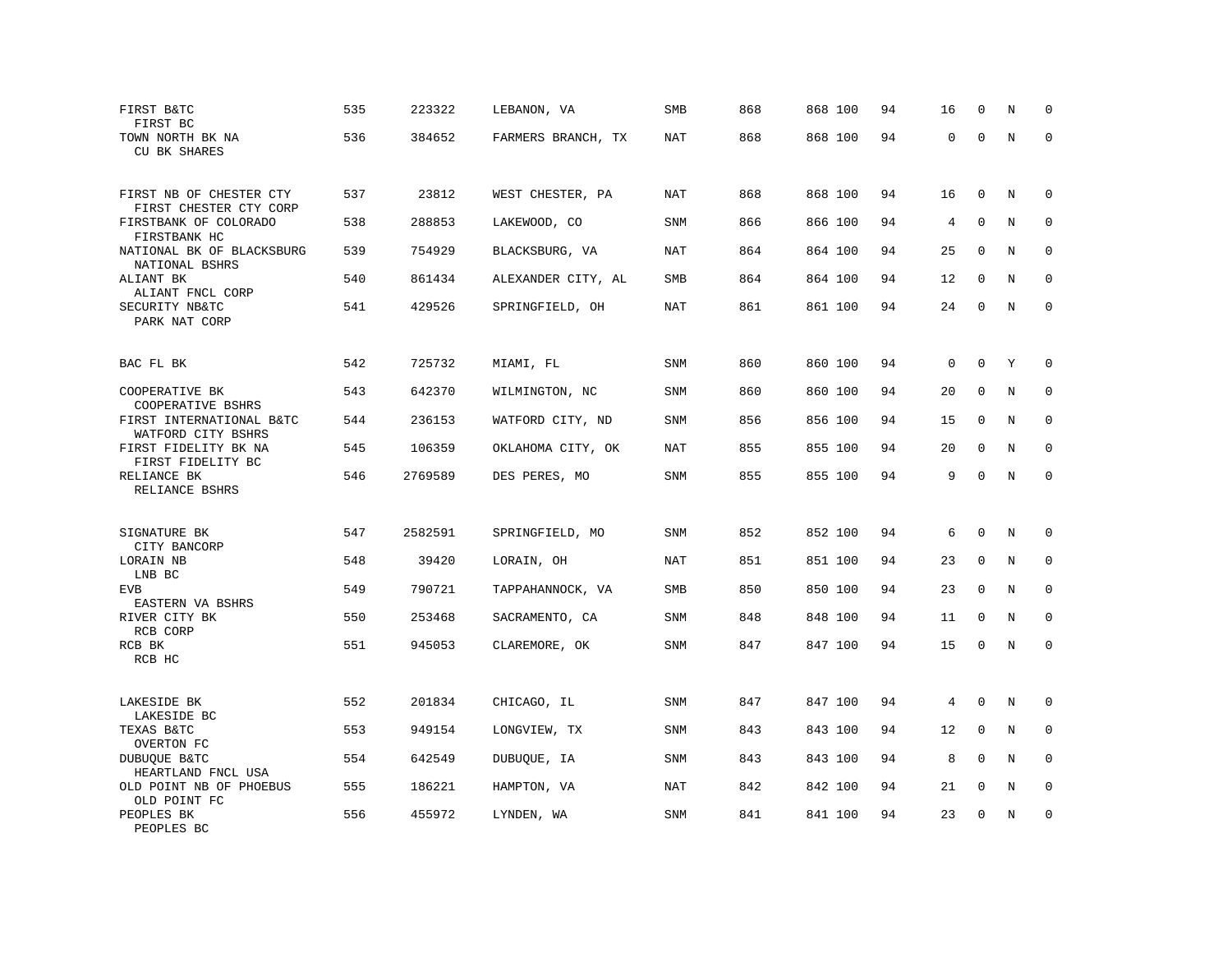| CONWAY NB<br>CNB CORP                                   | 557 | 631422  | CONWAY, SC        | <b>NAT</b> | 837 | 837 100   | 94 | 14           | $\mathbf 0$ | N | $\Omega$    |
|---------------------------------------------------------|-----|---------|-------------------|------------|-----|-----------|----|--------------|-------------|---|-------------|
| STATE B&TC<br>STATE BK & TR CO ESOP                     | 558 | 736448  | GREENWOOD, MS     | <b>SNM</b> | 834 | 834 100   | 94 | 27           | $\Omega$    | N | $\Omega$    |
| FIRST CITIZENS NB<br>FIRST CITIZENS BSHRS               | 559 | 133850  | DYERSBURG, TN     | <b>NAT</b> | 831 | 831 100   | 94 | 19           | $\mathbf 0$ | N | $\mathbf 0$ |
| MID-MISSOURI BK<br>MID-MO BSHRS                         | 560 | 950141  | SPRINGFIELD, MO   | <b>SNM</b> | 829 | 829 100   | 94 | 16           | $\Omega$    | N | $\mathbf 0$ |
| FIRST ST BK CENTRAL TX<br>CENTRAL CMNTY CORP            | 561 | 751759  | TEMPLE, TX        | <b>SNM</b> | 828 | 828 100   | 94 | 25           | $\Omega$    | N | $\Omega$    |
| QUAD CTY B&TC<br>QCR HOLD                               | 562 | 2142155 | BETTENDORF, IA    | <b>SMB</b> | 827 | 827 100   | 94 | 4            | $\Omega$    | N | $\Omega$    |
| BAR HARBOR BK & TR CO<br>BAR HARBOR BSHRS               | 563 | 522605  | BAR HARBOR, ME    | SNM        | 826 | 826 100   | 94 | 10           | $\mathbf 0$ | N | $\mathbf 0$ |
| MILLENNIUM BCPBANK NA<br>BCP INTERNACIONAL II SGPS SOCI | 564 | 2944715 | NEWARK, NJ        | NAT        | 825 | 825 100   | 94 | 12           | $\Omega$    | N | 100         |
| INTERNATIONAL BK OF MIAMI NA<br>GRANVALOR HOLD          | 565 | 666031  | CORAL GABLES, FL  | NAT        | 825 | 725<br>88 | 94 | $\mathbf{1}$ | 0           | Y | 40          |
| INTERNATIONAL BK OF CMRC<br>INTERNATIONAL BSHRS CORP    | 566 | 230759  | BROWNSVILLE, TX   | <b>SNM</b> | 825 | 825 100   | 94 | 14           | $\Omega$    | N | $\mathbf 0$ |
| FIRST NB OF OLATHE<br>FIRST OLATHE BSHRS                | 567 | 456456  | OLATHE, KS        | <b>NAT</b> | 823 | 823 100   | 94 | 7            | $\Omega$    | N | $\mathbf 0$ |
| FIRST PREMIER BK<br>UNITED NAT CORP                     | 568 | 374653  | SIOUX FALLS, SD   | <b>SMB</b> | 823 | 823 100   | 94 | 14           | $\Omega$    | N | $\mathbf 0$ |
| BRAND BKG CO<br>BRAND GRP HOLD                          | 569 | 701736  | LAWRENCEVILLE, GA | SMB        | 823 | 823 100   | 94 | 5            | $\Omega$    | N | $\mathbf 0$ |
| BRYN MAWR TC<br>BRYN MAWR BK CORP                       | 570 | 765019  | BRYN MAWR, PA     | <b>SMB</b> | 823 | 823 100   | 94 | 15           | $\Omega$    | N | $\mathbf 0$ |
| FIRST FSB<br>FIRST FNCL SERVICE CORP                    | 571 | 368175  | ELIZABETHTOWN, KY | SNM        | 820 | 820 100   | 94 | 13           | 0           | N | $\mathbf 0$ |
| FARMERS NB<br>FARMERS NAT BC                            | 572 | 680813  | CANFIELD, OH      | <b>NAT</b> | 820 | 820 100   | 94 | 17           | 0           | N | $\mathbf 0$ |
| PEOPLES BK<br>PEOPLES BC OF NC                          | 573 | 220527  | NEWTON, NC        | <b>SNM</b> | 817 | 817 100   | 94 | 17           | 0           | N | 0           |
| <b>BANK OF NASHVILLE</b><br>SYNOVUS FC                  | 574 | 1407521 | NASHVILLE, TN     | SNM        | 817 | 817 100   | 94 | 8            | $\Omega$    | N | $\mathbf 0$ |
| BANK OF HANOVER & TC<br>STERLING FNCL CORP              | 575 | 438715  | HANOVER, PA       | SNM        | 817 | 817 100   | 94 | 17           | $\mathbf 0$ | N | 0           |
| BANK OF TAMPA<br>TAMPA BKG CO                           | 576 | 273336  | TAMPA, FL         | SNM        | 817 | 817 100   | 94 | 8            | $\Omega$    | N | $\mathbf 0$ |
| SUMMIT BK<br>SUMMIT BANCORP                             | 577 | 2505787 | ARKADELPHIA, AR   | SNM        | 814 | 814 100   | 94 | 18           | $\Omega$    | N | $\mathbf 0$ |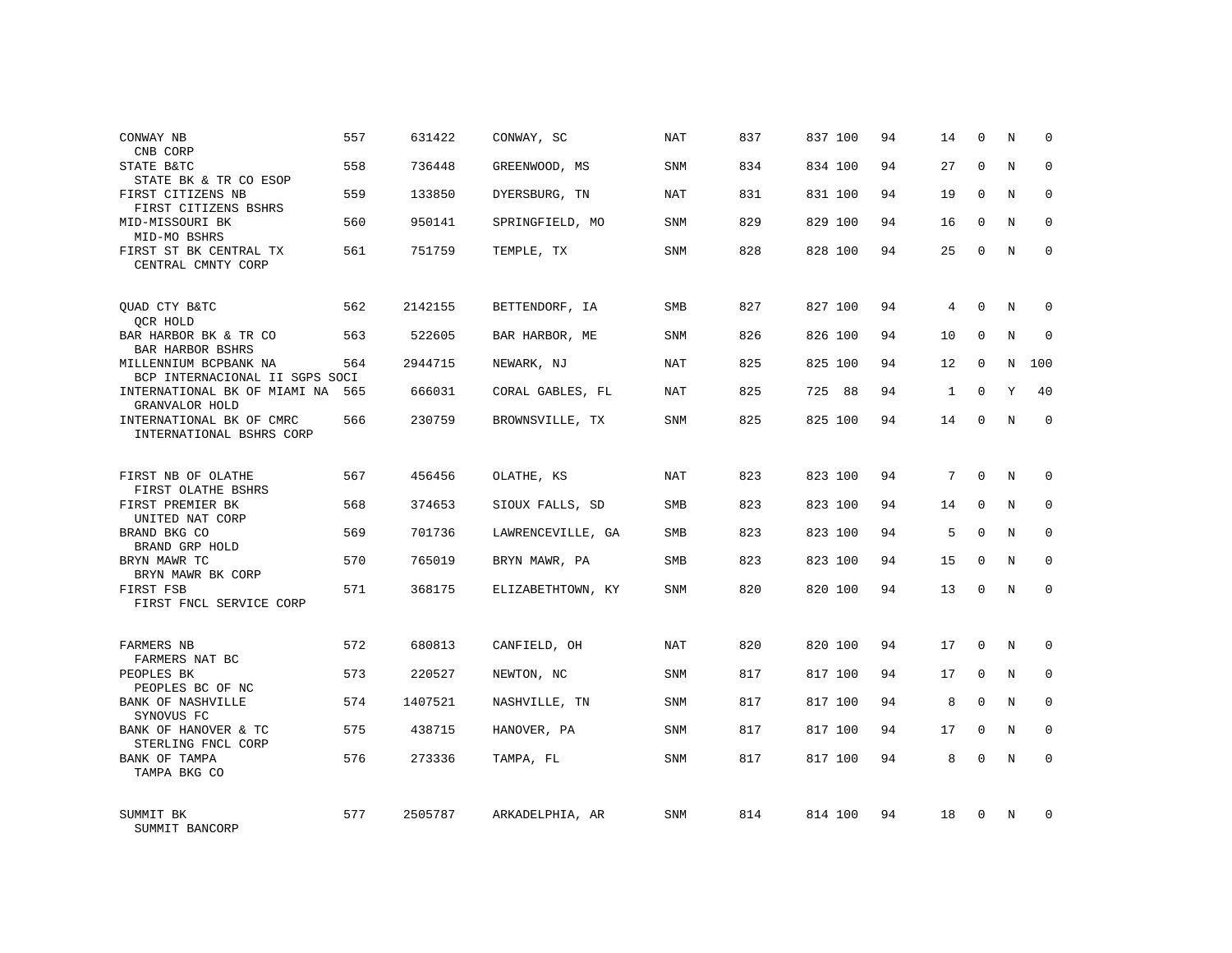| AMERICAN T&SB<br>ATBANCORP                             | 578 | 596848  | DUBUQUE, IA        | SMB        | 813 | 813 100 | 94 | 8           | $\mathbf 0$  | N              | $\mathbf 0$ |
|--------------------------------------------------------|-----|---------|--------------------|------------|-----|---------|----|-------------|--------------|----------------|-------------|
| WAINWRIGHT B&TC                                        | 579 | 689302  | BOSTON, MA         | <b>SNM</b> | 812 | 812 100 | 95 | 10          | $\mathbf{0}$ | N              | $\mathbf 0$ |
| FIRST FARMERS & MRCH B<br>FIRST FARMERS & MRCH CORP    | 580 | 150035  | COLUMBIA, TN       | SMB        | 810 | 810 100 | 95 | 21          | $\mathbf{0}$ | N              | $\mathbf 0$ |
| COMMERCE BK OF WA NA<br>ZIONS BC                       | 581 | 1198641 | SEATTLE, WA        | <b>NAT</b> | 808 | 808 100 | 95 | $\mathbf 0$ | $\mathbf 0$  | N              | $\mathbf 0$ |
| FIRST CITIZENS NB<br>FIRST CITIZENS FC                 | 582 | 186744  | MASON CITY, IA     | NAT        | 807 | 807 100 | 95 | 10          | $\mathbf 0$  | N              | $\mathbf 0$ |
| CASHMERE VALLEY BK<br>CASHMERE VALLEY FC               | 583 | 574976  | CASHMERE, WA       | SNM        | 805 | 805 100 | 95 | 8           | $\Omega$     | N              | $\mathbf 0$ |
| PARK BK<br>BANKMANAGERS CORP                           | 584 | 200640  | MILWAUKEE, WI      | <b>SNM</b> | 803 | 803 100 | 95 | 8           | $\Omega$     | N              | $\mathbf 0$ |
| NATIONAL BK OF KANSAS CITY<br>AMERI-NATIONAL CORP      | 585 | 2747587 | LEAWOOD, KS        | NAT        | 802 | 802 100 | 95 | 3           | $\Omega$     | N              | $\Omega$    |
| BANK OF AMER FORK<br>PEOPLES UT BC                     | 586 | 984379  | AMERICAN FORK, UT  | <b>SNM</b> | 801 | 801 100 | 95 | 9           | $\mathbf{0}$ | N              | $\mathbf 0$ |
| BANK OF AMER GA NA<br>BANK OF AMER CORP                | 587 | 2962652 | ATLANTA, GA        | <b>NAT</b> | 799 | 799 100 | 95 | 0           | $\mathbf{0}$ | N              | $\mathbf 0$ |
| INDIAN RIVER NB<br>ALABAMA NBC                         | 588 | 576439  | VERO BEACH, FL     | NAT        | 798 | 798 100 | 95 | 8           | $\mathbf 0$  | N              | $\Omega$    |
| AUSTIN BK TX NA<br>JANE AUSTIN CHAPMAN LP              | 589 | 548351  | JACKSONVILLE, TX   | <b>NAT</b> | 797 | 797 100 | 95 | 44          | $\mathbf 0$  | N              | $\mathbf 0$ |
| AUSTIN BK TX NA<br>JSA FAM LP                          | 589 | 548351  | JACKSONVILLE, TX   | NAT        |     |         |    |             |              |                |             |
| JEFFERSON B&TC<br>DELTA BSHRS CO                       | 590 | 598954  | EUREKA, MO         | SNM        | 795 | 795 100 | 95 | 4           | $\Omega$     | N              | $\Omega$    |
| FIRST NB OF FORT SMITH<br>FIRST BK CORP                | 591 | 397540  | FORT SMITH, AR     | NAT        | 794 | 794 100 | 95 | 11          | $\mathbf 0$  | N              | $\mathbf 0$ |
| WHIDBEY ISLAND BK<br>WASHINGTON BKG CO                 | 592 | 63078   | COUPEVILLE, WA     | SNM        | 792 | 792 100 | 95 | 18          | 0            | N              | $\mathbf 0$ |
| FARMERS & MERCHANTS TR CO OF<br>FRANKLIN FNCL SVC CORP | 593 | 289515  | CHAMBERSBURG, PA   | SNM        | 789 | 789 100 | 95 | 22          | $\Omega$     | N              | $\mathbf 0$ |
| CENTRAL NB<br>CENTRAL OF KS                            | 594 | 234355  | JUNCTION CITY, KS  | <b>NAT</b> | 789 | 789 100 | 95 | 33          | $\mathbf{0}$ | N              | $\mathbf 0$ |
| BARNES BKG CO<br>BARNES BC                             | 595 | 868376  | KAYSVILLE, UT      | SMB        | 787 | 787 100 | 95 | 9           | $\Omega$     | $\overline{N}$ | $\mathbf 0$ |
| COMMUNITY BK DEARBORN<br>DEARBORN BC                   | 596 | 2171100 | DEARBORN, MI       | <b>SNM</b> | 787 | 787 100 | 95 | 10          | $\Omega$     | N              | $\Omega$    |
| LEBANON VALLEY FARMERS BK<br>FULTON FNCL CORP          | 597 | 674513  | LEBANON, PA        | SMB        | 786 | 786 100 | 95 | 11          | 0            | Ν              | 0           |
| AMERICAN BK NA<br>AMERICAN BK HOLDING CORP             | 598 | 807955  | CORPUS CHRISTI, TX | NAT        | 786 | 786 100 | 95 | 14          | $\mathbf 0$  | N              | $\mathbf 0$ |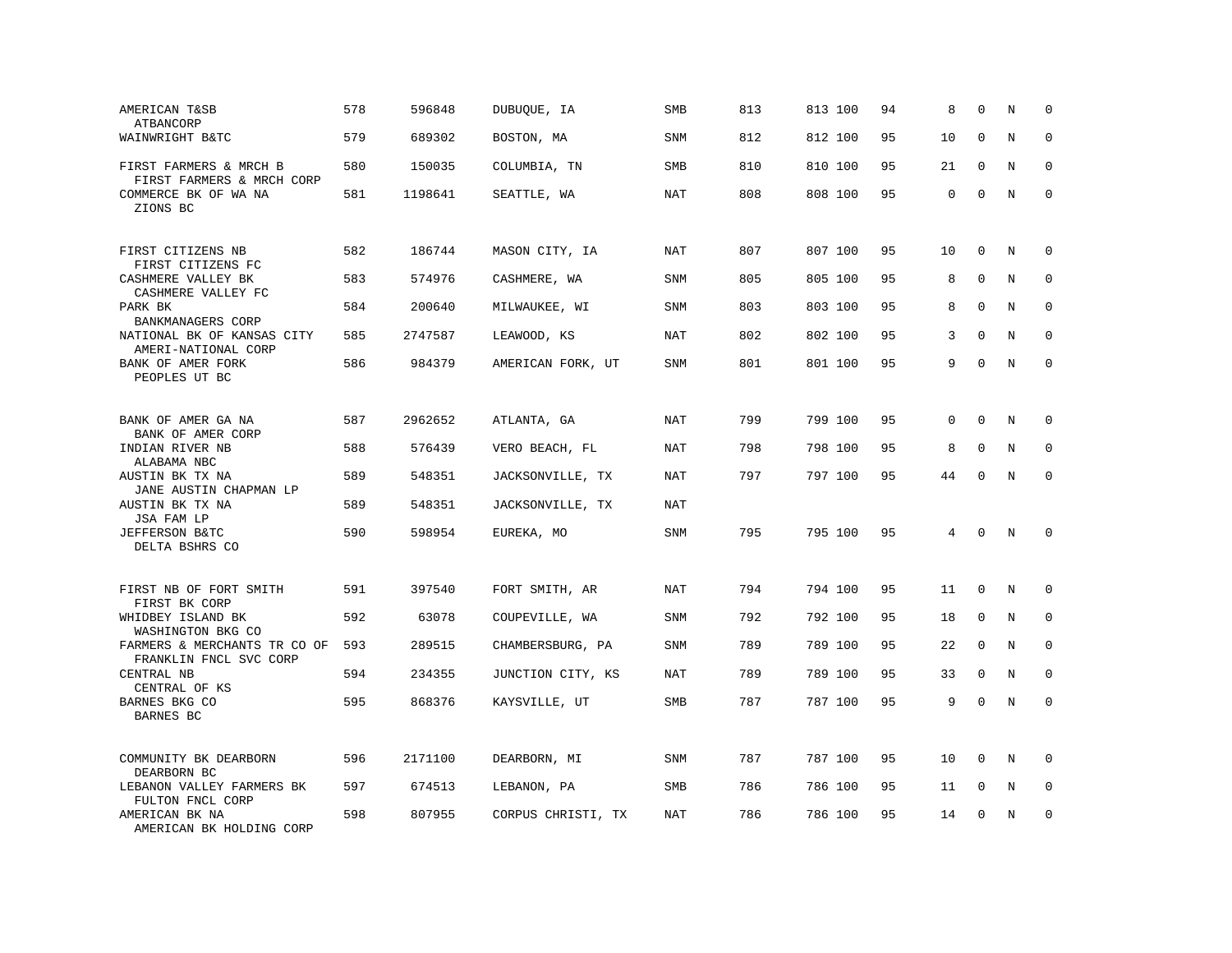| MARATHON NB OF NY<br>MARATHON BKG CORP           | 599 | 1416327 | ASTORIA, NY        | NAT        | 782 | 782 100 | 95 | 10           | $\mathbf 0$ | N       | 82          |
|--------------------------------------------------|-----|---------|--------------------|------------|-----|---------|----|--------------|-------------|---------|-------------|
| INDEPENDENT BK WEST MI<br>INDEPENDENT BK CORP    | 600 | 938644  | GRAND RAPIDS, MI   | SNM        | 780 | 780 100 | 95 | 22           | $\Omega$    | $\rm N$ | $\mathbf 0$ |
| FIRST-KNOX NB<br>PARK NAT CORP                   | 601 | 273523  | MOUNT VERNON, OH   | <b>NAT</b> | 780 | 780 100 | 95 | 17           | $\mathbf 0$ | N       | 0           |
| AMERICAN NB&TC<br>AMERICAN NAT BSHRS             | 602 | 958727  | DANVILLE, VA       | NAT        | 777 | 777 100 | 95 | 18           | $\mathbf 0$ | N       | $\mathbf 0$ |
| CRESCENT B&TC<br>CRESCENT BKG CO                 | 603 | 1391170 | JASPER, GA         | <b>SNM</b> | 777 | 777 100 | 95 | 9            | $\mathbf 0$ | N       | $\mathbf 0$ |
| CAMBRIDGE TC<br>CAMBRIDGE BC                     | 604 | 736206  | CAMBRIDGE, MA      | <b>SNM</b> | 773 | 773 100 | 95 | 8            | $\Omega$    | N       | 7           |
| MIZUHO CORPORATE BK OF CA                        | 605 | 742560  | LOS ANGELES, CA    | <b>SNM</b> | 772 | 772 100 | 95 | $\mathbf{1}$ | $\mathbf 0$ | Y       | 100         |
|                                                  |     |         |                    |            |     |         |    |              |             |         |             |
| TRI CITY NB<br>TRI CITY BSHRS CORP               | 606 | 242444  | OAK CREEK, WI      | NAT        | 772 | 772 100 | 95 | 32           | 0           | N       | $\mathbf 0$ |
| PARISH NB<br>PARISH NAT CORP                     | 607 | 651037  | BOGALUSA, LA       | NAT        | 769 | 769 100 | 95 | 16           | $\mathbf 0$ | N       | $\mathbf 0$ |
| REPUBLIC BK OF CHICAGO<br>REPUBLIC BC CO         | 608 | 671334  | DARIEN, IL         | <b>SNM</b> | 767 | 767 100 | 95 | 9            | $\Omega$    | N       | $\mathbf 0$ |
| CNB BK<br>CNB FNCL CORP                          | 609 | 399517  | CLEARFIELD, PA     | <b>SNM</b> | 767 | 767 100 | 95 | 19           | $\mathbf 0$ | N       | $\mathbf 0$ |
| EAGLEBANK<br>EAGLE BC                            | 610 | 2652092 | BETHESDA, MD       | SMB        | 766 | 766 100 | 95 | 8            | $\Omega$    | N       | $\mathbf 0$ |
| BANK OF WESTERN MA                               | 611 | 387000  | SPRINGFIELD, MA    | <b>SNM</b> | 765 | 765 100 | 95 | 12           | $\mathbf 0$ | N       | $\mathbf 0$ |
| CHITTENDEN CORP<br>TRADITIONAL BK                | 612 | 786210  | MOUNT STERLING, KY | <b>SNM</b> | 765 | 765 100 | 95 | 12           | 0           | N       | $\mathbf 0$ |
| TRADITIONAL BC<br>MIDDLEBURG BK<br>MIDDLEBURG FC | 613 | 679826  | MIDDLEBURG, VA     | SMB        | 765 | 765 100 | 95 | 7            | $\mathbf 0$ | N       | 0           |
| RIVER VALLEY ST BK<br>RIVER VALLEY BC            | 614 | 163549  | WAUSAU, WI         | <b>SNM</b> | 763 | 763 100 | 95 | 16           | $\mathbf 0$ | N       | $\mathbf 0$ |
| AMALGAMATED BK CHICAGO<br>AMALGAMATED INV CO     | 615 | 397531  | CHICAGO, IL        | SNM        | 761 | 761 100 | 95 | 0            | $\mathbf 0$ | N       | $\Omega$    |
| WILBER NB<br>WILBER CORP                         | 616 | 875918  | ONEONTA, NY        | NAT        | 761 | 761 100 | 95 | 18           | $\mathbf 0$ | N       | 0           |
| BANKTRUST                                        | 617 | 576130  | MOBILE, AL         | <b>SNM</b> | 760 | 760 100 | 95 | 15           | $\mathbf 0$ | N       | 0           |
| BANCTRUST FNCL GRP<br>FIRST B&T<br>FISHBACK FC   | 618 | 77851   | BROOKINGS, SD      | SNM        | 759 | 759 100 | 95 | 5            | $\Omega$    | N       | $\mathbf 0$ |
| APPALACHIAN CMNTY BK<br>APPALACHIAN BSHRS        | 619 | 2280552 | ELLIJAY, GA        | <b>SNM</b> | 758 | 758 100 | 95 | 9            | $\mathbf 0$ | $\rm N$ | 0           |
| FIRST BKG CTR<br>FIRST BKG CTR                   | 620 | 41647   | BURLINGTON, WI     | <b>SMB</b> | 757 | 757 100 | 95 | 15           | $\mathbf 0$ | N       | $\mathbf 0$ |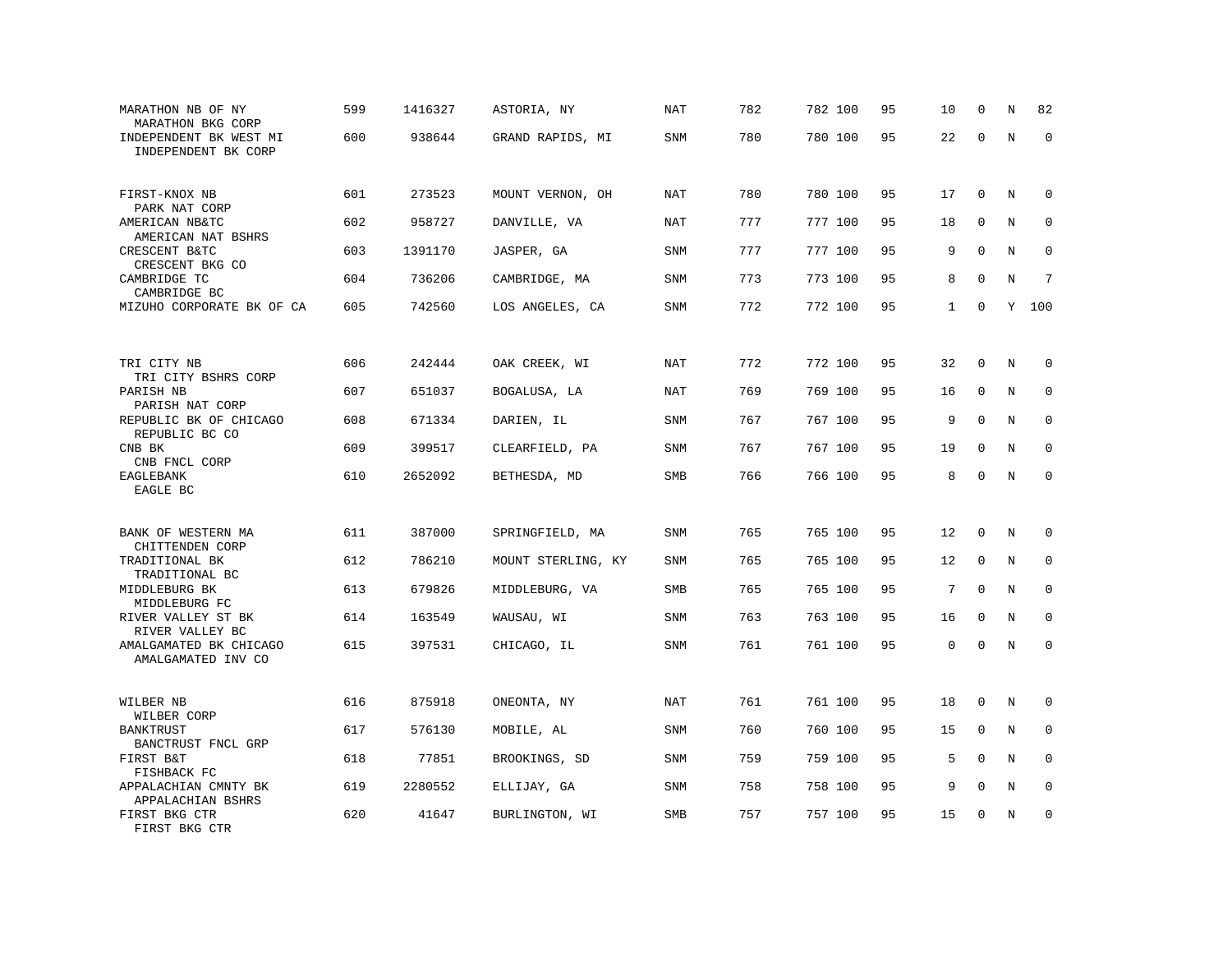| GLACIER BK<br>GLACIER BC                            | 621 | 2634191 | KALISPELL, MT        | SMB        | 756 | 756 100 | 95 | 9           | $\Omega$     | N          | $\Omega$    |
|-----------------------------------------------------|-----|---------|----------------------|------------|-----|---------|----|-------------|--------------|------------|-------------|
| OHIO VALLEY BK CO<br>OHIO VALLEY BC                 | 622 | 498317  | GALLIPOLIS, OH       | <b>SNM</b> | 755 | 755 100 | 95 | 14          | $\Omega$     | N          | $\Omega$    |
| SUMMIT CMNTY BK<br>SUMMIT FNCL GROUP                | 623 | 2372774 | MOOREFIELD, WV       | SNM        | 754 | 754 100 | 95 | 7           | $\Omega$     | N          | $\mathbf 0$ |
| MONTECITO B&T<br>MONTECITO BC                       | 624 | 514066  | SANTA BARBARA, CA    | <b>SNM</b> | 752 | 752 100 | 95 | 6           | $\Omega$     | N          | $\Omega$    |
| FIRST ST BK EAST DETROIT<br>FIRST ST FC             | 625 | 113740  | EASTPOINTE, MI       | SNM        | 751 | 751 100 | 95 | 9           | $\Omega$     | N          | $\Omega$    |
| UNITED HERITAGE BK<br>UNITED HERITAGE BSHRS OF FL   | 626 | 3004803 | ORLANDO, FL          | SNM        | 749 | 749 100 | 95 | 7           | $\mathbf 0$  | N          | $\mathbf 0$ |
| SAN JOAQUIN BK<br>SAN JOAQUIN BC                    | 627 | 91969   | BAKERSFIELD, CA      | <b>SMB</b> | 749 | 749 100 | 95 | 3           | $\Omega$     | N          | $\mathbf 0$ |
| FIRST SECURITY BK MISSOULA<br>GLACIER BC            | 628 | 652351  | MISSOULA, MT         | SMB        | 747 | 747 100 | 95 | 10          | $\mathbf{0}$ | N          | $\mathbf 0$ |
| ARMED FORCES BK NA<br>DICKINSON FC II               | 629 | 983457  | FORT LEAVENWORTH, KS | NAT        | 746 | 746 100 | 95 | 49          | $\Omega$     | N          | $\mathbf 0$ |
| NORTHBROOK B&TC<br>WINTRUST FC                      | 630 | 2938198 | NORTHBROOK, IL       | SMB        | 745 | 745 100 | 95 | 4           | $\mathbf 0$  | N          | $\mathbf 0$ |
| CENTURY NB<br>PARK NAT CORP                         | 631 | 195072  | ZANESVILLE, OH       | <b>NAT</b> | 745 | 745 100 | 95 | 14          | $\Omega$     | N          | $\mathbf 0$ |
| MONROE BK<br>MONROE BC                              | 632 | 220545  | BLOOMINGTON, IN      | <b>SNM</b> | 745 | 745 100 | 95 | 17          | $\mathbf{0}$ | N          | $\mathbf 0$ |
| WESTERN NB<br>WNB BSHRS                             | 633 | 778466  | ODESSA, TX           | NAT        | 744 | 744 100 | 95 | 6           | $\Omega$     | N          | $\mathbf 0$ |
| CITIZENS BKG CO<br>FIRST CITIZENS BC                | 634 | 542528  | SANDUSKY, OH         | SMB        | 744 | 744 100 | 95 | 22          | $\mathbf{0}$ | N          | 0           |
| IRWIN B&TC<br>IBT BC                                | 635 | 938523  | IRWIN, PA            | SNM        | 740 | 740 100 | 95 | 10          | $\Omega$     | $_{\rm N}$ | $\mathbf 0$ |
| MIDWESTONE BK<br>MIDWESTONE FNCL GRP ESOP           | 636 | 66846   | OSKALOOSA, IA        | <b>SNM</b> | 738 | 738 100 | 95 | 18          | $\mathbf 0$  | N          | $\mathbf 0$ |
| GREAT LAKES BK NA<br>GREAT LAKES FNCL RESOURCE ESOP | 637 | 395836  | BLUE ISLAND, IL      | <b>NAT</b> | 737 | 737 100 | 95 | 20          | $\mathbf 0$  | N          | 0           |
| BANK OF UTICA                                       | 638 | 254317  | UTICA, NY            | <b>SNM</b> | 736 | 736 100 | 95 | $\mathbf 0$ | $\Omega$     | N          | $\mathbf 0$ |
| FARMERS & MRCH ST BK<br>FARMERS & MRCH BC           | 639 | 214414  | ARCHBOLD, OH         | SNM        | 736 | 736 100 | 95 | 14          | $\mathbf 0$  | N          | 0           |
| HERITAGE BK<br>HERITAGE FC                          | 640 | 881478  | OLYMPIA, WA          | <b>SNM</b> | 736 | 736 100 | 95 | 13          | $\Omega$     | N          | $\mathbf 0$ |
| CHEMUNG CANAL TC<br>CHEMUNG FC                      | 641 | 884303  | ELMIRA, NY           | <b>SMB</b> | 735 | 735 100 | 95 | 15          | $\Omega$     | N          | $\mathbf 0$ |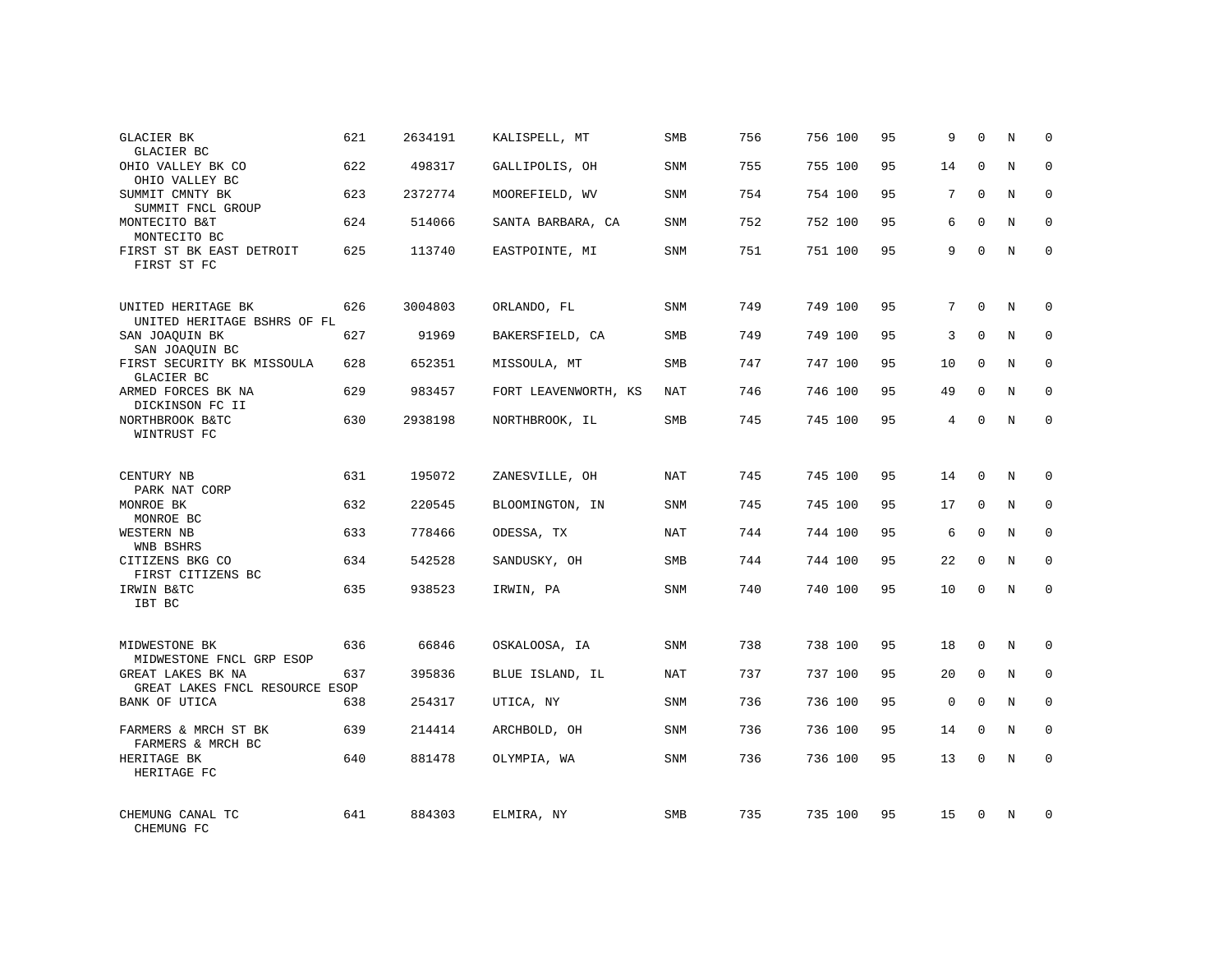| COAST BK OF FL<br>COAST FNCL HOLD              | 642 | 2904344 | BRADENTON, FL        | SNM        | 733 | 733 100   | 95 | 0           | $\mathbf 0$ | N       | $\mathbf 0$ |
|------------------------------------------------|-----|---------|----------------------|------------|-----|-----------|----|-------------|-------------|---------|-------------|
| KITSAP BK<br>OLYMPIC BC                        | 643 | 584377  | PORT ORCHARD, WA     | <b>SNM</b> | 727 | 727 100   | 95 | 24          | $\Omega$    | N       | $\Omega$    |
| CITIZENS & FARMERS BK<br>C&F FC                | 644 | 928421  | WEST POINT, VA       | <b>SNM</b> | 725 | 725 100   | 95 | 13          | $\mathbf 0$ | N       | $\mathbf 0$ |
| SAVINGS BK OF MENDOCINO CTY                    | 645 | 146663  | UKIAH, CA            | SNM        | 724 | 724 100   | 95 | 9           | $\Omega$    | N       | $\mathbf 0$ |
|                                                |     |         |                      |            |     |           |    |             |             |         |             |
| BRIDGE BK NA<br>BRIDGE CAP HOLD                | 646 | 3025406 | SAN JOSE, CA         | NAT        | 721 | 721 100   | 95 | 2           | $\mathbf 0$ | N       | $\mathbf 0$ |
| BANK OF THE COMMONWEALTH<br>COMMONWEALTH BSHRS | 647 | 821120  | NORFOLK, VA          | SMB        | 714 | 714 100   | 95 | 10          | $\mathbf 0$ | $\rm N$ | $\mathbf 0$ |
| FIRST GUARANTY BK                              | 648 | 422433  | HAMMOND, LA          | SNM        | 714 | 714 100   | 95 | 17          | 0           | N       | 0           |
| WESTBANK<br>WESTBANK CORP                      | 649 | 893800  | WEST SPRINGFIELD, MA | <b>SNM</b> | 714 | 714 100   | 95 | 16          | $\Omega$    | N       | $\mathbf 0$ |
| HEMISPHERE NB<br>REMO DUQUOIN LLC              | 650 | 747435  | MIAMI, FL            | NAT        | 713 | 685<br>96 | 95 | 5           | $\mathbf 0$ | Y       | $\mathbf 0$ |
|                                                |     |         |                      |            |     |           |    |             |             |         |             |
| NORSTATES BK<br>NORTHERN ST FC                 | 651 | 545042  | WAUKEGAN, IL         | SNM        | 713 | 713 100   | 95 | 7           | $\mathbf 0$ | N       | $\mathbf 0$ |
| INDEPENDENT BK EAST MI<br>INDEPENDENT BK CORP  | 652 | 144043  | TROY, MI             | <b>SNM</b> | 713 | 713 100   | 95 | 25          | $\mathbf 0$ | N       | $\mathbf 0$ |
| CAPITALBANK<br>COMMUNITY CAPITAL CORP          | 653 | 1356535 | GREENWOOD, SC        | SMB        | 712 | 712 100   | 95 | 16          | $\mathbf 0$ | N       | 0           |
| DEUTSCHE BK TR CO DE<br>TAUNUS CORP            | 654 | 304913  | WILMINGTON, DE       | SNM        | 712 | 712 100   | 95 | $\mathbf 0$ | $\Omega$    | N       | 100         |
| ALERUS FNCL NA<br>ALERUS FC                    | 655 | 933256  | GRAND FORKS, ND      | <b>NAT</b> | 710 | 710 100   | 95 | 13          | $\mathbf 0$ | $\rm N$ | $\mathbf 0$ |
| WAUKESHA ST BK                                 | 656 | 290249  | WAUKESHA, WI         | <b>SNM</b> | 709 | 709 100   | 95 | 15          | $\mathbf 0$ | N       | 0           |
|                                                |     |         |                      |            |     |           |    |             |             |         |             |
| OZAUKEE BK                                     | 657 | 180649  | CEDARBURG, WI        | <b>SNM</b> | 708 | 708 100   | 95 | 6           | $\Omega$    | N       | $\mathbf 0$ |
| OMNI NB<br>OMNI FNCL SVC                       | 658 | 293026  | ATLANTA, GA          | <b>NAT</b> | 706 | 706 100   | 95 | 7           | $\mathbf 0$ | N       | $\mathbf 0$ |
| AMERICAN BK<br>AMERICAN BC                     | 659 | 34153   | SAINT PAUL, MN       | <b>SMB</b> | 705 | 705 100   | 95 | 15          | $\Omega$    | N       | $\Omega$    |
| OMNI BK<br>OMNI BSHRS                          | 660 | 1229424 | METAIRIE, LA         | SNM        | 704 | 704 100   | 95 | 10          | $\mathbf 0$ | N       | $\mathbf 0$ |
| CITIZENS NB                                    | 661 | 56351   | HENDERSON, TX        | <b>NAT</b> | 703 | 703 100   | 95 | 17          | $\mathbf 0$ | N       | $\mathbf 0$ |
| HENDERSON CITIZENS BSHRS                       |     |         |                      |            |     |           |    |             |             |         |             |
| BANK INDEP<br>BANCINDEPENDENT                  | 662 | 539032  | SHEFFIELD, AL        | <b>SMB</b> | 702 | 702 100   | 95 | 23          | $\mathbf 0$ | N       | $\mathbf 0$ |
| HIGH POINT B&TC<br>HIGH POINT BK CORP          | 663 | 49821   | HIGH POINT, NC       | <b>SNM</b> | 701 | 701 100   | 95 | 5           | $\mathbf 0$ | N       | $\mathbf 0$ |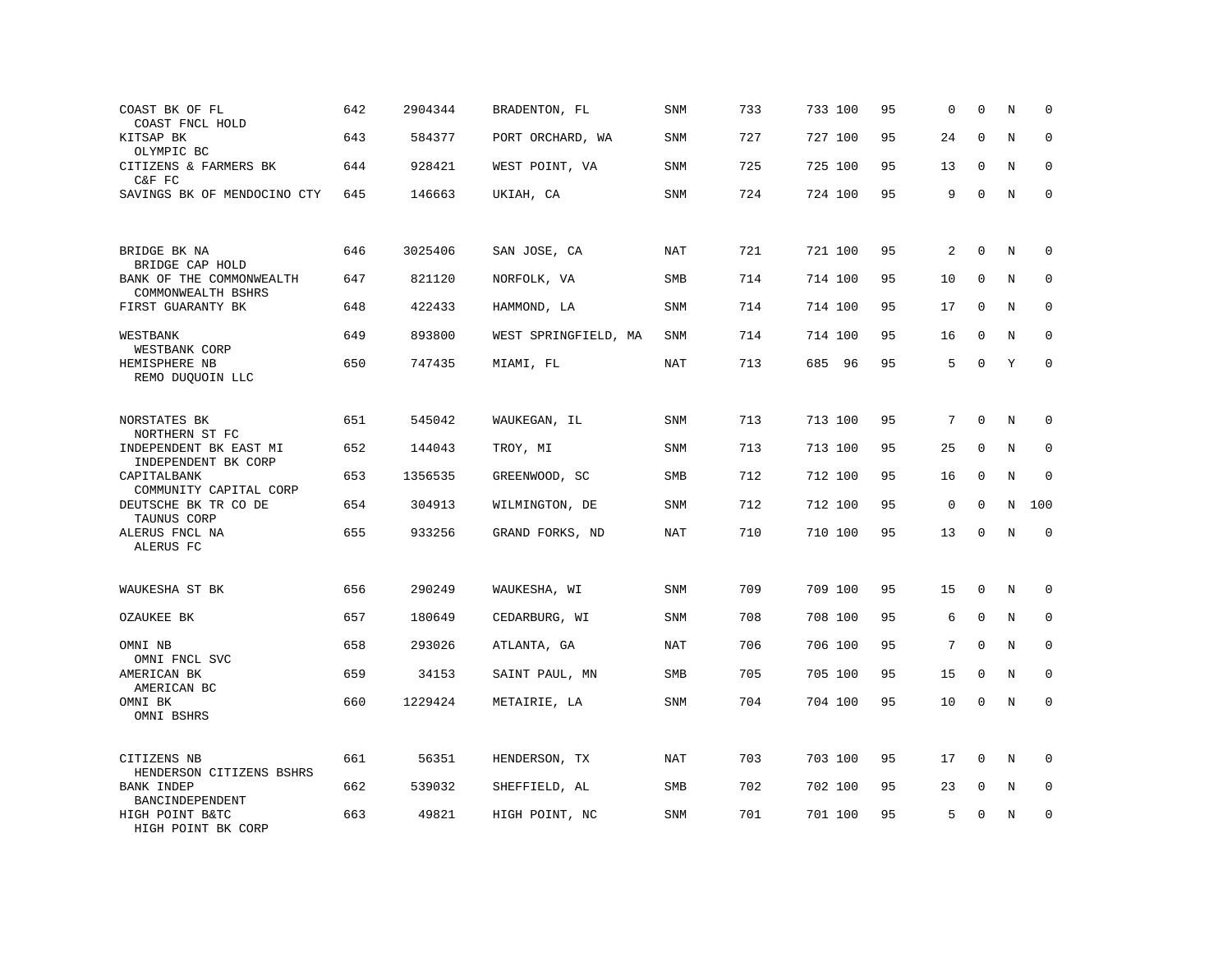| FIRST ST BK<br>HENRY CTY BSHRS<br>EMPIRE BK      | 664<br>665 | 151331<br>290052 | STOCKBRIDGE, GA<br>SPRINGFIELD, MO | SNM<br>SNM | 694<br>694 | 694 100<br>694 100 | 95<br>95 | 5<br>13     | $\Omega$<br>0 | N<br>N | $\mathbf 0$<br>$\Omega$ |
|--------------------------------------------------|------------|------------------|------------------------------------|------------|------------|--------------------|----------|-------------|---------------|--------|-------------------------|
| CENTRAL BANCOMPANY                               |            |                  |                                    |            |            |                    |          |             |               |        |                         |
| BREMER BK NA                                     | 666        | 995450           | GRAND FORKS, ND                    | NAT        | 693        | 693 100            | 95       | 12          | 0             | N      | 0                       |
| OTTO BREMER FOUNDATION<br>UNITY BK<br>UNITY BC   | 667        | 1890525          | CLINTON, NJ                        | <b>SNM</b> | 693        | 693 100            | 95       | 13          | 0             | N      | $\mathbf 0$             |
| BNC NB<br><b>BNCCORP</b>                         | 668        | 2358769          | PHOENIX, AZ                        | NAT        | 692        | 692 100            | 95       | 15          | $\mathbf 0$   | N      | $\Omega$                |
| FIRST SOUTHERN NB<br>FIRST SOUTHERN BC           | 669        | 702612           | LANCASTER, KY                      | <b>NAT</b> | 689        | 689 100            | 95       | 24          | $\mathbf 0$   | N      | $\mathbf 0$             |
| TWIN CITY BK<br>HOME BSHRS                       | 670        | 2907484          | NORTH LITTLE ROCK, AR              | SMB        | 688        | 688 100            | 95       | 15          | 0             | N      | $\mathbf{0}$            |
| BANK OF CMRC                                     | 671        | 324863           | IDAHO FALLS, ID                    | <b>SNM</b> | 687        | 687 100            | 95       | 13          | $\mathbf 0$   | N      | 0                       |
| FIRST NB MANITOWOC                               | 672        | 594947           | MANITOWOC, WI                      | NAT        | 687        | 687 100            | 95       | 13          | 0             | N      | 0                       |
| FIRST MANITOWOC BC<br>UMB NB OF AMER<br>UMB FC   | 673        | 597555           | SALINA, KS                         | NAT        | 687        | 687 100            | 95       | 8           | $\mathbf 0$   | N      | $\mathbf{0}$            |
| FIRST NORTHERN BK<br>FIRST NORTHERN CMNTY BC     | 674        | 783161           | DIXON, CA                          | SNM        | 685        | 685 100            | 95       | 13          | $\mathbf 0$   | N      | $\mathbf 0$             |
| HOME ST BK NA<br>HOME ST BC                      | 675        | 696430           | CRYSTAL LAKE, IL                   | <b>NAT</b> | 685        | 685 100            | 95       | 6           | $\mathbf 0$   | N      | $\mathbf 0$             |
| FIRST NB TX                                      | 676        | 613950           | KILLEEN, TX                        | <b>NAT</b> | 683        | 683 100            | 95       | 207         | $\mathbf 0$   | N      | $\mathbf 0$             |
| FIRST CMNTY BSHRS<br>DELAWARE CTY B&TC           | 677        | 616410           | LEWIS CENTER, OH                   | SNM        | 682        | 682 100            | 95       | 15          | $\mathbf 0$   | N      | $\mathbf 0$             |
| DCB FNCL CORP<br>UNITED CENTRAL BK<br>CENTRAL BC | 678        | 259657           | GARLAND, TX                        | SNM        | 680        | 680 100            | 95       | 9           | $\mathbf 0$   | N      | $\mathbf 0$             |
| FIRST ST CMNTY BK<br>FIRST ST BSHRS              | 679        | 707354           | FARMINGTON, MO                     | SNM        | 678        | 678 100            | 95       | 18          | $\mathbf 0$   | N      | 0                       |
| LIBERTY BK<br>LIBERTY BSHRS                      | 680        | 2352235          | SPRINGFIELD, MO                    | SNM        | 677        | 677 100            | 95       | 10          | $\mathbf 0$   | N      | $\mathbf 0$             |
| YOUR CMNTY BK<br>COMMUNITY BK SHARES             | 681        | 54375            | NEW ALBANY, IN                     | SNM        | 677        | 677 100            | 95       | 15          | $\mathbf 0$   | N      | $\mathbf 0$             |
| BREMER BK NA<br>OTTO BREMER FOUNDATION           | 682        | 824550           | SAINT CLOUD, MN                    | NAT        | 677        | 677 100            | 95       | 4           | $\Omega$      | Ν      | 0                       |
| BANK OF BLUE VALLEY<br>BLUE VALLEY BC            | 683        | 1421161          | OVERLAND PARK, KS                  | SMB        | 676        | 676 100            | 95       | 4           | $\Omega$      | N      | $\mathbf 0$             |
| BANK OF UT<br>BOU BC                             | 684        | 933975           | OGDEN, UT                          | <b>SMB</b> | 676        | 676 100            | 95       | 13          | $\mathbf 0$   | N      | $\mathbf 0$             |
| FIRST BUS BK<br>FIRST BUS FS                     | 685        | 537449           | MADISON, WI                        | SNM        | 676        | 676 100            | 95       | $\mathbf 0$ | $\mathbf 0$   | N      | $\mathbf 0$             |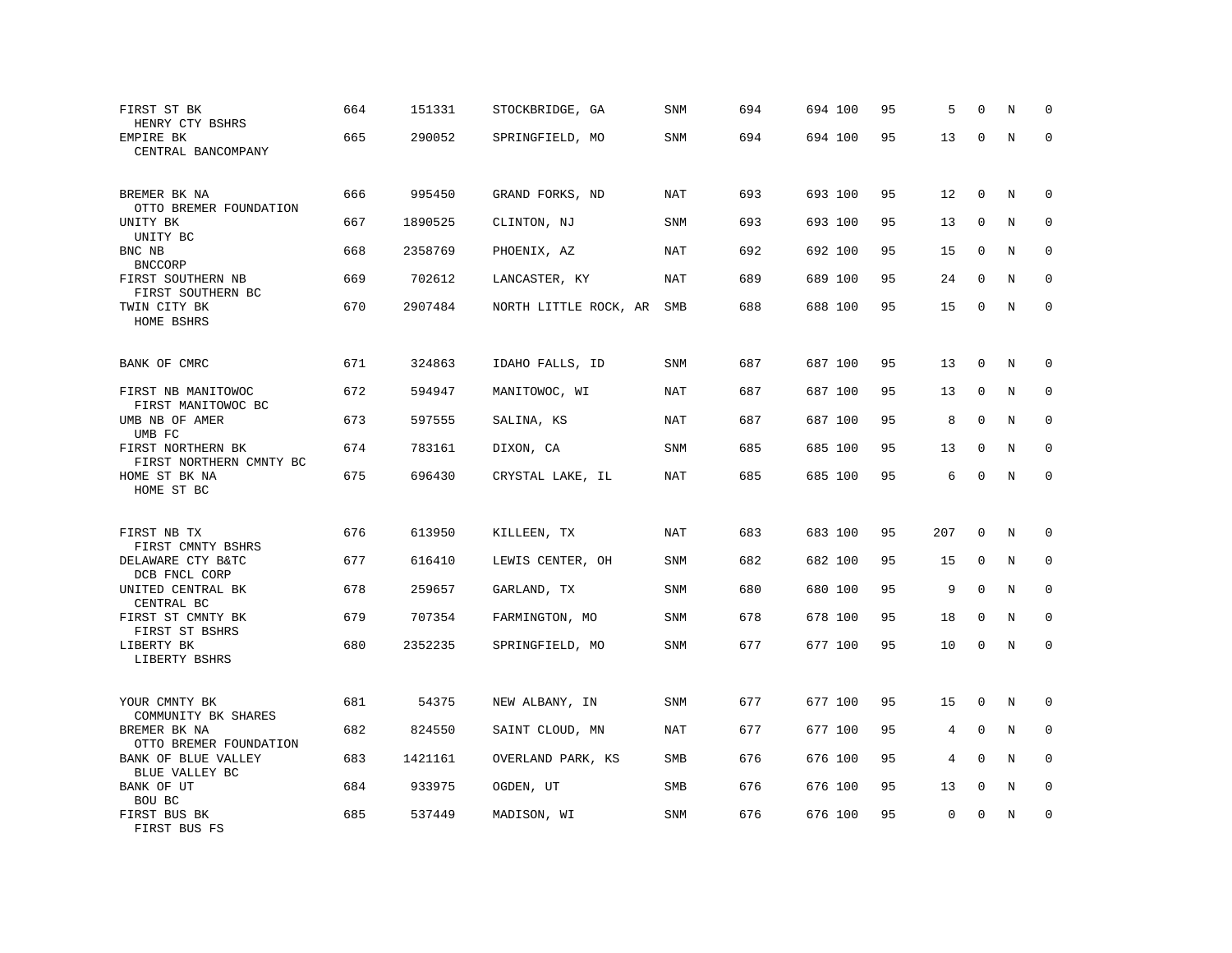| FIRST BK OF THE S<br>GWINNETT CMRL GRP                         | 686 | 2860066 | LAWRENCEVILLE, GA    | SNM        | 675 | 675 100 | 95 | 4              | $\mathbf 0$ | N | $\Omega$     |
|----------------------------------------------------------------|-----|---------|----------------------|------------|-----|---------|----|----------------|-------------|---|--------------|
| UNITED SCTY BK<br>UNITED SCTY BSHRS                            | 687 | 1162017 | FRESNO, CA           | SMB        | 674 | 674 100 | 95 | 10             | $\Omega$    | N | $\Omega$     |
| ADIRONDACK TC<br>ADIRONDACK TR CO ESOT                         | 688 | 645317  | SARATOGA SPRINGS, NY | SMB        | 674 | 674 100 | 95 | 9              | 0           | N | $\mathbf 0$  |
| GREAT WESTERN BK<br>GREAT WESTERN BC                           | 689 | 813844  | CLIVE, IA            | SNM        | 673 | 673 100 | 95 | 31             | $\mathbf 0$ | N | $\mathbf 0$  |
| TOWER B&TC<br>TOWER FC                                         | 690 | 2744063 | FORT WAYNE, IN       | SMB        | 670 | 670 100 | 95 | 6              | $\mathbf 0$ | N | $\mathbf 0$  |
| ATLANTIC SOUTHERN BK                                           | 691 | 3075278 | MACON, GA            | SNM        | 669 | 669 100 | 95 | 8              | $\mathbf 0$ | N | $\mathbf 0$  |
| ATLANTIC SOUTHERN FNCL GRP<br>FIRST CMRL BK OF FL<br>FCB FL BC | 692 | 2737029 | ORLANDO, FL          | <b>SMB</b> | 669 | 669 100 | 95 | 6              | $\mathbf 0$ | N | $\mathbf 0$  |
| CARROLLTON BK<br>CBX CORP                                      | 693 | 1001648 | CARROLLTON, IL       | SNM        | 669 | 669 100 | 95 | $7\phantom{.}$ | $\mathbf 0$ | N | $\mathbf 0$  |
| PENINSULA BK                                                   | 694 | 61533   | ENGLEWOOD, FL        | SNM        | 669 | 669 100 | 95 | 5              | $\mathbf 0$ | N | $\mathbf 0$  |
| BYRON BK<br>OAK FC                                             | 695 | 945941  | BYRON CENTER, MI     | SMB        | 667 | 667 100 | 95 | 12             | $\mathbf 0$ | N | $\mathbf 0$  |
| ORRSTOWN BK<br>ORRSTOWN FNCL SVC                               | 696 | 342410  | SHIPPENSBURG, PA     | <b>SMB</b> | 667 | 667 100 | 95 | 16             | $\mathbf 0$ | N | $\mathbf 0$  |
| VANGUARD B&TC<br>SYNOVUS FC                                    | 697 | 293736  | VALPARAISO, FL       | <b>SNM</b> | 667 | 667 100 | 95 | 9              | $\mathbf 0$ | N | $\mathbf 0$  |
| BLACKHAWK ST BK<br>BLACKHAWK BC                                | 698 | 890742  | MILAN, IL            | SNM        | 667 | 667 100 | 95 | 8              | $\Omega$    | N | $\mathbf{0}$ |
| FIRST AMER B&TC<br>ONE AMER CORP                               | 699 | 101037  | VACHERIE, LA         | SNM        | 664 | 664 100 | 95 | 21             | 0           | N | 0            |
| CENTRA BK<br>CENTRA FNCL HOLD                                  | 700 | 2856500 | MORGANTOWN, WV       | SNM        | 662 | 662 100 | 95 | 6              | $\Omega$    | N | $\mathbf{0}$ |
| GULF COAST B&TC                                                | 701 | 1458608 | NEW ORLEANS, LA      | SNM        | 661 | 661 100 | 95 | 11             | $\mathbf 0$ | N | $\mathbf 0$  |
| FIRST ST BK OF THE FL                                          | 702 | 191935  | KEY WEST, FL         | SNM        | 661 | 661 100 | 95 | 6              | $\mathbf 0$ | N | 0            |
| D L EVANS BK<br>D L EVANS BC                                   | 703 | 543262  | BURLEY, ID           | SNM        | 660 | 660 100 | 95 | 17             | $\Omega$    | N | $\mathbf{0}$ |
| K BK<br>K CAP CORP                                             | 704 | 357375  | OWINGS MILLS, MD     | SNM        | 657 | 657 100 | 95 | 8              | 0           | N | 0            |
| VINTAGE BK<br>NORTH BAY BC                                     | 705 | 91866   | NAPA, CA             | SMB        | 655 | 655 100 | 96 | 9              | $\Omega$    | N | $\mathbf 0$  |
| FIRST GULF BK NA<br>ALABAMA NBC                                | 706 | 2608905 | PENSACOLA, FL        | NAT        | 654 | 654 100 | 96 | 12             | 0           | N | $\mathbf 0$  |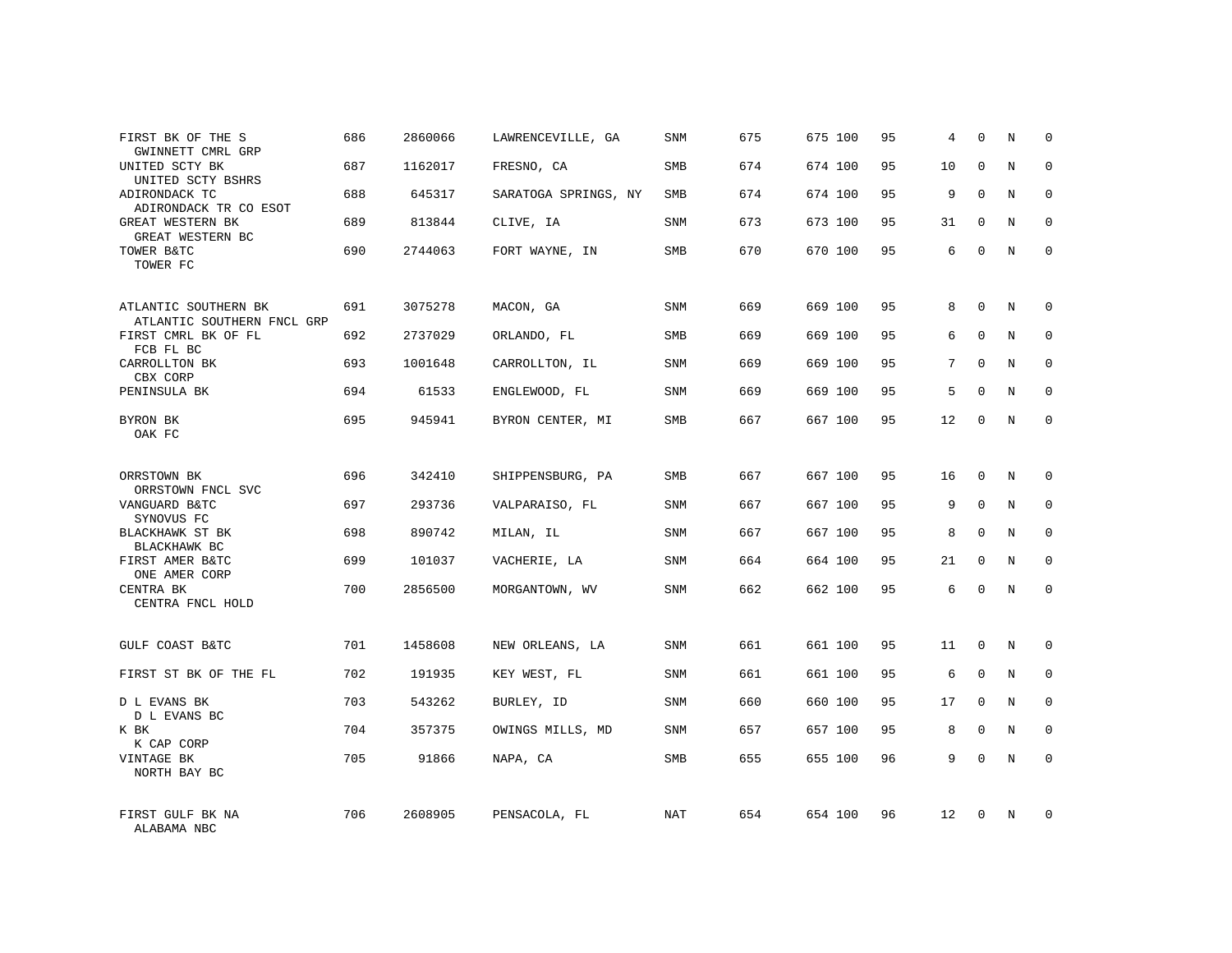| ONE UNITED BK                             | 707 | 935308  | BOSTON, MA         | <b>SNM</b> | 653 | 653 100 | 96 | 8            | $\mathbf 0$  | N       | $\mathbf 0$  |
|-------------------------------------------|-----|---------|--------------------|------------|-----|---------|----|--------------|--------------|---------|--------------|
| FIRST B&TC<br>FIRSTRUST CORP              | 708 | 1862719 | NEW ORLEANS, LA    | SNM        | 651 | 651 100 | 96 | 10           | $\mathbf{0}$ | $\rm N$ | $\mathbf 0$  |
| MIDSOUTH BK NA<br>MIDSOUTH BC             | 709 | 223331  | LAFAYETTE, LA      | <b>NAT</b> | 650 | 650 100 | 96 | 23           | $\mathbf 0$  | N       | 0            |
| FIRST DAKOTA NB<br>FIRST DAKOTA FC        | 710 | 441256  | YANKTON, SD        | <b>NAT</b> | 650 | 650 100 | 96 | 11           | $\mathbf 0$  | N       | $\mathbf{0}$ |
| QUEENSBOROUGH NB&TC<br>QUEENSBOROUGH CO   | 711 | 960935  | LOUISVILLE, GA     | <b>NAT</b> | 649 | 649 100 | 96 | 20           | $\mathbf{0}$ | $\rm N$ | 0            |
| PARAGON CMRL BK<br>PARAGON CMRL CORP      | 712 | 2806626 | RALEIGH, NC        | SNM        | 649 | 649 100 | 96 | $\mathbf 0$  | $\mathbf 0$  | N       | $\mathbf 0$  |
| FIRST NAT BK OF CO<br>LAURITZEN CORP      | 713 | 888758  | BOULDER, CO        | <b>NAT</b> | 648 | 648 100 | 96 | 8            | $\Omega$     | N       | $\mathbf 0$  |
| FALCON INTL BK<br>FALCON BSHRS INC        | 714 | 564557  | LAREDO, TX         | <b>SNM</b> | 646 | 646 100 | 96 | 10           | 1            | N       | $\mathbf 0$  |
| ALLIANCE BK OF AZ<br>WESTERN ALLI BC      | 715 | 3138146 | PHOENIX, AZ        | SNM        | 646 | 646 100 | 96 | 7            | $\Omega$     | N       | $\mathbf 0$  |
| PATRIOT NB<br>PATRIOT NAT BC              | 716 | 2236821 | STAMFORD, CT       | NAT        | 646 | 646 100 | 96 | 10           | $\mathbf 0$  | N       | $\mathbf 0$  |
| BANK OF THE ORIENT<br>ORIENT BC           | 717 | 777366  | SAN FRANCISCO, CA  | SMB        | 645 | 639 99  | 96 | 10           | $\mathbf{1}$ | Υ       | $\mathbf 0$  |
| NORTHWAY BK<br>NORTHWAY FNCL              | 718 | 30502   | BERLIN, NH         | <b>SNM</b> | 645 | 645 100 | 96 | 23           | $\mathbf 0$  | N       | $\mathbf 0$  |
| PARK BK<br>PARK BC                        | 719 | 403946  | MADISON, WI        | SNM        | 644 | 644 100 | 96 | 10           | $\Omega$     | N       | $\Omega$     |
| ALLIANCE BK CORP<br>ALLIANCE BSHRS CORP   | 720 | 2712978 | FAIRFAX, VA        | SMB        | 644 | 644 100 | 96 | 4            | $\Omega$     | N       | $\mathbf 0$  |
| ACCESS NB<br>ACCESS NAT CORP              | 721 | 2859903 | RESTON, VA         | <b>NAT</b> | 644 | 644 100 | 96 | 3            | $\mathbf 0$  | N       | 0            |
| STATE BK OF CROSS PLAINS<br>SBCP BC       | 722 | 525549  | CROSS PLAINS, WI   | SNM        | 643 | 643 100 | 96 | 7            | $\mathbf{0}$ | N       | $\mathbf{0}$ |
| FIRST UNITED SCTY BK<br>UNITED SCTY BSHRS | 723 | 259330  | THOMASVILLE, AL    | <b>SNM</b> | 643 | 643 100 | 96 | 19           | $\Omega$     | N       | 0            |
| NATIONAL REPUBLIC BK CHICAGO              | 724 | 215130  | CHICAGO, IL        | <b>NAT</b> | 642 | 642 100 | 96 | $\mathbf{1}$ | $\mathbf 0$  | N       | $\mathbf 0$  |
| ISABELLA B&T<br>IBT BC                    | 725 | 74140   | MOUNT PLEASANT, MI | SMB        | 642 | 642 100 | 96 | 15           | $\mathbf 0$  | N       | $\mathbf 0$  |
| PEOPLES NB<br>MARKET STREET BSHRS         | 726 | 375043  | MOUNT VERNON, IL   | NAT        | 640 | 640 100 | 96 | 13           | $\mathbf{0}$ | N       | $\Omega$     |
| NEW MEXICO B&TC<br>HEARTLAND FNCL USA     | 727 | 2649122 | ALBUQUERQUE, NM    | <b>SNM</b> | 639 | 639 100 | 96 | 11           | 0            | Ν       | 0            |
| FIRSTBANK SW<br>FIRSTPERRYTON BC          | 728 | 840363  | AMARILLO, TX       | <b>SNM</b> | 638 | 638 100 | 96 | 9            | $\mathbf 0$  | N       | $\mathbf 0$  |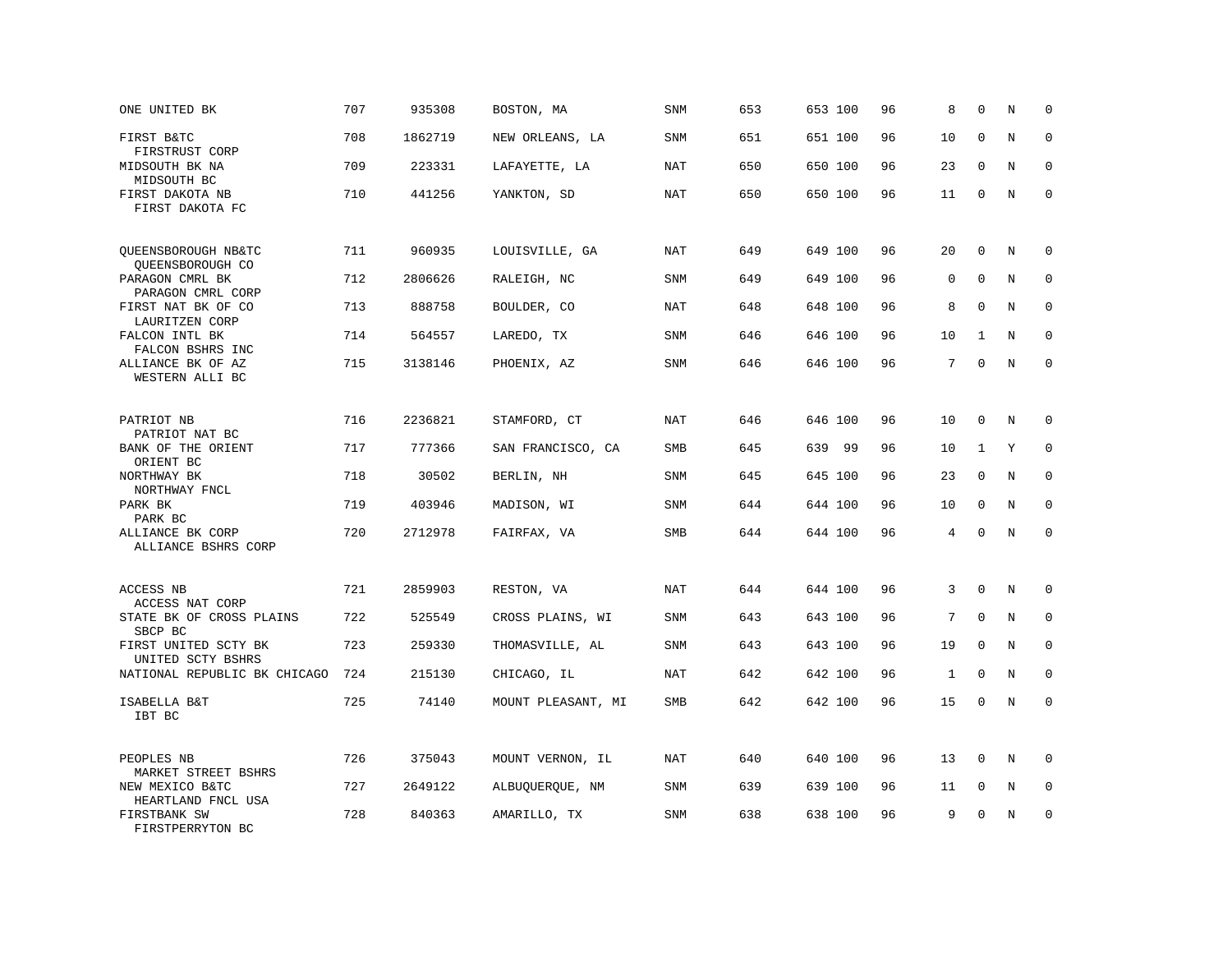| WARREN BK<br>WARREN BC                                | 729 | 2685504 | WARREN, MI            | SMB        | 638 | 638 100 | 96 | 4           | $\Omega$     | N       | 0           |
|-------------------------------------------------------|-----|---------|-----------------------|------------|-----|---------|----|-------------|--------------|---------|-------------|
| TEAMBANK NA<br>TEAM FNCL ESOP                         | 730 | 181851  | PAOLA, KS             | <b>NAT</b> | 637 | 637 100 | 96 | 14          | $\mathbf 0$  | N       | $\mathbf 0$ |
| GAINESVILLE B&TC<br><b>GB&amp;T BSHRS</b>             | 731 | 1164329 | GAINESVILLE, GA       | SNM        | 636 | 636 100 | 96 | 9           | $\mathbf 0$  | N       | 0           |
| BANK OF THE WEST<br>WEST FNCL                         | 732 | 1447639 | EL PASO, TX           | SMB        | 636 | 636 100 | 96 | 5           | $\mathbf 0$  | N       | 0           |
| VILLAGE B&TC<br>WINTRUST FC                           | 733 | 2298995 | ARLINGTON HEIGHTS, IL | SMB        | 635 | 635 100 | 96 | 3           | $\mathbf 0$  | N       | $\mathbf 0$ |
| NEW PEOPLES BK<br>NEW PEOPLES BSHRS                   | 734 | 2736451 | HONAKER, VA           | SMB        | 635 | 635 100 | 96 | 24          | $\mathbf 0$  | N       | $\mathbf 0$ |
| DARBY B&TC<br>DBT HC                                  | 735 | 446336  | VIDALIA, GA           | <b>SNM</b> | 633 | 633 100 | 96 | 5           | $\Omega$     | N       | $\mathbf 0$ |
| AUBURNBANK                                            | 736 | 749635  | AUBURN, AL            | <b>SMB</b> | 632 | 632 100 | 96 | 7           | $\mathbf 0$  | N       | 0           |
| AUBURN NBC<br>COCONUT GROVE BK<br>COCONUT GROVE BSHRS | 737 | 648130  | MIAMI, FL             | SMB        | 632 | 632 100 | 96 | 3           | 0            | N       | 0           |
| KENTUCKY BK<br>KENTUCKY BSHRS INC                     | 738 | 373115  | PARIS, KY             | <b>SNM</b> | 630 | 630 100 | 96 | 12          | $\mathbf 0$  | N       | $\mathbf 0$ |
| VALLEY VIEW ST BK<br>VALLEY VIEW BSHRS                | 739 | 339951  | OVERLAND PARK, KS     | SNM        | 630 | 630 100 | 96 | 9           | $\Omega$     | N       | $\Omega$    |
| INDEPENDENCE BK OF KY<br>INDEPENDENCE BSHRS           | 740 | 648242  | OWENSBORO, KY         | <b>SNM</b> | 630 | 630 100 | 96 | 18          | $\mathbf 0$  | $\rm N$ | $\mathbf 0$ |
| COMMUNITY TR BK                                       | 741 | 667757  | CHOUDRANT, LA         | <b>SNM</b> | 629 | 629 100 | 96 | 14          | $\mathbf 0$  | N       | 0           |
| CTB FNCL CORP<br>UNITED BK IA<br>IDA GROVE BSHRS      | 742 | 738040  | IDA GROVE, IA         | <b>SNM</b> | 628 | 628 100 | 96 | 15          | $\mathbf 0$  | N       | 0           |
| HIGHLANDS UNION BK<br>HIGHLANDS BSHRS                 | 743 | 969424  | ABINGDON, VA          | <b>SMB</b> | 628 | 628 100 | 96 | 11          | $\mathbf{0}$ | N       | $\mathbf 0$ |
| SAEHAN BK<br>SAEHAN BC                                | 744 | 1865680 | LOS ANGELES, CA       | SNM        | 628 | 628 100 | 96 | 9           | $\Omega$     | N       | 0           |
| AMERICAN FOUNDERS BK INC<br>AMERICAN FOUNDERS BC      | 745 | 3025134 | FRANKFORT, KY         | SNM        | 628 | 628 100 | 96 | 5           | $\mathbf 0$  | $\rm N$ | $\mathbf 0$ |
| SUBURBAN B&TC<br>SUBURBAN IL BC                       | 746 | 591937  | ELMHURST, IL          | <b>SNM</b> | 627 | 627 100 | 96 | 8           | $\mathbf{0}$ | $\rm N$ | 0           |
| MERCANTILE EASTERN SHORE BK<br>MERCANTILE BSHRS CORP  | 747 | 872421  | CHESTERTOWN, MD       | SNM        | 627 | 627 100 | 96 | 18          | $\mathbf 0$  | N       | 0           |
| TENNESSEE CMRC BK<br>TENNESSEE CMRC BC                | 748 | 2874634 | FRANKLIN, TN          | <b>SNM</b> | 625 | 625 100 | 96 | $\mathbf 0$ | $\Omega$     | N       | 0           |
| EAST CAROLINA BK<br>ECB BC                            | 749 | 580726  | ENGELHARD, NC         | SNM        | 623 | 623 100 | 96 | 17          | $\mathbf 0$  | N       | 0           |
| MARINE BK SPRINGFIELD<br>MARINE BC                    | 750 | 258445  | SPRINGFIELD, IL       | SNM        | 622 | 622 100 | 96 | 5           | $\Omega$     | N       | $\mathbf 0$ |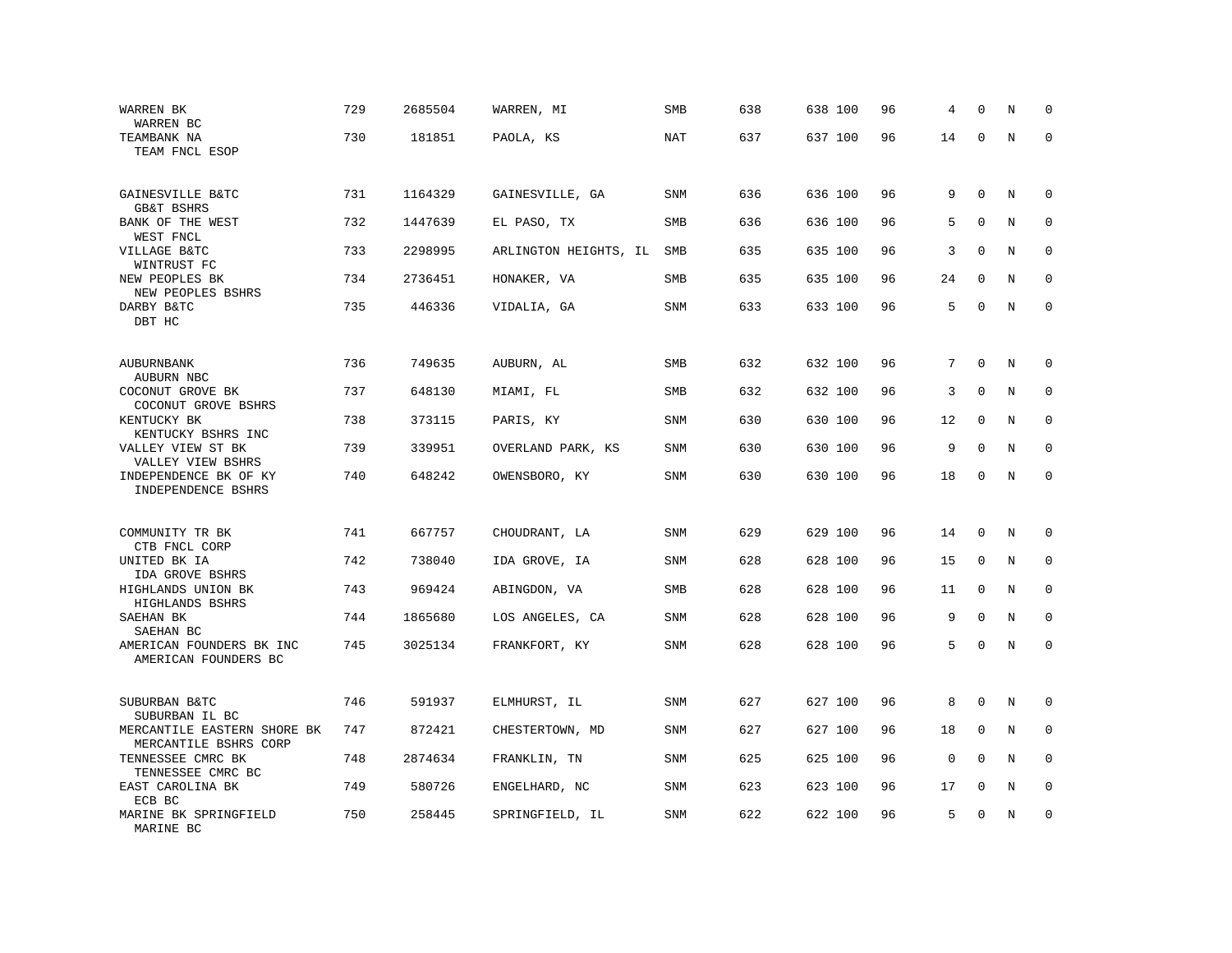| COMMUNITY ST BK NA<br>VAN DIEST INV CO                             | 751 | 790543  | ANKENY, IA            | NAT        | 622 | 622 100 | 96 | 8  | $\mathbf 0$ | N          | $\Omega$     |
|--------------------------------------------------------------------|-----|---------|-----------------------|------------|-----|---------|----|----|-------------|------------|--------------|
| AMERICAN BK TX NA<br>NORTH AMER BSHRS                              | 752 | 485652  | MARBLE FALLS, TX      | NAT        | 622 | 622 100 | 96 | 13 | $\Omega$    | N          | $\Omega$     |
| CITIZENS BK<br>CITIZENS HC                                         | 753 | 29636   | PHILADELPHIA, MS      | SNM        | 621 | 621 100 | 96 | 18 | $\Omega$    | N          | 0            |
| CITIZENS NB<br>CNB BSHRS                                           | 754 | 717737  | SEVIERVILLE, TN       | NAT        | 621 | 621 100 | 96 | 17 | $\Omega$    | N          | $\Omega$     |
| COMMUNITY BK OF MS<br>COMMUNITY BSHRS ESOP                         | 755 | 460033  | FOREST, MS            | SNM        | 621 | 621 100 | 96 | 7  | $\Omega$    | N          | $\mathbf 0$  |
| JEFFERSON ST BK                                                    | 756 | 45560   | SAN ANTONIO, TX       | SNM        | 621 | 621 100 | 96 | 11 | $\mathbf 0$ | N          | $\mathbf 0$  |
| <b>JEFFERSON BSHRS</b><br>BANK OF EAST ASIA USA NA<br>EAST ASIA HC | 757 | 1015560 | NEW YORK, NY          | NAT        | 620 | 620 100 | 96 | 7  | $\Omega$    | N          | 100          |
| BANKFIRST<br>MARSHALL BANKFIRST CORP                               | 758 | 2352507 | SIOUX FALLS, SD       | SMB        | 618 | 618 100 | 96 | 3  | $\mathbf 0$ | N          | $\mathbf 0$  |
| FRONTIER ST BK                                                     | 759 | 632858  | OKLAHOMA CITY, OK     | SNM        | 617 | 617 100 | 96 | 0  | $\Omega$    | N          | $\mathbf 0$  |
| IDAHO INDEP BK                                                     | 760 | 2110640 | COEUR D'ALENE, ID     | <b>SNM</b> | 615 | 615 100 | 96 | 10 | $\mathbf 0$ | N          | $\mathbf 0$  |
| CENTRAL PROGRESSIVE BK<br>BLOSSMAN BSHRS                           | 761 | 185037  | LACOMBE, LA           | SNM        | 615 | 615 100 | 96 | 16 | $\Omega$    | N          | $\mathbf 0$  |
| EXCEL BK MN<br>EXCEL BC                                            | 762 | 131351  | MINNEAPOLIS, MN       | SNM        | 614 | 614 100 | 96 | 3  | $\mathbf 0$ | N          | 0            |
| UNION BK<br>FIRST OLATHE BSHRS                                     | 763 | 687858  | KANSAS CITY, MO       | <b>SNM</b> | 613 | 613 100 | 96 | 9  | $\Omega$    | N          | $\mathbf 0$  |
| NORTHSIDE CMNTY BK<br>ALIKAT INV                                   | 764 | 2533119 | GURNEE, IL            | SMB        | 612 | 612 100 | 96 | 4  | $\mathbf 0$ | N          | 0            |
| NEVADA SCTY BK<br>BANK HOLD                                        | 765 | 3077629 | RENO, NV              | SNM        | 611 | 611 100 | 96 | 5  | $\Omega$    | $_{\rm N}$ | $\mathbf 0$  |
| AMERICAN BK CMRC<br>AMERICO BSHRS                                  | 766 | 215662  | WOLFFORTH, TX         | <b>SNM</b> | 610 | 610 100 | 96 | 13 | $\mathbf 0$ | N          | $\mathbf 0$  |
| QUAKERTOWN NB<br>QNB CORP                                          | 767 | 852713  | QUAKERTOWN, PA        | NAT        | 610 | 610 100 | 96 | 9  | $\mathbf 0$ | N          | 0            |
| BEACH CMNTY BK<br>BEACH CMNTY BSHRS                                | 768 | 3022076 | FORT WALTON BEACH, FL | SNM        | 610 | 610 100 | 96 | 8  | $\Omega$    | N          | $\mathbf{0}$ |
| SKYLANDS CMNTY BK<br>FULTON FNCL CORP                              | 769 | 1484595 | HACKETTSTOWN, NJ      | SNM        | 609 | 609 100 | 96 | 11 | $\mathbf 0$ | N          | 0            |
| FIRST NB&TC NEWTOWN<br>FNB BC                                      | 770 | 1007417 | NEWTOWN, PA           | NAT        | 608 | 608 100 | 96 | 15 | $\Omega$    | N          | $\mathbf 0$  |
| FOUR OAKS B&TC<br>FOUR OAKS FINCORP                                | 771 | 292524  | FOUR OAKS, NC         | <b>SMB</b> | 607 | 607 100 | 96 | 13 | $\Omega$    | N          | $\mathbf 0$  |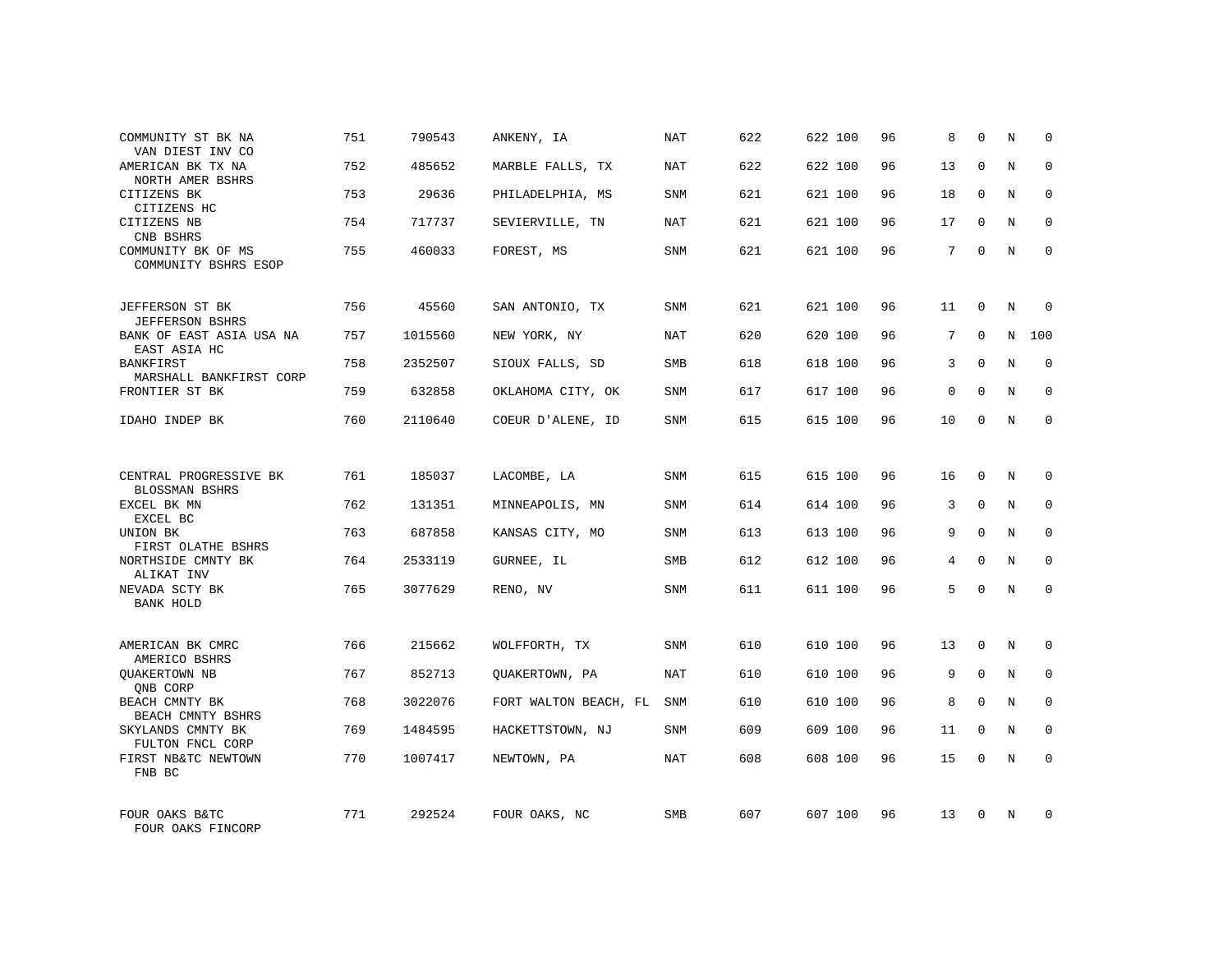| EPHRATA NB<br>HIBSHMAN TR FOR EPHRATA NB STK       | 772 | 425911  | EPHRATA, PA      | <b>NAT</b> | 607 | 607 100 | 96 | 6  | $\mathbf 0$ | N       | $\mathbf 0$  |
|----------------------------------------------------|-----|---------|------------------|------------|-----|---------|----|----|-------------|---------|--------------|
| FIRST NB OF VALPARAISO<br>FINA BC                  | 773 | 703141  | VALPARAISO, IN   | NAT        | 605 | 605 100 | 96 | 22 | $\Omega$    | N       | $\mathbf 0$  |
| CITIZENS 1ST BK                                    | 774 | 869663  | TYLER, TX        | SNM        | 604 | 604 100 | 96 | 6  | $\mathbf 0$ | N       | $\mathbf 0$  |
| CAMERON ST BK<br>CAMERON BSHRS                     | 775 | 472335  | LAKE CHARLES, LA | <b>SNM</b> | 604 | 604 100 | 96 | 25 | $\mathbf 0$ | N       | $\mathbf 0$  |
| FIRST NAT B&TC<br>CENTRE 1 BC                      | 776 | 207845  | BELOIT, WI       | NAT        | 604 | 604 100 | 96 | 9  | $\Omega$    | N       | 0            |
| UNITED BK<br>UNITED BC                             | 777 | 37435   | ZEBULON, GA      | SNM        | 604 | 604 100 | 96 | 12 | $\mathbf 0$ | N       | $\mathbf 0$  |
| FIRST COLLINSVILLE BK<br>FIRST CO BANCORP          | 778 | 1459717 | COLLINSVILLE, IL | SNM        | 603 | 603 100 | 96 | 5  | $\Omega$    | N       | $\mathbf{0}$ |
| UNITED CMNTY BK<br>UNITED CMNTY BC                 | 779 | 439338  | CHATHAM, IL      | <b>SNM</b> | 603 | 603 100 | 96 | 12 | $\mathbf 0$ | N       | $\mathbf 0$  |
| AMERICAN RIVER BK<br>AMERICAN RIVER BSHRS          | 780 | 735768  | SACRAMENTO, CA   | <b>SNM</b> | 603 | 603 100 | 96 | 10 | $\mathbf 0$ | N       | $\mathbf 0$  |
| SLADES FERRY TC<br>SLADES FERRY BC                 | 781 | 500407  | SOMERSET, MA     | SNM        | 601 | 601 100 | 96 | 10 | $\mathbf 0$ | N       | 0            |
| SHINHAN BK AMER                                    | 782 | 1494914 | NEW YORK, NY     | <b>SNM</b> | 599 | 599 100 | 96 | 3  | $\mathbf 0$ | N       | 100          |
| FARMERS BK & CAPITAL TC<br>FARMERS CAPITAL BK CORP | 783 | 728742  | FRANKFORT, KY    | SMB        | 598 | 598 100 | 96 | 4  | $\mathbf 0$ | $\rm N$ | $\mathbf 0$  |
| TRANSATLANTIC BK<br>SEE TR                         | 784 | 972237  | MIAMI, FL        | SMB        | 597 | 597 100 | 96 | 6  | $\mathbf 0$ | N       | $\mathbf 0$  |
| CITIZENS BK<br>CITCO CMNTY BSHRS                   | 785 | 778738  | ELIZABETHTON, TN | <b>SNM</b> | 596 | 596 100 | 96 | 13 | $\mathbf 0$ | $\rm N$ | $\mathbf 0$  |
| SECURITY NB SIOUX CITY<br>SECURITY NAT CORP        | 786 | 418249  | SIOUX CITY, IA   | <b>NAT</b> | 594 | 594 100 | 96 | 3  | $\mathbf 0$ | N       | 0            |
| SAVANNAH BK NA<br>SAVANNAH BC                      | 787 | 1466489 | SAVANNAH, GA     | NAT        | 591 | 591 100 | 96 | 5  | $\mathbf 0$ | N       | 0            |
| <b>LANDMARK NB</b><br>LANDMARK BC INC              | 788 | 481177  | MANHATTAN, KS    | <b>NAT</b> | 591 | 591 100 | 96 | 19 | $\mathbf 0$ | N       | $\mathbf 0$  |
| FIRST WASHINGTON ST BK<br>FULTON FNCL CORP         | 789 | 1412598 | WINDSOR, NJ      | SNM        | 591 | 591 100 | 96 | 15 | $\mathbf 0$ | N       | $\mathbf 0$  |
| BANK OF CASTILE<br>TOMPKINS TRUSTCO                | 790 | 165806  | CASTILE, NY      | <b>SNM</b> | 590 | 590 100 | 96 | 12 | $\mathbf 0$ | N       | $\mathbf 0$  |
| TENNESSEE ST BK<br>TENNESSEE ST BSHRS              | 791 | 479839  | PIGEON FORGE, TN | SMB        | 590 | 590 100 | 96 | 12 | $\mathbf 0$ | N       | $\Omega$     |
| FIRST BK RICHMOND NA<br>FIRST MUTUAL RICHMOND      | 792 | 419675  | RICHMOND, IN     | NAT        | 590 | 590 100 | 96 | 7  | $\mathbf 0$ | N       | $\mathbf 0$  |
| <b>BANKWEST</b><br>SOUTH DAKOTA BSHRS              | 793 | 540551  | PIERRE, SD       | <b>SNM</b> | 590 | 590 100 | 96 | 11 | $\mathbf 0$ | N       | $\mathbf 0$  |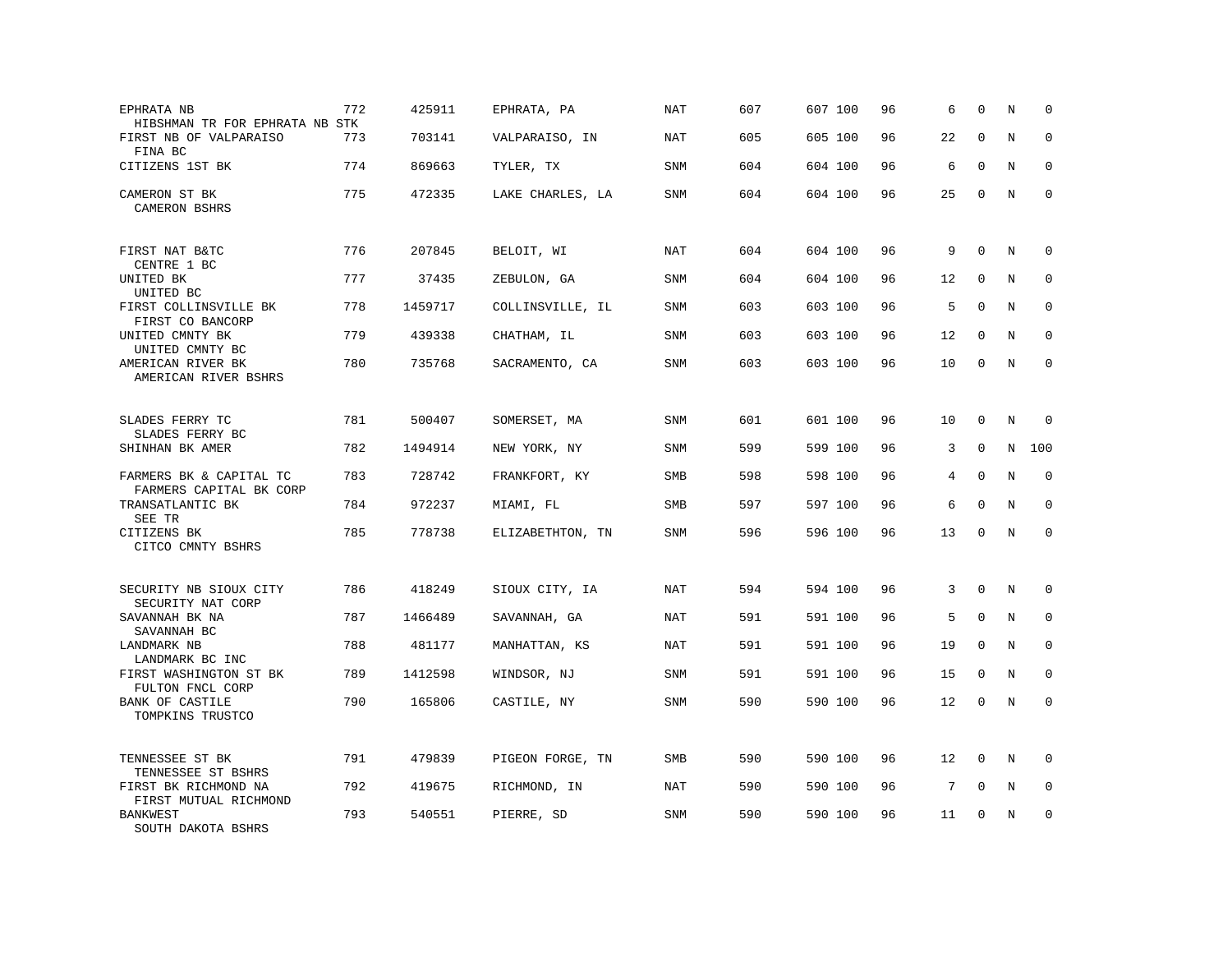| VALLEY BK<br>VALLEY FC                                      | 794 | 2303086 | ROANOKE, VA                | SMB        | 588 | 588 100 | 96 | 7  | $\Omega$    | N       | $\mathbf 0$ |
|-------------------------------------------------------------|-----|---------|----------------------------|------------|-----|---------|----|----|-------------|---------|-------------|
| CORNERSTONE BK<br>FIRST YORK BC                             | 795 | 403151  | YORK, NE                   | <b>SMB</b> | 586 | 586 100 | 96 | 26 | $\Omega$    | N       | $\Omega$    |
| FIRST MORRIS B&TC                                           | 796 | 926203  | MORRISTOWN, NJ             | <b>SNM</b> | 584 | 584 100 | 96 | 8  | $\mathbf 0$ | N       | $\mathbf 0$ |
| SEA ISLAND BK<br>SYNOVUS FC                                 | 797 | 1632    | STATESBORO, GA             | SNM        | 584 | 584 100 | 96 | 7  | $\Omega$    | N       | $\mathbf 0$ |
| MERCANTILE T&SB<br>MERCANTILE BANCORP                       | 798 | 481542  | QUINCY, IL                 | <b>SNM</b> | 584 | 584 100 | 96 | 5  | $\mathbf 0$ | N       | $\mathbf 0$ |
| KANSAS ST BK OF MANHATTAN<br>MANHATTAN BC                   | 799 | 160959  | MANHATTAN, KS              | SNM        | 584 | 584 100 | 96 | 4  | $\Omega$    | N       | $\mathbf 0$ |
| MILLENNIUM BK NA<br>MILLENNIUM BSHRS CORP                   | 800 | 2767763 | RESTON, VA                 | NAT        | 584 | 584 100 | 96 | 6  | $\mathbf 0$ | N       | $\mathbf 0$ |
| GRABILL BK                                                  | 801 | 435349  | GRABILL, IN                | SNM        | 583 | 583 100 | 96 | 6  | $\Omega$    | N       | $\Omega$    |
| INDEPENDENT ALLI BK<br>TORREY PINES BK<br>WESTERN ALLI BC   | 802 | 3179082 | SAN DIEGO, CA              | <b>SNM</b> | 582 | 582 100 | 96 | 4  | $\mathbf 0$ | N       | $\mathbf 0$ |
| COASTAL BK OF GA<br>SYNOVUS FC                              | 803 | 300531  | BRUNSWICK, GA              | <b>SNM</b> | 581 | 581 100 | 96 | 7  | $\Omega$    | N       | $\mathbf 0$ |
| DEPARTMENT STORES NB<br>CITIGROUP                           | 804 | 3382547 | SIOUX FALLS, SD            | <b>NAT</b> | 581 | 581 100 | 96 | 0  | $\mathbf 0$ | N       | $\mathbf 0$ |
| FIRST NB OF NORTHERN CA<br>FNB BC                           | 805 | 167060  | SOUTH SAN FRANCISCO, CANAT |            | 581 | 581 100 | 96 | 15 | $\mathbf 0$ | $\rm N$ | $\mathbf 0$ |
| BARABOO NB                                                  | 806 | 24949   | BARABOO, WI                | NAT        | 580 | 580 100 | 96 | 12 | $\mathbf 0$ | N       | $\mathbf 0$ |
| BARABOO BC<br>REDDING BK OF CMRC                            | 807 | 933863  | REDDING, CA                | SNM        | 580 | 580 100 | 96 | 3  | $\Omega$    | N       | $\Omega$    |
| BANK OF CMRC HOLD<br>CRYSTAL LAKE B&TC NA<br>WINTRUST FC    | 808 | 2624400 | CRYSTAL LAKE, IL           | NAT        | 580 | 580 100 | 96 | 4  | $\mathbf 0$ | N       | $\mathbf 0$ |
| FIRST GA BKG CO<br>FGBC BSHRS                               | 809 | 3219335 | FRANKLIN, GA               | SNM        | 579 | 579 100 | 96 | 9  | $\Omega$    | N       | $\mathbf 0$ |
| FIRST UNITED BK<br>PLAINS BC                                | 810 | 578255  | DIMMITT, TX                | <b>SNM</b> | 579 | 579 100 | 96 | 12 | $\mathsf 0$ | N       | $\mathbf 0$ |
| RIVERSIDE BK OF THE GULF COA<br>RIVERSIDE GULF COAST BKG CO | 811 | 2616076 | CAPE CORAL, FL             | SMB        | 578 | 578 100 | 96 | 14 | $\mathbf 0$ | N       | $\mathbf 0$ |
| JERSEY SHORE ST BK<br>PENNS WOODS BC                        | 812 | 732918  | JERSEY SHORE, PA           | SNM        | 577 | 577 100 | 96 | 13 | $\mathbf 0$ | N       | 0           |
| PEACHTREE BK<br>ALABAMA NBC                                 | 813 | 2735913 | DULUTH, GA                 | <b>SMB</b> | 577 | 577 100 | 96 | 3  | $\Omega$    | N       | $\mathbf 0$ |
| COMMUNITY RESRC BK NA<br>COMMUNITY BSHRS                    | 814 | 1159996 | ORANGEBURG, SC             | <b>NAT</b> | 576 | 576 100 | 96 | 8  | $\mathbf 0$ | N       | $\mathbf 0$ |
| SOMERSET VALLEY BK<br>FULTON FNCL CORP                      | 815 | 1916612 | SOMERVILLE, NJ             | <b>SNM</b> | 575 | 575 100 | 96 | 10 | $\mathbf 0$ | N       | $\mathbf 0$ |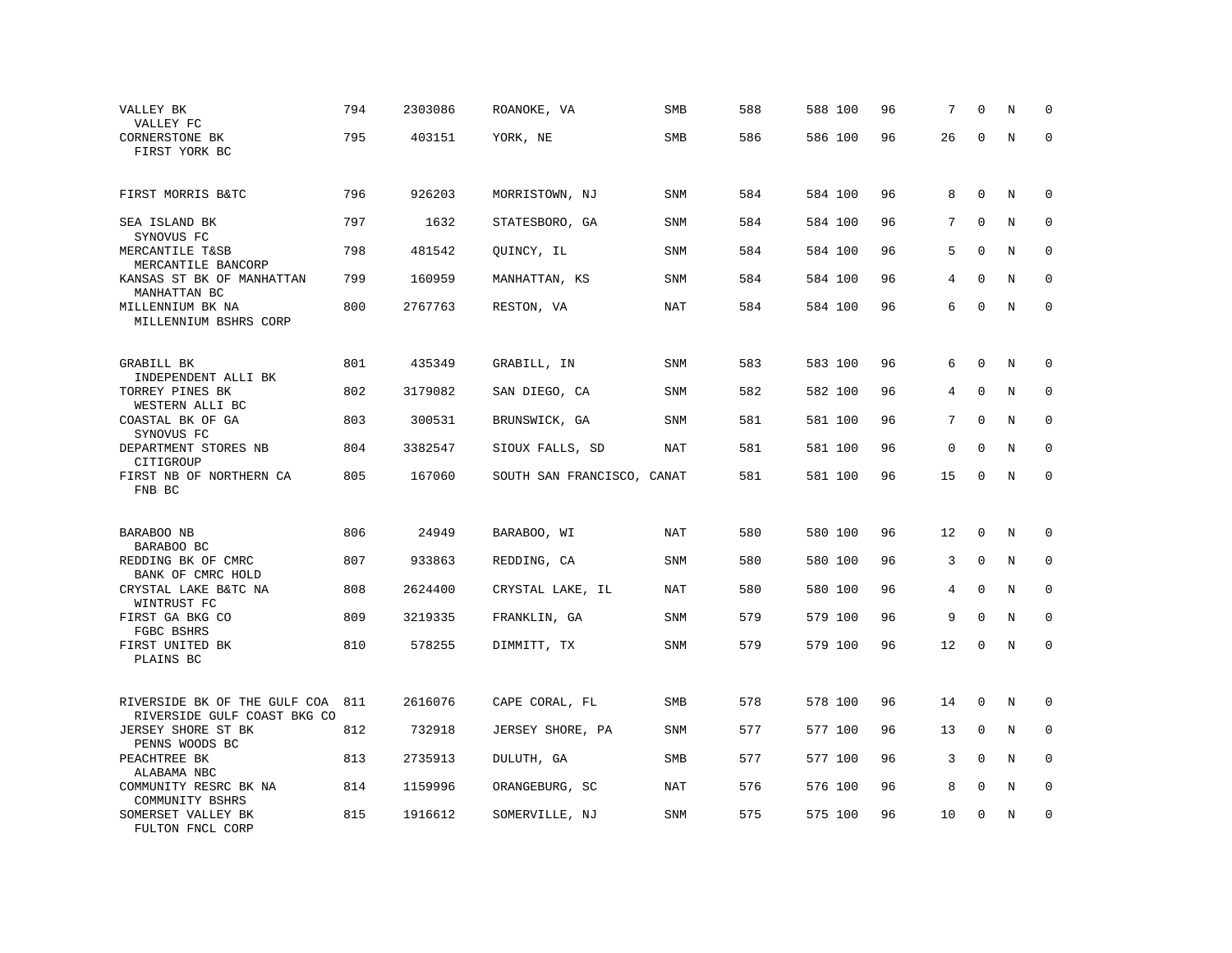| ARCHER BK<br>METROPOLITAN BK GRP                           | 816 | 323035  | CHICAGO, IL          | SNM        | 575 | 575 100 | 96 | 12 | 0           | N           | $\mathbf 0$ |
|------------------------------------------------------------|-----|---------|----------------------|------------|-----|---------|----|----|-------------|-------------|-------------|
| COMMUNITY BK OF TRI-CTY<br>TRI-COUNTY FC                   | 817 | 697978  | WALDORF, MD          | <b>SMB</b> | 575 | 575 100 | 96 | 8  | $\Omega$    | N           | $\mathbf 0$ |
| PARTNERS MUNICIPAL BK                                      | 818 | 516305  | UTICA, NY            | SNM        | 574 | 574 100 | 96 | 0  | $\Omega$    | N           | $\mathbf 0$ |
| AMERICAN B&TC NA<br>AMBANK HOLD                            | 819 | 2733263 | DAVENPORT, IA        | <b>NAT</b> | 574 | 574 100 | 96 | 9  | $\Omega$    | N           | $\Omega$    |
| BRIDGEHAMPTON NB<br>BRIDGE BC                              | 820 | 23504   | BRIDGEHAMPTON, NY    | NAT        | 573 | 573 100 | 96 | 11 | $\Omega$    | N           | $\Omega$    |
| WEST GA NB                                                 | 821 | 147839  | CARROLLTON, GA       | NAT        | 573 | 573 100 | 96 | 8  | $\Omega$    | N           | $\Omega$    |
| WGNB CORP<br>PRIVATE BK<br>PRIVATEBANCORP                  | 822 | 1404463 | BLOOMFIELD HILLS, MI | SNM        | 572 | 572 100 | 96 | 2  | $\Omega$    | N           | $\Omega$    |
| GUARANTY BOND BK<br>GUARANTY BSHRS                         | 823 | 112163  | MOUNT PLEASANT, TX   | SNM        | 572 | 572 100 | 96 | 11 | $\Omega$    | N           | $\mathbf 0$ |
| FIRST CITIZENS NB<br>CITIZENS FNCL SVC                     | 824 | 978118  | MANSFIELD, PA        | NAT        | 572 | 572 100 | 96 | 15 | $\Omega$    | N           | $\Omega$    |
| BANK OF TN<br><b>BANCTENN CORP</b>                         | 825 | 340135  | KINGSPORT, TN        | SNM        | 571 | 571 100 | 96 | 11 | $\Omega$    | N           | $\Omega$    |
| FIRST PENN BK<br>PSB BC                                    | 826 | 833271  | PHILADELPHIA, PA     | SMB        | 571 | 571 100 | 96 | 12 | $\mathbf 0$ | N           | $\mathbf 0$ |
| STATE BK THE LAKES<br>WINTRUST FC                          | 827 | 595430  | ANTIOCH, IL          | SMB        | 570 | 570 100 | 96 | 4  | $\mathsf 0$ | N           | $\mathbf 0$ |
| NODAWAY VALLEY BK<br>NODAWAY VALLEY BSHRS                  | 828 | 770657  | MARYVILLE, MO        | SNM        | 569 | 569 100 | 96 | 8  | $\Omega$    | N           | $\mathbf 0$ |
| NORTHWEST GA BK<br>N W SVC CORP                            | 829 | 712031  | RINGGOLD, GA         | SNM        | 568 | 568 100 | 96 | 7  | $\mathbf 0$ | $\rm N$     | $\mathbf 0$ |
| PENN SECURITY B&TC<br>PENSECO FNCL SVC CORP                | 830 | 528616  | SCRANTON, PA         | SNM        | 566 | 566 100 | 96 | 8  | $\Omega$    | N           | $\mathbf 0$ |
| FIRST B&TC EAST TX                                         | 831 | 642259  | DIBOLL, TX           | SNM        | 566 | 566 100 | 96 | 14 | $\mathbf 0$ | N           | $\mathbf 0$ |
| DIBOLL ST BSHRS<br>MOUNTAIN WEST BK NA<br>MOUNTAIN WEST FC | 832 | 1861927 | HELENA, MT           | <b>NAT</b> | 566 | 566 100 | 96 | 9  | $\mathsf 0$ | $\mathbf N$ | $\mathbf 0$ |
| CAPITAL B&TC<br>CAPITAL BC                                 | 833 | 2199252 | NASHVILLE, TN        | <b>SNM</b> | 564 | 564 100 | 96 | 6  | $\Omega$    | N           | $\mathbf 0$ |
| CITIZENS UNION BK<br>LEA M MCMULLAN TR                     | 834 | 65746   | SHELBYVILLE, KY      | <b>SNM</b> | 564 | 564 100 | 96 | 13 | $\mathbf 0$ | N           | $\mathbf 0$ |
| FIRST ST BK<br>HOME BSHRS                                  | 835 | 456045  | CONWAY, AR           | <b>SMB</b> | 563 | 563 100 | 96 | 9  | $\Omega$    | N           | $\mathbf 0$ |
| FIRST NB OF PALMERTON<br>PALM BC                           | 836 | 186717  | PALMERTON, PA        | NAT        | 562 | 562 100 | 96 | 8  | $\Omega$    | N           | $\mathbf 0$ |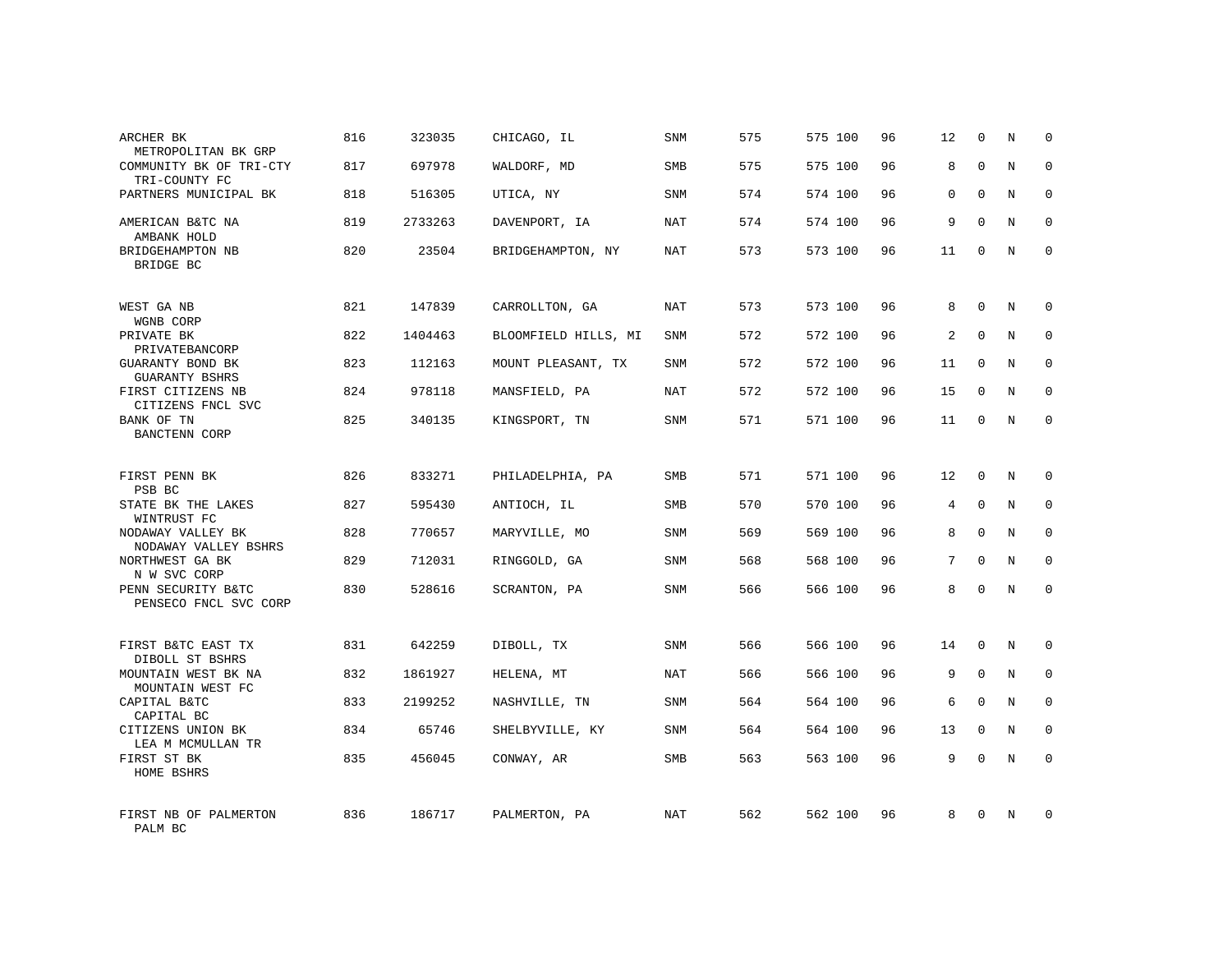| FIDELITY DEPOSIT & DISCOUNT<br>FIDELITY D&D BC INC | 837 | 1007819 | DUNMORE, PA        | <b>SNM</b> | 562 | 562 100 | 96 | 11 | 0           | N       | $\mathbf 0$ |
|----------------------------------------------------|-----|---------|--------------------|------------|-----|---------|----|----|-------------|---------|-------------|
| SOUTH VALLEY B&TC<br>SOUTH VALLEY BC               | 838 | 906063  | KLAMATH FALLS, OR  | SNM        | 562 | 562 100 | 96 | 11 | $\mathbf 0$ | N       | $\mathbf 0$ |
| SECURITY BK OF KANSAS CITY<br>VALLEY VIEW BSHRS    | 839 | 1009354 | KANSAS CITY, KS    | SNM        | 560 | 560 100 | 96 | 8  | $\Omega$    | N       | 0           |
| FIRST FARMERS B&T<br>FIRST FARMERS FC              | 840 | 139843  | CONVERSE, IN       | SMB        | 560 | 560 100 | 96 | 12 | $\mathbf 0$ | N       | $\mathbf 0$ |
| BREMER BK NA<br>OTTO BREMER FOUNDATION             | 841 | 268556  | ALEXANDRIA, MN     | NAT        | 560 | 560 100 | 96 | 7  | $\mathbf 0$ | N       | $\mathbf 0$ |
| BANK OF THE PACIFIC<br>PACIFIC FC                  | 842 | 307679  | ABERDEEN, WA       | SNM        | 559 | 559 100 | 96 | 17 | $\mathbf 0$ | N       | 0           |
| SECURITY ST B&TC<br>SECURITY HC                    | 843 | 247355  | FREDERICKSBURG, TX | SNM        | 559 | 559 100 | 96 | 14 | $\Omega$    | N       | $\mathbf 0$ |
| PRAIRIE B&TC<br>PRAIRIE FC                         | 844 | 1936320 | BRIDGEVIEW, IL     | SMB        | 558 | 558 100 | 96 | 4  | $\mathbf 0$ | N       | $\mathbf 0$ |
| BANK OF WASHINGTON<br>DIAMOND BANCORP              | 845 | 565750  | WASHINGTON, MO     | SNM        | 557 | 557 100 | 96 | 3  | $\mathbf 0$ | N       | $\mathbf 0$ |
| NORTHEAST BK<br>NORTHEAST BC                       | 846 | 468806  | AUBURN, ME         | <b>SMB</b> | 557 | 557 100 | 96 | 8  | $\mathbf 0$ | N       | $\mathbf 0$ |
| SABINE ST B&TC<br>SABINE BSHRS                     | 847 | 125855  | MANY, LA           | SNM        | 556 | 556 100 | 96 | 41 | 0           | N       | $\mathbf 0$ |
| HABERSHAM BK<br>HABERSHAM BC                       | 848 | 270335  | CLARKESVILLE, GA   | SNM        | 555 | 555 100 | 96 | 10 | $\mathbf 0$ | N       | 0           |
| IOWA ST B&TC<br>ISB FC                             | 849 | 836843  | IOWA CITY, IA      | SNM        | 555 | 555 100 | 96 | 8  | $\mathbf 0$ | N       | $\mathbf 0$ |
| FIRST PRIV BK TR<br>BOSTON PRIVATE FNCL HOLD       | 850 | 193461  | ENCINO, CA         | <b>SNM</b> | 554 | 554 100 | 96 | 4  | $\Omega$    | N       | $\mathbf 0$ |
| NATIONAL B&TC<br>ESOP NB&T FNCL GROUP              | 851 | 328423  | WILMINGTON, OH     | NAT        | 554 | 554 100 | 96 | 16 | $\mathbf 0$ | N       | $\mathbf 0$ |
| VALLEY BK<br>RIVER VALLEY BC                       | 852 | 2085177 | MOLINE, IL         | SNM        | 554 | 554 100 | 96 | 14 | $\Omega$    | N       | 0           |
| BREMER BK NA<br>OTTO BREMER FOUNDATION             | 853 | 503453  | MENOMONIE, WI      | NAT        | 553 | 553 100 | 96 | 15 | $\mathbf 0$ | N       | 0           |
| FIRST NB<br>CAPITOL BC                             | 854 | 355858  | FORT PIERRE, SD    | NAT        | 552 | 552 100 | 96 | 15 | 0           | N       | $\Omega$    |
| FARMERS & MRCH BK<br>F&M FC                        | 855 | 348720  | GRANITE QUARRY, NC | SNM        | 552 | 552 100 | 96 | 10 | $\mathbf 0$ | $\rm N$ | $\mathbf 0$ |
| 1ST CENTENNIAL BK<br>1ST CENTENNIAL BC             | 856 | 1463705 | REDLANDS, CA       | <b>SNM</b> | 551 | 551 100 | 96 | 4  | 0           | N       | 0           |
| ARTHUR ST BK<br>JCO VENTURES LLC                   | 857 | 591320  | UNION, SC          | SNM        | 551 | 551 100 | 96 | 48 | $\mathbf 0$ | N       | $\mathbf 0$ |
| ARTHUR ST BK<br>HAO MGMT CO LLC                    | 857 | 591320  | UNION, SC          | SNM        |     |         |    |    |             |         |             |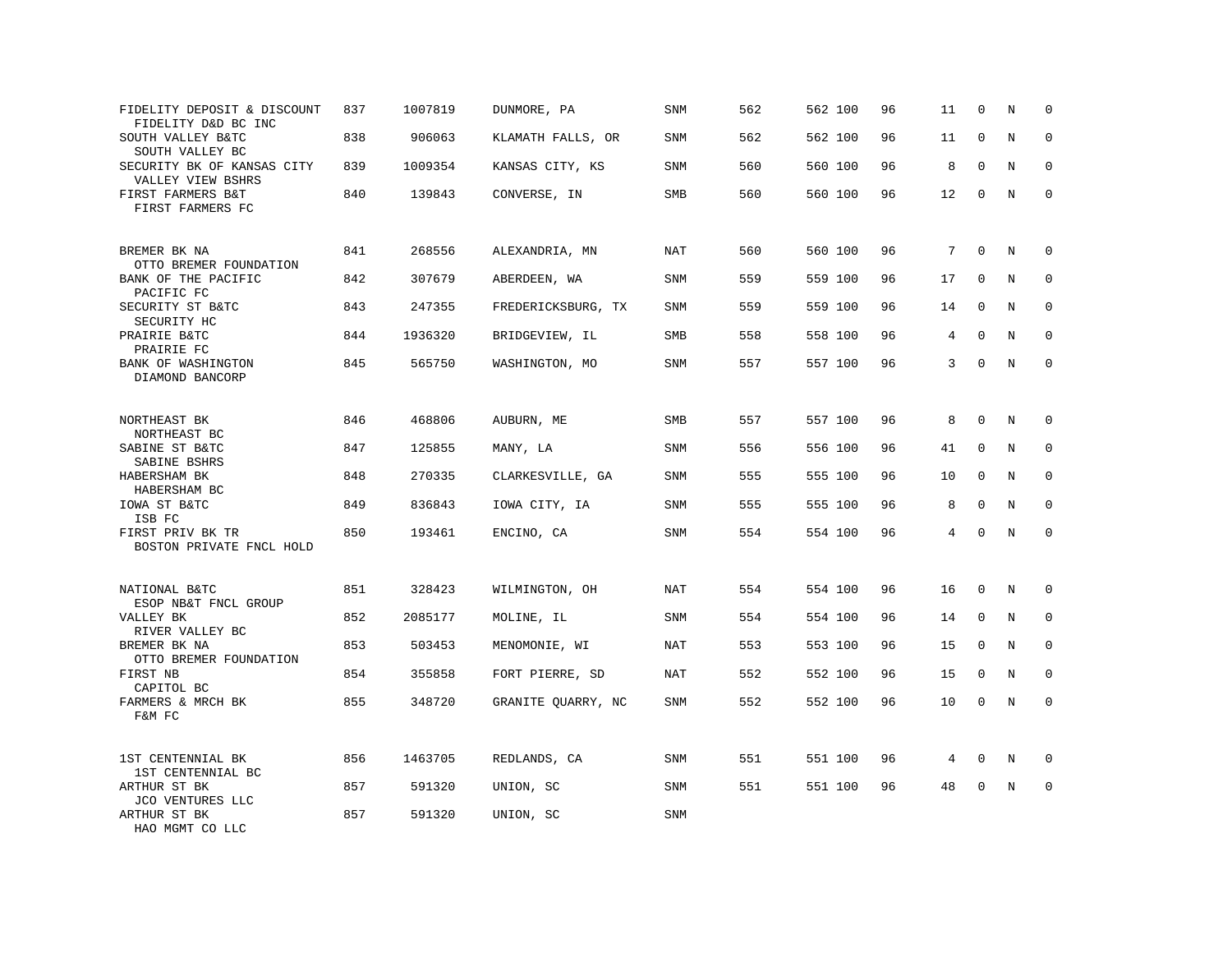| ARTHUR ST BK<br>FOJ MGMT CO LLC                                       | 857 | 591320  | UNION, SC          | <b>SNM</b> |     |         |    |             |              |   |             |
|-----------------------------------------------------------------------|-----|---------|--------------------|------------|-----|---------|----|-------------|--------------|---|-------------|
| CENTRAL BK<br>CENTRAL BC                                              | 858 | 622774  | PROVO, UT          | SNM        | 551 | 551 100 | 97 | 8           | $\mathbf 0$  | N | $\mathbf 0$ |
| FIRST NB OF JASPER                                                    | 859 | 157838  | JASPER, AL         | NAT        | 550 | 550 100 | 97 | 8           | $\mathbf 0$  | N | $\mathbf 0$ |
| SYNOVUS FC<br>UNION BK CO<br>UNITED BSHRS                             | 860 | 780218  | COLUMBUS GROVE, OH | SNM        | 549 | 549 100 | 97 | 13          | $\Omega$     | N | 0           |
| BUTTE CMNTY BK<br>COMMUNITY VALLEY BC                                 | 861 | 1821976 | CHICO, CA          | <b>SNM</b> | 549 | 549 100 | 97 | 12          | 0            | N | $\mathbf 0$ |
| FIRST CMNTY BK NA<br>FIRST CMNTY CORP                                 | 862 | 2328137 | LEXINGTON, SC      | <b>NAT</b> | 546 | 546 100 | 97 | 11          | $\mathbf{0}$ | N | $\Omega$    |
| NATIONAL B&TC OF SYCAMORE<br>NI BSHRS CORP                            | 863 | 534345  | SYCAMORE, IL       | NAT        | 546 | 546 100 | 97 | 6           | $\mathbf 0$  | N | $\mathbf 0$ |
| LEBANON CITIZENS NB                                                   | 864 | 785923  | LEBANON, OH        | NAT        | 546 | 546 100 | 97 | 22          | $\mathbf 0$  | N | $\mathbf 0$ |
| LCNB CORP<br>STATE BK OF SOUTHERN UT                                  | 865 | 656470  | CEDAR CITY, UT     | SNM        | 545 | 545 100 | 97 | 12          | $\mathbf{0}$ | N | $\mathbf 0$ |
| SOUTHERN UT BC<br>SECURITY PACIFIC BK                                 | 866 | 128164  | LOS ANGELES, CA    | <b>SNM</b> | 545 | 545 100 | 97 | 3           | $\Omega$     | N | $\Omega$    |
| SECURITY PACIFIC BC<br>PREMIER BK                                     | 867 | 33259   | MAPLEWOOD, MN      | <b>SNM</b> | 545 | 545 100 | 97 | 6           | $\mathbf 0$  | N | $\mathbf 0$ |
| METROPOLITAN NB<br>MARSHFIELD INV CO ESOP TR                          | 868 | 294256  | SPRINGFIELD, MO    | <b>NAT</b> | 544 | 544 100 | 97 | 10          | $\mathbf 0$  | N | $\mathbf 0$ |
| SQUARE 1 BK                                                           | 869 | 3345449 | DURHAM, NC         | <b>SNM</b> | 544 | 544 100 | 97 | $\mathbf 0$ | $\Omega$     | N | $\Omega$    |
| SQUARE 1 FNCL INC<br>SECURITY NB OF OMAHA                             | 870 | 844053  | OMAHA, NE          | <b>NAT</b> | 543 | 543 100 | 97 | 11          | 0            | N | 0           |
| SECURITY NAT CORP<br>PEOPLES BK A CODORUS VALLEY<br>CODORUS VALLEY BC | 871 | 556815  | GLEN ROCK, PA      | SNM        | 543 | 543 100 | 97 | 16          | $\mathbf 0$  | N | $\mathbf 0$ |
| HERITAGE OAKS BK<br>HERITAGE OAKS BC                                  | 872 | 797467  | PASO ROBLES, CA    | SNM        | 541 | 541 100 | 97 | 12          | $\mathbf 0$  | N | $\mathbf 0$ |
| FIRST FINANCIAL BK<br>FIRST FINANCIAL BANC CORP                       | 873 | 48374   | EL DORADO, AR      | SMB        | 541 | 541 100 | 97 | 9           | $\mathbf 0$  | N | $\Omega$    |
| INSOUTH BK                                                            | 874 | 329550  | BROWNSVILLE, TN    | SNM        | 540 | 540 100 | 97 | 7           | $\mathbf 0$  | N | $\mathbf 0$ |
| INDEPENDENT SO BSHRS ESOT<br>UNION TC                                 | 875 | 563907  | ELLSWORTH, ME      | <b>SMB</b> | 540 | 540 100 | 97 | 11          | $\Omega$     | N | $\mathbf 0$ |
| UNION BSHRS<br>PARK CITIES BK<br>NORTH TX BSHRS                       | 876 | 2955458 | DALLAS, TX         | SNM        | 539 | 539 100 | 97 | 2           | $\mathbf 0$  | N | $\mathbf 0$ |
| F&M BK<br>F&M FC                                                      | 877 | 741330  | CLARKSVILLE, TN    | SNM        | 539 | 539 100 | 97 | 10          | $\mathbf{0}$ | N | 0           |
| COMMUNITY B&TC<br>COMM BC                                             | 878 | 151818  | CLARKS SUMMIT, PA  | <b>SMB</b> | 539 | 539 100 | 97 | 16          | $\mathbf 0$  | N | $\mathbf 0$ |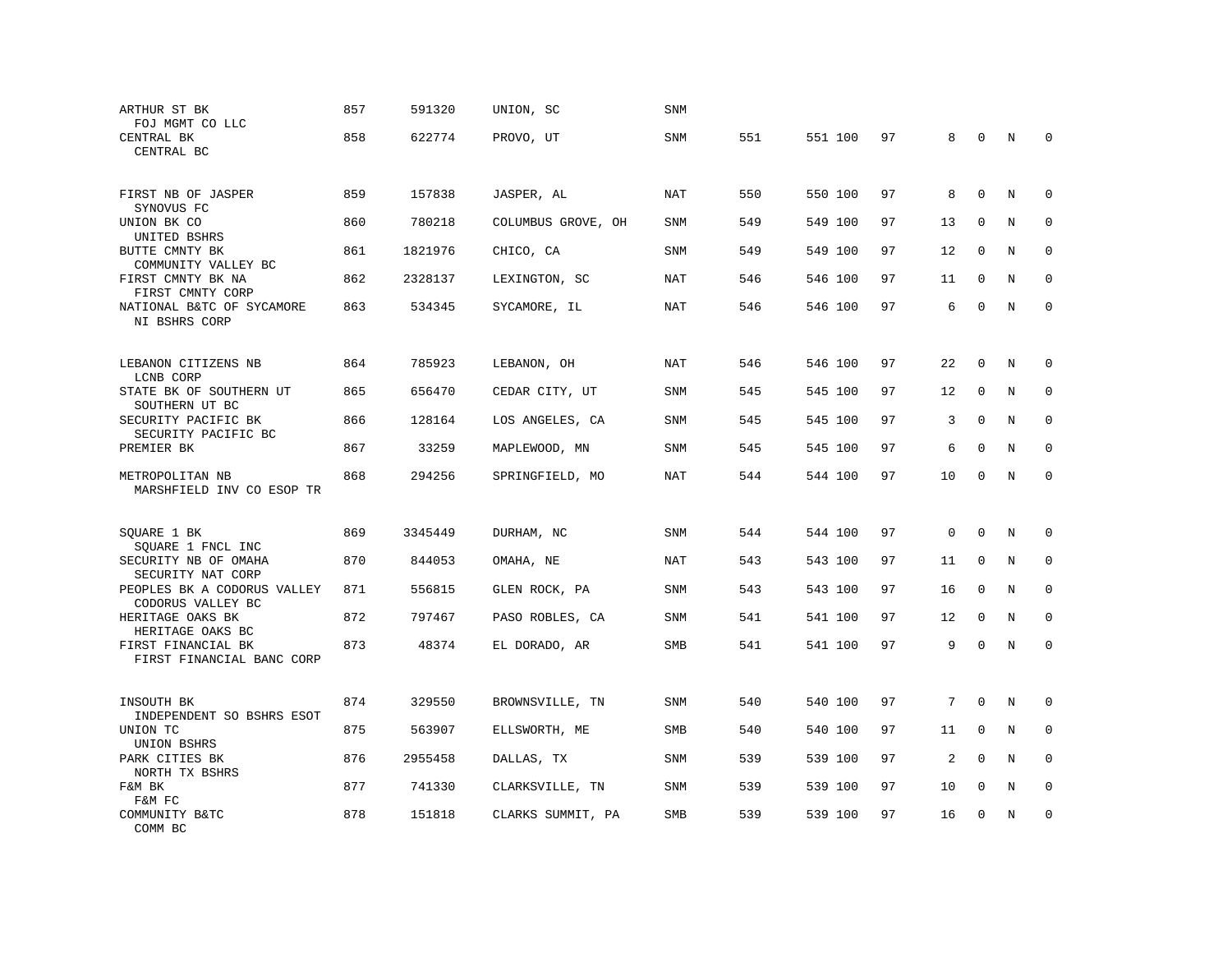| COMMUNITY B&TC<br>COMMUNITY BANC-CORP SHEBOYGAN  | 879 | 1393624 | SHEBOYGAN, WI      | SNM        | 537 | 537 100 | 97 | 10           | $\mathbf 0$ | N          | $\Omega$    |
|--------------------------------------------------|-----|---------|--------------------|------------|-----|---------|----|--------------|-------------|------------|-------------|
| FIRST NB OF SANTA FE<br>NEW MEXICO BANOUEST CORP | 880 | 787253  | SANTA FE, NM       | NAT        | 537 | 537 100 | 97 | 9            | $\Omega$    | N          | $\Omega$    |
| FLORIDA CHOICE BK<br>ALABAMA NBC                 | 881 | 2815262 | MOUNT DORA, FL     | SNM        | 536 | 536 100 | 97 | $\mathbf{1}$ | $\Omega$    | N          | $\Omega$    |
| AMERICAN BUS BK                                  | 882 | 2734729 | LOS ANGELES, CA    | <b>SNM</b> | 536 | 536 100 | 97 | $\mathbf{1}$ | $\Omega$    | N          | $\Omega$    |
| RICHLAND TC<br>PARK NAT CORP                     | 883 | 695228  | MANSFIELD, OH      | SNM        | 534 | 534 100 | 97 | 12           | $\Omega$    | N          | $\Omega$    |
| MOUNT PROSPECT NB<br>NORTHWEST SUBURBAN BC       | 884 | 2578727 | MOUNT PROSPECT, IL | <b>NAT</b> | 534 | 534 100 | 97 | 4            | $\mathbf 0$ | N          | $\mathbf 0$ |
| EAGLE B&TC OF MISSOURI<br>JEFFERSON COUNTY BSHRS | 885 | 846356  | HILLSBORO, MO      | <b>SNM</b> | 534 | 534 100 | 97 | 8            | $\Omega$    | N          | $\mathbf 0$ |
| COMMONWEALTH B&TC<br>COMMONWEALTH BSHRS          | 886 | 189044  | LOUISVILLE, KY     | <b>SNM</b> | 534 | 534 100 | 97 | 11           | $\Omega$    | N          | $\mathbf 0$ |
| VOYAGER BK<br>VOYAGER FS CORP                    | 887 | 430670  | EDEN PRAIRIE, MN   | <b>SNM</b> | 533 | 533 100 | 97 | 3            | $\Omega$    | N          | $\mathbf 0$ |
| WAUCHULA ST BK<br>CREWS BKG CORP                 | 888 | 200435  | WAUCHULA, FL       | SNM        | 533 | 533 100 | 97 | 4            | $\mathbf 0$ | N          | $\mathbf 0$ |
| SKAGIT ST BK<br>SKAGIT ST BC                     | 889 | 227179  | BURLINGTON, WA     | SNM        | 533 | 533 100 | 97 | 12           | $\Omega$    | N          | $\Omega$    |
| CITIZENS BK MUKWONAGO<br>CITIZENS BK HOLD        | 890 | 783844  | MUKWONAGO, WI      | <b>SNM</b> | 533 | 533 100 | 97 | 11           | $\mathbf 0$ | N          | $\mathbf 0$ |
| DESERT CMNTY BK                                  | 891 | 155263  | VICTORVILLE, CA    | <b>SMB</b> | 533 | 533 100 | 97 | 7            | $\Omega$    | N          | $\Omega$    |
| TRUST ONE BK<br>SYNOVUS FC                       | 892 | 2331838 | MEMPHIS, TN        | <b>SNM</b> | 532 | 532 100 | 97 | 6            | $\Omega$    | N          | $\mathbf 0$ |
| NORTH CMNTY BK<br>METROPOLITAN BK GRP            | 893 | 129732  | CHICAGO, IL        | SNM        | 531 | 531 100 | 97 | 22           | $\Omega$    | $_{\rm N}$ | $\Omega$    |
| BANKFIRST FINANCIAL SVC<br>BANKFIRST CAP CORP    | 894 | 914648  | MACON, MS          | <b>SNM</b> | 531 | 531 100 | 97 | 12           | $\mathbf 0$ | N          | $\mathbf 0$ |
| CITIZENS B&TC OF W GA<br>SYNOVUS FC              | 895 | 557933  | CARROLLTON, GA     | <b>SNM</b> | 530 | 530 100 | 97 | 10           | $\mathbf 0$ | N          | 0           |
| OXFORD B&T<br>OXFORD FC                          | 896 | 647432  | OAKBROOK, IL       | <b>SNM</b> | 530 | 530 100 | 97 | 6            | $\Omega$    | N          | $\mathbf 0$ |
| BUCKHEAD CMNTY BK<br>BUCKHEAD CMNTY BC           | 897 | 2640594 | ATLANTA, GA        | SNM        | 530 | 530 100 | 97 | 3            | $\mathbf 0$ | N          | 0           |
| FIRST NB<br>BRYAN FAM MGMT TR                    | 898 | 113151  | BRYAN, TX          | <b>NAT</b> | 530 | 530 100 | 97 | 5            | $\Omega$    | N          | $\mathbf 0$ |
| FLORIDA CAP BK NA<br>FLORIDA CAP GRP             | 899 | 188430  | TARPON SPRINGS, FL | NAT        | 529 | 529 100 | 97 | 7            | $\Omega$    | N          | $\mathbf 0$ |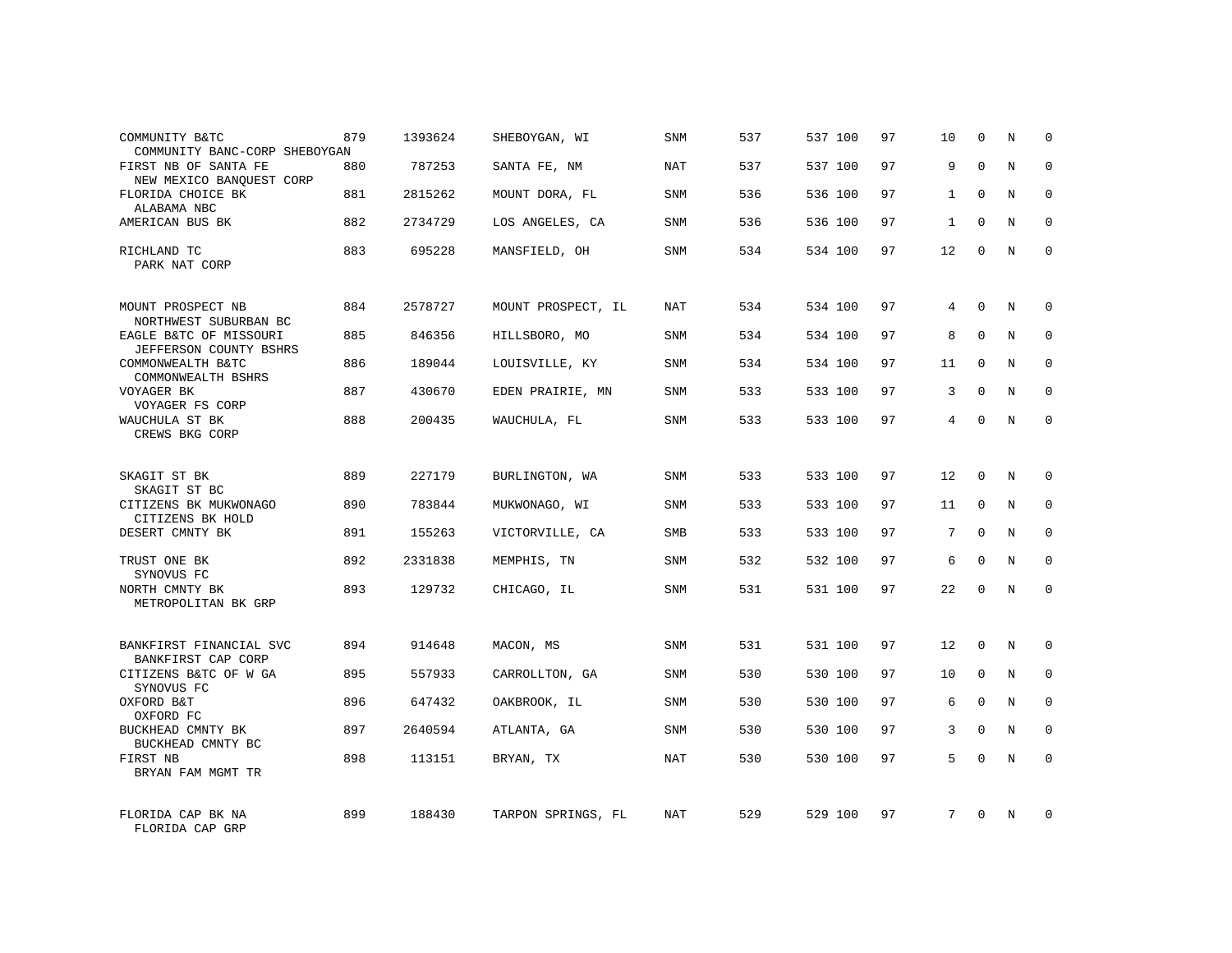| COLUMBIAN B&TC<br>COLUMBIAN FC                        | 900 | 422750  | TOPEKA, KS      | <b>SNM</b> | 529 | 529 100 | 97 | 7               | $\mathbf{0}$ | N       | $\mathbf 0$  |
|-------------------------------------------------------|-----|---------|-----------------|------------|-----|---------|----|-----------------|--------------|---------|--------------|
| SEVISFIRST BK                                         | 901 | 3348888 | BIRMINGHAM, AL  | <b>SNM</b> | 529 | 529 100 | 97 | 4               | $\Omega$     | N       | $\mathbf 0$  |
| INDEPENDENT BK<br>INDEPENDENT HOLDINGS                | 902 | 2666400 | MEMPHIS, TN     | <b>SNM</b> | 529 | 529 100 | 97 | 4               | $\mathbf 0$  | N       | $\mathbf 0$  |
| DNB FIRST NA<br>DNB FNCL CORP                         | 903 | 71318   | DOWNINGTOWN, PA | NAT        | 528 | 528 100 | 97 | 11              | $\mathbf 0$  | N       | $\mathbf 0$  |
| FIRST BK<br>FIRST NAT CORP                            | 904 | 899428  | STRASBURG, VA   | <b>SMB</b> | 527 | 527 100 | 97 | 11              | $\mathbf 0$  | N       | 0            |
| FIRST CMRL BK OF HUNTSVILLE<br>SYNOVUS FC             | 905 | 130635  | HUNTSVILLE, AL  | <b>SNM</b> | 527 | 527 100 | 97 | 7               | $\mathbf{0}$ | N       | $\mathbf 0$  |
| HAPPY ST BK<br>HAPPY BSHRS                            | 906 | 466857  | HAPPY, TX       | <b>SNM</b> | 526 | 526 100 | 97 | 11              | 0            | N       | $\mathbf{0}$ |
| PRIMETRUST BK<br>MID-AMER BSHRS                       | 907 | 3076163 | NASHVILLE, TN   | <b>SNM</b> | 526 | 526 100 | 97 | 5               | $\mathbf{0}$ | N       | $\mathbf 0$  |
| FIRST VOLUNTEER BK OF TENNES<br>FIRST VOLUNTEER CORP  | 908 | 234739  | CHATTANOOGA, TN | <b>SNM</b> | 526 | 526 100 | 97 | 19              | $\mathbf 0$  | N       | $\mathbf 0$  |
| WASHINGTON FIRST INTL BK<br>WASHINGTON FIRST FNCL GRP | 909 | 1450620 | SEATTLE, WA     | <b>SNM</b> | 525 | 525 100 | 97 | 3               | $\mathbf 0$  | N       | $\mathbf 0$  |
| FLAGSHIP B&TC<br>CHITTENDEN CORP                      | 910 | 1162147 | WORCESTER, MA   | <b>SNM</b> | 525 | 525 100 | 97 | 7               | $\mathbf 0$  | N       | $\mathbf 0$  |
| <b>GUARANTY BK</b><br>GUARANTY FEDERAL BSHRS          | 911 | 131173  | SPRINGFIELD, MO | <b>SNM</b> | 524 | 524 100 | 97 | 5               | $\mathbf 0$  | $\rm N$ | $\mathbf 0$  |
| BPD BK<br>BPD HOLDING                                 | 912 | 66015   | NEW YORK, NY    | SMB        | 524 | 463 88  | 97 | 0               | $\mathbf 0$  | Y       | 98           |
| AMERICAN HERITAGE BK<br>AMERICAN BC                   | 913 | 311050  | SAPULPA, OK     | SMB        | 523 | 523 100 | 97 | 11              | $\mathbf 0$  | $\rm N$ | $\mathbf 0$  |
| FIRST NB OF BERWICK<br>FIRST KEYSTONE CORP            | 914 | 790918  | BERWICK, PA     | <b>NAT</b> | 523 | 523 100 | 97 | 9               | $\mathbf 0$  | N       | 0            |
| RED RIVER BK<br>RED RIVER BSHRS                       | 915 | 2743244 | ALEXANDRIA, LA  | SNM        | 522 | 522 100 | 97 | 9               | $\mathbf 0$  | N       | 0            |
| MERCHANTS BK NA<br>MERCHANTS FNCL GROUP               | 916 | 779351  | WINONA, MN      | <b>NAT</b> | 522 | 522 100 | 97 | $7\overline{ }$ | $\mathbf 0$  | N       | $\mathbf 0$  |
| ALPINE BK IL<br>ALPINE BC                             | 917 | 813947  | ROCKFORD, IL    | SNM        | 522 | 522 100 | 97 | 8               | $\mathbf 0$  | N       | $\mathbf 0$  |
| FIRST CMNTY BK<br>FIRST CMNTY BSHRS                   | 918 | 735852  | LEES SUMMIT, MO | <b>SNM</b> | 522 | 522 100 | 97 | 15              | $\mathbf 0$  | N       | $\mathbf 0$  |
| LEGACY BK<br>MIDSTATE BC                              | 919 | 320052  | HINTON, OK      | <b>SNM</b> | 521 | 521 100 | 97 | 12              | $\mathbf 0$  | N       | $\mathbf 0$  |
| FAUQUIER BK<br>FAUQUIER BSHRS                         | 920 | 976226  | WARRENTON, VA   | <b>SMB</b> | 521 | 521 100 | 97 | 7               | $\mathbf 0$  | N       | $\mathbf 0$  |
| FARMERS B&TC NA<br>FARMERS ENT                        | 921 | 482156  | GREAT BEND, KS  | <b>NAT</b> | 520 | 520 100 | 97 | 6               | $\mathbf 0$  | N       | $\mathbf 0$  |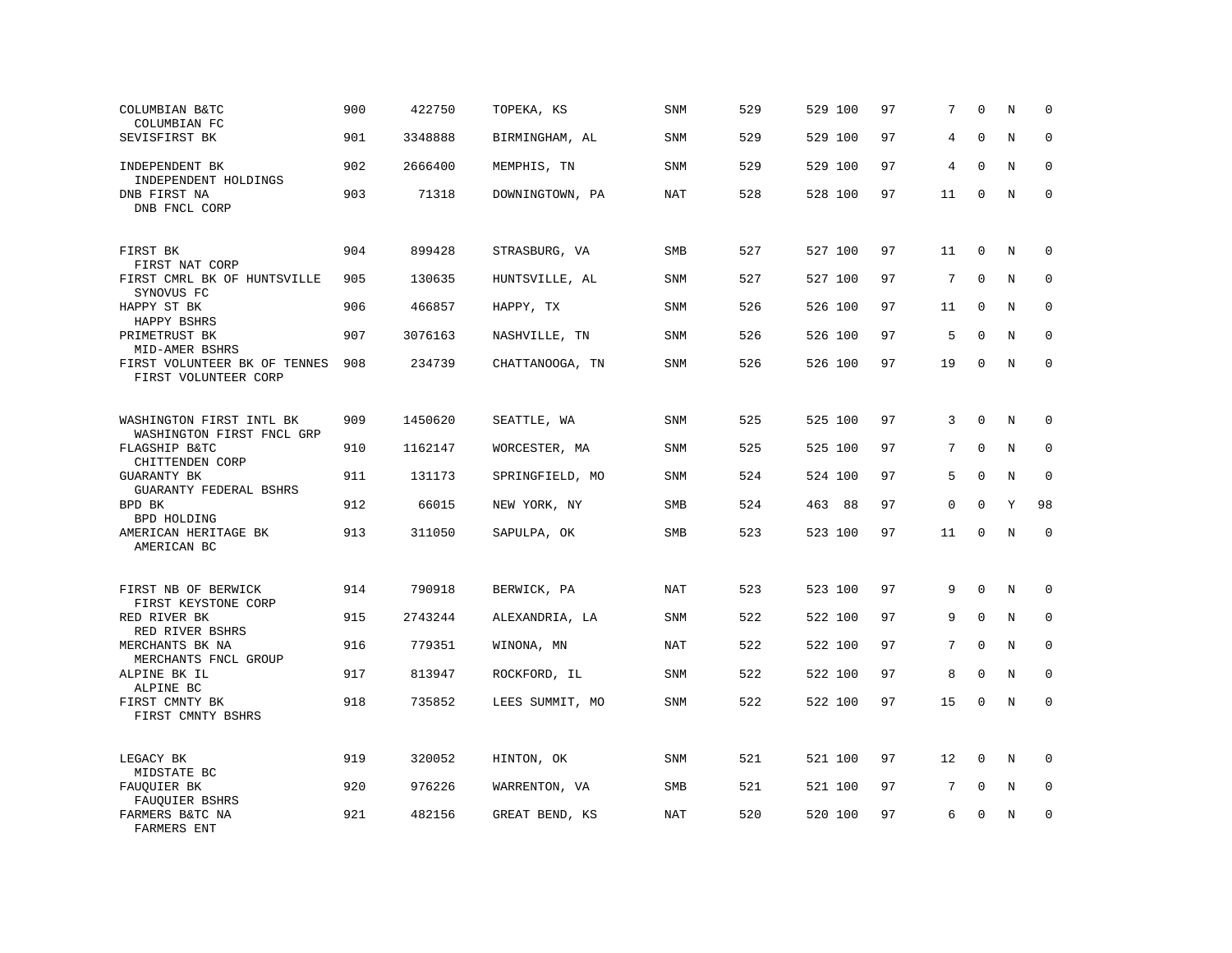| UNITED PRAIRIE BK<br>FARMERS ST CORP             | 922 | 712059  | MOUNTAIN LAKE, MN | SNM        | 519 | 519 100 | 97 | 16 | $\mathbf 0$ | N       | $\mathbf 0$ |
|--------------------------------------------------|-----|---------|-------------------|------------|-----|---------|----|----|-------------|---------|-------------|
| HAGERSTOWN TC<br>FULTON FNCL CORP                | 923 | 822529  | HAGERSTOWN, MD    | SNM        | 519 | 519 100 | 97 | 11 | $\mathbf 0$ | $\rm N$ | $\mathbf 0$ |
| ALBANY B&TC NA<br>ALBANK CORP                    | 924 | 2732    | CHICAGO, IL       | <b>NAT</b> | 519 | 519 100 | 97 | 3  | $\mathbf 0$ | N       | $\mathbf 0$ |
| TALBOT BK OF EASTON MD<br>SHORE BSHRS            | 925 | 796125  | EASTON, MD        | <b>SNM</b> | 518 | 518 100 | 97 | 5  | $\mathbf 0$ | N       | $\mathbf 0$ |
| COMMERCE BK<br>INTERNATIONAL BSHRS CORP          | 926 | 625159  | LAREDO, TX        | <b>SNM</b> | 517 | 517 100 | 97 | 4  | $\mathbf 0$ | N       | $\mathbf 0$ |
| COMMERCIAL BK<br>SYNOVUS FC                      | 927 | 438238  | THOMASVILLE, GA   | <b>SNM</b> | 517 | 517 100 | 97 | 3  | $\Omega$    | N       | $\mathbf 0$ |
| COMMUNITY WEST BK NA<br>COMMUNITY WEST BSHRS     | 928 | 1412712 | GOLETA, CA        | <b>NAT</b> | 517 | 517 100 | 97 | 4  | $\mathbf 0$ | N       | $\mathbf 0$ |
| CENTRAL JERSEY BK NA<br>CENTRAL JERSEY BC        | 929 | 2718297 | LONG BRANCH, NJ   | <b>NAT</b> | 516 | 516 100 | 97 | 13 | $\mathbf 0$ | N       | 0           |
| COMMERCE NB<br>FIRST MRCH CORP                   | 930 | 1866762 | COLUMBUS, OH      | NAT        | 516 | 516 100 | 97 | 4  | $\mathbf 0$ | N       | 0           |
| FIRST BK FNCL CENTRE<br>OCONOMOWOC BSHRS         | 931 | 806846  | OCONOMOWOC, WI    | SNM        | 516 | 516 100 | 97 | 8  | $\mathbf 0$ | N       | $\mathbf 0$ |
| UNION NAT CMNTY BK<br>UNION NAT FNCL CORP        | 932 | 43511   | LANCASTER, PA     | <b>NAT</b> | 516 | 516 100 | 97 | 8  | $\mathbf 0$ | N       | $\Omega$    |
| ATLANTIC STEWARDSHIP BK<br>STEWARDSHIP FNCL CORP | 933 | 527507  | MIDLAND PARK, NJ  | SNM        | 516 | 516 100 | 97 | 8  | $\mathbf 0$ | N       | $\mathbf 0$ |
| FIRST NB                                         | 934 | 42448   | PARAGOULD, AR     | NAT        | 515 | 515 100 | 97 | 8  | $\Omega$    | N       | $\Omega$    |
| FIRST PARAGOULD BSHRS<br>OXFORD BK               | 935 | 448040  | OXFORD, MI        | SNM        | 515 | 515 100 | 97 | 7  | $\Omega$    | N       | $\mathbf 0$ |
| OXFORD BK CORP<br>SUMITOMO TR & BKG CO USA       | 936 | 925411  | HOBOKEN, NJ       | <b>SNM</b> | 514 | 514 100 | 97 | 0  | $\mathbf 0$ | Y       | 100         |
| BEACH FIRST NB<br>BEACH FIRST NAT BSHRS          | 937 | 2391252 | MYRTLE BEACH, SC  | NAT        | 511 | 511 100 | 97 | 5  | $\mathbf 0$ | N       | $\mathbf 0$ |
| M&T BK NA<br>M&T BK CORP                         | 938 | 2265456 | OAKFIELD, NY      | <b>NAT</b> | 511 | 511 100 | 97 | 0  | $\mathbf 0$ | N       | 22          |
| BAYONNE CMNTY BK<br>BCB BC                       | 939 | 2954059 | BAYONNE, NJ       | SNM        | 511 | 511 100 | 97 | 2  | $\Omega$    | N       | 0           |
| FIRST CA BK<br>FCB BC                            | 940 | 994565  | CAMARILLO, CA     | <b>SNM</b> | 509 | 509 100 | 97 | 9  | $\mathbf 0$ | N       | 0           |
| FIRSTBANK OF SOUTH JEFFCO<br>FIRSTBANK HC        | 941 | 328553  | LITTLETON, CO     | <b>SNM</b> | 509 | 509 100 | 97 | 4  | $\Omega$    | N       | $\mathbf 0$ |
| BANK OF WHITMAN<br>BANK OF WHITMAN ESOP          | 942 | 123178  | COLFAX, WA        | SMB        | 509 | 509 100 | 97 | 17 | 0           | Ν       | 0           |
| BANK OF CLARKE CTY<br>EAGLE FNCL SVC             | 943 | 753324  | BERRYVILLE, VA    | <b>SMB</b> | 509 | 509 100 | 97 | 10 | $\mathbf 0$ | N       | $\mathbf 0$ |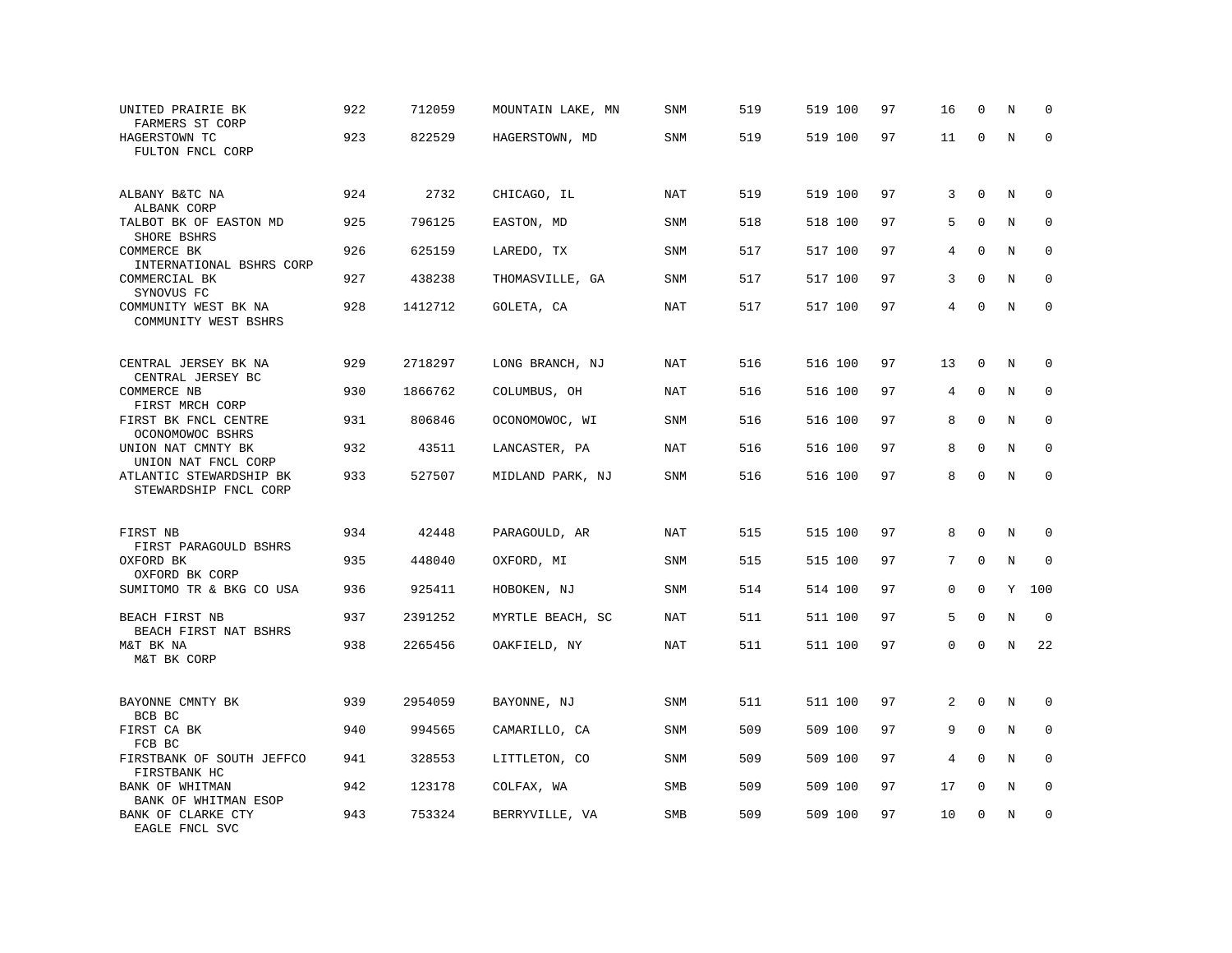| PALOS B&TC<br>PALOS BSHRS                            | 944 | 859945  | PALOS HEIGHTS, IL | SNM        | 509 | 509 100 | 97 | 3               | $\Omega$     | N           | $\Omega$    |
|------------------------------------------------------|-----|---------|-------------------|------------|-----|---------|----|-----------------|--------------|-------------|-------------|
| RBS NAT BK<br>CITIZENS FNCL GROUP                    | 945 | 3295928 | BRIDGEPORT, CT    | NAT        | 508 | 508 100 | 97 | $\Omega$        | $\Omega$     | N           | 80          |
| SOUTHWEST MO BK<br>SOUTHWEST MO BC                   | 946 | 760854  | CARTHAGE, MO      | SNM        | 508 | 508 100 | 97 | 9               | $\Omega$     | N           | $\Omega$    |
| BUSINESS BK OF NV<br>BUSINESS BK CORP                | 947 | 2352815 | LAS VEGAS, NV     | <b>SMB</b> | 508 | 508 100 | 97 | 6               | $\Omega$     | N           | $\Omega$    |
| CRESCENT ST BK<br>CRESCENT FC                        | 948 | 2756785 | CARY, NC          | SNM        | 508 | 508 100 | 97 | 8               | $\Omega$     | N           | $\Omega$    |
| GREENVILLE FIRST BK NA<br>GREENVILLE FIRST BSHRS     | 949 | 2849801 | GREENVILLE, SC    | NAT        | 507 | 507 100 | 97 | 2               | $\Omega$     | N           | $\Omega$    |
| PATRIOT BK<br>PATRIOT BSHRS                          | 950 | 78858   | HOUSTON, TX       | SNM        | 505 | 505 100 | 97 | 7               | $\Omega$     | N           | $\Omega$    |
| STERLING BK<br>SYNOVUS FC                            | 951 | 1366909 | MONTGOMERY, AL    | SNM        | 504 | 504 100 | 97 | 3               | $\Omega$     | N           | $\Omega$    |
| FIRST NIAGARA CMRL BK                                | 952 | 2905163 | LOCKPORT, NY      | SNM        | 504 | 504 100 | 97 | $\mathbf{1}$    | $\Omega$     | N           | $\Omega$    |
| COMMUNITY CENTRAL BK<br>COMMUNITY CENTRAL BK CORP    | 953 | 2443535 | MOUNT CLEMENS, MI | SNM        | 504 | 504 100 | 97 | 2               | $\Omega$     | N           | $\Omega$    |
| INDEPENDENT BK SOUTH MI<br>INDEPENDENT BK CORP       | 954 | 405744  | LESLIE, MI        | SNM        | 504 | 504 100 | 97 | 17              | $\mathbf 0$  | N           | $\mathbf 0$ |
| FIRST NB OF GREENCASTLE<br>TOWER BC                  | 955 | 275116  | GREENCASTLE, PA   | <b>NAT</b> | 503 | 503 100 | 97 | 14              | $\Omega$     | N           | $\Omega$    |
| PEOPLES ST BK<br>PSB HOLD                            | 956 | 340144  | WAUSAU, WI        | <b>SNM</b> | 502 | 502 100 | 97 | 7               | $\Omega$     | N           | $\mathbf 0$ |
| SUN AMER BK<br>SUN AMER BC                           | 957 | 1160732 | BOCA RATON, FL    | SMB        | 502 | 502 100 | 97 | 8               | $\mathbf 0$  | Y           | 8           |
| LANDMARK BK NA<br>LANDRUM CO                         | 958 | 864752  | ADA, OK           | NAT        | 501 | 501 100 | 97 | 17              | $\Omega$     | N           | $\mathbf 0$ |
| SECURITY FIRST BK<br>STOCKMENS FC                    | 959 | 276850  | LINCOLN, NE       | <b>SNM</b> | 501 | 501 100 | 97 | 19              | $\Omega$     | N           | $\mathbf 0$ |
| FARMERS B&TC<br>MAGNOLIA BKG CORP                    | 960 | 12946   | MAGNOLIA, AR      | SNM        | 500 | 500 100 | 97 | 10              | $\mathbf 0$  | $\mathbf N$ | $\mathbf 0$ |
| CENTRAL VALLEY CMNTY BK<br>CENTRAL VALLEY CMNTY BC   | 961 | 703767  | CLOVIS, CA        | <b>SNM</b> | 500 | 500 100 | 97 | 12              | $\Omega$     | N           | $\mathbf 0$ |
| BANK OF BARTLETT<br>WEST TENNESSEE BSHRS             | 962 | 225559  | BARTLETT, TN      | SMB        | 500 | 500 100 | 97 | $7\phantom{.0}$ | $\mathbf{0}$ | $\mathbf N$ | $\mathbf 0$ |
| NICOLET NB<br>NICOLET BSHRS                          | 963 | 2941068 | GREEN BAY, WI     | <b>NAT</b> | 500 | 500 100 | 97 | 3               | $\Omega$     | N           | $\mathbf 0$ |
| FIRST NB OF LITCHFIELD<br>FIRST LITCHFIELD FNCL CORP | 964 | 695705  | LITCHFIELD, CT    | NAT        | 499 | 499 100 | 97 | 10              | $\Omega$     | N           | $\mathbf 0$ |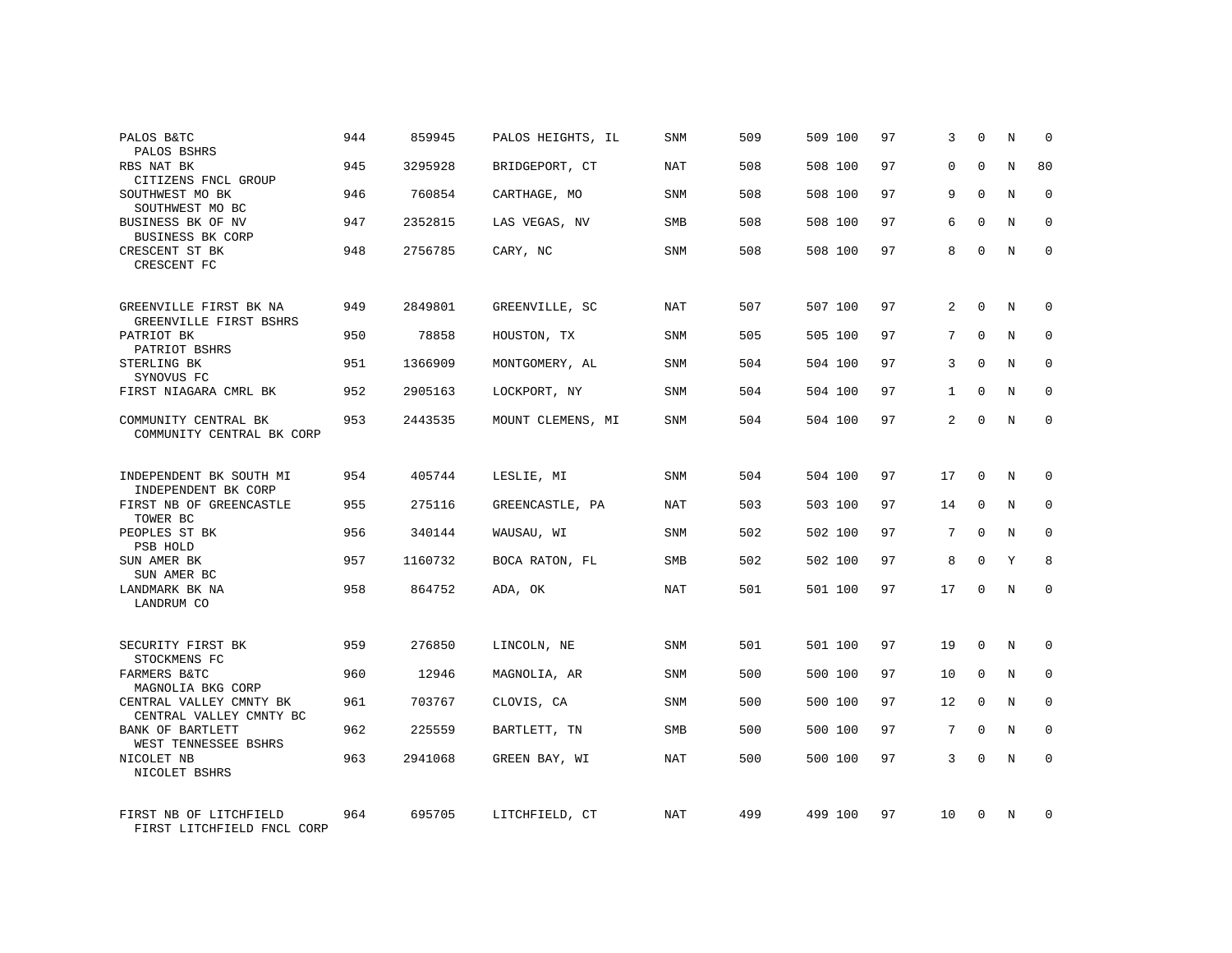| PULASKI B&TC<br>PULASKI INVESTMENT CORP     | 965 | 1146    | LITTLE ROCK, AR     | SMB        | 499 | 499 100 | 97 | 12           | $\mathbf 0$  | N       | $\mathbf 0$ |
|---------------------------------------------|-----|---------|---------------------|------------|-----|---------|----|--------------|--------------|---------|-------------|
| COMMERCIAL B&TC<br>COMMERCIAL HOLDING CO    | 966 | 467658  | PARIS, TN           | <b>SNM</b> | 499 | 499 100 | 97 | 8            | $\mathbf 0$  | N       | $\mathbf 0$ |
| STARION FNCL<br>STARION BC                  | 967 | 2009605 | BISMARCK, ND        | SNM        | 499 | 499 100 | 97 | 7            | $\mathbf{0}$ | N       | $\mathbf 0$ |
| FARMERS ST BK<br>NEIGHBOR INS AGY           | 968 | 1006148 | MARION, IA          | <b>SNM</b> | 498 | 498 100 | 97 | 7            | $\mathbf{0}$ | N       | $\mathbf 0$ |
| ANNAPOLIS BKG&TC<br>MERCANTILE BSHRS CORP   | 969 | 809324  | ANNAPOLIS, MD       | SMB        | 497 | 497 100 | 97 | 10           | $\mathbf{0}$ | N       | $\mathbf 0$ |
| PEOPLES ST BK<br>PSB GRP                    | 970 | 749046  | HAMTRAMCK, MI       | SNM        | 497 | 497 100 | 97 | 10           | $\mathbf 0$  | N       | $\mathbf 0$ |
| AMERICAN BK<br>AMERICAN BK INC              | 971 | 2580243 | ALLENTOWN, PA       | SMB        | 497 | 497 100 | 97 | $\mathbf 0$  | $\Omega$     | N       | $\mathbf 0$ |
| AMERICAN SCTY BK<br>AMERICA BSHRS           | 972 | 1471577 | SANTA ANA, CA       | <b>SMB</b> | 497 | 497 100 | 97 | 7            | $\Omega$     | N       | $\Omega$    |
| CHAMBERS BK<br>CHAMBERS BSHRS               | 973 | 517049  | DANVILLE, AR        | SNM        | 497 | 497 100 | 97 | 12           | $\mathbf 0$  | N       | $\mathbf 0$ |
| UNITED B&T<br>UNITED BC                     | 974 | 401148  | TECUMSEH, MI        | SNM        | 495 | 495 100 | 97 | 11           | $\mathbf 0$  | N       | 0           |
| CITIZENS BK<br>EMPLOYEE STOCK BONUS TR EMPL | 975 | 961259  | FARMINGTON, NM      | <b>SNM</b> | 495 | 495 100 | 97 | 5            | $\mathbf 0$  | N       | $\mathbf 0$ |
| CITIZENS BK<br>CITIZENS BSHRS               | 976 | 856748  | BATESVILLE, AR      | SMB        | 495 | 495 100 | 97 | 10           | $\mathbf 0$  | N       | 0           |
| PLANTERS B&TC<br>PLANTERS HOLDING COMPANY   | 977 | 972648  | INDIANOLA, MS       | SNM        | 494 | 494 100 | 97 | 13           | $\Omega$     | N       | $\mathbf 0$ |
| AMERICAN CMNTY BK<br>AMERICAN CMNTY BSHRS   | 978 | 2745743 | MONROE, NC          | SNM        | 493 | 493 100 | 97 | 12           | $\Omega$     | $\rm N$ | $\mathbf 0$ |
| ST JOSEPH CAP BK<br>ST JOSEPH CAP CORP      | 979 | 2474940 | MISHAWAKA, IN       | <b>SNM</b> | 493 | 493 100 | 97 | $\mathbf{1}$ | $\mathbf 0$  | N       | $\mathbf 0$ |
| BREMER BK NA<br>OTTO BREMER FOUNDATION      | 980 | 224655  | WILLMAR, MN         | NAT        | 492 | 492 100 | 97 | 3            | $\mathbf 0$  | N       | 0           |
| MID PENN BK<br>MID PENN BC                  | 981 | 786612  | MILLERSBURG, PA     | SNM        | 491 | 491 100 | 97 | 15           | $\mathbf 0$  | N       | $\mathbf 0$ |
| AMERICAN BK NORTH<br>MESABA BSHRS           | 982 | 716655  | NASHWAUK, MN        | SNM        | 491 | 491 100 | 97 | 14           | $\mathbf 0$  | N       | $\mathbf 0$ |
| BLUE RIDGE B&TC<br>BLUE RIDGE BSHRS         | 983 | 935250  | INDEPENDENCE, MO    | SNM        | 491 | 491 100 | 97 | 10           | $\mathbf 0$  | N       | $\mathbf 0$ |
| FIRST NATION BK<br>SYNOVUS FC               | 984 | 304034  | COVINGTON, GA       | <b>SNM</b> | 490 | 490 100 | 97 | 11           | $\mathbf 0$  | N       | $\Omega$    |
| INDEPENDENT BKR BK<br>BANKERS BC            | 985 | 343341  | SPRINGFIELD, IL     | SMB        | 490 | 490 100 | 97 | $\mathsf 0$  | 0            | Ν       | 0           |
| COUNTRY CLUB BK NA<br>CCB FNCL CORP         | 986 | 625654  | SHAWNEE MISSION, KS | NAT        | 489 | 489 100 | 97 | 12           | $\mathbf 0$  | N       | $\mathbf 0$ |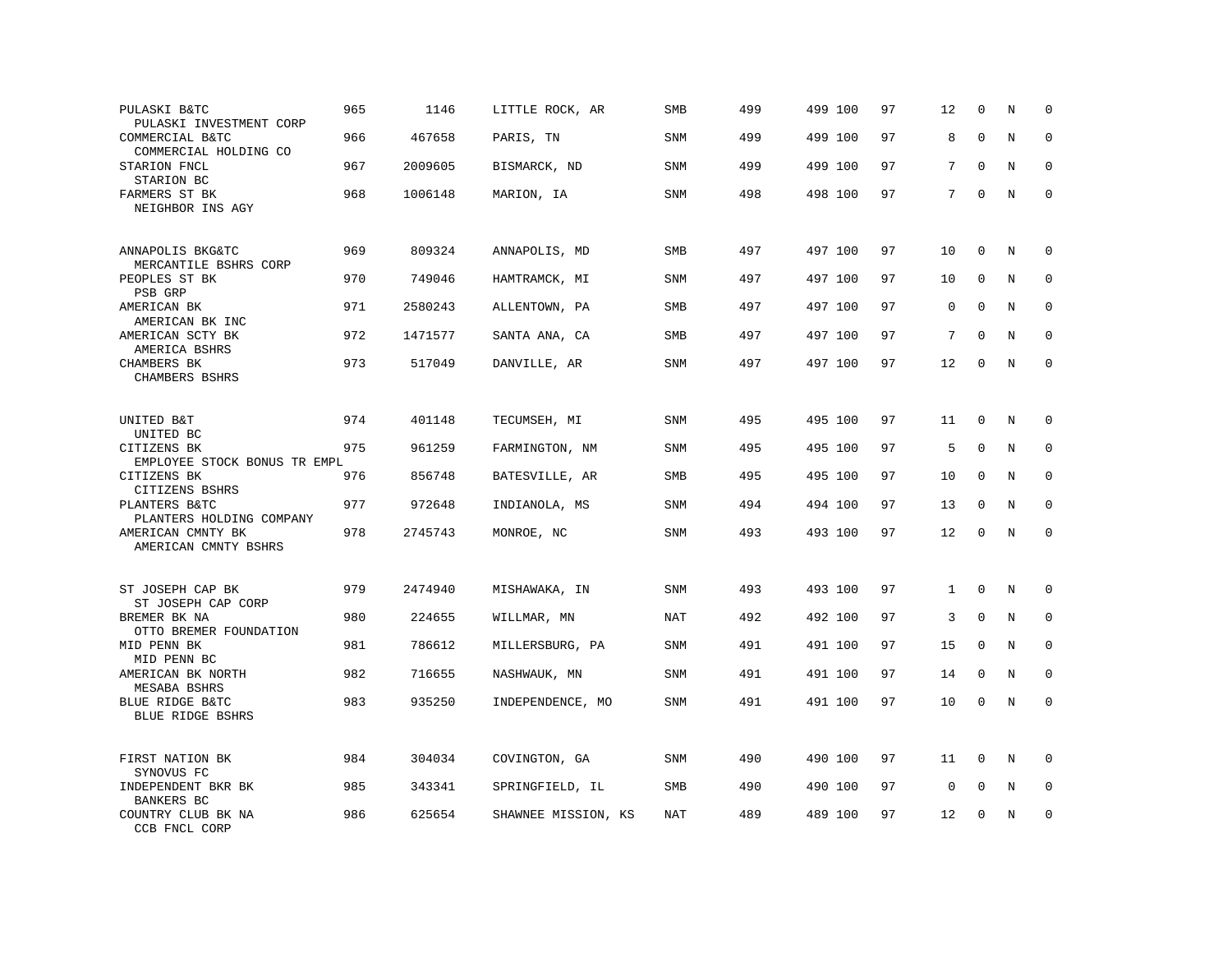| FIRST ARKANSAS B&T<br>FIRST ARKANSAS BSHRS            | 987  | 466240  | JACKSONVILLE, AR    | <b>SNM</b> | 489 | 489 100 | 97 | 24          | $\mathbf 0$ | N       | $\mathbf 0$  |
|-------------------------------------------------------|------|---------|---------------------|------------|-----|---------|----|-------------|-------------|---------|--------------|
| LINCOLN ST BK<br>MERCHANTS & MFR BC                   | 988  | 969349  | MILWAUKEE, WI       | <b>SNM</b> | 489 | 489 100 | 97 | 18          | $\mathbf 0$ | N       | $\mathbf 0$  |
| SOUTH SIDE T&SB PEORIA<br>MID IL BC                   | 989  | 662640  | PEORIA, IL          | SNM        | 488 | 488 100 | 97 | 10          | $\mathbf 0$ | N       | $\mathbf 0$  |
| MERCHANTS & MARINE BK                                 | 990  | 94139   | PASCAGOULA, MS      | <b>SNM</b> | 488 | 488 100 | 97 | 10          | $\mathbf 0$ | N       | $\mathbf 0$  |
| COLORADO EAST B&TC<br>COLOEAST BSHRS                  | 991  | 320155  | LAMAR, CO           | <b>SNM</b> | 487 | 487 100 | 97 | 11          | $\mathbf 0$ | N       | $\mathbf 0$  |
| ALLIANCE BK<br>ALLIANCE BSHRS                         | 992  | 176464  | SULPHUR SPRINGS, TX | SNM        | 487 | 487 100 | 97 | 9           | $\Omega$    | N       | $\mathbf 0$  |
| NATIONAL BK OF FREDERICKSBUR<br>MERCANTILE BSHRS CORP | 993  | 246321  | FREDERICKSBURG, VA  | <b>NAT</b> | 487 | 487 100 | 97 | 7           | $\Omega$    | N       | $\mathbf 0$  |
| CITIZENS NB                                           | 994  | 673132  | ATHENS, TN          | <b>NAT</b> | 487 | 487 100 | 97 | 7           | $\mathbf 0$ | N       | 0            |
| CITIZENS NBC<br>SOVEREIGN BK NA<br>SOVEREIGN BSHRS    | 995  | 3269590 | DALLAS, TX          | NAT        | 486 | 486 100 | 97 | 7           | $\mathbf 0$ | N       | $\mathbf 0$  |
| PACIFIC COAST BKR BK<br>PACIFIC COAST BKR BSHRS       | 996  | 2451240 | SAN FRANCISCO, CA   | SMB        | 485 | 485 100 | 97 | 0           | $\mathbf 0$ | N       | $\mathbf 0$  |
| FOSTER BK<br>FOSTER BSHRS                             | 997  | 1362246 | CHICAGO, IL         | SNM        | 484 | 484 100 | 97 | 4           | $\mathbf 0$ | N       | $\Omega$     |
| FIRST NB OF PULASKI<br>FIRST PULASKI NAT CORP         | 998  | 972732  | PULASKI, TN         | <b>NAT</b> | 484 | 484 100 | 97 | 8           | $\mathbf 0$ | N       | $\mathbf 0$  |
| FIRST B&TC OF IL<br>HERSHENHORN BC                    | 999  | 646444  | PALATINE, IL        | SNM        | 484 | 484 100 | 97 | 0           | 0           | N       | 0            |
| FIRST INTERNET BK IN<br>FIRST INTERNET BC             | 1000 | 2758613 | INDIANAPOLIS, IN    | SNM        | 483 | 483 100 | 97 | 0           | $\mathbf 0$ | N       | $\mathbf 0$  |
| FIRST SECURITY BK<br>INTER-MOUNTAIN BC                | 1001 | 633154  | BOZEMAN, MT         | SNM        | 482 | 482 100 | 97 | 5           | $\mathbf 0$ | N       | $\mathbf 0$  |
| FIDELITY & TR BK<br>FIDELITY & TR FC                  | 1002 | 3211768 | BETHESDA, MD        | <b>SMB</b> | 482 | 482 100 | 97 | 3           | $\mathbf 0$ | N       | $\mathbf{0}$ |
| CAPITALSOUTH BK<br>CAPITALSOUTH BC                    | 1003 | 567231  | BIRMINGHAM, AL      | SMB        | 481 | 481 100 | 97 | 8           | $\mathbf 0$ | N       | $\mathbf 0$  |
| CB&T BK OF MIDDLE GA<br>SYNOVUS FC                    | 1004 | 23036   | WARNER ROBINS, GA   | SNM        | 480 | 480 100 | 97 | 5           | $\Omega$    | N       | 0            |
| BESSEMER TC NA<br>BESSEMER GROUP                      | 1005 | 976703  | NEW YORK, NY        | <b>NAT</b> | 480 | 480 100 | 97 | $\mathbf 0$ | $\mathbf 0$ | N       | 0            |
| FIRST NB<br>FIRST ARTESIA BSHRS                       | 1006 | 771458  | ARTESIA, NM         | <b>NAT</b> | 479 | 479 100 | 97 | 10          | $\Omega$    | N       | $\mathbf 0$  |
| SOUTHERN NH B&TC                                      | 1007 | 113601  | SALEM, NH           | SNM        | 479 | 479 100 | 97 | 6           | $\mathbf 0$ | $\rm N$ | 0            |
| MAHOPAC NB<br>TOMPKINS TRUSTCO                        | 1008 | 521804  | MAHOPAC, NY         | NAT        | 478 | 478 100 | 97 | 6           | $\mathbf 0$ | N       | $\mathbf 0$  |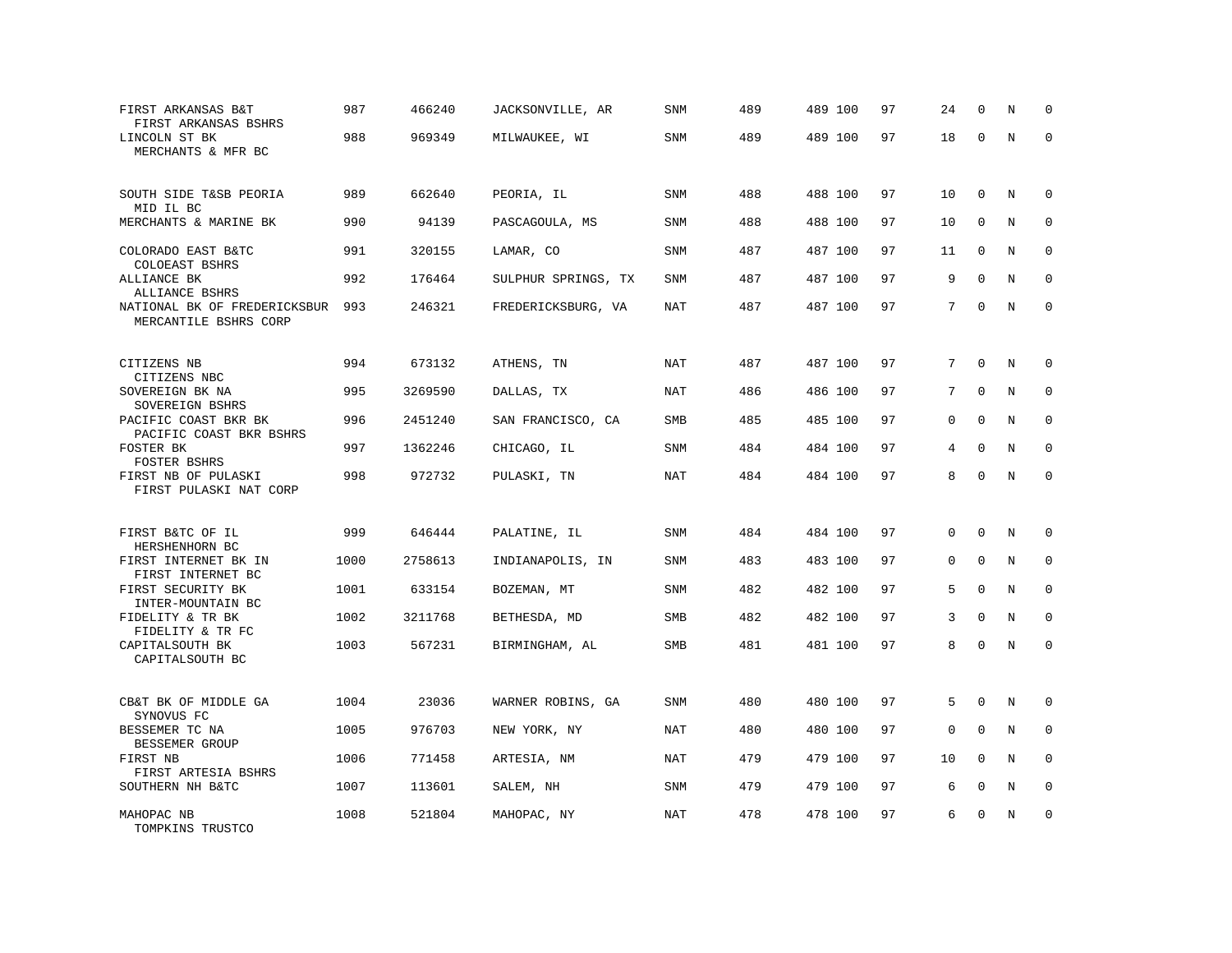| HAWAII NB<br>HAWAII NAT BSHRS                           | 1009 | 915065  | HONOLULU, HI       | NAT        | 478 | 478 100 | 97 | 15             | $\mathbf 0$  | N       | $\Omega$    |
|---------------------------------------------------------|------|---------|--------------------|------------|-----|---------|----|----------------|--------------|---------|-------------|
| AMERICAN CMNTY B&T<br>AMERICAN CMNTY FNCL               | 1010 | 2869162 | WOODSTOCK, IL      | SNM        | 477 | 477 100 | 97 | 2              | $\Omega$     | N       | $\Omega$    |
| FIRST NB<br>WAUPACA BC                                  | 1011 | 466642  | WAUPACA, WI        | NAT        | 477 | 477 100 | 97 | 6              | $\Omega$     | N       | $\mathbf 0$ |
| NEXTIER BK NA<br>NEXTIER INC                            | 1012 | 315629  | BUTLER, PA         | NAT        | 477 | 477 100 | 97 | 20             | $\Omega$     | N       | $\Omega$    |
| EVANGELINE B&TC<br>EVANGELINE BSHRS                     | 1013 | 372538  | VILLE PLATTE, LA   | SNM        | 477 | 477 100 | 97 | 8              | $\Omega$     | N       | $\Omega$    |
| BANK OF CHOICE COLORADO<br>BANK OF CHOICE HC            | 1014 | 875954  | ARVADA, CO         | SNM        | 477 | 477 100 | 97 | 9              | $\Omega$     | N       | $\Omega$    |
| MOUNTAIN 1ST BK & TR                                    | 1015 | 3261549 | HENDERSONVILLE, NC | SNM        | 476 | 476 100 | 97 | $\overline{2}$ | $\Omega$     | N       | $\Omega$    |
| COMMUNITY BK<br>TRIANGLE FNCL GRP                       | 1016 | 897433  | LOGANVILLE, GA     | SNM        | 476 | 476 100 | 97 | 3              | $\Omega$     | N       | $\Omega$    |
| FIRST UNITED BK<br>CRETE BC                             | 1017 | 38535   | CRETE, IL          | <b>SNM</b> | 476 | 476 100 | 97 | 4              | $\Omega$     | N       | $\Omega$    |
| NORTHSTAR BK OF TX<br>NORTHSTAR FC                      | 1018 | 998554  | DENTON, TX         | SNM        | 475 | 475 100 | 97 | 8              | $\Omega$     | N       | $\Omega$    |
| SHENANDOAH VALLEY NB<br>SUMMIT FNCL GROUP               | 1019 | 2777472 | WINCHESTER, VA     | NAT        | 475 | 475 100 | 97 | 6              | $\Omega$     | N       | $\mathbf 0$ |
| INDEPENDENT BK<br>INDEPENDENT BK GRP                    | 1020 | 122854  | MCKINNEY, TX       | <b>SNM</b> | 475 | 475 100 | 97 | 12             | $\Omega$     | N       | $\mathbf 0$ |
| EXCHANGE NB OF JEFFERSON CIT 1021<br>EXCHANGE NAT BSHRS |      | 640451  | JEFFERSON CITY, MO | NAT        | 475 | 475 100 | 97 | 6              | $\Omega$     | N       | $\mathbf 0$ |
| BANK OF HAMPTON ROADS<br>HAMPTON ROADS BSHRS            | 1022 | 1161029 | NORFOLK, VA        | SMB        | 475 | 475 100 | 97 | 16             | $\mathbf{0}$ | $\rm N$ | $\mathbf 0$ |
| TOWN BK<br>WINTRUST FC                                  | 1023 | 2693264 | DELAFIELD, WI      | <b>SMB</b> | 475 | 475 100 | 97 | 3              | $\Omega$     | N       | $\mathbf 0$ |
| FIRST WESTERN BK<br>FIRST WESTERN BC                    | 1024 | 353751  | WALL, SD           | SNM        | 474 | 474 100 | 97 | 9              | $\Omega$     | N       | $\mathbf 0$ |
| FIRST NB IN HOWELL<br>FNBH BC                           | 1025 | 755047  | HOWELL, MI         | <b>NAT</b> | 474 | 474 100 | 97 | 9              | $\mathbf 0$  | $\rm N$ | $\mathbf 0$ |
| GULFSTREAM BUS BK<br><b>GULFSTREAM BSHRS</b>            | 1026 | 2814210 | STUART, FL         | SNM        | 473 | 473 100 | 97 | $\Omega$       | $\Omega$     | N       | $\mathbf 0$ |
| BROTHERHOOD B&TC<br>INTERNATIONAL BHOOD BOILERMKRS      | 1027 | 246657  | KANSAS CITY, KS    | <b>SNM</b> | 473 | 473 100 | 97 | 7              | $\mathbf 0$  | N       | $\mathbf 0$ |
| PLUMAS BK<br>PLUMAS BC                                  | 1028 | 670467  | OUINCY, CA         | SNM        | 473 | 473 100 | 97 | 14             | $\Omega$     | N       | $\mathbf 0$ |
| BANK OF ST PETERSBURG<br>FLORIDA BK GRP                 | 1029 | 704737  | TAMPA, FL          | <b>SMB</b> | 473 | 473 100 | 97 | 6              | $\Omega$     | N       | $\mathbf 0$ |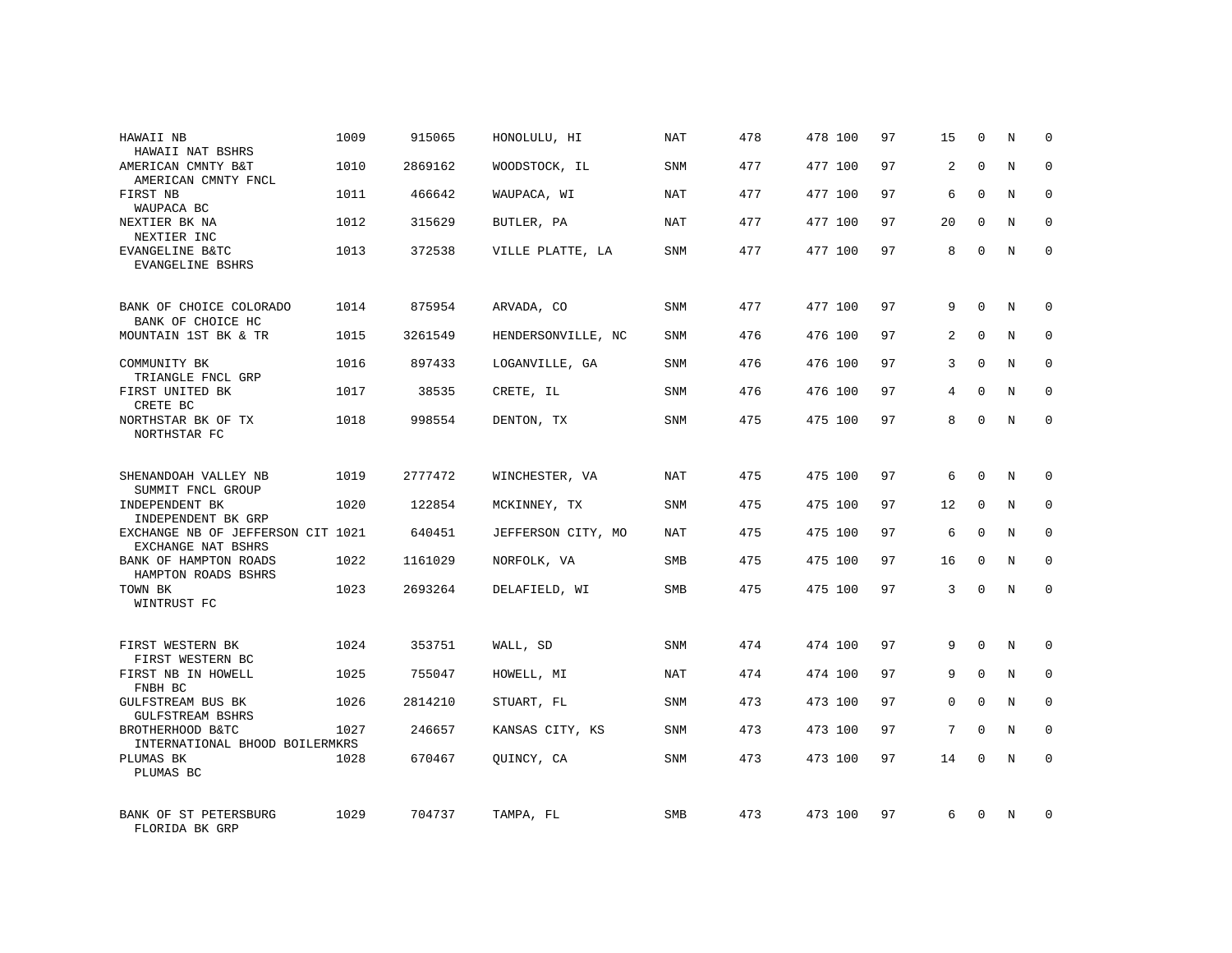| METRO BK                                 | 1030 | 1394621 | PELL CITY, AL       | <b>SNM</b> | 472 | 472 100 | 97 | 5            | $\mathbf 0$  | N       | $\mathbf 0$  |
|------------------------------------------|------|---------|---------------------|------------|-----|---------|----|--------------|--------------|---------|--------------|
| SOLVAY BK<br>SOLVAY BC                   | 1031 | 722816  | SOLVAY, NY          | <b>SMB</b> | 472 | 472 100 | 97 | 7            | $\Omega$     | N       | $\mathbf 0$  |
| FIRST NB OF TN                           | 1032 | 283737  | LIVINGSTON, TN      | <b>NAT</b> | 471 | 471 100 | 97 | 4            | $\mathbf 0$  | N       | $\mathbf 0$  |
| HEARTLAND BK<br>HEARTLAND BC             | 1033 | 853112  | GAHANNA, OH         | <b>SMB</b> | 470 | 470 100 | 97 | 13           | $\mathbf 0$  | N       | $\mathbf 0$  |
| CENTRAL NB<br>CENTRABANC CORP            | 1034 | 428060  | WACO, TX            | NAT        | 470 | 470 100 | 97 | 3            | $\mathbf 0$  | N       | 0            |
| WEST AL B&TC<br>WEST AL CAP CORP         | 1035 | 501132  | REFORM, AL          | <b>SNM</b> | 470 | 470 100 | 97 | 14           | $\mathbf 0$  | N       | $\mathbf 0$  |
| CENTRAL IL BK<br>CIB MARINE BSHRS        | 1036 | 340742  | CHAMPAIGN, IL       | <b>SNM</b> | 470 | 470 100 | 97 | 15           | $\Omega$     | N       | $\mathbf{0}$ |
| MOUNTAIN NB<br>MOUNTAIN NAT BSHRS        | 1037 | 2747420 | SEVIERVILLE, TN     | <b>NAT</b> | 469 | 469 100 | 97 | 6            | $\mathbf 0$  | N       | $\mathbf 0$  |
| TRUPOINT BK<br>MINERS & MRCH BC          | 1038 | 274829  | GRUNDY, VA          | <b>SMB</b> | 469 | 469 100 | 97 | 9            | $\mathbf 0$  | $\rm N$ | $\mathbf 0$  |
| CORTLAND SVG & BKG CO<br>CORTLAND BC     | 1039 | 846619  | CORTLAND, OH        | SMB        | 469 | 469 100 | 98 | 13           | $\mathbf 0$  | N       | 0            |
| HOME ST BK<br>HOME ST BC                 | 1040 | 89751   | LOVELAND, CO        | <b>SNM</b> | 468 | 468 100 | 98 | 5            | $\mathbf 0$  | N       | $\mathbf 0$  |
| LUBBOCK NB<br>COMMERCE NAT FNCL SVC      | 1041 | 766258  | LUBBOCK, TX         | <b>NAT</b> | 468 | 468 100 | 98 | 7            | $\mathbf 0$  | $\rm N$ | $\mathbf 0$  |
| COWLITZ BK<br>COWLITZ BC                 | 1042 | 547279  | LONGVIEW, WA        | <b>SNM</b> | 467 | 467 100 | 98 | 9            | $\Omega$     | N       | $\mathbf 0$  |
| FIRST NB<br>GREATBANC                    | 1043 | 26233   | CHICAGO HEIGHTS, IL | <b>NAT</b> | 467 | 467 100 | 98 | 4            | $\Omega$     | $\rm N$ | $\mathbf 0$  |
| FIRST NB OF THE SOUTH<br>FIRST NAT BSHRS | 1044 | 2859574 | SPARTANBURG, SC     | <b>NAT</b> | 467 | 467 100 | 98 | 4            | $\mathbf 0$  | N       | 0            |
| CITIZENS BK                              | 1045 | 126834  | CARTHAGE, TN        | SNM        | 466 | 466 100 | 98 | 8            | $\mathbf 0$  | N       | 0            |
| GWINNETT BKG CO<br>FIRST CHARTER CORP    | 1046 | 2529644 | LAWRENCEVILLE, GA   | <b>SNM</b> | 465 | 465 100 | 98 | $\mathbf{1}$ | $\mathbf{0}$ | N       | $\mathbf 0$  |
| BEVERLY NB<br>BEVERLY NAT CORP           | 1047 | 161107  | BEVERLY, MA         | NAT        | 465 | 465 100 | 98 | 8            | $\mathbf 0$  | N       | $\mathbf 0$  |
| MISSION BK<br>VALLEY VIEW BSHRS          | 1048 | 170051  | MISSION, KS         | <b>SNM</b> | 465 | 465 100 | 98 | 4            | $\mathbf{0}$ | N       | $\mathbf 0$  |
| AMERICAN BK<br>GUARANTY DEVELOPMENT CO   | 1049 | 630555  | BOZEMAN, MT         | SMB        | 465 | 465 100 | 98 | 6            | $\Omega$     | N       | $\mathbf 0$  |
| CHOICEONE BK<br>CHOICEONE FS             | 1050 | 324340  | SPARTA, MI          | <b>SMB</b> | 464 | 464 100 | 98 | 13           | $\mathbf 0$  | N       | $\mathbf 0$  |
| SOUTHCOAST CMNTY BK<br>SOUTHCOAST FC     | 1051 | 2713555 | MOUNT PLEASANT, SC  | <b>SNM</b> | 463 | 463 100 | 98 | 7            | $\mathbf{0}$ | N       | $\mathbf 0$  |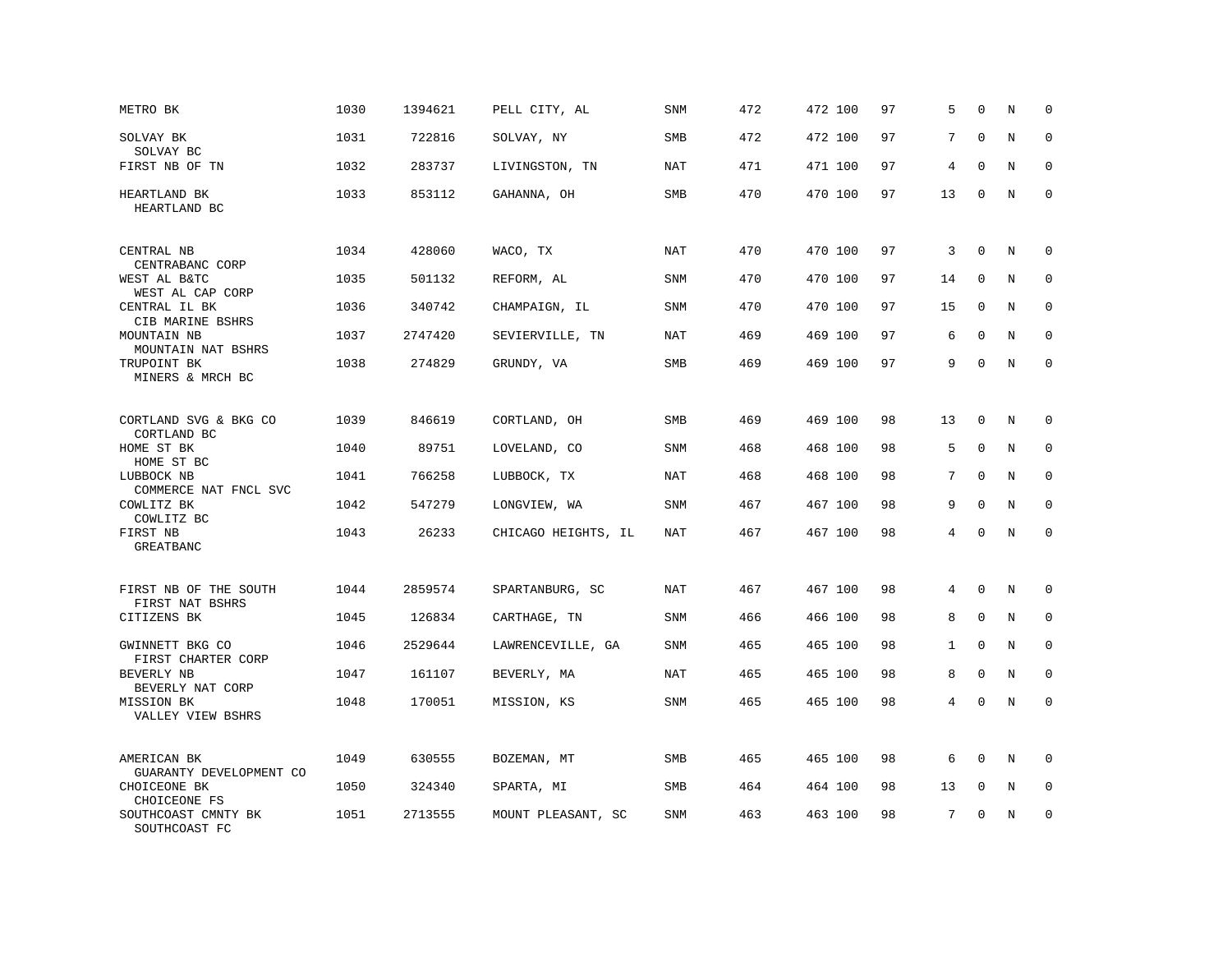| BANK OF MISSOURI<br>RELIABLE COMMUNITY BSHRS        | 1052 | 330855  | PERRYVILLE, MO      | <b>SNM</b> | 463 | 463 100 | 98 | 7              | $\Omega$     | N | $\Omega$    |
|-----------------------------------------------------|------|---------|---------------------|------------|-----|---------|----|----------------|--------------|---|-------------|
| COMMUNITY BK OF FL<br>COMMUNITY BK OF S FL          | 1053 | 999430  | HOMESTEAD, FL       | <b>SNM</b> | 463 | 463 100 | 98 | 13             | $\mathbf 0$  | N | $\mathbf 0$ |
| WELLS FARGO BK<br>WELLS FARGO & CO                  | 1054 | 167565  | LOS ANGELES, CA     | SNM        | 462 | 462 100 | 98 | 0              | $\mathbf 0$  | N | $\mathbf 0$ |
| HOMESTAR BK<br>HOMESTAR FNCL GRP                    | 1055 | 300036  | MANTENO, IL         | <b>SNM</b> | 462 | 462 100 | 98 | 5              | $\mathbf 0$  | N | 0           |
| EVANS NB<br>EVANS BC                                | 1056 | 292908  | ANGOLA, NY          | <b>NAT</b> | 461 | 461 100 | 98 | 9              | $\mathbf 0$  | N | 0           |
| MCINTOSH ST BK<br>MCINTOSH BSHRS                    | 1057 | 569534  | JACKSON, GA         | <b>SNM</b> | 461 | 461 100 | 98 | 4              | $\Omega$     | N | $\mathbf 0$ |
| FIRST NB<br>LAURITZEN CORP                          | 1058 | 181459  | NORTH PLATTE, NE    | NAT        | 460 | 460 100 | 98 | 5              | $\mathbf 0$  | N | $\mathbf 0$ |
| METROPOLITAN NB<br>PASL HOLD LLC                    | 1059 | 2705895 | NEW YORK, NY        | NAT        | 459 | 459 100 | 98 | $\Omega$       | $\Omega$     | N | 0           |
| FIRST ST B&TC VALDOSTA<br>SYNOVUS FC                | 1060 | 103536  | VALDOSTA, GA        | SNM        | 459 | 459 100 | 98 | 4              | $\mathbf 0$  | N | $\mathbf 0$ |
| CROGHAN COLONIAL BK<br>CROGHAN BSHRS                | 1061 | 362717  | FREMONT, OH         | SMB        | 459 | 459 100 | 98 | 11             | $\mathbf 0$  | N | 0           |
| FIRST RELIANCE BK<br>FIRST RELIANCE BSHRS           | 1062 | 2839790 | FLORENCE, SC        | SNM        | 459 | 459 100 | 98 | $\overline{a}$ | $\Omega$     | N | $\Omega$    |
| PUTNAM CTY BK<br>PUTNAM BSHRS                       | 1063 | 417626  | HURRICANE, WV       | <b>SMB</b> | 458 | 458 100 | 98 | 2              | $\mathbf 0$  | N | $\mathbf 0$ |
| GRAND B&TC OF FL<br>GRAND BSHRS                     | 1064 | 2765611 | WEST PALM BEACH, FL | <b>SNM</b> | 458 | 458 100 | 98 | $\mathbf{1}$   | $\Omega$     | N | $\mathbf 0$ |
| HARRIS BK NA<br>HARRIS FC                           | 1065 | 528568  | SCOTTSDALE, AZ      | NAT        | 457 | 457 100 | 98 | 12             | $\mathbf 0$  | N | 100         |
| MID-WISCONSIN BK<br>MID-WISCONSIN FNCL SVC          | 1066 | 645054  | MEDFORD, WI         | <b>SNM</b> | 457 | 457 100 | 98 | 12             | $\mathbf 0$  | N | $\mathbf 0$ |
| HELM BK                                             | 1067 | 1414819 | MIAMI, FL           | SNM        | 457 | 457 100 | 98 | 0              | $\Omega$     | N | $\mathbf 0$ |
| FIRST SECURITY BK<br>SECURITY CAPITAL CORP          | 1068 | 718145  | BATESVILLE, MS      | <b>SNM</b> | 457 | 457 100 | 98 | 15             | $\mathbf 0$  | N | $\mathbf 0$ |
| MINNWEST BK MV<br>MINNWEST CORP                     | 1069 | 302656  | REDWOOD FALLS, MN   | SNM        | 456 | 456 100 | 98 | 7              | $\Omega$     | N | $\mathbf 0$ |
| FARMERS ST BK<br>F S BC                             | 1070 | 113441  | LAGRANGE, IN        | <b>SNM</b> | 456 | 456 100 | 98 | 13             | 0            | N | $\mathbf 0$ |
| OAK VALLEY CMNTY BK                                 | 1071 | 1864197 | OAKDALE, CA         | SMB        | 455 | 455 100 | 98 | 11             | $\mathbf{0}$ | N | $\mathbf 0$ |
| BANK OF THE CAROLINAS<br>BANK OF THE CAROLINAS CORP | 1072 | 2750699 | MOCKSVILLE, NC      | <b>SNM</b> | 455 | 455 100 | 98 | 8              | $\Omega$     | N | $\Omega$    |
| NORTH SIDE B&TC                                     | 1073 | 615217  | CINCINNATI, OH      | <b>SMB</b> | 455 | 455 100 | 98 | 6              | $\mathbf 0$  | N | $\mathbf 0$ |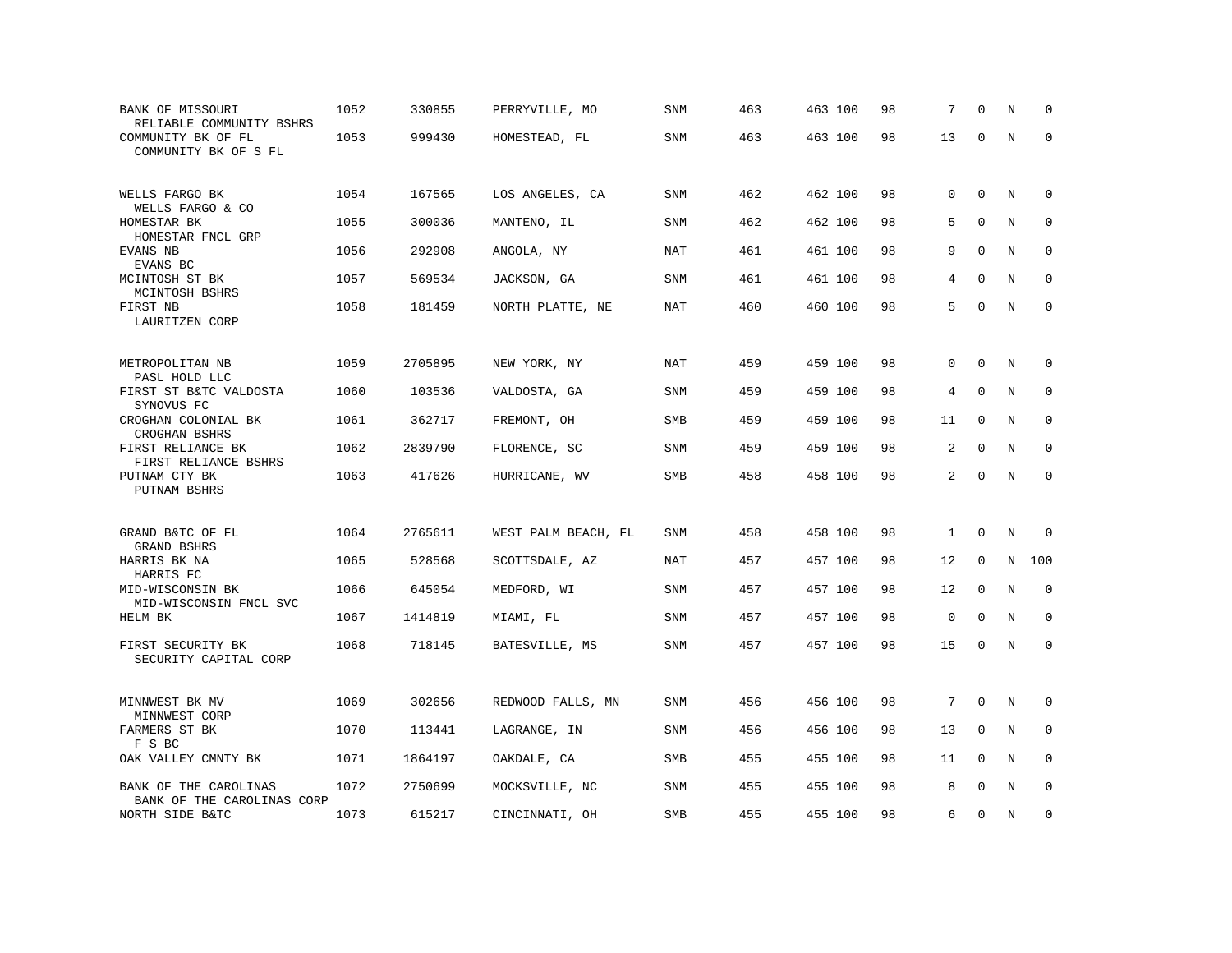| WAYNE BK<br>NORWOOD FNCL                                | 1074 | 59316   | HONESDALE, PA      | <b>SNM</b> | 454 | 454 100 | 98 | 10 | $\mathbf 0$  | N | $\mathbf 0$ |
|---------------------------------------------------------|------|---------|--------------------|------------|-----|---------|----|----|--------------|---|-------------|
| NORTH ST BK<br>NORTH STATE BC                           | 1075 | 2915461 | RALEIGH, NC        | <b>SNM</b> | 454 | 454 100 | 98 | 2  | $\Omega$     | N | $\Omega$    |
| CENTRAL BK LAKE OF THE OZARK 1076<br>CENTRAL BANCOMPANY |      | 1015243 | OSAGE BEACH, MO    | <b>SNM</b> | 454 | 454 100 | 98 | 7  | $\Omega$     | N | $\mathbf 0$ |
| JEFF DAVIS B&TC<br>JEFF DAVIS BSHRS                     | 1077 | 980531  | JENNINGS, LA       | <b>SNM</b> | 454 | 454 100 | 98 | 13 | $\Omega$     | N | $\mathbf 0$ |
| FIRST ST BK<br>FIRST ST FNCL CORP                       | 1078 | 1219591 | SARASOTA, FL       | <b>SNM</b> | 453 | 453 100 | 98 | 5  | $\Omega$     | N | $\Omega$    |
| BOARDWALK BK<br>BOARDWALK BC INC                        | 1079 | 2835626 | LINWOOD, NJ        | <b>SNM</b> | 453 | 453 100 | 98 | 6  | $\Omega$     | N | $\Omega$    |
| BANK MIDWEST MN IA NA<br>GOODENOW BC                    | 1080 | 45551   | FAIRMONT, MN       | NAT        | 453 | 453 100 | 98 | 8  | $\mathbf{0}$ | N | $\mathbf 0$ |
| PLAZA BK<br>METROPOLITAN BK GRP                         | 1081 | 724847  | NORRIDGE, IL       | <b>SNM</b> | 453 | 453 100 | 98 | 9  | $\Omega$     | N | $\mathbf 0$ |
| STATE B&TC<br>RURBAN FNCL CORP                          | 1082 | 614313  | DEFIANCE, OH       | SMB        | 453 | 453 100 | 98 | 13 | $\mathbf 0$  | N | 0           |
| GEORGIA B&TC<br>SYNOVUS FC                              | 1083 | 1165540 | CALHOUN, GA        | <b>SNM</b> | 452 | 452 100 | 98 | 3  | $\Omega$     | N | $\mathbf 0$ |
| CUMBERLAND VALLEY NB&TC<br>CUMBERLAND VALLEY FNCL CO    | 1084 | 647218  | EAST BERNSTADT, KY | <b>NAT</b> | 452 | 452 100 | 98 | 19 | $\mathbf 0$  | N | $\mathbf 0$ |
| SOUTHPORT BK<br>SOUTHPORT FC                            | 1085 | 2576143 | KENOSHA, WI        | <b>SNM</b> | 451 | 451 100 | 98 | 4  | $\Omega$     | N | $\mathbf 0$ |
| ORANGE CTY TC                                           | 1086 | 176101  | MIDDLETOWN, NY     | SMB        | 450 | 450 100 | 98 | 4  | $\Omega$     | N | $\mathbf 0$ |
| FIRST NB OF HUTCHINSON<br>FIRST KS BSHRS                | 1087 | 754853  | HUTCHINSON, KS     | NAT        | 450 | 450 100 | 98 | 5  | $\Omega$     | N | $\mathbf 0$ |
| SALISBURY B&TC<br>SALISBURY BC                          | 1088 | 821906  | LAKEVILLE, CT      | SNM        | 449 | 449 100 | 98 | 6  | $\Omega$     | N | $\mathbf 0$ |
| BUSEY BK NA<br>FIRST BUSEY CORP                         | 1089 | 2623494 | PORT CHARLOTTE, FL | <b>NAT</b> | 449 | 449 100 | 98 | 6  | $\mathbf{0}$ | N | $\mathbf 0$ |
| BANK ANN ARBOR<br>ARBOR BC                              | 1090 | 2390929 | ANN ARBOR, MI      | SNM        | 449 | 449 100 | 98 | 4  | $\mathbf{0}$ | N | $\mathbf 0$ |
| JEFFERSON BK OF MO<br>CENTRAL BANCOMPANY                | 1091 | 854454  | JEFFERSON CITY, MO | <b>SNM</b> | 447 | 447 100 | 98 | 3  | $\Omega$     | N | $\mathbf 0$ |
| PEOPLES B&TC<br>PEOPLES BANKTRUST                       | 1092 | 109136  | BUFORD, GA         | SNM        | 447 | 447 100 | 98 | 3  | $\mathbf 0$  | N | 0           |
| CITIZENS NB OF PAINTSVILLE<br>CITIZENS NAT CORP         | 1093 | 495419  | PAINTSVILLE, KY    | <b>NAT</b> | 447 | 447 100 | 98 | 12 | $\Omega$     | N | $\mathbf 0$ |
| COASTAL BK<br>COASTAL BSHRS                             | 1094 | 224637  | SAVANNAH, GA       | <b>SNM</b> | 447 | 447 100 | 98 | 4  | $\Omega$     | N | $\mathbf 0$ |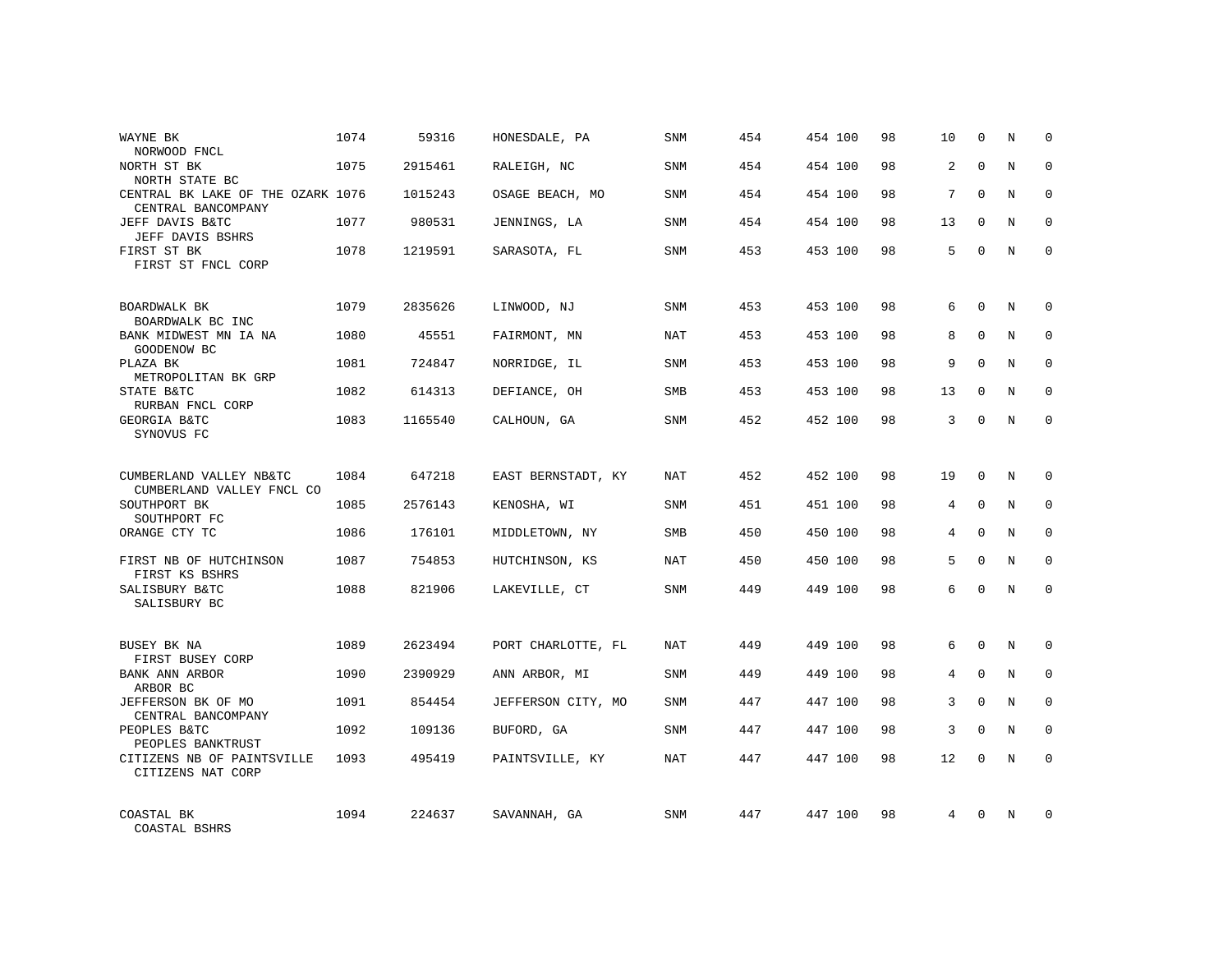| MERRILL MRCH BK<br>MERRILL MRCH BSHRS             | 1095 | 421203  | BANGOR, ME        | SMB        | 447 | 447 100 | 98 | 10          | $\mathbf 0$  | N       | $\Omega$     |
|---------------------------------------------------|------|---------|-------------------|------------|-----|---------|----|-------------|--------------|---------|--------------|
| FIRST NB&TC<br>LANDRUM CO                         | 1096 | 103255  | COLUMBIA, MO      | <b>NAT</b> | 447 | 447 100 | 98 | 7           | $\mathbf{0}$ | $\rm N$ | $\mathbf 0$  |
| TRUMAN BK<br>TRUBANK SECTY TR                     | 1097 | 1213777 | SAINT LOUIS, MO   | SMB        | 446 | 446 100 | 98 | 10          | 0            | N       | $\mathbf 0$  |
| TRUMAN BK<br>TEMPLAR FUND                         | 1097 | 1213777 | SAINT LOUIS, MO   | SMB        |     |         |    |             |              |         |              |
| BANK OF NY DE<br>BANK OF NY CO                    | 1098 | 488318  | NEWARK, DE        | <b>SNM</b> | 446 | 446 100 | 98 | $\mathsf 0$ | $\mathbf{1}$ | N       | 0            |
| BANK OF SOUTHSIDE VA<br>BANK OF SOUTHSIDE VA CORP | 1099 | 610128  | CARSON, VA        | <b>SNM</b> | 446 | 446 100 | 98 | 14          | $\mathbf{0}$ | N       | $\mathbf 0$  |
| PREMIER VALLEY BK                                 | 1100 | 3028902 | FRESNO, CA        | SNM        | 446 | 446 100 | 98 | 5           | $\Omega$     | N       | $\mathbf 0$  |
| ADIRONDACK BK<br>ADIRONDACK BC                    | 1101 | 101671  | UTICA, NY         | <b>SMB</b> | 446 | 446 100 | 98 | 15          | $\mathbf 0$  | N       | $\mathbf 0$  |
| SOMERSET TC<br>SOMERSET TR HC                     | 1102 | 212522  | SOMERSET, PA      | <b>SMB</b> | 446 | 446 100 | 98 | 24          | $\Omega$     | N       | $\mathbf 0$  |
| SOMERSET TC<br>PNC FNCL SVC GROUP                 | 1102 | 212522  | SOMERSET, PA      | <b>SMB</b> |     |         |    |             |              |         |              |
| BANK OF CHOICE<br>BANK OF CHOICE HC               | 1103 | 2622161 | EVANS, CO         | <b>SNM</b> | 445 | 445 100 | 98 | 5           | $\mathbf{0}$ | N       | $\mathbf 0$  |
| FIRST FL BK<br>SYNOVUS FC                         | 1104 | 2808358 | NAPLES, FL        | SMB        | 445 | 445 100 | 98 | 4           | $\mathbf{0}$ | N       | $\mathbf 0$  |
| CORTRUST BK NA<br>HOPKINS FC                      | 1105 | 61355   | MITCHELL, SD      | NAT        | 445 | 445 100 | 98 | 22          | $\Omega$     | N       | $\Omega$     |
| FIRST NB OF FL                                    | 1106 | 252836  | MILTON, FL        | <b>NAT</b> | 445 | 445 100 | 98 | 7           | $\mathbf 0$  | N       | $\mathbf 0$  |
| WAKULLA BK<br>WAKULLA BC                          | 1107 | 16337   | CRAWFORDVILLE, FL | SNM        | 443 | 443 100 | 98 | 6           | $\mathbf 0$  | N       | 0            |
| FRONTENAC BK<br>FRONTENAC BSHRS                   | 1108 | 2724757 | EARTH CITY, MO    | <b>SNM</b> | 443 | 443 100 | 98 | 2           | $\mathbf{0}$ | N       | $\mathbf{0}$ |
| BANK OF THE S<br>MID-AMER BSHRS                   | 1109 | 3018538 | MOUNT JULIET, TN  | SNM        | 443 | 443 100 | 98 | 4           | $\Omega$     | N       | $\Omega$     |
| CITIZENS NB<br>FIRST CITIZENS BSHRS               | 1110 | 552161  | WAXAHACHIE, TX    | <b>NAT</b> | 443 | 443 100 | 98 | 13          | $\mathbf{0}$ | N       | $\mathbf 0$  |
| FIVE POINTS BK<br>HOMETOWN BC                     | 1111 | 554857  | GRAND ISLAND, NE  | <b>SMB</b> | 442 | 442 100 | 98 | 8           | $\mathbf 0$  | N       | $\mathbf 0$  |
| FIRST GUARANTY B&TC JACKSONV 1112                 |      | 895831  | JACKSONVILLE, FL  | SNM        | 442 | 442 100 | 98 | 4           | $\Omega$     | N       | $\Omega$     |
| NORTHERN B&TC<br>NORTHERN BC                      | 1113 | 900306  | WOBURN, MA        | SNM        | 441 | 441 100 | 98 | 9           | $\mathbf 0$  | Ν       | 0            |
| CHARTER BK EAU CLAIRE<br>CHARTER BSHRS            | 1114 | 160650  | EAU CLAIRE, WI    | SNM        | 440 | 440 100 | 98 | 0           | $\mathbf 0$  | N       | $\mathbf 0$  |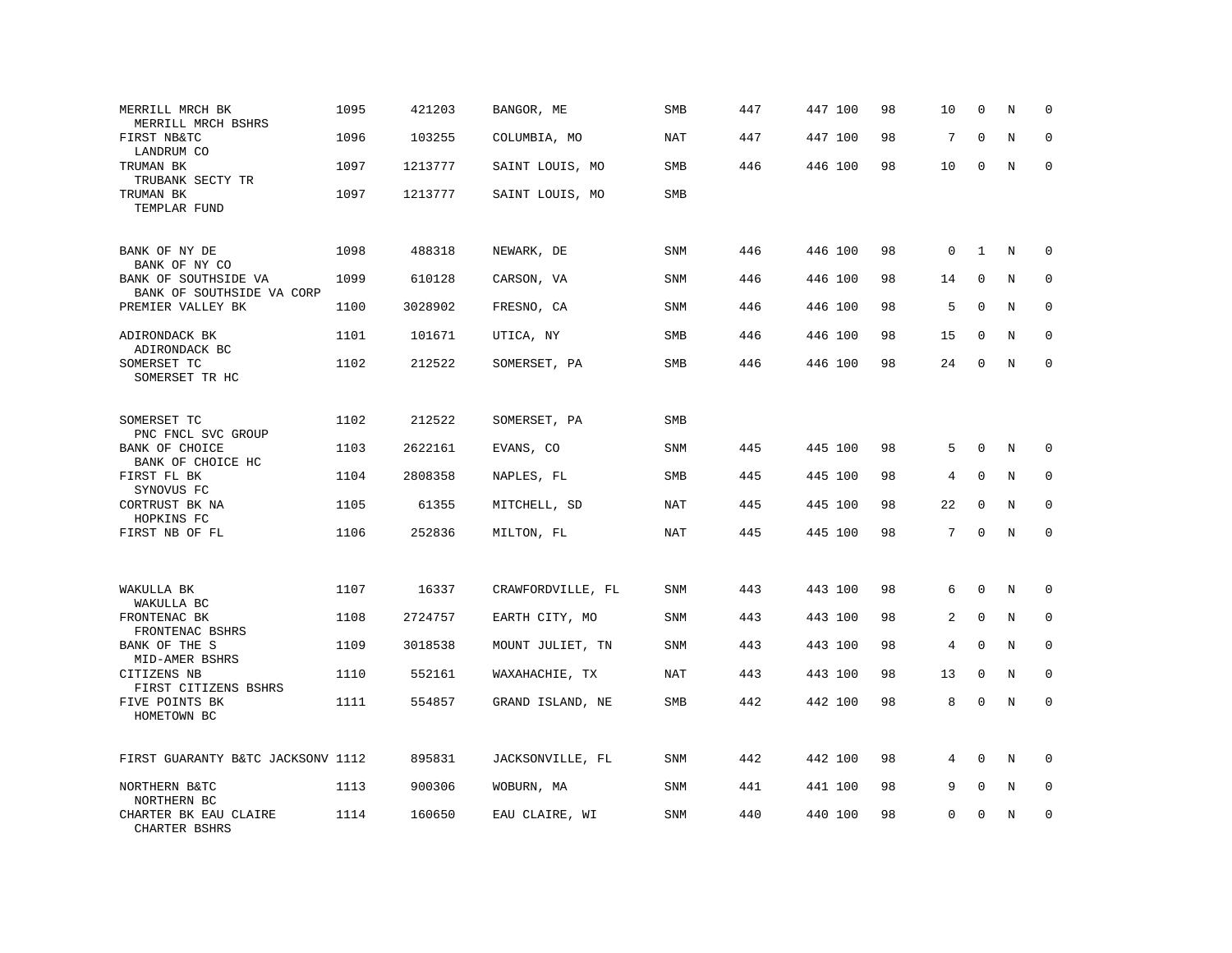| NEWFIELD NB<br>NEWFIELD BC                            | 1115 | 632410  | NEWFIELD, NJ        | <b>NAT</b> | 440 | 440 100 | 98 | 9              | $\Omega$     | N       | $\mathbf 0$  |
|-------------------------------------------------------|------|---------|---------------------|------------|-----|---------|----|----------------|--------------|---------|--------------|
| BANK OF TUSCALOOSA<br>SYNOVUS FC                      | 1116 | 1187029 | TUSCALOOSA, AL      | SNM        | 439 | 439 100 | 98 | 6              | $\mathbf 0$  | $\rm N$ | $\mathbf 0$  |
| 1ST SUMMIT BK<br>1ST SUMMIT BC OF JOHNSTOWN           | 1117 | 526519  | JOHNSTOWN, PA       | <b>SNM</b> | 439 | 439 100 | 98 | 13             | $\mathbf 0$  | N       | $\mathbf 0$  |
| CITIZENS NB                                           | 1118 | 870650  | MAPLEWOOD, MO       | <b>NAT</b> | 439 | 439 100 | 98 | 5              | $\mathbf{0}$ | N       | $\mathbf 0$  |
| CARDINAL BANCORP<br><b>BANK HOLLAND</b><br>LAKE MI FC | 1119 | 2721103 | HOLLAND, MI         | <b>SNM</b> | 439 | 439 100 | 98 | $\mathbf{1}$   | $\mathbf 0$  | N       | $\mathbf 0$  |
| ILLINOIS NB                                           | 1120 | 925037  | SPRINGFIELD, IL     | <b>NAT</b> | 439 | 439 100 | 98 | 8              | $\Omega$     | N       | $\mathbf 0$  |
| ILLINOIS NAT BC<br>BLACKHAWK ST BK<br>BLACKHAWK BC    | 1121 | 27548   | BELOIT, WI          | SNM        | 439 | 439 100 | 98 | 7              | $\Omega$     | N       | $\mathbf 0$  |
| ROCKY MOUNTAIN BK                                     | 1122 | 663058  | BILLINGS, MT        | SNM        | 439 | 439 100 | 98 | 7              | $\mathbf 0$  | N       | $\mathbf 0$  |
| HEARTLAND FNCL USA<br>KIRKPATRICK BK                  | 1123 | 67151   | EDMOND, OK          | <b>SNM</b> | 439 | 439 100 | 98 | 4              | $\mathbf 0$  | N       | $\mathbf 0$  |
| AMERICAN BC OF OK<br>CONCORDIA B&TC                   | 1124 | 819556  | VIDALIA, LA         | <b>SNM</b> | 438 | 438 100 | 98 | 4              | $\mathbf{0}$ | N       | 0            |
| CONCORDIA CAP CORP<br>ANCHOR BK SAINT PAUL NA         | 1125 | 900454  | WEST SAINT PAUL, MN | <b>NAT</b> | 438 | 438 100 | 98 | 5              | $\Omega$     | N       | $\Omega$     |
| ANCHOR BC                                             |      |         |                     |            |     |         |    |                |              |         |              |
| COMMUNITY B&TC                                        | 1126 | 1463086 | WOLFEBORO, NH       | SNM        | 438 | 438 100 | 98 | 5              | $\mathbf 0$  | N       | $\mathbf 0$  |
| CENTRAL VA BK                                         | 1127 | 436823  | POWHATAN, VA        | SMB        | 437 | 437 100 | 98 | 7              | $\Omega$     | N       | 0            |
| CENTRAL VA BSHRS<br>ESPIRITO SANTO BK                 | 1128 | 729132  | MIAMI, FL           | <b>SNM</b> | 437 | 437 100 | 98 | 0              | $\Omega$     | Y       | 16           |
| MARATHON BK                                           | 1129 | 1229228 | WINCHESTER, VA      | <b>SMB</b> | 437 | 437 100 | 98 | 10             | $\Omega$     | N       | $\mathbf 0$  |
| PREMIER CMNTY BSHRS<br>EAST PENN BK                   | 1130 | 1901243 | EMMAUS, PA          | <b>SMB</b> | 436 | 436 100 | 98 | 9              | $\mathbf{0}$ | N       | $\mathbf{0}$ |
| EAST PENN FNCL CORP<br>FIRST ST BK<br>BRISCOE RANCH   | 1131 | 273662  | UVALDE, TX          | SNM        | 436 | 436 100 | 98 | 7 <sup>1</sup> | $\mathbf{0}$ | N       | $\Omega$     |
|                                                       |      |         |                     |            |     |         |    |                |              |         |              |
| COMMUNITY FIRSTBANK<br>CAROLINA FC                    | 1132 | 2507802 | CHARLESTON, SC      | SNM        | 436 | 436 100 | 98 | 4              | $\mathbf{0}$ | N       | 0            |
| FOCUS BK<br>SECURITY STATE BSHRS                      | 1133 | 498148  | CHARLESTON, MO      | SNM        | 436 | 436 100 | 98 | 10             | $\mathbf{0}$ | N       | 0            |
| HERITAGE BK<br>FRONT RANGE CAP CORP                   | 1134 | 283054  | LOUISVILLE, CO      | <b>SMB</b> | 435 | 435 100 | 98 | 12             | $\Omega$     | N       | $\Omega$     |
| BANK OF COWETA<br>SYNOVUS FC                          | 1135 | 810834  | NEWNAN, GA          | SNM        | 435 | 435 100 | 98 | 6              | $\mathbf{0}$ | $\rm N$ | 0            |
| ADAMS B&TC<br>ADBANC                                  | 1136 | 463650  | OGALLALA, NE        | <b>SMB</b> | 435 | 435 100 | 98 | 15             | $\mathbf 0$  | N       | $\mathbf 0$  |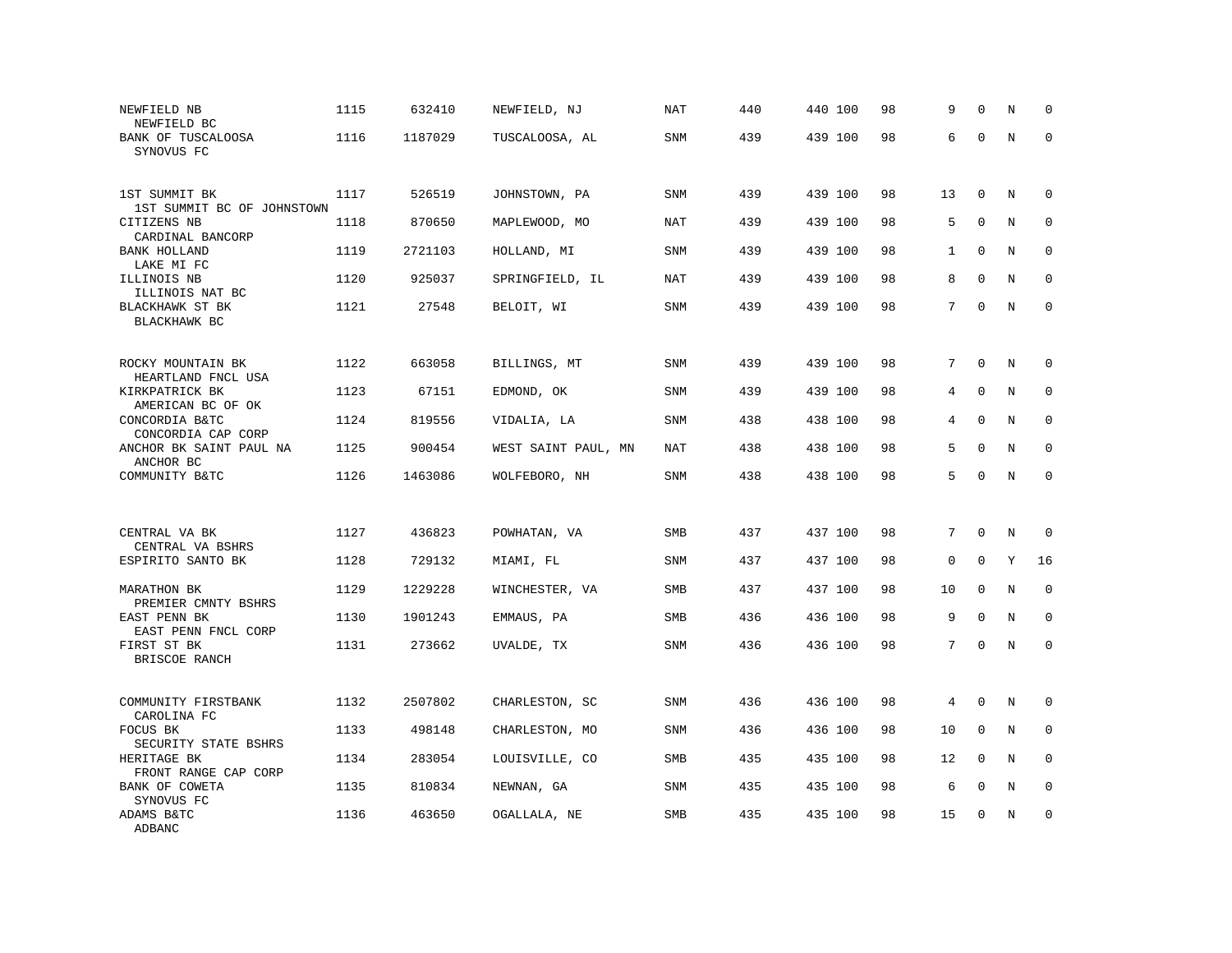| SECOND B&TC<br>VIRGINIA FNCL GROUP              | 1137 | 831727  | CULPEPER, VA          | SMB        | 433 | 433 100 | 98 | 9           | $\Omega$    | N              | $\Omega$    |
|-------------------------------------------------|------|---------|-----------------------|------------|-----|---------|----|-------------|-------------|----------------|-------------|
| PEOPLESSOUTH BK<br>PEOPLESSOUTH BSHRS           | 1138 | 518037  | COLOUITT, GA          | <b>SNM</b> | 433 | 433 100 | 98 | 13          | $\Omega$    | N              | $\Omega$    |
| PINNACLE BK WY<br>PINNACLE BC                   | 1139 | 561659  | TORRINGTON, WY        | SNM        | 433 | 433 100 | 98 | 9           | $\Omega$    | N              | $\mathbf 0$ |
| CITIZENS TRI-CTY BK<br>SEQUATCHIE VALLEY BSHRS  | 1140 | 162337  | DUNLAP, TN            | <b>SNM</b> | 433 | 433 100 | 98 | 19          | $\Omega$    | N              | $\Omega$    |
| FIRSTBANK OF TECH CTR<br>FIRSTBANK HC           | 1141 | 271855  | GREENWOOD VILLAGE, CO | SNM        | 433 | 433 100 | 98 | 3           | $\Omega$    | N              | $\Omega$    |
| ROCKINGHAM HERITAGE BK<br>PREMIER CMNTY BSHRS   | 1142 | 1495331 | HARRISONBURG, VA      | <b>SMB</b> | 432 | 432 100 | 98 | 11          | $\Omega$    | N              | $\Omega$    |
| COMMERCIAL BK<br>ROBERTSON HC LP                | 1143 | 497039  | HARROGATE, TN         | <b>SMB</b> | 432 | 432 100 | 98 | 13          | $\Omega$    | N              | $\Omega$    |
| MONTICELLO BKG CO<br>MONTICELLO BSHRS           | 1144 | 266945  | MONTICELLO, KY        | <b>SNM</b> | 432 | 432 100 | 98 | 8           | $\Omega$    | N              | $\Omega$    |
| ALLIANCE BK<br>ALLIANCE FS                      | 1145 | 166652  | NEW ULM, MN           | <b>SNM</b> | 431 | 431 100 | 98 | 7           | $\Omega$    | $\overline{N}$ | $\Omega$    |
| FAR WEST BK<br>FAR WEST BC                      | 1146 | 586175  | PROVO, UT             | SNM        | 430 | 430 100 | 98 | 16          | $\Omega$    | N              | $\Omega$    |
| UNITED BK MI<br>UNITED CMNTY FC                 | 1147 | 150044  | GRAND RAPIDS, MI      | SNM        | 430 | 430 100 | 98 | 9           | $\Omega$    | N              | $\mathbf 0$ |
| PRIORITYONE BK<br>PRIORITYONE CAP CORP          | 1148 | 956938  | MAGEE, MS             | SNM        | 430 | 430 100 | 98 | 11          | $\Omega$    | $\overline{N}$ | $\Omega$    |
| FIRSTBANK OF BOULDER<br>FIRSTBANK HC            | 1149 | 616755  | BOULDER, CO           | <b>SNM</b> | 430 | 430 100 | 98 | 7           | $\Omega$    | N              | $\mathbf 0$ |
| COMMUNITY BK OF NAPLES NA<br>ALABAMA NBC        | 1150 | 2746348 | NAPLES, FL            | <b>NAT</b> | 429 | 429 100 | 98 | 5           | $\mathbf 0$ | $\rm N$        | $\mathbf 0$ |
| CENTRAL NB&TC<br>CENTRAL SVC CORP               | 1151 | 278555  | ENID, OK              | NAT        | 429 | 429 100 | 98 | 7           | $\Omega$    | $\overline{N}$ | $\mathbf 0$ |
| CITIZENS NB<br>CITIZENS BSHRS                   | 1152 | 738013  | BLUFFTON, OH          | <b>NAT</b> | 429 | 429 100 | 98 | 7           | $\Omega$    | N              | $\mathbf 0$ |
| <b>BUSINESS BK</b><br><b>BUSINESS BSHRS</b>     | 1153 | 3076220 | CLAYTON, MO           | SNM        | 429 | 429 100 | 98 | $\mathbf 0$ | $\mathbf 0$ | $\rm N$        | $\mathbf 0$ |
| COMMUNITY FIRST BK<br>COMMUNITY FIRST BSHRS     | 1154 | 2619732 | HARRISON, AR          | SNM        | 428 | 428 100 | 98 | 4           | $\Omega$    | N              | $\mathbf 0$ |
| CENTERSTATE BK OF FL NA<br>CENTERSTATE BK OF FL | 1155 | 1929247 | WINTER HAVEN, FL      | <b>NAT</b> | 428 | 428 100 | 98 | 11          | $\Omega$    | $\mathbf N$    | $\mathbf 0$ |
| FIRST INDEPT BK OF NV<br>FIRST INDEP CAP OF NV  | 1156 | 2849829 | RENO, NV              | <b>SNM</b> | 427 | 427 100 | 98 | 3           | $\Omega$    | N              | $\mathbf 0$ |
| KAW VALLEY ST B&TC<br>KAW VALLEY BC             | 1157 | 485456  | TOPEKA, KS            | <b>SNM</b> | 427 | 427 100 | 98 | 7           | $\Omega$    | N              | $\mathbf 0$ |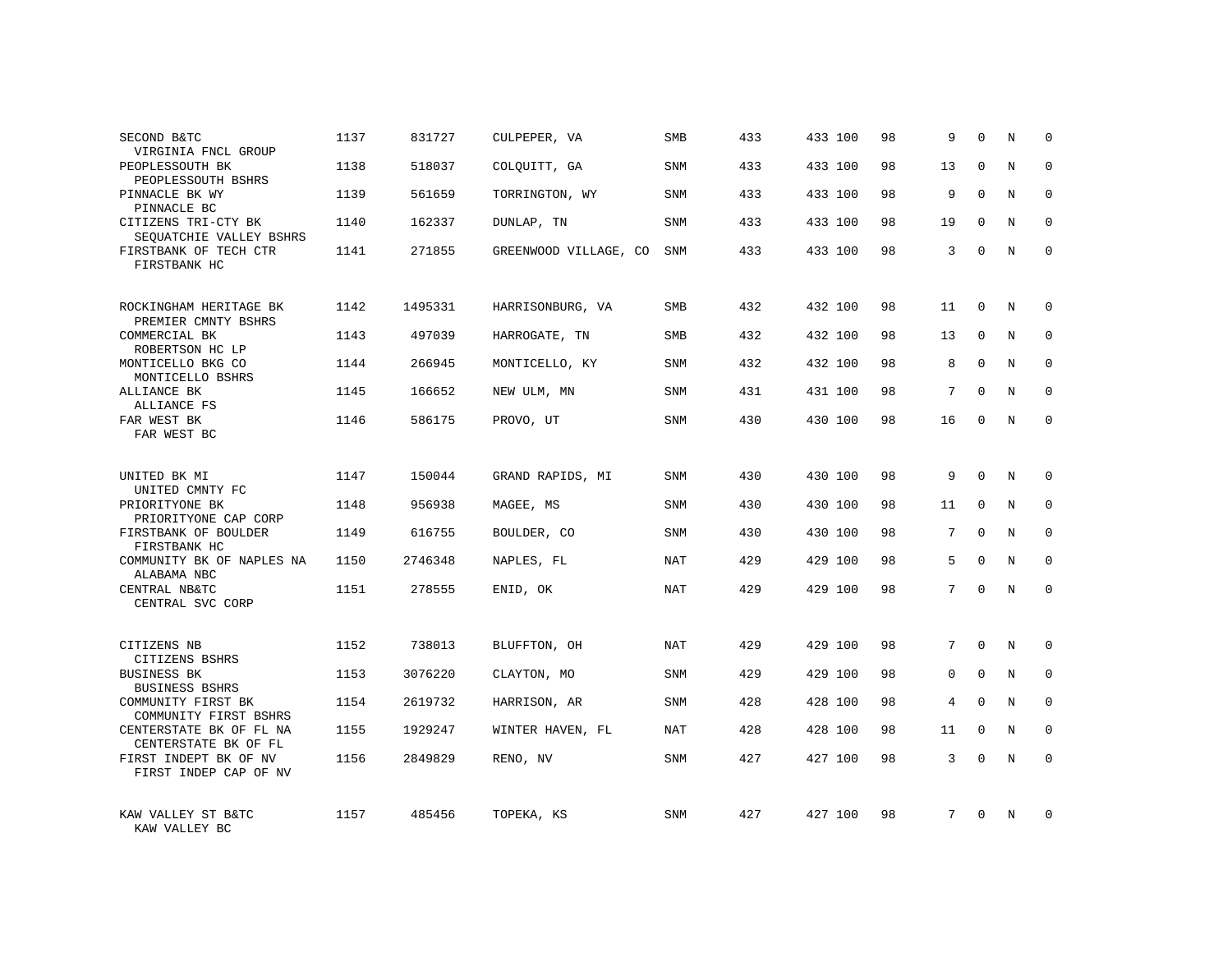| MORRILL & JANES B&TC<br>MORRILL BSHRS                     | 1158 | 680354  | MERRIAM, KS       | SNM        | 427 | 427 100 | 98 | 5              | $\mathbf 0$ | N              | $\mathbf 0$ |
|-----------------------------------------------------------|------|---------|-------------------|------------|-----|---------|----|----------------|-------------|----------------|-------------|
| COMMUNITY NB<br>COMMUNITY BC                              | 1159 | 923752  | CHANUTE, KS       | NAT        | 426 | 426 100 | 98 | 21             | $\mathbf 0$ | N              | $\mathbf 0$ |
| UNITED BK<br>UNITED BC OF AL                              | 1160 | 994435  | ATMORE, AL        | SNM        | 426 | 426 100 | 98 | 14             | $\mathbf 0$ | N              | $\mathbf 0$ |
| SUN SCTY BK<br>SUN FNCL CORP                              | 1161 | 564155  | ELLINGTON, MO     | <b>SNM</b> | 426 | 426 100 | 98 | 29             | $\mathbf 0$ | N              | $\mathbf 0$ |
| PEOPLES BK OF N AL<br>ALTRUST FS                          | 1162 | 60330   | CULLMAN, AL       | <b>SNM</b> | 426 | 426 100 | 98 | 28             | $\mathbf 0$ | N              | $\mathbf 0$ |
| HERITAGE BK<br>CCF HC                                     | 1163 | 628178  | JONESBORO, GA     | SNM        | 426 | 426 100 | 98 | 3              | $\Omega$    | N              | $\mathbf 0$ |
| NATIONAL BK<br>NATIONAL UNITED BSHRS                      | 1164 | 322056  | GATESVILLE, TX    | <b>NAT</b> | 425 | 425 100 | 98 | $\overline{4}$ | $\Omega$    | N              | $\mathbf 0$ |
| CAPE FEAR BK<br>CAPE FEAR BK CORP                         | 1165 | 2706016 | WILMINGTON, NC    | <b>SNM</b> | 424 | 424 100 | 98 | $\mathbf{1}$   | $\Omega$    | N              | $\Omega$    |
| FIRST NB AMES IA<br>AMES NAT CORP                         | 1166 | 820048  | AMES, IA          | <b>NAT</b> | 424 | 424 100 | 98 | 3              | $\mathbf 0$ | N              | $\mathbf 0$ |
| PUBLIC BK<br>ALABAMA NBC                                  | 1167 | 881339  | SAINT CLOUD, FL   | SNM        | 424 | 424 100 | 98 | 6              | $\mathbf 0$ | N              | 0           |
| FIRST NB OF MO<br>CENTRAL BANCOMPANY                      | 1168 | 704559  | LEES SUMMIT, MO   | <b>NAT</b> | 424 | 424 100 | 98 | 9              | $\Omega$    | N              | $\mathbf 0$ |
| ONB B&TC<br>TWENTY FIRST CENTURY FNCL SVC                 | 1169 | 2826316 | TULSA, OK         | SNM        | 424 | 424 100 | 98 | 4              | $\mathbf 0$ | N              | 0           |
| PADUCAH B&TC<br>PADUCAH BSHRS                             | 1170 | 285740  | PADUCAH, KY       | <b>SNM</b> | 423 | 423 100 | 98 | 4              | $\Omega$    | N              | $\mathbf 0$ |
| COMMUNITY BK ELLISVILLE MISS 1171<br>COMMUNITY BSHRS ESOP |      | 517834  | ELLISVILLE, MS    | SNM        | 423 | 423 100 | 98 | 7              | $\Omega$    | $\rm N$        | $\Omega$    |
| BANK OF HIAWASSEE<br>CHATUGE BK SHARES                    | 1172 | 506838  | HIAWASSEE, GA     | <b>SNM</b> | 423 | 423 100 | 98 | 5              | $\mathbf 0$ | N              | $\mathbf 0$ |
| MIDCAROLINA BK<br>MIDCAROLINA FC                          | 1173 | 2602220 | BURLINGTON, NC    | <b>SNM</b> | 423 | 423 100 | 98 | 4              | $\mathbf 0$ | N              | $\mathbf 0$ |
| SOUTHERN COMMERCIAL BK<br>SOUTHERN BSHRS CORP             | 1174 | 420457  | SAINT LOUIS, MO   | <b>SMB</b> | 422 | 422 100 | 98 | 9              | $\Omega$    | N              | $\mathbf 0$ |
| UNION BK NA<br>M B FNCL                                   | 1175 | 1187001 | OKLAHOMA CITY, OK | <b>NAT</b> | 421 | 421 100 | 98 | 5              | $\mathbf 0$ | N              | $\mathbf 0$ |
| CITIZENS SECURITY B&TC<br>MABREY BC                       | 1176 | 139553  | BIXBY, OK         | SMB        | 421 | 421 100 | 98 | 9              | $\Omega$    | $\overline{N}$ | $\mathbf 0$ |
| COMMUNITY FIRST B&TC<br>COMMUNITY FIRST                   | 1177 | 2810007 | COLUMBIA, TN      | SNM        | 421 | 421 100 | 98 | 5              | $\Omega$    | N              | $\Omega$    |
| VIKING CMNTY BK<br>VIKING FS CORP                         | 1178 | 1973129 | SEATTLE, WA       | SNM        | 421 | 421 100 | 98 | 6              | $\mathbf 0$ | Ν              | 0           |
| BANK OF SPRINGFIELD<br>SPRING BC                          | 1179 | 248240  | SPRINGFIELD, IL   | <b>SNM</b> | 420 | 420 100 | 98 | 3              | $\mathbf 0$ | N              | $\mathbf 0$ |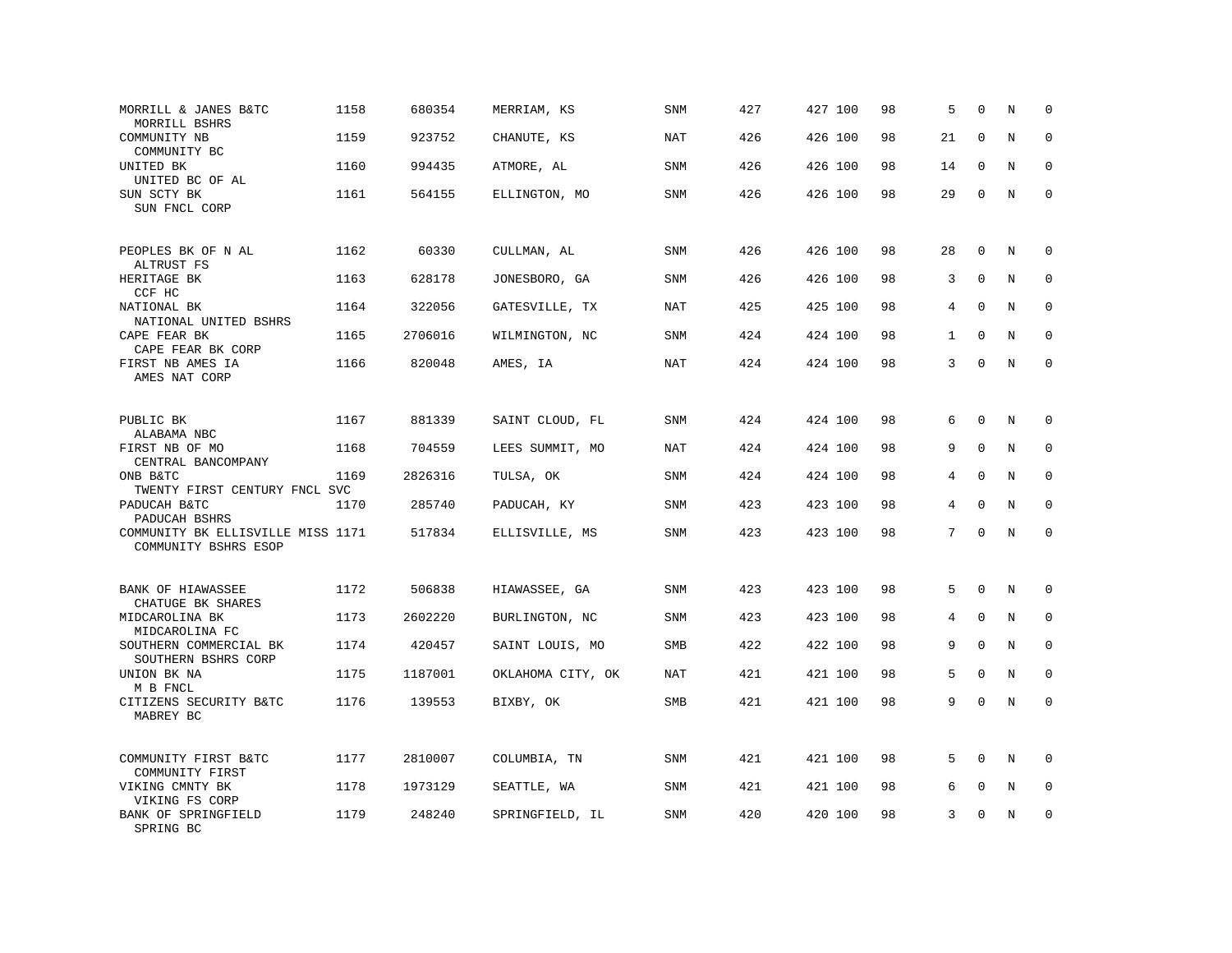| BANK OF AGRI & CMRC<br>BAC FNCL                       | 1180 | 5461    | STOCKTON, CA      | SNM        | 420 | 420 100 | 98 | 7            | $\mathbf 0$  | N       | $\Omega$     |
|-------------------------------------------------------|------|---------|-------------------|------------|-----|---------|----|--------------|--------------|---------|--------------|
| DESERT HILLS BK<br>DESERT HILLS CAP CORP              | 1181 | 2960434 | PHOENIX, AZ       | SNM        | 420 | 420 100 | 98 | $\mathbf{1}$ | $\Omega$     | $\rm N$ | $\mathbf 0$  |
| FIRST NB&TC OF COLUMBUS<br>LAURITZEN CORP             | 1182 | 77758   | COLUMBUS, NE      | NAT        | 418 | 418 100 | 98 | 4            | $\mathbf 0$  | N       | $\mathbf 0$  |
| FIRST CMNTY BK<br>FIRST COMMUNITY BSHRS               | 1183 | 2596646 | BATESVILLE, AR    | <b>SNM</b> | 418 | 418 100 | 98 | 5            | $\Omega$     | N       | $\mathbf 0$  |
| TOWN & COUNTRY BK<br>TOWN & COUNTRY BSHRS             | 1184 | 487357  | SALEM, MO         | SNM        | 418 | 418 100 | 98 | 9            | $\mathbf 0$  | N       | 0            |
| FIRST BKR TC NA<br>FIRST BKR TRUSTSHARES              | 1185 | 344647  | QUINCY, IL        | NAT        | 417 | 417 100 | 98 | 9            | $\Omega$     | N       | $\mathbf 0$  |
| FIRST BK OF GA<br>GEORGIA-CAROLINA BSHRS              | 1186 | 1356852 | AUGUSTA, GA       | SNM        | 417 | 417 100 | 98 | 6            | $\Omega$     | N       | $\mathbf 0$  |
| ASIA BK NA                                            | 1187 | 810900  | FLUSHING, NY      | NAT        | 417 | 417 100 | 98 | 4            | $\Omega$     | Y       | $\mathbf 0$  |
| ASIA BSHRS<br>FIRST NAT BKG ASSN                      | 1188 | 2385514 | HATTIESBURG, MS   | <b>NAT</b> | 416 | 416 100 | 98 | 8            | $\mathbf 0$  | N       | 0            |
| FIRST BSHRS<br>BANK OF KIRKSVILLE<br>ROCKHOLD BANCORP | 1189 | 796451  | KIRKSVILLE, MO    | <b>SNM</b> | 415 | 415 100 | 98 | 6            | $\mathbf 0$  | N       | $\mathbf 0$  |
| COMMUNITY NB<br>MIDLAND BSHRS                         | 1190 | 293053  | MIDLAND, TX       | <b>NAT</b> | 415 | 415 100 | 98 | 8            | $\mathbf{0}$ | N       | $\mathbf 0$  |
| CHESAPEAKE BK<br>CHESAPEAKE FNCL SHARES               | 1191 | 214722  | KILMARNOCK, VA    | SMB        | 415 | 415 100 | 98 | 10           | $\mathbf 0$  | N       | $\mathbf 0$  |
| F&M BK                                                | 1192 | 496171  | SPOKANE, WA       | SMB        | 415 | 415 100 | 98 | 15           | $\mathbf 0$  | N       | $\mathbf 0$  |
| PINNACLE BK<br>PINNACLE FC                            | 1193 | 366238  | ELBERTON, GA      | <b>SNM</b> | 414 | 414 100 | 98 | 8            | $\Omega$     | N       | $\mathbf 0$  |
| SUN WEST BK<br>SUN WEST CAP CORP                      | 1194 | 2714570 | LAS VEGAS, NV     | <b>SNM</b> | 414 | 414 100 | 98 | 4            | $\mathbf{0}$ | N       | 0            |
| FIRST NB<br>MONEYTREE CORP                            | 1195 | 198831  | LENOIR CITY, TN   | <b>NAT</b> | 413 | 413 100 | 98 | 8            | $\mathbf 0$  | N       | $\mathbf{0}$ |
| JP MORGAN TC NA<br>JPMORGAN CHASE & CO                | 1196 | 2607382 | LOS ANGELES, CA   | <b>NAT</b> | 413 | 413 100 | 98 | 3            | $\Omega$     | N       | $\Omega$     |
| WISCONSIN CMNTY BK<br>HEARTLAND FNCL USA              | 1197 | 463342  | COTTAGE GROVE, WI | SNM        | 413 | 413 100 | 98 | 6            | $\Omega$     | N       | 0            |
| INVESTORS CMNTY BK<br>COUNTY BC                       | 1198 | 2524797 | MANITOWOC, WI     | <b>SNM</b> | 413 | 413 100 | 98 | $\mathbf 0$  | $\mathbf 0$  | N       | $\mathbf 0$  |
| PEOPLES NB<br>PEOPLES FNCL SVC CORP                   | 1199 | 278818  | HALLSTEAD, PA     | NAT        | 413 | 413 100 | 98 | 11           | $\Omega$     | N       | $\Omega$     |
| F&M BK-IA<br>CITIZENS BKG CORP                        | 1200 | 689740  | MARSHALLTOWN, IA  | SMB        | 413 | 413 100 | 98 | 10           | $\mathbf 0$  | N       | 0            |
| FIRST NB CENT FL<br>FIRST BSHRS                       | 1201 | 605133  | WINTER PARK, FL   | NAT        | 412 | 412 100 | 98 | 7            | $\mathbf{0}$ | N       | $\mathbf 0$  |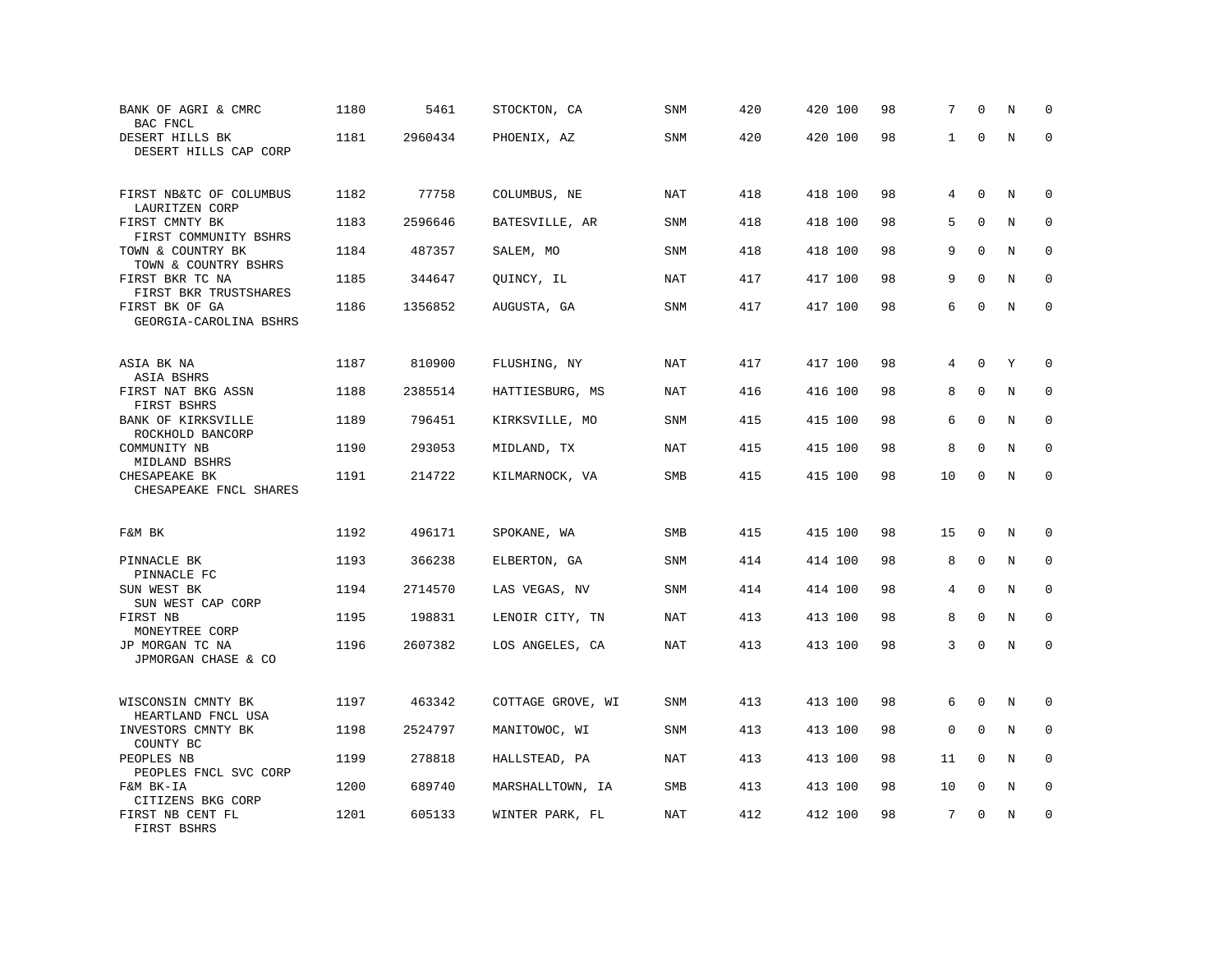| WOOD & HUSTON BK<br>WOOD & HUSTON BC                     | 1202 | 671558  | MARSHALL, MO         | <b>SNM</b> | 412 | 412 100 | 98 | 8              | $\Omega$    | N | $\Omega$    |
|----------------------------------------------------------|------|---------|----------------------|------------|-----|---------|----|----------------|-------------|---|-------------|
| FIRST NB SD<br>LAURITZEN CORP                            | 1203 | 379359  | YANKTON, SD          | NAT        | 412 | 412 100 | 98 | 6              | $\Omega$    | N | $\Omega$    |
| HORICON BK<br>SWORD FC                                   | 1204 | 528849  | HORICON, WI          | SNM        | 411 | 411 100 | 98 | 9              | $\Omega$    | N | $\Omega$    |
| PALM DESERT NB<br>PALM DESERT INV                        | 1205 | 1004265 | PALM DESERT, CA      | NAT        | 411 | 411 100 | 98 | $\overline{2}$ | $\Omega$    | N | $\Omega$    |
| BANK OF FAYETTEVILLE<br>BANKSHARES OF FAYETTEVILLE       | 1206 | 308443  | FAYETTEVILLE, AR     | SMB        | 411 | 411 100 | 98 | 7              | $\Omega$    | N | $\Omega$    |
| DELAWARE NB                                              | 1207 | 26916   | GEORGETOWN, DE       | NAT        | 411 | 411 100 | 98 | 14             | $\mathbf 0$ | N | $\mathbf 0$ |
| FULTON FNCL CORP<br>FIRST WESTERN B&TC<br>WESTBRAND      | 1208 | 687951  | MINOT, ND            | <b>SMB</b> | 411 | 411 100 | 98 | 2              | $\Omega$    | N | $\mathbf 0$ |
| FIRST CENTURY BK NA<br>FIRST CENTURY BSHRS               | 1209 | 569422  | BLUEFIELD, WV        | <b>NAT</b> | 411 | 411 100 | 98 | 11             | $\mathbf 0$ | N | $\mathbf 0$ |
| VISION BK NA<br>VISION BSHRS                             | 1210 | 241157  | ADA, OK              | NAT        | 410 | 410 100 | 98 | 5              | $\Omega$    | N | $\mathbf 0$ |
| CAROLINA BK<br>CAROLINA BK HOLD                          | 1211 | 2516626 | GREENSBORO, NC       | <b>SNM</b> | 410 | 410 100 | 98 | 3              | $\mathbf 0$ | N | $\mathbf 0$ |
| TROY B&TC<br>TRUST NO 3 UNDER THE WILL OF                | 1212 | 134437  | TROY, AL             | <b>SNM</b> | 410 | 410 100 | 98 | 4              | $\Omega$    | N | $\Omega$    |
| HERITAGE BK<br>UNITED FC                                 | 1213 | 2721747 | GREAT FALLS, MT      | <b>SNM</b> | 410 | 410 100 | 98 | 13             | $\mathbf 0$ | N | $\mathbf 0$ |
| <b>BUILDERS BK</b><br><b>BUILDERS FC</b>                 | 1214 | 2595975 | CHICAGO, IL          | <b>SNM</b> | 410 | 410 100 | 98 | 1              | $\Omega$    | N | $\Omega$    |
| KISHACOQUILLAS VALLEY NB<br>KISH BC                      | 1215 | 600419  | BELLEVILLE, PA       | <b>NAT</b> | 409 | 409 100 | 98 | 9              | $\Omega$    | N | $\mathbf 0$ |
| SOUTHEASTERN BK<br>SOUTHEASTERN BKG CORP                 | 1216 | 210238  | DARIEN, GA           | SNM        | 409 | 409 100 | 98 | 15             | $\Omega$    | N | $\Omega$    |
| OLD SECOND BK KANE CTY                                   | 1217 | 582234  | ELBURN, IL           | <b>SMB</b> | 409 | 409 100 | 98 | 6              | $\Omega$    | N | $\mathbf 0$ |
| OLD SECOND BC<br>STONEBRIDGE BK<br>STONEBRIDGE FNCL CORP | 1218 | 2754389 | WEST CHESTER, PA     | <b>SNM</b> | 409 | 409 100 | 98 | 2              | $\mathbf 0$ | N | 0           |
| GEORGIA ST BK<br>ALABAMA NBC                             | 1219 | 781130  | MABLETON, GA         | <b>SNM</b> | 409 | 409 100 | 98 | 10             | $\Omega$    | N | $\mathbf 0$ |
| FIRST AMER INTL BK<br>FIRST AMER INTL CORP               | 1220 | 2857794 | BROOKLYN, NY         | SNM        | 409 | 409 100 | 98 | 7              | $\Omega$    | N | 0           |
| JUNIATA VALLEY BK<br>JUNIATA VALLEY FNCL CORP            | 1221 | 215710  | MIFFLINTOWN, PA      | <b>SNM</b> | 409 | 409 100 | 98 | 10             | $\Omega$    | N | $\mathbf 0$ |
| TOMATOBANK NA<br>TFC HC                                  | 1222 | 2943389 | CITY OF INDUSTRY, CA | NAT        | 409 | 409 100 | 98 | 4              | $\Omega$    | N | $\mathbf 0$ |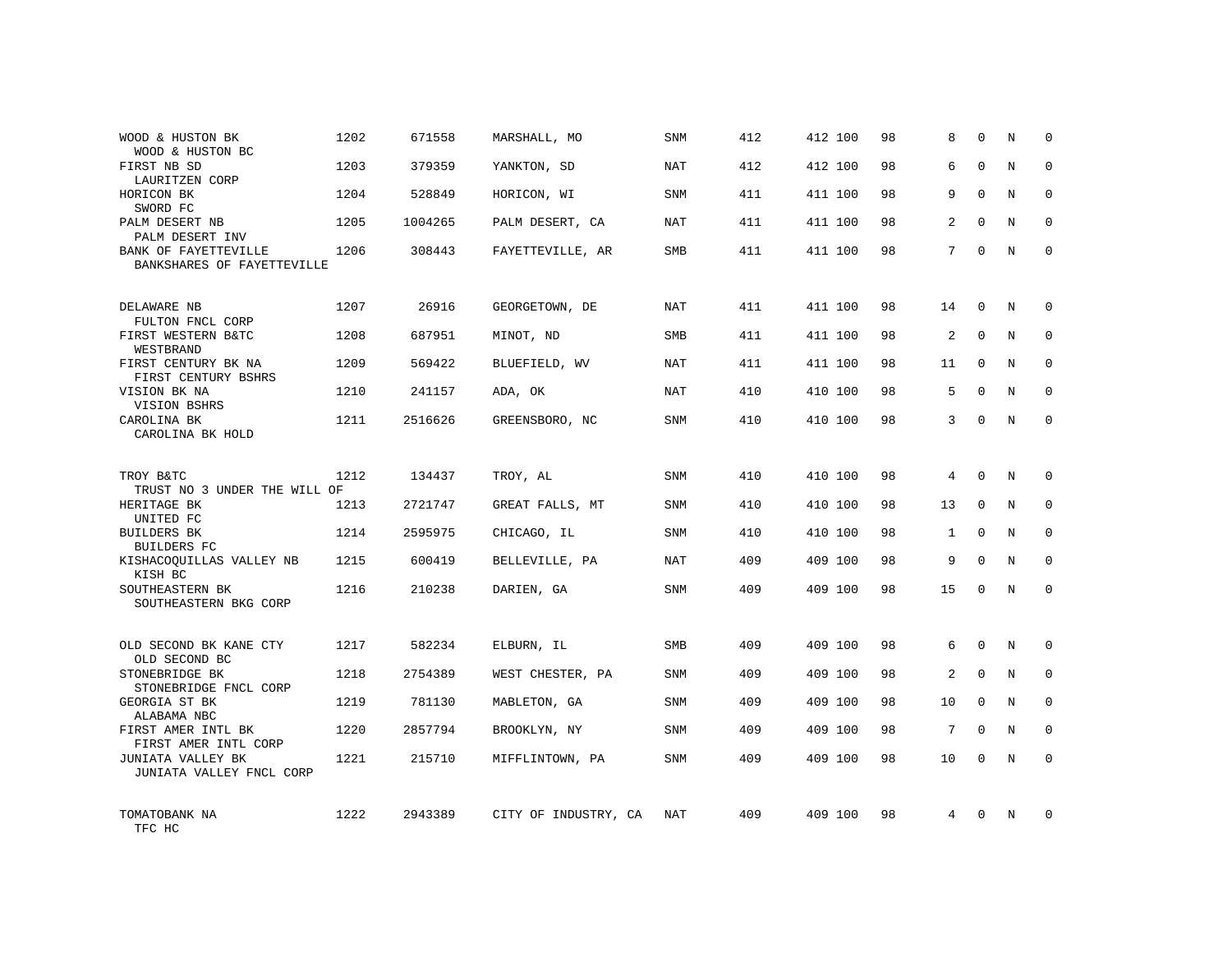| FIDELITY BK<br>FIDELITY HC                        | 1223 | 9357    | EDINA, MN         | SNM        | 409 | 409 100 | 98 | 1            | $\mathbf 0$ | N           | $\mathbf 0$  |
|---------------------------------------------------|------|---------|-------------------|------------|-----|---------|----|--------------|-------------|-------------|--------------|
| COMMUNITY SOUTH BK<br>TENNESSEE CENTRAL BSHRS     | 1224 | 590855  | PARSONS, TN       | SNM        | 408 | 408 100 | 98 | 11           | $\mathbf 0$ | N           | $\mathbf 0$  |
| MONARCH BK<br>MONARCH FNCL HOLD                   | 1225 | 2718345 | CHESAPEAKE, VA    | SMB        | 408 | 408 100 | 98 | 7            | $\Omega$    | $\mathbf N$ | $\mathbf 0$  |
| VISION BK<br>VISION BSHRS                         | 1226 | 2877886 | GULF SHORES, AL   | <b>SNM</b> | 408 | 408 100 | 98 | 6            | $\mathbf 0$ | N           | $\mathbf 0$  |
| MIDLAND ST BK<br>MIDLAND STATES BANCORP           | 1227 | 773247  | EFFINGHAM, IL     | SMB        | 407 | 407 100 | 98 | 6            | $\mathbf 0$ | N           | $\mathbf 0$  |
| FARMERS & MRCH BK<br>FMB BSHRS                    | 1228 | 763930  | LAKELAND, GA      | <b>SNM</b> | 407 | 407 100 | 98 | 4            | $\mathbf 0$ | N           | 0            |
| ROSE ROCK BK<br>OLNEY BSHRS OF TX                 | 1229 | 3338656 | OKLAHOMA CITY, OK | <b>SNM</b> | 406 | 406 100 | 98 | 6            | $\Omega$    | N           | $\mathbf 0$  |
| FIRST NB OF BEMIDJI<br>FIRST NB BEMIDJI ESOP & TR | 1230 | 363657  | BEMIDJI, MN       | NAT        | 406 | 406 100 | 98 | 4            | $\mathbf 0$ | N           | $\mathbf 0$  |
| PLANTERSFIRST<br>MID ST BK                        | 1231 | 300933  | CORDELE, GA       | <b>SNM</b> | 406 | 406 100 | 98 | 8            | $\mathbf 0$ | N           | $\mathbf 0$  |
| WESTERN SCTY BK<br>GLACIER BC                     | 1232 | 2999845 | BILLINGS, MT      | SMB        | 406 | 406 100 | 98 | 7            | $\mathbf 0$ | N           | $\mathbf 0$  |
| HERITAGE BK<br>HERITAGE GROUP                     | 1233 | 666554  | WOOD RIVER, NE    | <b>SNM</b> | 406 | 406 100 | 98 | 13           | $\mathbf 0$ | N           | 0            |
| FIRST B&T<br>FIRST EVANSTON BC                    | 1234 | 2333298 | EVANSTON, IL      | <b>SMB</b> | 406 | 406 100 | 98 | 3            | $\mathbf 0$ | N           | $\mathbf 0$  |
| UNION COLONY BK<br>LAURITZEN CORP                 | 1235 | 440352  | GREELEY, CO       | SMB        | 406 | 406 100 | 98 | 8            | $\Omega$    | N           | $\mathbf{0}$ |
| CENTRAL BK<br>CENTRAL BSHRS                       | 1236 | 1189041 | STILLWATER, MN    | <b>SNM</b> | 405 | 405 100 | 98 | 6            | $\Omega$    | N           | $\Omega$     |
| ATLANTIC CENTRAL BKR BK                           | 1237 | 959715  | CAMP HILL, PA     | <b>SMB</b> | 405 | 405 100 | 98 | $\mathbf{1}$ | $\mathbf 0$ | N           | 0            |
| LINCOLN SVG BK<br>LINCOLN BC                      | 1238 | 589943  | CEDAR FALLS, IA   | SNM        | 405 | 405 100 | 98 | 11           | $\mathbf 0$ | N           | $\Omega$     |
| INFIBANK NA<br>LAURITZEN CORP                     | 1239 | 2689191 | ATLANTA, GA       | <b>NAT</b> | 405 | 405 100 | 98 | 0            | $\mathbf 0$ | N           | $\mathbf 0$  |
| HIGHLAND BK<br>HIGHLAND BSHRS                     | 1240 | 764058  | SAINT MICHAEL, MN | SNM        | 404 | 404 100 | 98 | 7            | $\Omega$    | N           | 0            |
| SCOTT VALLEY BK<br>LEARNER FC                     | 1241 | 852263  | YREKA, CA         | <b>SNM</b> | 404 | 404 100 | 98 | 10           | $\mathbf 0$ | N           | $\mathbf 0$  |
| PLATTE VALLEY ST B&TC<br>LAURITZEN CORP           | 1242 | 10858   | KEARNEY, NE       | <b>SMB</b> | 403 | 403 100 | 98 | 4            | $\mathbf 0$ | N           | $\mathbf 0$  |
| DIME BK<br>DIMECO                                 | 1243 | 56717   | HONESDALE, PA     | SNM        | 403 | 403 100 | 98 | 4            | $\mathbf 0$ | N           | $\mathbf 0$  |
| FIRST NB<br>FIRST NATIONAL SECURITY CO            | 1244 | 324649  | HOT SPRINGS, AR   | <b>NAT</b> | 403 | 403 100 | 98 | 16           | $\mathbf 0$ | N           | $\mathbf 0$  |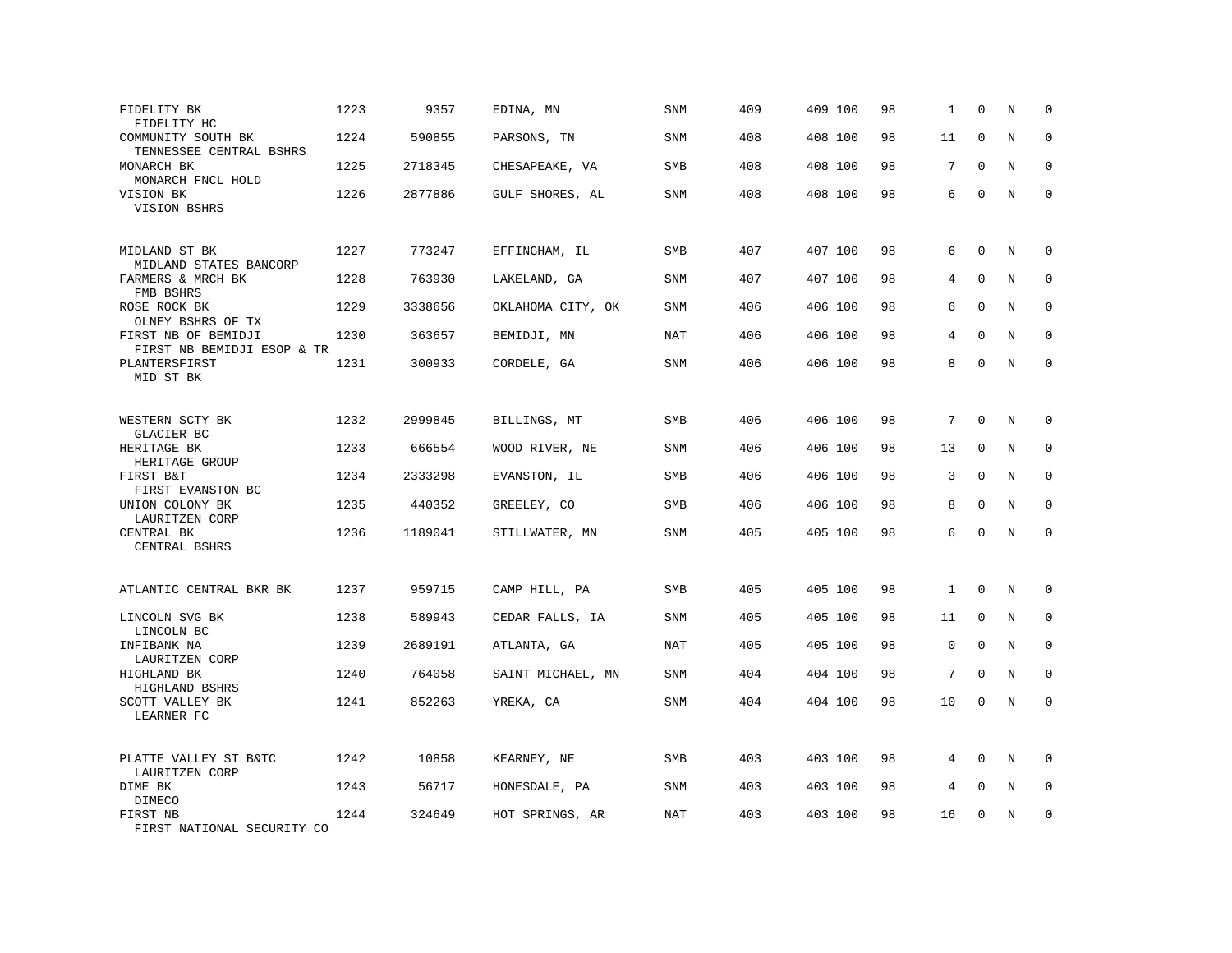| S&C BK<br>S&C BANCO                                                    | 1245 | 25852   | NEW RICHMOND, WI    | SNM        | 402 | 402 100 | 98 | 20             | $\mathbf 0$  | N           | $\mathbf 0$  |
|------------------------------------------------------------------------|------|---------|---------------------|------------|-----|---------|----|----------------|--------------|-------------|--------------|
| INTERCREDIT BK NA                                                      | 1246 | 44433   | MIAMI, FL           | NAT        | 401 | 401 100 | 98 | 4              | $\Omega$     | N           | $\Omega$     |
|                                                                        |      |         |                     |            |     |         |    |                |              |             |              |
|                                                                        |      |         |                     |            |     |         |    |                |              |             |              |
| PREMIER BK<br>PREMIER BHC                                              | 1247 | 2286554 | TALLAHASSEE, FL     | <b>SNM</b> | 401 | 401 100 | 98 | 2              | $\mathbf 0$  | N           | $\mathbf 0$  |
| DOUGLAS CTY BK                                                         | 1248 | 201638  | DOUGLASVILLE, GA    | <b>SNM</b> | 400 | 400 100 | 98 | 2              | $\mathbf 0$  | N           | $\mathbf 0$  |
| THORNTON HC<br>BANKIOWA<br>FIDELITY BAN CORP                           | 1249 | 737548  | CEDAR RAPIDS, IA    | <b>SNM</b> | 400 | 400 100 | 98 | 8              | $\Omega$     | N           | $\Omega$     |
| GIRARD NB<br><b>GN BSHRS</b>                                           | 1250 | 928056  | GIRARD, KS          | <b>NAT</b> | 400 | 400 100 | 98 | 13             | $\mathbf 0$  | N           | $\mathbf 0$  |
| FARMERS NB OF DANVILLE<br>BOYLE BANCORP                                | 1251 | 785147  | DANVILLE, KY        | NAT        | 399 | 399 100 | 98 | 11             | 0            | N           | $\mathbf{0}$ |
|                                                                        |      |         |                     |            |     |         |    |                |              |             |              |
| NATIONAL BK OF COMMERCE<br>COMMERCE BC                                 | 1252 | 442039  | BERKELEY, IL        | NAT        | 398 | 398 100 | 99 | 1              | $\mathbf 0$  | N           | 0            |
| WACCAMAW BK                                                            | 1253 | 2607449 | WHITEVILLE, NC      | SMB        | 398 | 398 100 | 99 | 10             | 0            | N           | 0            |
| WACCAMAW BSHRS<br>NEW CENTURY BK<br>NCB HOLD                           | 1254 | 2713461 | CHICAGO, IL         | <b>SNM</b> | 398 | 398 100 | 99 | $\mathbf{1}$   | $\mathbf{0}$ | N           | $\mathbf 0$  |
| SECOND NB                                                              | 1255 | 236519  | GREENVILLE, OH      | <b>NAT</b> | 398 | 398 100 | 99 | 9              | $\mathbf 0$  | N           | $\mathbf 0$  |
| PARK NAT CORP<br>BANK OF ELK RIVER<br>METRO NORTH BSHRS                | 1256 | 10250   | ELK RIVER, MN       | SNM        | 397 | 397 100 | 99 | 5              | $\mathbf 0$  | $\rm N$     | $\mathbf 0$  |
|                                                                        |      |         |                     |            |     |         |    |                |              |             |              |
| STATE BK                                                               | 1257 | 602048  | FENTON, MI          | <b>SNM</b> | 397 | 397 100 | 99 | 7              | $\mathbf 0$  | N           | $\mathbf 0$  |
| FENTURA FNCL<br>PEOPLES BK<br>PEOPLES HC                               | 1258 | 454434  | WINDER, GA          | SNM        | 396 | 396 100 | 99 | 5              | $\mathbf 0$  | N           | $\mathbf 0$  |
| COUNTRY BK<br>COUNTRY BK HOLD CO                                       | 1259 | 1191482 | NEW YORK, NY        | <b>SNM</b> | 396 | 396 100 | 99 | $\overline{4}$ | $\mathbf 0$  | $\mathbf N$ | $\mathbf 0$  |
| BANK OF FL SE<br>BANCSHARES OF FL                                      | 1260 | 3116274 | FORT LAUDERDALE, FL | SNM        | 396 | 396 100 | 99 | $\mathbf{1}$   | $\mathbf 0$  | N           | 0            |
| FIRST BK OF MO<br>VALLEY VIEW BSHRS                                    | 1261 | 954457  | GLADSTONE, MO       | <b>SNM</b> | 395 | 395 100 | 99 | 9              | $\mathbf 0$  | N           | $\mathbf 0$  |
|                                                                        |      |         |                     |            |     |         |    |                |              |             |              |
| CITY NB OF NJ<br>CITY NAT BSHRS CORP                                   | 1262 | 567905  | NEWARK, NJ          | <b>NAT</b> | 395 | 395 100 | 99 | 9              | $\Omega$     | N           | $\mathbf 0$  |
| WEST TX NB                                                             | 1263 | 237066  | MIDLAND, TX         | NAT        | 395 | 395 100 | 99 | 9              | $\Omega$     | $\rm N$     | 0            |
| FIRST-WEST TX BSHRS<br>FIRST NB OF JEFFERSONVILLE<br>JEFFERSONVILLE BC | 1264 | 306908  | JEFFERSONVILLE, NY  | <b>NAT</b> | 394 | 394 100 | 99 | 9              | $\Omega$     | N           | $\Omega$     |
| NATIONAL BK OF CMRC<br>NATCOM BSHRS                                    | 1265 | 775456  | SUPERIOR, WI        | NAT        | 394 | 394 100 | 99 | 4              | $\mathbf{0}$ | N           | $\mathbf 0$  |
| HONESDALE NB<br>HONAT BC                                               | 1266 | 465618  | HONESDALE, PA       | <b>NAT</b> | 394 | 394 100 | 99 | 7              | $\mathbf 0$  | N           | $\mathbf 0$  |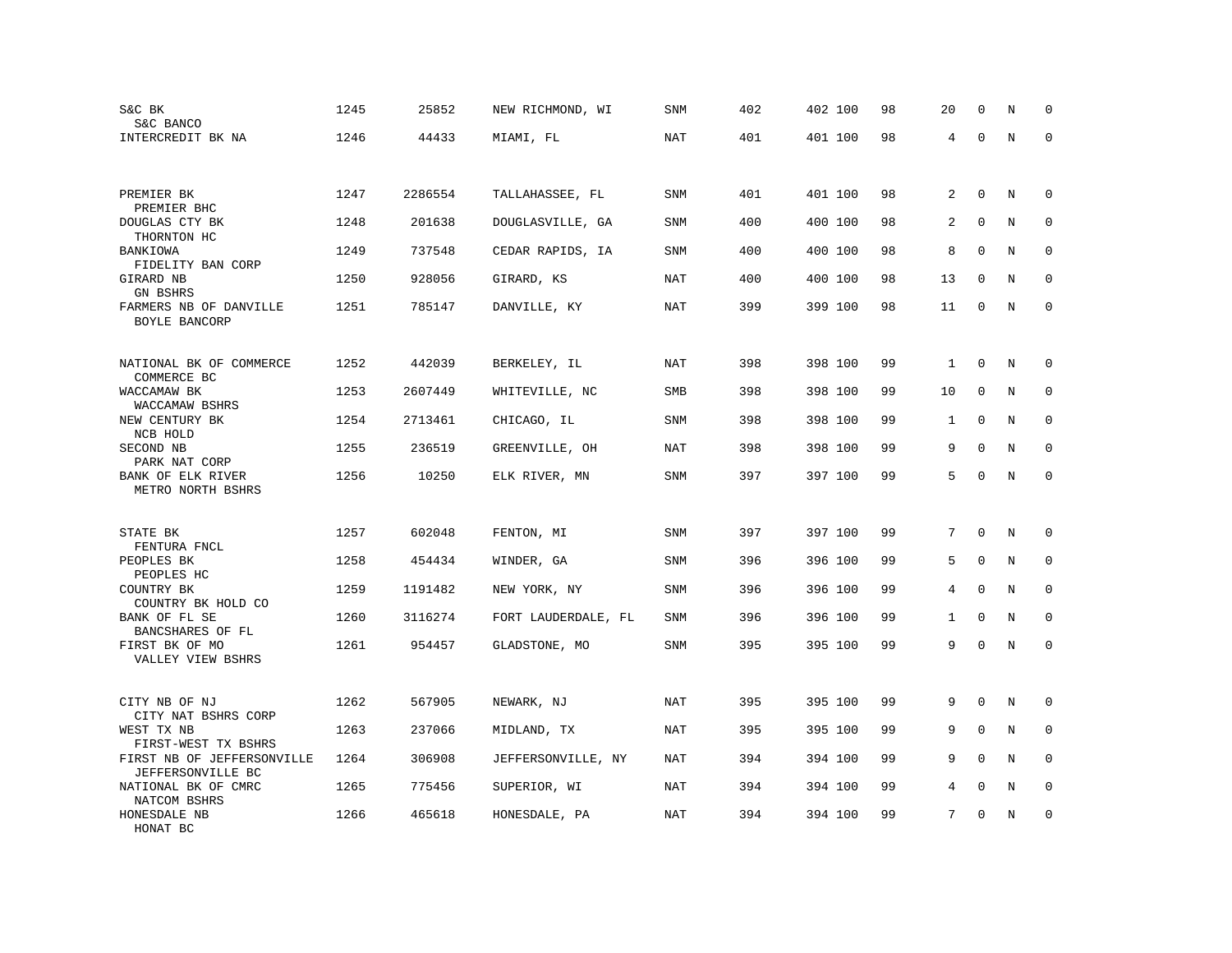| FARMERS & MRCH BK<br>FMB BKG CORP                   | 1267 | 271631  | MONTICELLO, FL      | SNM        | 394 | 394 100 | 99 | 6            | $\Omega$    | N       | $\Omega$    |
|-----------------------------------------------------|------|---------|---------------------|------------|-----|---------|----|--------------|-------------|---------|-------------|
| BANK OF HEMET<br>HEMET BC                           | 1268 | 183668  | RIVERSIDE, CA       | SNM        | 394 | 394 100 | 99 | 6            | $\Omega$    | N       | $\Omega$    |
| OLD SECOND BK YORKVILLE<br>OLD SECOND BC            | 1269 | 289542  | YORKVILLE, IL       | SMB        | 393 | 393 100 | 99 | 6            | $\Omega$    | N       | $\mathbf 0$ |
| KATAHDIN TC<br>KATAHDIN BSHRS CORP                  | 1270 | 327305  | PATTEN, ME          | SNM        | 393 | 393 100 | 99 | 12           | $\Omega$    | N       | $\Omega$    |
| 1ST CONSTITUTION BK<br>1ST CONSTITUTION BC          | 1271 | 1412619 | CRANBURY, NJ        | SNM        | 393 | 393 100 | 99 | 9            | $\Omega$    | N       | $\Omega$    |
| EASTERN NB                                          | 1272 | 171133  | MIAMI, FL           | NAT        | 392 | 381 97  | 99 | 5            | $\Omega$    | Y       | $\Omega$    |
| MARINE BK<br>CIB MARINE BSHRS                       | 1273 | 998974  | WAUWATOSA, WI       | SNM        | 392 | 392 100 | 99 | 10           | $\Omega$    | N       | $\Omega$    |
| ROYAL BK MO<br>ROYAL BSHRS                          | 1274 | 501459  | UNIVERSITY CITY, MO | <b>SNM</b> | 392 | 392 100 | 99 | 3            | $\Omega$    | N       | $\Omega$    |
| FIRST BK OF BERNE<br>FIRST BERNE FC                 | 1275 | 312244  | BERNE, IN           | <b>SMB</b> | 391 | 391 100 | 99 | 6            | $\Omega$    | N       | $\Omega$    |
| FIRST NB AMER<br>FIRST NAT BSHRS                    | 1276 | 413141  | EAST LANSING, MI    | NAT        | 391 | 391 100 | 99 | $\Omega$     | $\Omega$    | N       | $\Omega$    |
| PARK AVENUE BANK<br>PARK AVE BC                     | 1277 | 1160152 | NEW YORK, NY        | SNM        | 390 | 390 100 | 99 | $\Omega$     | $\mathbf 0$ | N       | $\mathbf 0$ |
| HABIB AMER BK<br>MAHAM BETEILIGUNGSGESELLSCHAFT     | 1278 | 245016  | NEW YORK, NY        | <b>SNM</b> | 390 | 281 72  | 99 | 4            | $\Omega$    | Y       | 25          |
| WORTH NB<br>WORTH BC                                | 1279 | 793151  | LAKE WORTH, TX      | NAT        | 390 | 390 100 | 99 | 4            | $\Omega$    | N       | $\mathbf 0$ |
| AMERICAN ST BK<br>AMBANK CO                         | 1280 | 735441  | SIOUX CENTER, IA    | <b>SNM</b> | 390 | 390 100 | 99 | 5            | $\mathbf 0$ | $\rm N$ | $\mathbf 0$ |
| FIRST WESTERN BK STURGIS<br>FIRST WESTERN BC        | 1281 | 495352  | STURGIS, SD         | SNM        | 389 | 389 100 | 99 | 5            | $\Omega$    | N       | $\mathbf 0$ |
| HILLTOP NB<br>MIDLAND FC                            | 1282 | 1454    | CASPER, WY          | NAT        | 389 | 389 100 | 99 | 5            | $\Omega$    | N       | $\mathbf 0$ |
| PACIFIC CITY BK                                     | 1283 | 3212402 | LOS ANGELES, CA     | SNM        | 389 | 389 100 | 99 | $\mathbf{1}$ | $\mathbf 0$ | $\rm N$ | $\mathbf 0$ |
| PROVIDENT CMNTY BK NA<br>PROVIDENT CMNTY BSHRS      | 1284 | 937674  | UNION, SC           | NAT        | 388 | 388 100 | 99 | 8            | $\Omega$    | N       | $\mathbf 0$ |
| COMMUNITY BK<br>COMMUNITY BKR                       | 1285 | 268257  | GRANBURY, TX        | SMB        | 388 | 388 100 | 99 | 8            | $\mathbf 0$ | N       | $\mathbf 0$ |
| UNITED B&TC<br><b>UBT BSHRS</b>                     | 1286 | 990352  | MARYSVILLE, KS      | SMB        | 388 | 388 100 | 99 | 12           | $\Omega$    | N       | $\mathbf 0$ |
| BANKERS BK OF THE WEST<br>BANKERS BK OF THE WEST BC | 1287 | 732758  | DENVER, CO          | <b>SMB</b> | 388 | 388 100 | 99 | $\Omega$     | $\Omega$    | N       | $\mathbf 0$ |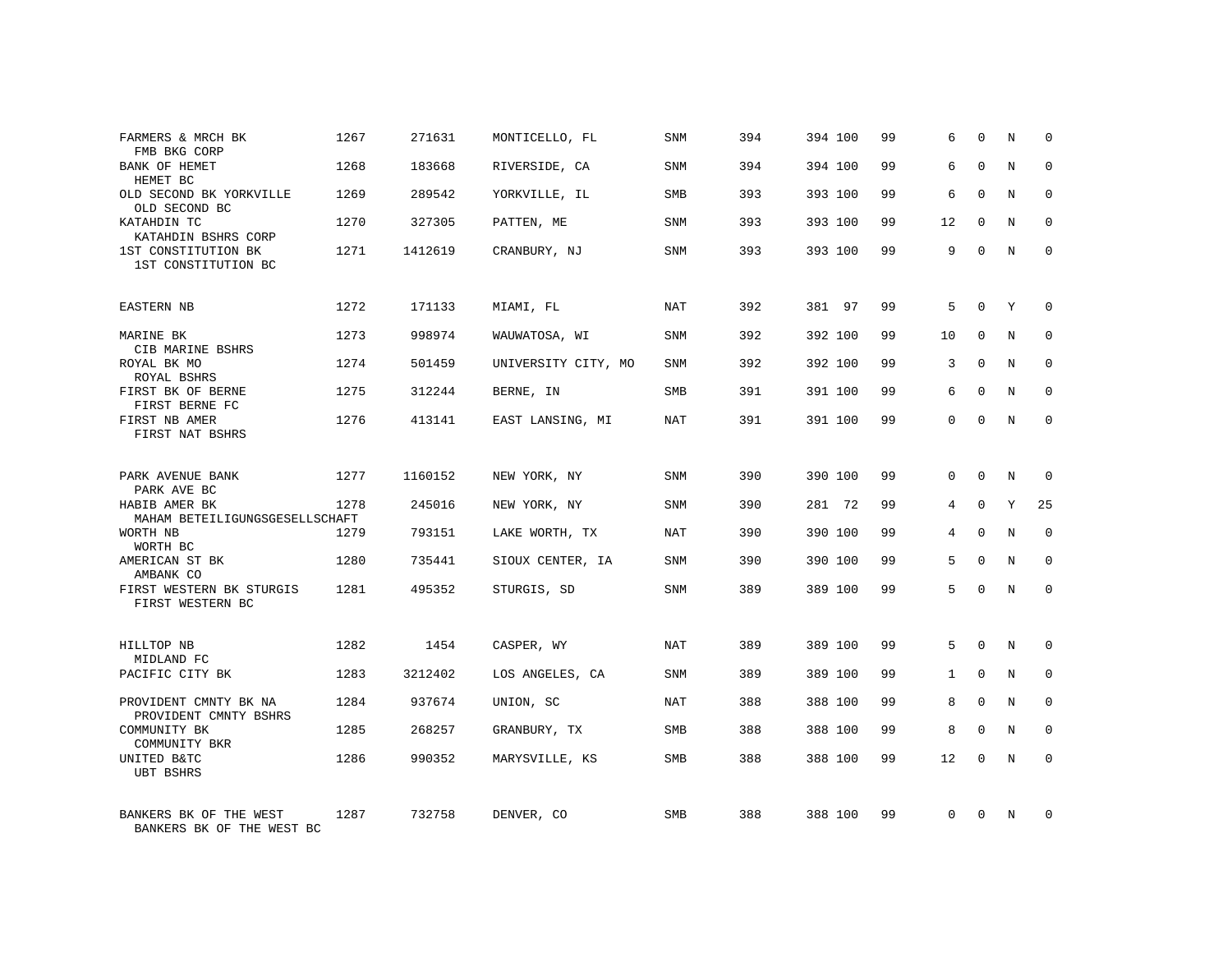| FIRST COUNTY BK<br>FIRST CO BANCORP         | 1288 | 327949  | NEW BADEN, IL         | <b>SNM</b> | 388 | 388 100 | 99 | 3              | $\mathbf 0$  | N       | $\mathbf 0$ |
|---------------------------------------------|------|---------|-----------------------|------------|-----|---------|----|----------------|--------------|---------|-------------|
| ITASCA B&TC<br>ITASCA BC                    | 1289 | 812436  | ITASCA, IL            | <b>SNM</b> | 388 | 388 100 | 99 | 0              | $\Omega$     | N       | $\Omega$    |
| AMERICAN MARINE BK<br>AMB FS CORP ESOP 401K | 1290 | 691079  | BAINBRIDGE ISLAND, WA | SNM        | 387 | 387 100 | 99 | 11             | $\mathbf 0$  | N       | $\mathbf 0$ |
| PUTNAM FIDUCIARY TC                         | 1291 | 913203  | BOSTON, MA            | <b>SNM</b> | 387 | 387 100 | 99 | 0              | $\mathbf 0$  | N       | $\mathbf 0$ |
| CAMBRIDGE BK<br>INLAND BC HC                | 1292 | 2450711 | LAKE ZURICH, IL       | SNM        | 387 | 387 100 | 99 | 2              | $\Omega$     | N       | $\Omega$    |
| FIRST CHATHAM BK<br>FCB FNCL CORP           | 1293 | 3075474 | SAVANNAH, GA          | SNM        | 387 | 387 100 | 99 | 6              | $\mathbf{0}$ | N       | $\mathbf 0$ |
| SECURITY B&TC OF ALBANY<br>SYNOVUS FC       | 1294 | 2938    | ALBANY, GA            | <b>SNM</b> | 386 | 386 100 | 99 | 6              | $\Omega$     | N       | $\Omega$    |
| WESTSOUND BK<br>WSB FNCL GRP                | 1295 | 2791003 | BREMERTON, WA         | <b>SNM</b> | 386 | 386 100 | 99 | 6              | $\mathbf 0$  | N       | $\mathbf 0$ |
| SOUTHERN CMNTY BK<br>SOUTHERN CMNTY BSHRS   | 1296 | 2916365 | FAYETTEVILLE, GA      | SNM        | 386 | 386 100 | 99 | 5              | $\Omega$     | N       | $\mathbf 0$ |
| 21ST CENTURY BK<br>DOLPHIN FAMILY MGMT CO   | 1297 | 340256  | LORETTO, MN           | <b>SNM</b> | 386 | 386 100 | 99 | 4              | $\mathbf 0$  | N       | 0           |
| FIRST NB OF HUDSON<br>CHARTER 95 CORP       | 1298 | 395555  | WOODBURY, MN          | <b>NAT</b> | 385 | 385 100 | 99 | 8              | $\mathbf{0}$ | N       | $\mathbf 0$ |
| FARMERS BK<br>FIRST FARMERS BSHRS           | 1299 | 901938  | PORTLAND, TN          | SNM        | 385 | 385 100 | 99 | 9              | $\mathbf{0}$ | $\rm N$ | $\mathbf 0$ |
| PACIFIC ST BK<br>PACIFIC ST BC              | 1300 | 1158832 | STOCKTON, CA          | SMB        | 385 | 385 100 | 99 | 8              | $\Omega$     | N       | $\mathbf 0$ |
| MAINE B&TC<br>CHITTENDEN CORP               | 1301 | 1904673 | PORTLAND, ME          | SNM        | 385 | 385 100 | 99 | 11             | $\Omega$     | N       | $\mathbf 0$ |
| ANCHOR BK NA<br>ANCHOR BC                   | 1302 | 776350  | WAYZATA, MN           | NAT        | 384 | 384 100 | 99 | 3              | $\mathbf{0}$ | N       | 0           |
| MALVERN NB<br>MNB BSHRS                     | 1303 | 906241  | MALVERN, AR           | NAT        | 384 | 384 100 | 99 | 10             | $\mathbf 0$  | N       | 0           |
| YELLOWSTONE BK<br>YELLOWSTONE HC            | 1304 | 680457  | LAUREL, MT            | SMB        | 384 | 384 100 | 99 | 6              | $\mathbf{0}$ | N       | $\mathbf 0$ |
| ARMSTRONG BK<br>IRONHORSE FNCL GRP          | 1305 | 470452  | MUSKOGEE, OK          | <b>SNM</b> | 383 | 383 100 | 99 | 12             | $\mathbf 0$  | N       | $\mathbf 0$ |
| COLORADO CMNTY BK<br>WASHINGTON INV CO      | 1306 | 132853  | YUMA, CO              | SMB        | 383 | 383 100 | 99 | 14             | $\mathbf 0$  | N       | $\mathbf 0$ |
| BLOOMFIELD ST BK<br>UNIVERSAL BANCORP       | 1307 | 64543   | BLOOMFIELD, IN        | <b>SNM</b> | 383 | 383 100 | 99 | 12             | $\mathbf 0$  | N       | $\Omega$    |
| FIRST NB OF DURANGO<br>FIRST BC             | 1308 | 68859   | DURANGO, CO           | NAT        | 382 | 382 100 | 99 | $\overline{a}$ | $\mathbf 0$  | N       | $\mathbf 0$ |
| <b>MBANK</b><br>MACKINAC FC                 | 1309 | 132554  | MANISTIQUE, MI        | SNM        | 382 | 382 100 | 99 | 33             | $\mathbf 0$  | N       | $\mathbf 0$ |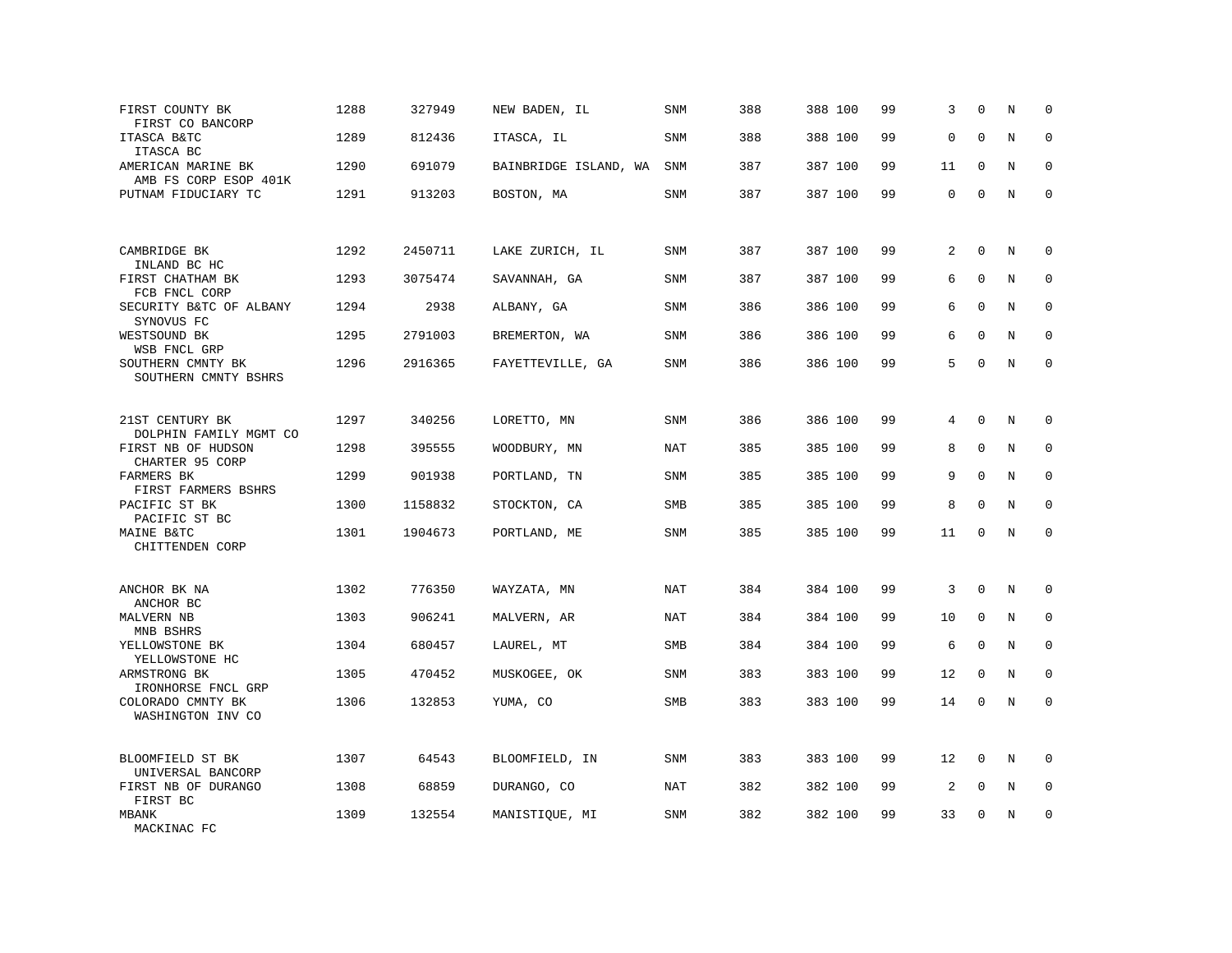| LEADERS BK<br>LEADERS GRP                                                       | 1310 | 2855978 | OAK BROOK, IL             | SNM        | 382 | 382 100 | 99 | 0            | $\Omega$     | N | $\mathbf 0$  |
|---------------------------------------------------------------------------------|------|---------|---------------------------|------------|-----|---------|----|--------------|--------------|---|--------------|
| FIRST NB&TC<br>SOUTHERN NB                                                      | 1311 | 697231  | FORT WALTON BEACH, FL NAT |            | 381 | 381 100 | 99 | 13           | $\mathbf 0$  | N | $\mathbf 0$  |
| UNION BK                                                                        | 1312 | 333203  | MORRISVILLE, VT           | <b>SNM</b> | 381 | 381 100 | 99 | 13           | $\mathbf 0$  | N | $\mathbf 0$  |
| UNION BSHRS<br>CAPITAL CITY BK<br>CAPITAL CITY BSHRS                            | 1313 | 348551  | TOPEKA, KS                | SNM        | 381 | 381 100 | 99 | 9            | $\mathbf{0}$ | N | $\mathbf 0$  |
| FARMERS BK FRANKFORT IN<br>FARMERS BC                                           | 1314 | 423449  | FRANKFORT, IN             | <b>SNM</b> | 380 | 380 100 | 99 | 8            | $\mathbf 0$  | N | $\mathbf 0$  |
| MERCHANTS NB<br>MERCHANTS BC                                                    | 1315 | 701222  | HILLSBORO, OH             | <b>NAT</b> | 380 | 380 100 | 99 | 5            | $\Omega$     | N | $\mathbf 0$  |
| GUARANTY B&TC<br>GUARANTY CAPITAL CORP                                          | 1316 | 84541   | BELZONI, MS               | SNM        | 380 | 380 100 | 99 | 10           | $\Omega$     | N | $\mathbf 0$  |
| FIRST S BK                                                                      | 1317 | 279338  | BOCA RATON, FL            | SMB        | 380 | 380 100 | 99 | 7            | $\mathbf 0$  | N | $\mathbf 0$  |
| FIRST SOUTHERN BC<br>FIRST NB IN STAUNTON                                       | 1318 | 126740  | STAUNTON, IL              | NAT        | 379 | 379 100 | 99 | 9            | $\mathbf 0$  | N | $\mathbf 0$  |
| FIRST STAUNTON BSHRS<br>BANK OF FL SW                                           | 1319 | 2796615 | NAPLES, FL                | SNM        | 379 | 379 100 | 99 | $\mathbf{1}$ | $\mathbf 0$  | N | $\mathbf 0$  |
| BANCSHARES OF FL<br>GRAND BK                                                    | 1320 | 3117431 | DALLAS, TX                | <b>SNM</b> | 379 | 379 100 | 99 | $\mathbf{1}$ | $\Omega$     | N | $\Omega$     |
| BESSEMER TC<br>BESSEMER GROUP                                                   | 1321 | 7009    | WOODBRIDGE, NJ            | SNM        | 378 | 378 100 | 99 | 0            | $\mathbf 0$  | N | $\mathbf 0$  |
| HERITAGE BK CENTRAL IL                                                          | 1322 | 181347  | TRIVOLI, IL               | SNM        | 378 | 378 100 | 99 | 4            | $\Omega$     | N | $\Omega$     |
| TRIVOLI BC<br>FIRST SOUTH BK                                                    | 1323 | 327453  | BOLIVAR, TN               | <b>SNM</b> | 377 | 377 100 | 99 | 9            | $\Omega$     | N | $\mathbf 0$  |
| HARDEMAN COUNTY INVESTMENT<br>INTERNATIONAL BK CMRC<br>INTERNATIONAL BSHRS CORP | 1324 | 382069  | ZAPATA, TX                | <b>SNM</b> | 376 | 376 100 | 99 | 8            | $\Omega$     | N | $\mathbf 0$  |
| BAKER BOYER NB<br>BAKER BOYER BC                                                | 1325 | 69678   | WALLA WALLA, WA           | NAT        | 376 | 376 100 | 99 | 8            | $\mathbf 0$  | N | $\mathbf{0}$ |
| FIRST CMRL BK USA                                                               | 1326 | 2332910 | ALHAMBRA, CA              | SNM        | 375 | 375 100 | 99 | 4            | $\Omega$     | N | 7            |
|                                                                                 |      |         |                           |            |     |         |    |              |              |   |              |
| SEVIER CTY BK<br>SEVIER CTY BSHRS                                               | 1327 | 982937  | SEVIERVILLE, TN           | SNM        | 375 | 375 100 | 99 | 5            | $\Omega$     | N | 0            |
| FIRST BK<br>FIRST BC                                                            | 1328 | 451068  | KETCHIKAN, AK             | SNM        | 375 | 375 100 | 99 | 8            | $\mathbf{0}$ | N | 0            |
| AMERICAN FNB                                                                    | 1329 | 2694681 | HOUSTON, TX               | NAT        | 374 | 374 100 | 99 | 5            | $\Omega$     | N | $\Omega$     |
| CHOICE FNCL GRP<br>CHOICE FNCL HOLD                                             | 1330 | 826956  | GRAFTON, ND               | SNM        | 374 | 374 100 | 99 | 9            | $\mathbf{0}$ | Ν | 0            |
| FIRST NAT BKG CO<br>FNBC BC                                                     | 1331 | 100843  | ASH FLAT, AR              | NAT        | 374 | 374 100 | 99 | 12           | $\mathbf 0$  | N | $\mathbf 0$  |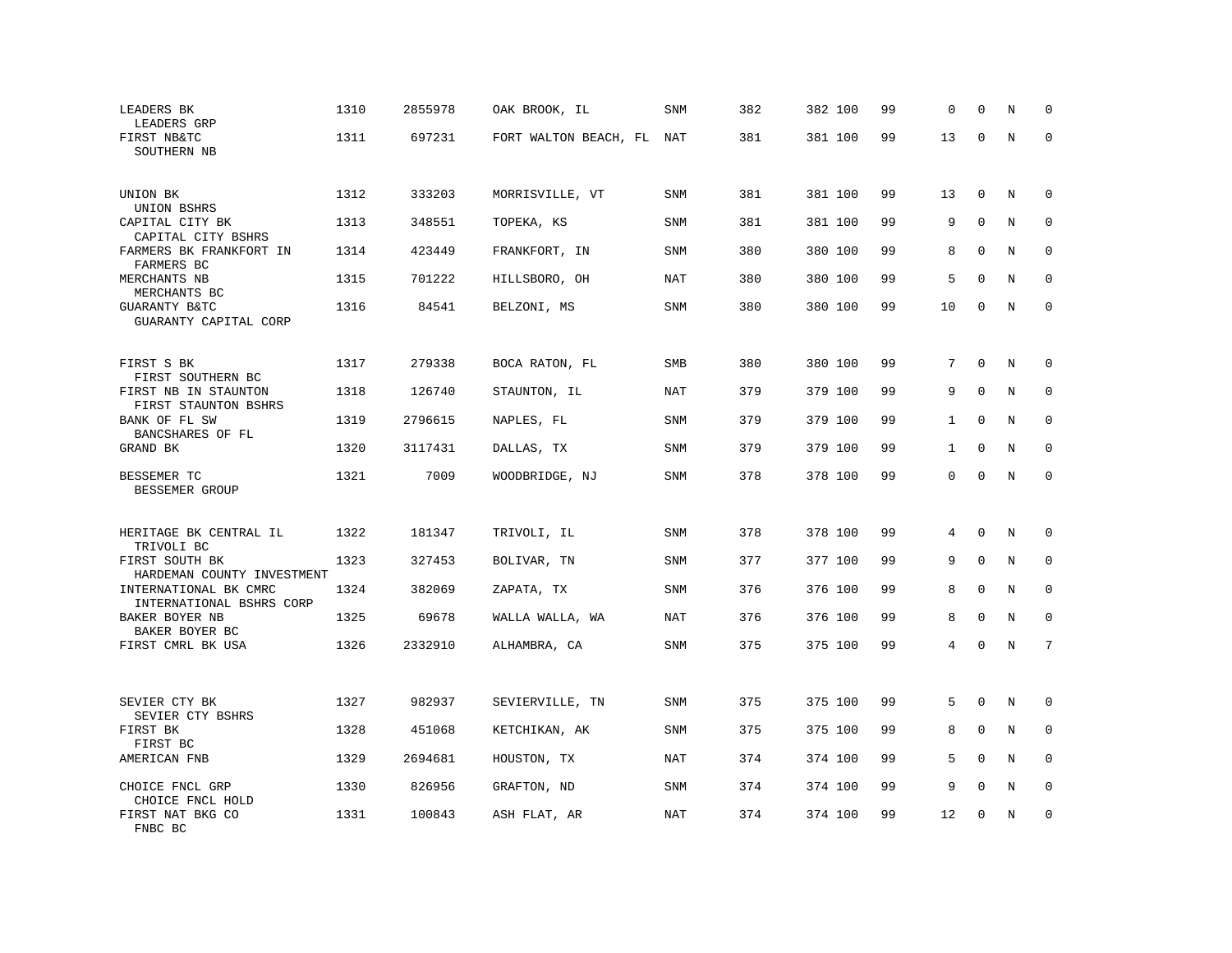| INDEPENDENT BKR BK OF FL<br>BANKERS BC OF FL                 | 1332 | 190639  | LAKE MARY, FL      | <b>SMB</b> | 373 | 373 100 | 99 | 0            | $\Omega$     | N          | $\Omega$    |
|--------------------------------------------------------------|------|---------|--------------------|------------|-----|---------|----|--------------|--------------|------------|-------------|
| HAVEN TR BK<br>HAVEN TR BC                                   | 1333 | 2876889 | DULUTH, GA         | <b>SNM</b> | 373 | 373 100 | 99 | 3            | $\Omega$     | N          | $\Omega$    |
| STERLING BK<br>STERLING BANCGROUP                            | 1334 | 147174  | LANTANA, FL        | SMB        | 372 | 372 100 | 99 | 2            | $\Omega$     | N          | $\Omega$    |
| MIRAE BK<br>MIRAE BC                                         | 1335 | 3125016 | LOS ANGELES, CA    | <b>SNM</b> | 371 | 371 100 | 99 | 3            | $\Omega$     | N          | $\Omega$    |
| COMMUNITY BK OF THE S<br>CBS FC                              | 1336 | 2837200 | SMYRNA, GA         | SNM        | 371 | 371 100 | 99 | 3            | $\Omega$     | N          | $\Omega$    |
| COLORADO CAP BK                                              | 1337 | 2595461 | CASTLE ROCK, CO    | <b>SNM</b> | 371 | 371 100 | 99 | 4            | $\mathbf 0$  | N          | $\mathbf 0$ |
| <b>BANKVEST</b><br>NORTHEAST BK<br>NORTHEAST SECURITIES CORP | 1338 | 689357  | MINNEAPOLIS, MN    | SNM        | 370 | 370 100 | 99 | 2            | $\Omega$     | N          | $\mathbf 0$ |
| LEGEND BK NA<br>LEGEND BC                                    | 1339 | 100357  | BOWIE, TX          | NAT        | 370 | 370 100 | 99 | 6            | $\Omega$     | N          | $\mathbf 0$ |
| PEOPLES ST BK<br>PSB FC                                      | 1340 | 939753  | MANY, LA           | <b>SNM</b> | 370 | 370 100 | 99 | 14           | $\Omega$     | N          | $\mathbf 0$ |
| STOCKMANS BK<br>STOCKMANS FNCL GRP                           | 1341 | 1852381 | ELK GROVE, CA      | <b>SNM</b> | 369 | 369 100 | 99 | 3            | $\mathbf 0$  | N          | $\mathbf 0$ |
| BRITTON & KOONTZ BK NA<br>BRITTON & KOONTZ CAP CORP          | 1342 | 539939  | NATCHEZ, MS        | <b>NAT</b> | 369 | 369 100 | 99 | 5            | $\Omega$     | $_{\rm N}$ | $\Omega$    |
| <b>OUAIL CREEK BK NA</b><br><b>OUAIL CREEK BSHRS</b>         | 1343 | 507152  | OKLAHOMA CITY, OK  | NAT        | 369 | 369 100 | 99 | 0            | $\mathbf{0}$ | N          | $\mathbf 0$ |
| FIRST NB OF THE ROCKIES<br>FNBR HC                           | 1344 | 338758  | GRAND JUNCTION, CO | NAT        | 369 | 369 100 | 99 | 8            | $\Omega$     | N          | $\Omega$    |
| FIRST MN BK<br>MCLEOD BSHRS                                  | 1345 | 75053   | MINNETONKA, MN     | SNM        | 369 | 369 100 | 99 | 9            | $\Omega$     | N          | 0           |
| CORNERSTONE CMNTY BK<br><b>CORNERSTONE BSHRS</b>             | 1346 | 2398596 | HIXSON, TN         | <b>SNM</b> | 368 | 368 100 | 99 | 6            | $\Omega$     | $_{\rm N}$ | $\Omega$    |
| FIDELITY BK OF FL NA                                         | 1347 | 1516423 | MERRITT ISLAND, FL | NAT        | 368 | 368 100 | 99 | $\mathbf{1}$ | $\Omega$     | N          | $\mathbf 0$ |
| FIRSTBANK OF LITTLETON<br>FIRSTBANK HC                       | 1348 | 297453  | LITTLETON, CO      | SNM        | 367 | 367 100 | 99 | 6            | $\mathbf 0$  | N          | 0           |
| JACKSON COUNTY BK<br>BANCORP OF SOUTHERN IN                  | 1349 | 884442  | SEYMOUR, IN        | <b>SNM</b> | 367 | 367 100 | 99 | 11           | $\Omega$     | N          | $\mathbf 0$ |
| MAINSTREET BK<br>BANCMIDWEST CORP                            | 1350 | 371353  | FOREST LAKE, MN    | SNM        | 367 | 367 100 | 99 | 8            | $\mathbf 0$  | N          | 0           |
| UNITED S BK<br>UNISOUTH                                      | 1351 | 327435  | UMATILLA, FL       | SNM        | 366 | 366 100 | 99 | 10           | $\Omega$     | N          | $\mathbf 0$ |
| ALLEGHENY VALLEY BK<br>ALLEGHENY VALLEY BC                   | 1352 | 1829    | PITTSBURGH, PA     | <b>SNM</b> | 366 | 366 100 | 99 | 10           | $\Omega$     | N          | $\mathbf 0$ |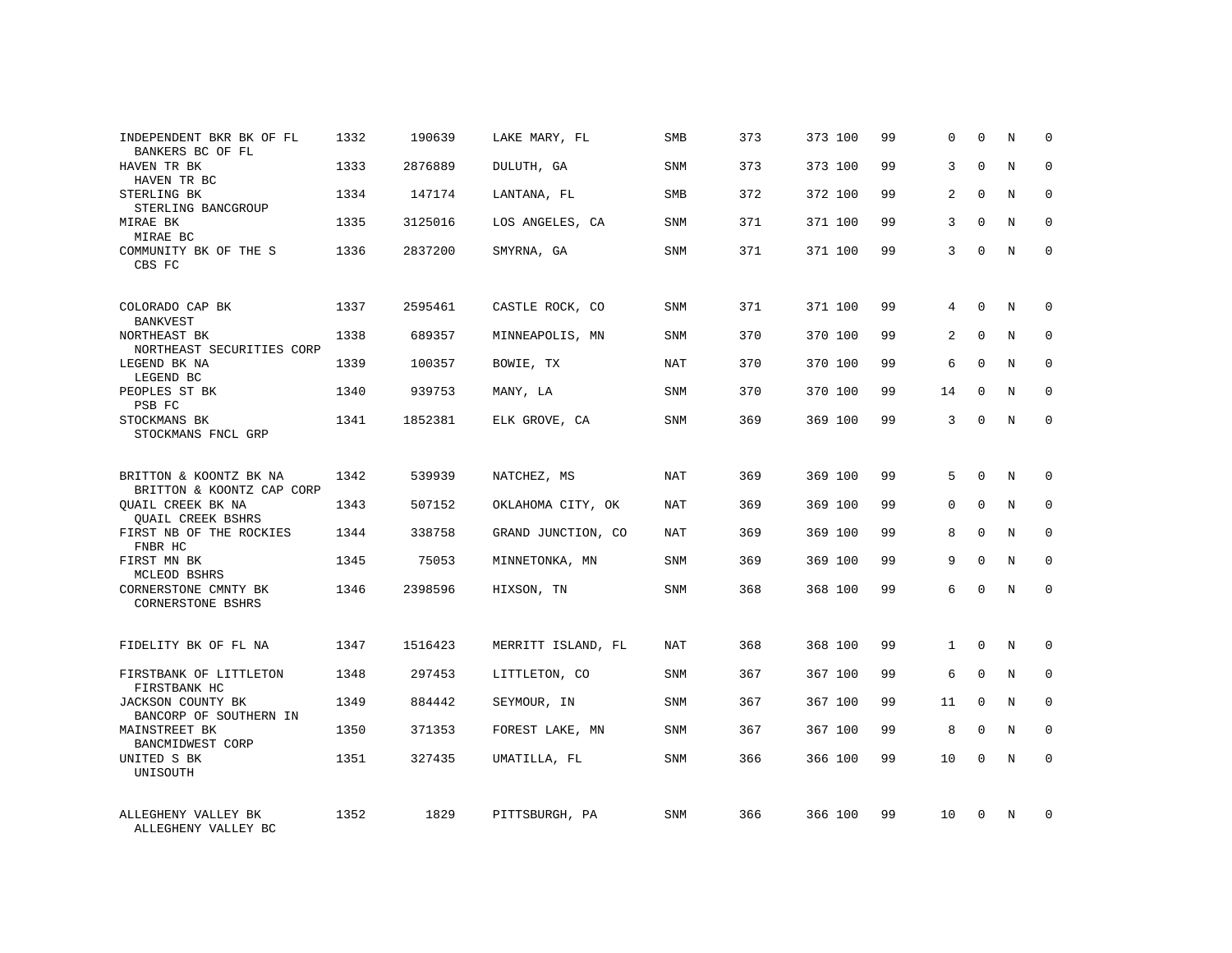| FIRST SECURITY BK OF CONWAY 1353<br>FIRST SECURITY BANCORP |      | 1890374 | CONWAY, AR         | SMB        | 365 | 365 100 | 99 | 9            | $\mathbf 0$  | N       | $\mathbf 0$  |
|------------------------------------------------------------|------|---------|--------------------|------------|-----|---------|----|--------------|--------------|---------|--------------|
| FIRST TR BK                                                | 1354 | 2761912 | CHARLOTTE, NC      | SNM        | 365 | 365 100 | 99 | 2            | $\mathbf 0$  | $\rm N$ | $\mathbf 0$  |
| FIRST NB<br>FIRST NAT BSHRS ESOP & 401 K T                 | 1355 | 805250  | GOODLAND, KS       | NAT        | 365 | 365 100 | 99 | 9            | $\mathbf 0$  | N       | $\mathbf 0$  |
| ROCKWOOD BK<br>ROCKWOOD BSHRS                              | 1356 | 1439456 | EUREKA, MO         | SNM        | 364 | 364 100 | 99 | 4            | $\mathbf 0$  | N       | $\mathbf{0}$ |
| PREMIER AMER BK                                            | 1357 | 3048067 | MIAMI, FL          | SNM        | 364 | 364 100 | 99 | 0            | $\mathbf 0$  | N       | $\mathbf 0$  |
| GOLDEN BK NA                                               | 1358 | 536059  | HOUSTON, TX        | NAT        | 364 | 364 100 | 99 | 3            | $\mathbf 0$  | N       | $\mathbf 0$  |
| FIRSTBANK OF AURORA<br>FIRSTBANK HC                        | 1359 | 939155  | AURORA, CO         | SNM        | 363 | 363 100 | 99 | 8            | $\Omega$     | N       | $\mathbf 0$  |
| CLEARFIELD B&TC<br>CBT FNCL CORP                           | 1360 | 975911  | CLEARFIELD, PA     | SNM        | 363 | 363 100 | 99 | 12           | $\mathbf 0$  | N       | $\mathbf 0$  |
| FIRST NB&TC<br>FIRST OF MCALESTER CORP                     | 1361 | 830355  | MCALESTER, OK      | NAT        | 363 | 363 100 | 99 | 3            | $\Omega$     | N       | $\mathbf 0$  |
| SOUTHERN MO B&TC<br>SOUTHERN MO BANCORP                    | 1362 | 272272  | POPLAR BLUFF, MO   | SNM        | 363 | 363 100 | 99 | 7            | $\mathbf 0$  | N       | 0            |
| FARMERS & MERCHANTS BK<br>F&M BK CORP                      | 1363 | 713926  | TIMBERVILLE, VA    | SMB        | 363 | 363 100 | 99 | 8            | $\mathbf 0$  | N       | $\mathbf 0$  |
| CALVIN B TAYLOR BKG CO BERLI 1364<br>CALVIN B TAYLOR BSHRS |      | 39327   | BERLIN, MD         | SNM        | 362 | 362 100 | 99 | 9            | $\Omega$     | N       | $\mathbf 0$  |
| GWINNETT CMNTY BK<br>COMMUNITY FHC                         | 1365 | 2853358 | DULUTH, GA         | SNM        | 361 | 361 100 | 99 | 2            | $\Omega$     | N       | $\Omega$     |
| PUEBLO B&TC<br>PUEBLO BC                                   | 1366 | 106452  | PUEBLO, CO         | SNM        | 360 | 360 100 | 99 | 9            | $\Omega$     | N       | $\mathbf 0$  |
| FIRSTBANK OF AVON<br>FIRSTBANK HC                          | 1367 | 943059  | AVON, CO           | SNM        | 360 | 360 100 | 99 | 3            | $\mathbf 0$  | N       | 0            |
| FIRST NB IL<br>FIRST LANSING BC                            | 1368 | 1017032 | LANSING, IL        | NAT        | 360 | 360 100 | 99 | 7            | $\mathbf 0$  | N       | $\mathbf{0}$ |
| SECURITY ST BK<br>BRISCOE RANCH                            | 1369 | 839068  | PEARSALL, TX       | SNM        | 360 | 360 100 | 99 | $\mathbf{1}$ | $\Omega$     | N       | $\Omega$     |
| DENMARK ST BK<br>DENMARK BSHRS                             | 1370 | 222446  | DENMARK, WI        | <b>SNM</b> | 360 | 360 100 | 99 | 5            | $\mathbf{0}$ | N       | $\mathbf 0$  |
| PARKE BK<br>PARKE BC                                       | 1371 | 2764212 | SEWELL, NJ         | SNM        | 360 | 360 100 | 99 | 2            | $\Omega$     | N       | $\mathbf 0$  |
| BANK OF TRAVELERS REST<br>TRAVELERS REST BSHRS             | 1372 | 589523  | TRAVELERS REST, SC | SNM        | 359 | 359 100 | 99 | 5            | $\Omega$     | N       | $\Omega$     |
| CITIZENS BK<br>CITIZENS BC                                 | 1373 | 98463   | CORVALLIS, OR      | SNM        | 359 | 359 100 | 99 | 11           | 0            | Ν       | 0            |
| CRESCENT B&TC<br>CB&T HC                                   | 1374 | 1885932 | NEW ORLEANS, LA    | SNM        | 359 | 359 100 | 99 | 4            | $\mathbf 0$  | N       | $\mathbf 0$  |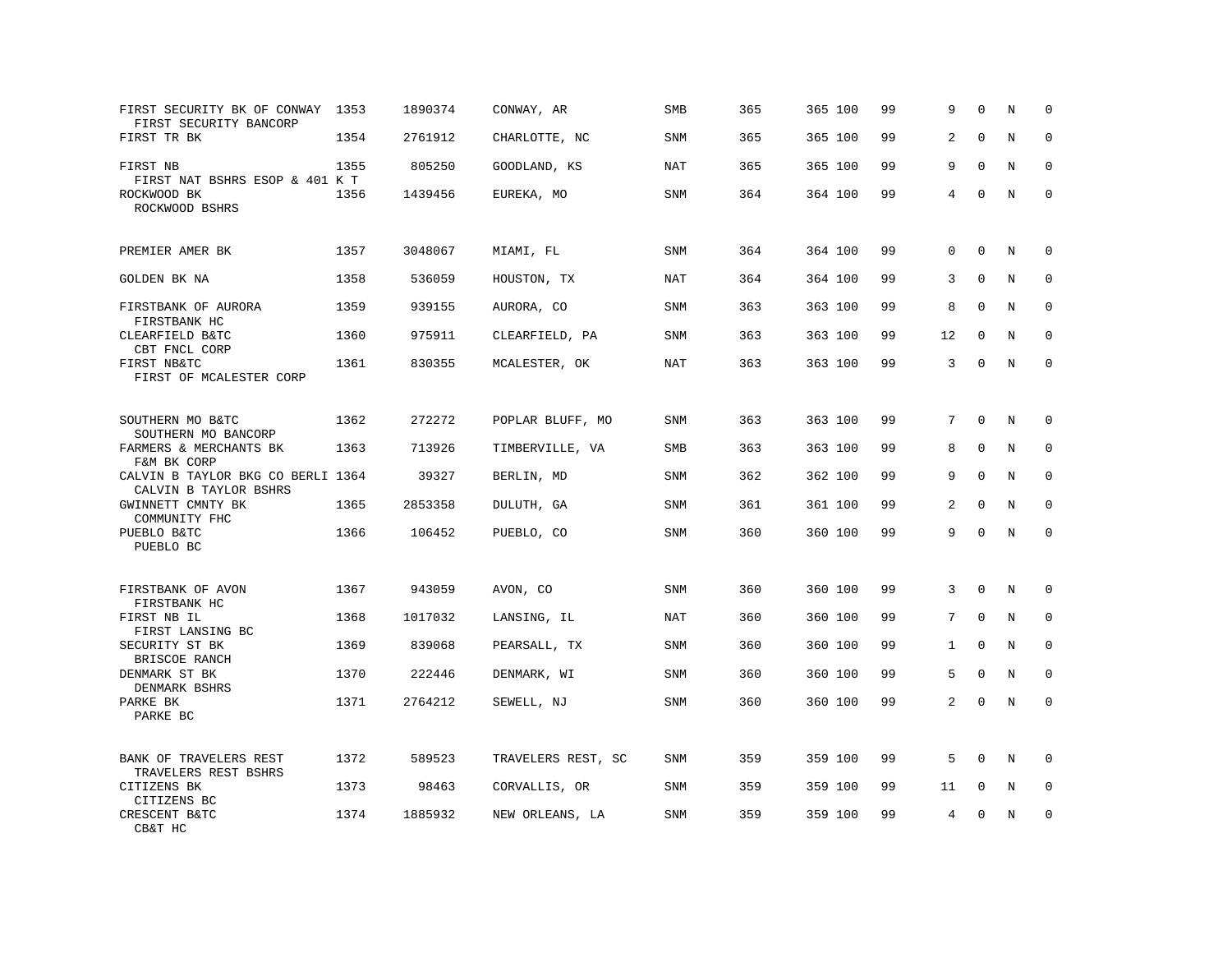| CENTRAL BK<br>COMMERCIAL FC                                           | 1375 | 546544  | STORM LAKE, IA   | SMB        | 359 | 359 100 | 99 | 7            | $\Omega$     | N       | $\mathbf 0$  |
|-----------------------------------------------------------------------|------|---------|------------------|------------|-----|---------|----|--------------|--------------|---------|--------------|
| SEAWAY NB CHICAGO<br>SEAWAY BSHRS                                     | 1376 | 673431  | CHICAGO, IL      | NAT        | 359 | 359 100 | 99 | 5            | $\Omega$     | N       | $\Omega$     |
| WESTERN BK<br>WESTERN BSHRS                                           | 1377 | 829256  | SAINT PAUL, MN   | <b>SNM</b> | 358 | 358 100 | 99 | 5            | $\Omega$     | N       | $\mathbf 0$  |
| QUEENSTOWN BK OF MD<br>QUEENSTOWN BC OF MD                            | 1378 | 429021  | QUEENSTOWN, MD   | <b>SNM</b> | 358 | 358 100 | 99 | 6            | $\mathbf 0$  | N       | $\mathbf 0$  |
| GREER ST BK<br>GREER BSHRS                                            | 1379 | 1356526 | GREER, SC        | SNM        | 358 | 358 100 | 99 | 3            | $\Omega$     | N       | $\mathbf 0$  |
| CRESCENT BK<br>CAROLINA FC                                            | 1380 | 3013823 | MYRTLE BEACH, SC | <b>SNM</b> | 358 | 358 100 | 99 | 3            | $\mathbf 0$  | N       | $\mathbf 0$  |
| FARMERS NB<br>FARMERS BC                                              | 1381 | 307062  | BUHL, ID         | NAT        | 358 | 358 100 | 99 | 4            | $\mathbf 0$  | N       | $\mathbf{0}$ |
| COMMUNITY B&TC OF FL                                                  | 1382 | 2655495 | OCALA, FL        | <b>SNM</b> | 357 | 357 100 | 99 | 0            | $\mathbf 0$  | N       | 0            |
| FLORIDA CMTY BSHRS<br>TRADERS & FARMERS BK<br>TRADERS & FARMERS BSHRS | 1383 | 390336  | HALEYVILLE, AL   | <b>SNM</b> | 357 | 357 100 | 99 | 6            | $\mathbf 0$  | N       | 0            |
| COMMUNITY BK<br>HOME BSHRS                                            | 1384 | 35244   | CABOT, AR        | <b>SMB</b> | 357 | 357 100 | 99 | 10           | $\mathbf 0$  | N       | $\mathbf 0$  |
| HAMLIN B&TC                                                           | 1385 | 291611  | SMETHPORT, PA    | <b>SNM</b> | 356 | 356 100 | 99 | 6            | $\mathbf 0$  | N       | $\mathbf 0$  |
| HERITAGE BK<br>LIBERTY SHARES                                         | 1386 | 507330  | HINESVILLE, GA   | SNM        | 356 | 356 100 | 99 | 27           | $\mathbf 0$  | $\rm N$ | $\mathbf 0$  |
| HORRY CTY ST BK<br>HCSB FC                                            | 1387 | 1162530 | LORIS, SC        | <b>SNM</b> | 355 | 355 100 | 99 | 8            | $\mathbf 0$  | N       | $\mathbf 0$  |
| GREATBANK<br><b>GREATBANC</b>                                         | 1388 | 2307271 | ALGONQUIN, IL    | SNM        | 355 | 355 100 | 99 | $\mathbf{1}$ | $\mathbf{0}$ | N       | $\mathbf 0$  |
| FIRST HOPE BK A NAT BKG ASSN 1389                                     |      | 434203  | HOPE, NJ         | <b>NAT</b> | 355 | 355 100 | 99 | 4            | $\mathbf 0$  | $\rm N$ | $\mathbf 0$  |
| OLD FT BKG CO<br>GILLMOR FNCL SVC                                     | 1390 | 564324  | OLD FORT, OH     | SNM        | 355 | 355 100 | 99 | 4            | $\mathbf 0$  | N       | $\mathbf 0$  |
| SECURITY ST BK<br>SECURITY ST CORP                                    | 1391 | 111979  | CENTRALIA, WA    | <b>SNM</b> | 354 | 354 100 | 99 | 12           | $\mathbf 0$  | N       | $\mathbf 0$  |
| MARINE BK<br>HOME BSHRS                                               | 1392 | 2289537 | MARATHON, FL     | SMB        | 354 | 354 100 | 99 | 3            | $\mathbf 0$  | N       | $\mathbf 0$  |
| ISB CMNTY BK<br>IXONIA BSHRS                                          | 1393 | 529341  | IXONIA, WI       | SNM        | 354 | 354 100 | 99 | 5            | $\Omega$     | N       | 0            |
| COMMUNITY FIRST BK<br>COMMUNITY FIRST BC                              | 1394 | 1440117 | WALHALLA, SC     | <b>SNM</b> | 354 | 354 100 | 99 | 4            | $\Omega$     | N       | $\mathbf 0$  |
| VERMILLION ST BK<br>VERMILLION BSHRS                                  | 1395 | 208057  | VERMILLION, MN   | <b>SNM</b> | 354 | 354 100 | 99 | 4            | $\Omega$     | N       | $\mathbf 0$  |
| NEW CENTURY BK<br>NEW CENTURY BC                                      | 1396 | 2913887 | DUNN, NC         | <b>SNM</b> | 354 | 354 100 | 99 | 2            | $\mathbf 0$  | N       | $\mathbf 0$  |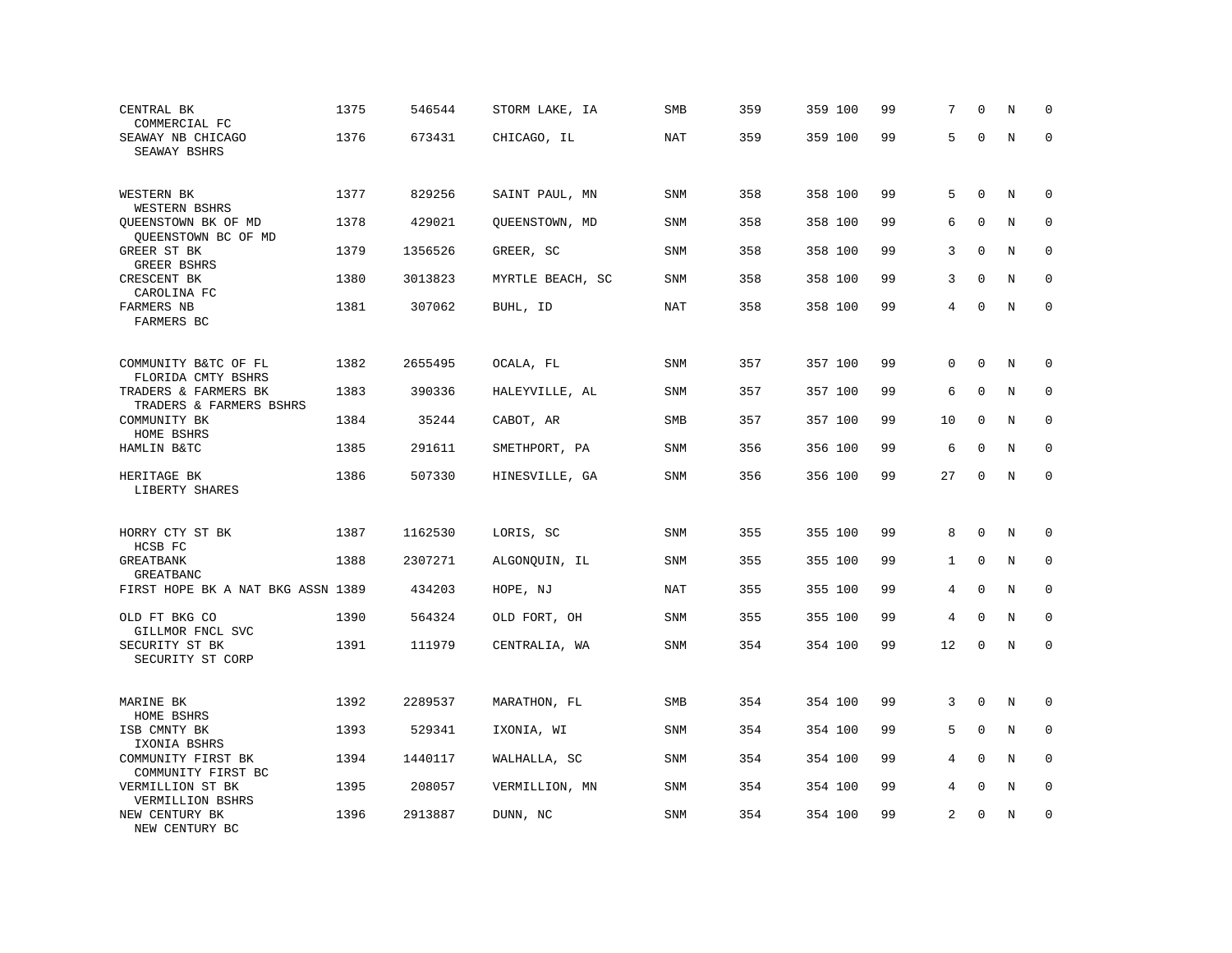| HEBRON SVG BK<br>HSB BANCORP              | 1397 | 780722  | HEBRON, MD           | SNM        | 354 | 354 100 | 99 | 8              | $\mathbf 0$ | N          | $\Omega$    |
|-------------------------------------------|------|---------|----------------------|------------|-----|---------|----|----------------|-------------|------------|-------------|
| SHOSHONE FIRST BK<br>UNITED BC OF WY      | 1398 | 884059  | CODY, WY             | <b>SMB</b> | 354 | 354 100 | 99 | 4              | $\Omega$    | N          | $\Omega$    |
| BANK OF MARION<br>SOUTHWEST VA BSHRS      | 1399 | 858528  | MARION, VA           | SMB        | 354 | 354 100 | 99 | 13             | $\Omega$    | N          | $\Omega$    |
| SUSSEX BK<br>SUSSEX BC                    | 1400 | 403106  | FRANKLIN, NJ         | <b>SNM</b> | 354 | 354 100 | 99 | 8              | $\Omega$    | N          | $\Omega$    |
| SECURITY ST BK OF ND<br>SECURITY ST BHC   | 1401 | 812557  | HANNAFORD, ND        | <b>SNM</b> | 354 | 354 100 | 99 | 9              | $\Omega$    | N          | $\Omega$    |
| FIRST SOUTH BK<br>FIRST SOUTH BC          | 1402 | 2491291 | SPARTANBURG, SC      | <b>SNM</b> | 353 | 353 100 | 99 | 3              | $\Omega$    | N          | $\mathbf 0$ |
| PEOPLES B&TC<br>LINCOLN COUNTY BANCORP    | 1403 | 909055  | TROY, MO             | <b>SMB</b> | 353 | 353 100 | 99 | 5              | $\mathbf 0$ | N          | $\mathbf 0$ |
| FIRSTBANK DENVER<br>FIRSTBANK HC          | 1404 | 1187494 | DENVER, CO           | <b>SNM</b> | 352 | 352 100 | 99 | 4              | $\Omega$    | N          | $\mathbf 0$ |
| <b>BANKTRUST</b><br>BANCTRUST FNCL GRP    | 1405 | 913034  | SANTA ROSA BEACH, FL | SNM        | 352 | 352 100 | 99 | $\overline{a}$ | $\mathbf 0$ | N          | 0           |
| BANKANNAPOLIS<br>ANNAPOLIS BC             | 1406 | 1434826 | ANNAPOLIS, MD        | SMB        | 352 | 352 100 | 99 | 6              | $\Omega$    | $_{\rm N}$ | $\mathbf 0$ |
| COMMUNITY NB<br>COMMUNITY BC              | 1407 | 270504  | DERBY, VT            | NAT        | 352 | 352 100 | 99 | 8              | $\Omega$    | N          | $\mathbf 0$ |
| FIRST ST FNCL<br>FIRST ST BSHRS           | 1408 | 961811  | PINEVILLE, KY        | <b>SNM</b> | 352 | 352 100 | 99 | 7              | $\mathbf 0$ | N          | $\mathbf 0$ |
| UNION ST BK<br>UNION BSHRS                | 1409 | 467733  | PELL CITY, AL        | <b>SNM</b> | 351 | 351 100 | 99 | 13             | $\mathbf 0$ | N          | $\mathbf 0$ |
| PACIFIC NB                                | 1410 | 577137  | MIAMI, FL            | <b>NAT</b> | 350 | 333 95  | 99 | $\mathbf 0$    | $\Omega$    | Y          | 99          |
| COMMUNITY BK<br>CB FNCL SERV INC          | 1411 | 371924  | CARMICHAELS, PA      | SNM        | 350 | 350 100 | 99 | 11             | $\mathbf 0$ | N          | $\mathbf 0$ |
| BANK OF BENTON<br>COMMUNITY FNCL SVC ESOP | 1412 | 698144  | BENTON, KY           | SNM        | 350 | 350 100 | 99 | 5              | $\mathbf 0$ | N          | $\mathbf 0$ |
| FIRST NB&TC<br>MOUNTAIN HOME BSHRS        | 1413 | 26242   | MOUNTAIN HOME, AR    | <b>NAT</b> | 350 | 350 100 | 99 | 7              | $\Omega$    | N          | $\mathbf 0$ |
| CARROLLTON BK<br>CARROLLTON BC            | 1414 | 854520  | BALTIMORE, MD        | SNM        | 350 | 350 100 | 99 | 10             | $\Omega$    | N          | $\mathbf 0$ |
| FIRST NB OF ELK RIVER<br>FIRST NAT FS     | 1415 | 970055  | ELK RIVER, MN        | NAT        | 349 | 349 100 | 99 | 5              | $\Omega$    | N          | $\mathbf 0$ |
| FIRST KENTUCKY BK INC<br>EXCHANGE BSHRS   | 1416 | 263243  | MAYFIELD, KY         | <b>SNM</b> | 349 | 349 100 | 99 | 10             | $\Omega$    | N          | $\mathbf 0$ |
| TALLAHASSEE ST BK<br>SYNOVUS FC           | 1417 | 149235  | TALLAHASSEE, FL      | <b>SNM</b> | 349 | 349 100 | 99 | 3              | $\Omega$    | N          | $\mathbf 0$ |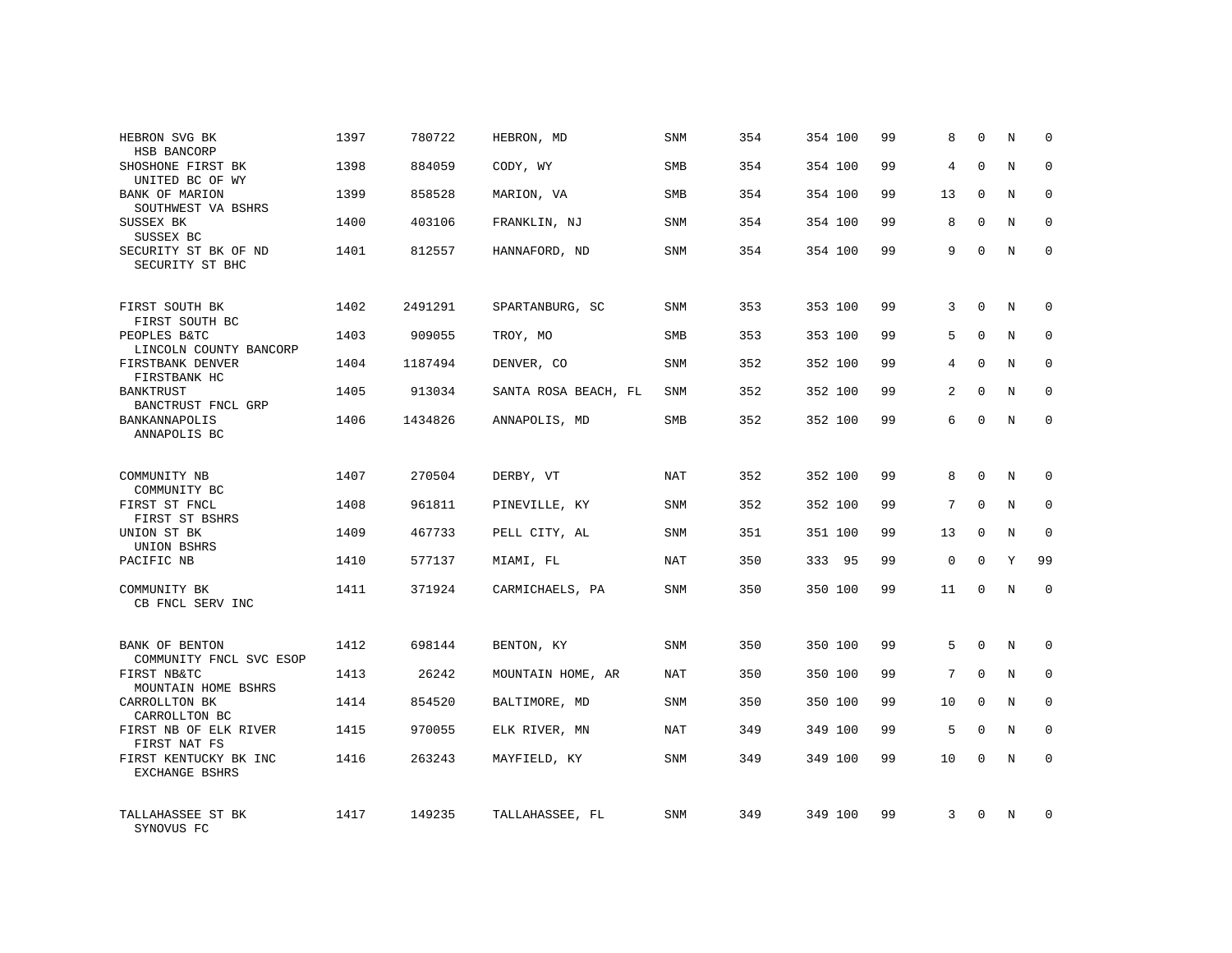| CONNECTICUT CMNTY BK NA<br>ASSOCIATED CMNTY BC    | 1418 | 2756909 | WESTPORT, CT         | <b>NAT</b> | 349 | 349 100 | 99 | 6              | 0            | N       | $\mathbf 0$ |
|---------------------------------------------------|------|---------|----------------------|------------|-----|---------|----|----------------|--------------|---------|-------------|
| FIRST ST BK<br>FIRST ST CORP                      | 1419 | 924236  | WAYNESBORO, MS       | <b>SNM</b> | 349 | 349 100 | 99 | 10             | $\mathbf{0}$ | N       | $\mathbf 0$ |
| FIRST ST BK MIDDLEBURY<br>CRYSTAL VALLEY FC       | 1420 | 967046  | MIDDLEBURY, IN       | SNM        | 348 | 348 100 | 99 | 4              | $\mathbf 0$  | N       | $\mathbf 0$ |
| CLAYTON B&TC<br>CLAYTON BC                        | 1421 | 146654  | KNOXVILLE, TN        | SNM        | 348 | 348 100 | 99 | 7              | $\mathbf 0$  | N       | $\mathbf 0$ |
| PEOPLES B&TC OF MADISON CTY<br>WHITAKER BC        | 1422 | 746513  | BEREA, KY            | SMB        | 348 | 348 100 | 99 | 11             | 0            | N       | $\mathbf 0$ |
| CECIL BK<br>CECIL BC                              | 1423 | 813572  | ELKTON, MD           | <b>SMB</b> | 347 | 347 100 | 99 | 9              | $\mathbf 0$  | N       | $\mathbf 0$ |
| AMERICAN GATEWAY BK<br>AMERICAN GATEWAY FNCL CORP | 1424 | 893538  | BATON ROUGE, LA      | SNM        | 347 | 347 100 | 99 | 13             | 0            | N       | $\mathbf 0$ |
| UNITED BKR BK<br>UNITED BKR BC                    | 1425 | 930358  | BLOOMINGTON, MN      | <b>SMB</b> | 347 | 347 100 | 99 | 0              | $\Omega$     | N       | $\mathbf 0$ |
| BARTOW CTY BK<br><b>BARTOW BSHRS</b>              | 1426 | 152235  | CARTERSVILLE, GA     | SNM        | 346 | 346 100 | 99 | 4              | $\Omega$     | N       | $\Omega$    |
| SECURITY BK OF GWINNETT CTY<br>SECURITY BK CORP   | 1427 | 3172038 | SUWANEE, GA          | SNM        | 345 | 345 100 | 99 | $\Omega$       | $\Omega$     | N       | 0           |
| ADVANTAGE BK<br>ADVANTAGE BC                      | 1428 | 2927615 | LOVELAND, CO         | SNM        | 345 | 345 100 | 99 | 3              | $\mathbf 0$  | N       | $\mathbf 0$ |
| SECURITY BK OF JONES CTY<br>SECURITY BK CORP      | 1429 | 622831  | GRAY, GA             | <b>SNM</b> | 344 | 344 100 | 99 | $\mathbf{1}$   | $\mathbf 0$  | N       | $\mathbf 0$ |
| ONE B&T NA<br>ONEFINANCIAL CORP                   | 1430 | 568144  | LITTLE ROCK, AR      | <b>NAT</b> | 344 | 344 100 | 99 | 9              | $\mathbf{0}$ | N       | 0           |
| UNION NB<br>ELGIN BSHRS                           | 1431 | 963730  | ELGIN, IL            | <b>NAT</b> | 344 | 344 100 | 99 | $\overline{a}$ | $\mathbf 0$  | $\rm N$ | $\mathbf 0$ |
| FREMONT NB&TC<br>LAURITZEN CORP                   | 1432 | 264558  | FREMONT, NE          | NAT        | 344 | 344 100 | 99 | 2              | $\mathbf 0$  | N       | $\mathbf 0$ |
| TEXAS CMNTY BK NA<br>VISION BSHRS                 | 1433 | 528960  | SOMERSET, TX         | NAT        | 344 | 344 100 | 99 | 2              | $\Omega$     | N       | $\mathbf 0$ |
| ST LOUIS BK<br>ST LOUIS BSHRS                     | 1434 | 3354599 | TOWN AND COUNTRY, MO | SNM        | 344 | 344 100 | 99 | 0              | $\mathbf 0$  | N       | 0           |
| FIRSTBANK CHERRY CREEK<br>FIRSTBANK HC            | 1435 | 662453  | DENVER, CO           | SNM        | 343 | 343 100 | 99 | 4              | $\mathbf{0}$ | N       | $\mathbf 0$ |
| <b>EVERGREENBANK</b><br>EVERGREENBANCORP          | 1436 | 942874  | SEATTLE, WA          | <b>SNM</b> | 343 | 343 100 | 99 | 5              | $\Omega$     | N       | $\mathbf 0$ |
| COLONY BK OF ASHBURN<br>COLONY BC                 | 1437 | 22235   | ASHBURN, GA          | <b>SNM</b> | 343 | 343 100 | 99 | 10             | 0            | N       | 0           |
| SIGNATURE BK<br>COMMUNITY FIRST BSHRS             | 1438 | 3350724 | FAYETTEVILLE, AR     | SNM        | 343 | 343 100 | 99 | 0              | $\mathbf 0$  | N       | $\mathbf 0$ |
| SIGNATURE BK<br>HOME BSHRS                        | 1438 | 3350724 | FAYETTEVILLE, AR     | <b>SNM</b> |     |         |    |                |              |         |             |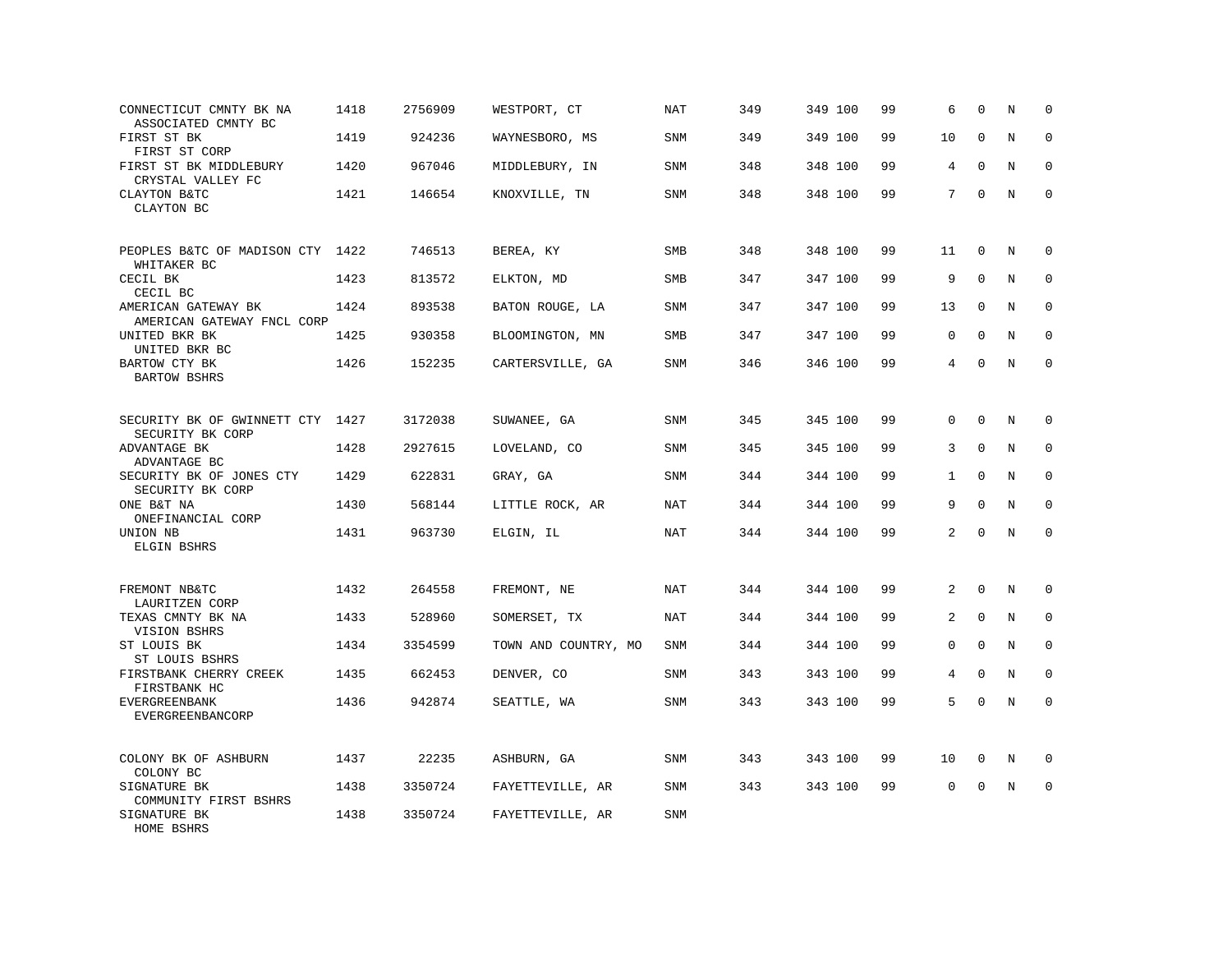| CEDAR RAPIDS B&TC<br>QCR HOLD                         | 1439 | 3029589 | CEDAR RAPIDS, IA      | SMB        | 343 | 343 100 | 99 | 1  | $\mathbf 0$  | N       | $\Omega$     |
|-------------------------------------------------------|------|---------|-----------------------|------------|-----|---------|----|----|--------------|---------|--------------|
| BREMER BK NA<br>OTTO BREMER FOUNDATION                | 1440 | 275750  | BRAINERD, MN          | <b>NAT</b> | 342 | 342 100 | 99 | 4  | $\Omega$     | $\rm N$ | $\mathbf 0$  |
| CITIZENS UNION ST B&TC                                | 1441 | 508346  | CLINTON, MO           | <b>SNM</b> | 342 | 342 100 | 99 | 10 | $\mathbf 0$  | N       | $\mathbf 0$  |
| EXCHANGE NAT BSHRS<br>BANK NA<br>NBM CORP             | 1442 | 829050  | MCALESTER, OK         | NAT        | 342 | 342 100 | 99 | 6  | $\Omega$     | N       | $\Omega$     |
| FIRST NB OF GRIFFIN                                   | 1443 | 563233  | GRIFFIN, GA           | <b>NAT</b> | 342 | 342 100 | 99 | 5  | $\mathbf{0}$ | N       | $\mathbf 0$  |
| 1ST INDEPENDENCE BK<br>1ST INDEPENDENCE FNCL GROUP    | 1444 | 234645  | LOUISVILLE, KY        | <b>SNM</b> | 341 | 341 100 | 99 | 6  | $\Omega$     | N       | $\mathbf 0$  |
| FACTORY POINT NB OF MANCHEST 1445<br>FACTORY POINT BC |      | 172804  | MANCHESTER CENTER, VT | NAT        | 340 | 340 100 | 99 | 6  | $\Omega$     | N       | $\mathbf 0$  |
| PRIMESOUTH BK<br><b>JONES BSHRS</b>                   | 1446 | 1011638 | BLACKSHEAR, GA        | <b>SNM</b> | 340 | 340 100 | 99 | 2  | $\Omega$     | N       | $\mathbf 0$  |
| WEST POINTE BK<br>WEST POINTE BSHRS                   | 1447 | 2371816 | OSHKOSH, WI           | SNM        | 340 | 340 100 | 99 | 0  | $\mathbf 0$  | N       | $\mathbf 0$  |
| BANK OF ELMWOOD<br>BANK ELMWOOD ESOP & 401K PLAN      | 1448 | 264941  | RACINE, WI            | <b>SMB</b> | 340 | 340 100 | 99 | 4  | $\Omega$     | N       | $\mathbf 0$  |
| NORTHUMBERLAND NB<br>NORTHUMBERLAND BC                | 1449 | 70414   | NORTHUMBERLAND, PA    | <b>NAT</b> | 339 | 339 100 | 99 | 4  | $\mathbf{0}$ | N       | $\mathbf 0$  |
| FIRST CMRL BK<br>METROPOLITAN BK GRP                  | 1450 | 48730   | CHICAGO, IL           | <b>SNM</b> | 339 | 339 100 | 99 | 6  | $\Omega$     | N       | $\mathbf 0$  |
| MIDDLEFIELD BKG CO<br>MIDDLEFIELD BC                  | 1451 | 177920  | MIDDLEFIELD, OH       | <b>SNM</b> | 339 | 339 100 | 99 | 5  | $\mathbf 0$  | N       | $\mathbf 0$  |
| CITIZENS FIRST BK<br>CITIZENS FIRST CORP              | 1452 | 2751007 | BOWLING GREEN, KY     | <b>SNM</b> | 339 | 339 100 | 99 | 6  | $\Omega$     | N       | $\mathbf 0$  |
| COUNTY BK                                             | 1453 | 1459735 | REHOBOTH BEACH, DE    | <b>SNM</b> | 339 | 339 100 | 99 | 8  | $\mathbf 0$  | N       | $\mathbf 0$  |
| ANDERSON BROS BK<br>ANDERSON BSHRS                    | 1454 | 6329    | MULLINS, SC           | <b>SNM</b> | 339 | 339 100 | 99 | 13 | $\mathbf 0$  | N       | $\mathbf{0}$ |
| LYONS NB<br>LYONS BC                                  | 1455 | 323204  | LYONS, NY             | <b>NAT</b> | 339 | 339 100 | 99 | 9  | $\Omega$     | N       | $\Omega$     |
| HYDE PARK B&TC<br>HPK FC                              | 1456 | 5331    | CHICAGO, IL           | SNM        | 339 | 339 100 | 99 | 1  | $\Omega$     | N       | 0            |
| COMMERCIAL BK & TR OF PA<br>COMMERCIAL NAT FNCL CORP  | 1457 | 945026  | LATROBE, PA           | <b>SNM</b> | 338 | 338 100 | 99 | 10 | $\mathbf 0$  | N       | $\mathbf 0$  |
| FIRST NB OF DE QUEEN<br>FIRST NATIONAL SECURITY CO    | 1458 | 703347  | DE QUEEN, AR          | NAT        | 338 | 338 100 | 99 | 11 | $\Omega$     | N       | $\Omega$     |
| MOHAVE ST BK<br>STATE BK CORP                         | 1459 | 1897270 | LAKE HAVASU CITY, AZ  | SNM        | 338 | 338 100 | 99 | 3  | $\mathbf 0$  | N       | 0            |
| MILFORD NB&TC<br>MNB BC                               | 1460 | 879000  | MILFORD, MA           | NAT        | 337 | 337 100 | 99 | 6  | $\mathbf 0$  | N       | $\mathbf 0$  |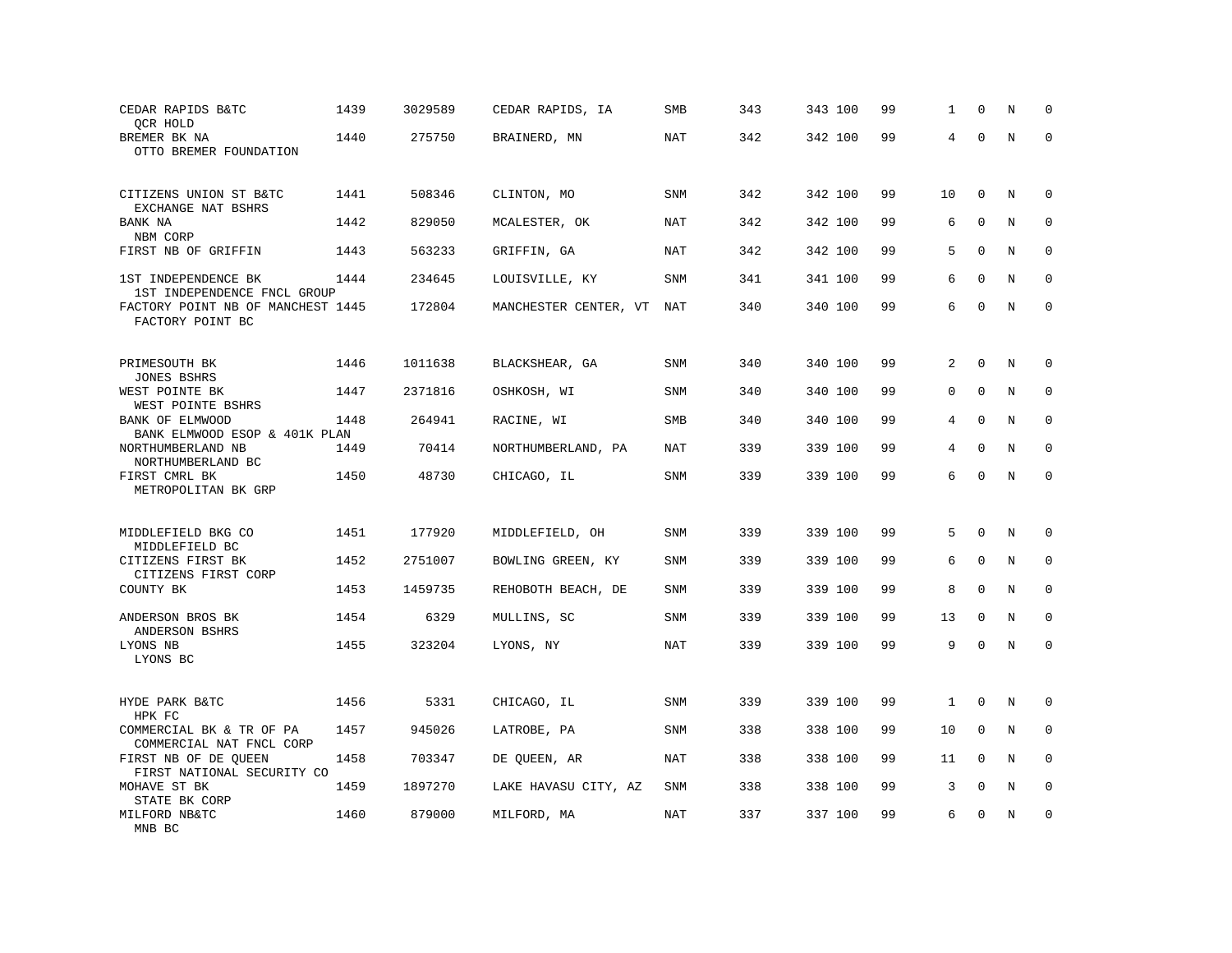| STERLING BK                                                 | 1461 | 1819366 | MOUNT LAUREL, NJ   | SMB        | 337 | 337 100 | 99 | 6              | $\Omega$     | N          | $\Omega$    |
|-------------------------------------------------------------|------|---------|--------------------|------------|-----|---------|----|----------------|--------------|------------|-------------|
| TRADITION BK<br>TRADITION BSHRS                             | 1462 | 468954  | HOUSTON, TX        | <b>SMB</b> | 337 | 337 100 | 99 | 5              | $\Omega$     | N          | $\Omega$    |
| OCONEE ST BK<br>OCONEE FC                                   | 1463 | 573036  | WATKINSVILLE, GA   | SNM        | 337 | 337 100 | 99 | 3              | $\Omega$     | N          | $\Omega$    |
| BANK OF NEW ALBANY<br>BNA BSHRS                             | 1464 | 916745  | NEW ALBANY, MS     | <b>SNM</b> | 337 | 337 100 | 99 | 4              | $\Omega$     | N          | $\Omega$    |
| SOUTH GA BKG CO<br>SOUTH GA BHC                             | 1465 | 767732  | OMEGA, GA          | <b>SNM</b> | 336 | 336 100 | 99 | 7              | $\Omega$     | N          | $\Omega$    |
| TIDELANDS BK<br>TIDELANDS BSHRS                             | 1466 | 3185485 | MOUNT PLEASANT, SC | <b>SNM</b> | 336 | 336 100 | 99 | 0              | $\mathbf 0$  | N          | $\mathbf 0$ |
| EDMONTON ST BK<br>EDMONTON BSHRS                            | 1467 | 845247  | GLASGOW, KY        | <b>SNM</b> | 335 | 335 100 | 99 | 9              | $\Omega$     | N          | $\mathbf 0$ |
| HERRING BK<br>HERRING BC                                    | 1468 | 610164  | AMARILLO, TX       | <b>SNM</b> | 335 | 335 100 | 99 | 7              | $\Omega$     | N          | $\mathbf 0$ |
| FIRSTBANK<br>FIRSTBANK HC                                   | 1469 | 365651  | LONGMONT, CO       | <b>SNM</b> | 335 | 335 100 | 99 | 5              | $\Omega$     | N          | $\mathbf 0$ |
| CITIZENS TR BK<br>CITIZENS BSHRS CORP                       | 1470 | 680130  | ATLANTA, GA        | SMB        | 335 | 335 100 | 99 | 14             | $\mathbf 0$  | N          | $\mathbf 0$ |
| NORTHPOINTE BK<br>NORTHPOINTE BSHRS                         | 1471 | 2737980 | GRAND RAPIDS, MI   | <b>SNM</b> | 335 | 335 100 | 99 | $\Omega$       | $\Omega$     | $_{\rm N}$ | $\Omega$    |
| PEOPLES BK OF CMRC<br>DUKE FNCL GROUP                       | 1472 | 151751  | CAMBRIDGE, MN      | <b>SNM</b> | 335 | 335 100 | 99 | 5              | $\mathbf{0}$ | N          | $\mathbf 0$ |
| FOUNDERS B&TC<br>FOUNDERS FC                                | 1473 | 1933927 | GRAND RAPIDS, MI   | <b>SNM</b> | 334 | 334 100 | 99 | $\overline{2}$ | $\Omega$     | N          | $\Omega$    |
| PEOPLES BK<br>WINTER TR OF 12/3/74                          | 1474 | 177957  | LAWRENCE, KS       | SMB        | 334 | 334 100 | 99 | 13             | $\Omega$     | N          | 0           |
| FIRST CHEROKEE ST BK<br>FIRST CHEROKEE BSHRS                | 1475 | 1407530 | WOODSTOCK, GA      | SNM        | 334 | 334 100 | 99 | 3              | $\Omega$     | $_{\rm N}$ | $\Omega$    |
| FIRST ST B&TC                                               | 1476 | 1012251 | CARTHAGE, TX       | <b>SNM</b> | 334 | 334 100 | 99 | $\Omega$       | $\Omega$     | N          | $\mathbf 0$ |
| MURPHY-PAYNE INV<br>DELAWARE PLACE BK<br>CHICAGO SHORE CORP | 1477 | 352035  | CHICAGO, IL        | SNM        | 334 | 334 100 | 99 | 0              | $\mathbf 0$  | N          | 0           |
| SAINT JOHNS B&TC<br>UNITY BSHRS                             | 1478 | 173557  | SAINT JOHN, MO     | <b>SNM</b> | 333 | 333 100 | 99 | 6              | $\Omega$     | N          | $\mathbf 0$ |
| CASS COMMERCIAL BK<br>CASS INFORMATION SYSTEMS              | 1479 | 177751  | BRIDGETON, MO      | SMB        | 333 | 333 100 | 99 | 5              | $\mathbf 0$  | N          | 0           |
| BANKFIRST<br>BANKFIRST BC                                   | 1480 | 1401686 | WINTER PARK, FL    | SNM        | 333 | 333 100 | 99 | 5              | $\Omega$     | N          | $\mathbf 0$ |
| CHINESE AMER BK<br>CAB HOLD LLC                             | 1481 | 714811  | NEW YORK, NY       | <b>SNM</b> | 333 | 333 100 | 99 | $\overline{2}$ | $\Omega$     | Y          | $\Omega$    |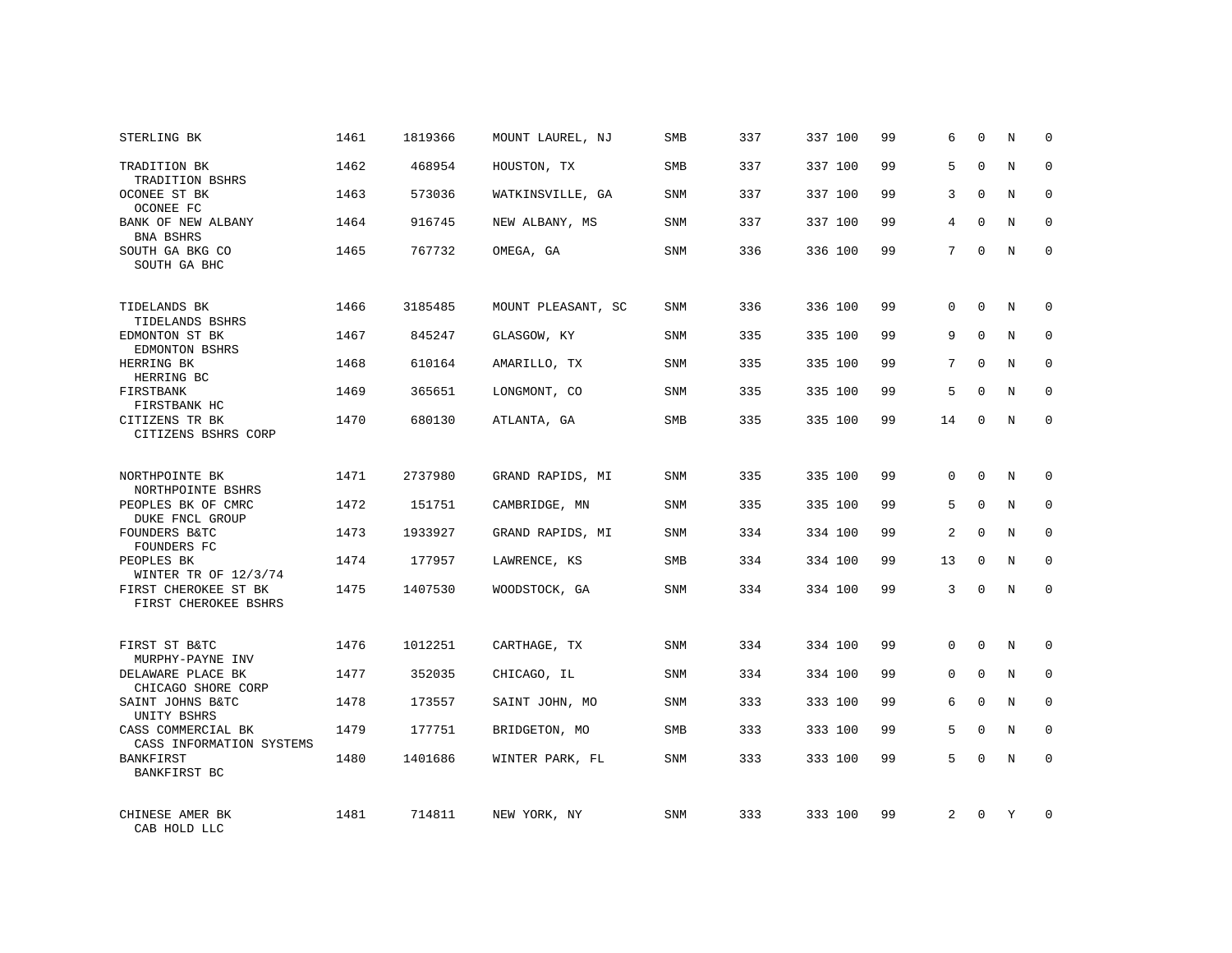| OMNIBANK NA<br><b>BANCSHARES</b>                   | 1482 | 26859   | HOUSTON, TX         | <b>NAT</b> | 333 | 333 100 | 99 | 6  | $\mathbf 0$ | N       | $\mathbf 0$  |
|----------------------------------------------------|------|---------|---------------------|------------|-----|---------|----|----|-------------|---------|--------------|
| NORTHERN NECK ST BK<br>UNION BSHRS                 | 1483 | 550327  | WARSAW, VA          | <b>SMB</b> | 333 | 333 100 | 99 | 8  | $\Omega$    | N       | $\mathbf 0$  |
| FIRST NB IN GREEN FOREST<br>FIRST NATIONAL BANCORP | 1484 | 261940  | GREEN FOREST, AR    | <b>NAT</b> | 333 | 333 100 | 99 | 7  | $\Omega$    | N       | $\mathbf 0$  |
| GRAYSON NB<br><b>GRAYSON BSHRS</b>                 | 1485 | 90328   | INDEPENDENCE, VA    | NAT        | 332 | 332 100 | 99 | 7  | $\mathbf 0$ | N       | $\mathbf{0}$ |
| 1ST UNITED BK<br>1ST UNITED BC                     | 1486 | 2860440 | BOCA RATON, FL      | <b>SMB</b> | 332 | 332 100 | 99 | 5  | $\Omega$    | N       | $\Omega$     |
| FIRST NB CENTRAL TX<br>FCT BSHRS                   | 1487 | 369659  | WACO, TX            | <b>NAT</b> | 332 | 332 100 | 99 | 3  | $\mathbf 0$ | N       | $\mathbf 0$  |
| FIRST NB OF IPSWICH<br>FIRST IPSWICH BC            | 1488 | 442806  | IPSWICH, MA         | NAT        | 332 | 332 100 | 99 | 12 | $\Omega$    | N       | $\mathbf{0}$ |
| CHAMBERS BK OF N AR<br>CHAMBERS BSHRS              | 1489 | 649548  | FAYETTEVILLE, AR    | SNM        | 332 | 332 100 | 99 | 7  | $\mathbf 0$ | N       | $\mathbf 0$  |
| COMMUNITY BK OF BROWARD                            | 1490 | 3082052 | DANIA BEACH, FL     | <b>SNM</b> | 332 | 332 100 | 99 | 3  | $\Omega$    | N       | $\mathbf 0$  |
| AMERICAN ENT BK                                    | 1491 | 2339535 | BUFFALO GROVE, IL   | <b>SNM</b> | 331 | 331 100 | 99 | 2  | $\mathbf 0$ | N       | 0            |
| A E BC<br>COMMUNITY B&T<br>COMMUNITY CO            | 1492 | 549862  | WACO, TX            | SNM        | 331 | 331 100 | 99 | 2  | $\mathbf 0$ | N       | $\mathbf 0$  |
| UNITED CMNTY NB<br>FIRST MRCH CORP                 | 1493 | 816144  | WINCHESTER, IN      | <b>NAT</b> | 331 | 331 100 | 99 | 6  | $\mathbf 0$ | $\rm N$ | $\mathbf 0$  |
| FIRST METRO BK<br>FIRST METRO BC                   | 1494 | 1222519 | MUSCLE SHOALS, AL   | SNM        | 331 | 331 100 | 99 | 7  | $\Omega$    | N       | $\mathbf 0$  |
| BANK OF CMRC<br>BANK OF CMRC HOLD                  | 1495 | 2938143 | SARASOTA, FL        | SNM        | 330 | 330 100 | 99 | 0  | $\Omega$    | $\rm N$ | $\mathbf 0$  |
| CROSBY ST BK<br>CROSBY BSHRS                       | 1496 | 968351  | CROSBY, TX          | SNM        | 330 | 330 100 | 99 | 6  | $\mathbf 0$ | N       | 0            |
| AMERICAN NB<br>AMERIBANCSHARES                     | 1497 | 498362  | WICHITA FALLS, TX   | NAT        | 330 | 330 100 | 99 | 4  | $\mathbf 0$ | N       | 0            |
| INVESTORSBANK<br>INVESTORSBANCORP                  | 1498 | 2517182 | PEWAUKEE, WI        | SNM        | 329 | 329 100 | 99 | 0  | $\mathbf 0$ | N       | $\mathbf 0$  |
| SOUTHERN MI B&TC<br>SOUTHERN MI BC                 | 1499 | 822042  | COLDWATER, MI       | <b>SNM</b> | 329 | 329 100 | 99 | 11 | $\mathbf 0$ | N       | $\mathbf 0$  |
| BANK OF CLARK CTY<br>CLARK CTY BC                  | 1500 | 2769383 | VANCOUVER, WA       | SNM        | 329 | 329 100 | 99 | 0  | $\mathbf 0$ | N       | $\mathbf 0$  |
| COMMUNITY BK<br>COMMUNITY BSHRS                    | 1501 | 779360  | JOSEPH, OR          | SNM        | 328 | 328 100 | 99 | 12 | $\mathbf 0$ | N       | $\mathbf 0$  |
| LANDMARK BK NA<br>GIANT HOLD                       | 1502 | 2721765 | FORT LAUDERDALE, FL | NAT        | 328 | 328 100 | 99 | 1  | $\mathbf 0$ | N       | $\mathbf 0$  |
| METAIRIE B&TC<br>ALBERT J ORTTE FAM LP             | 1503 | 55336   | METAIRIE, LA        | <b>SNM</b> | 328 | 328 100 | 99 | 5  | $\mathbf 0$ | N       | $\mathbf 0$  |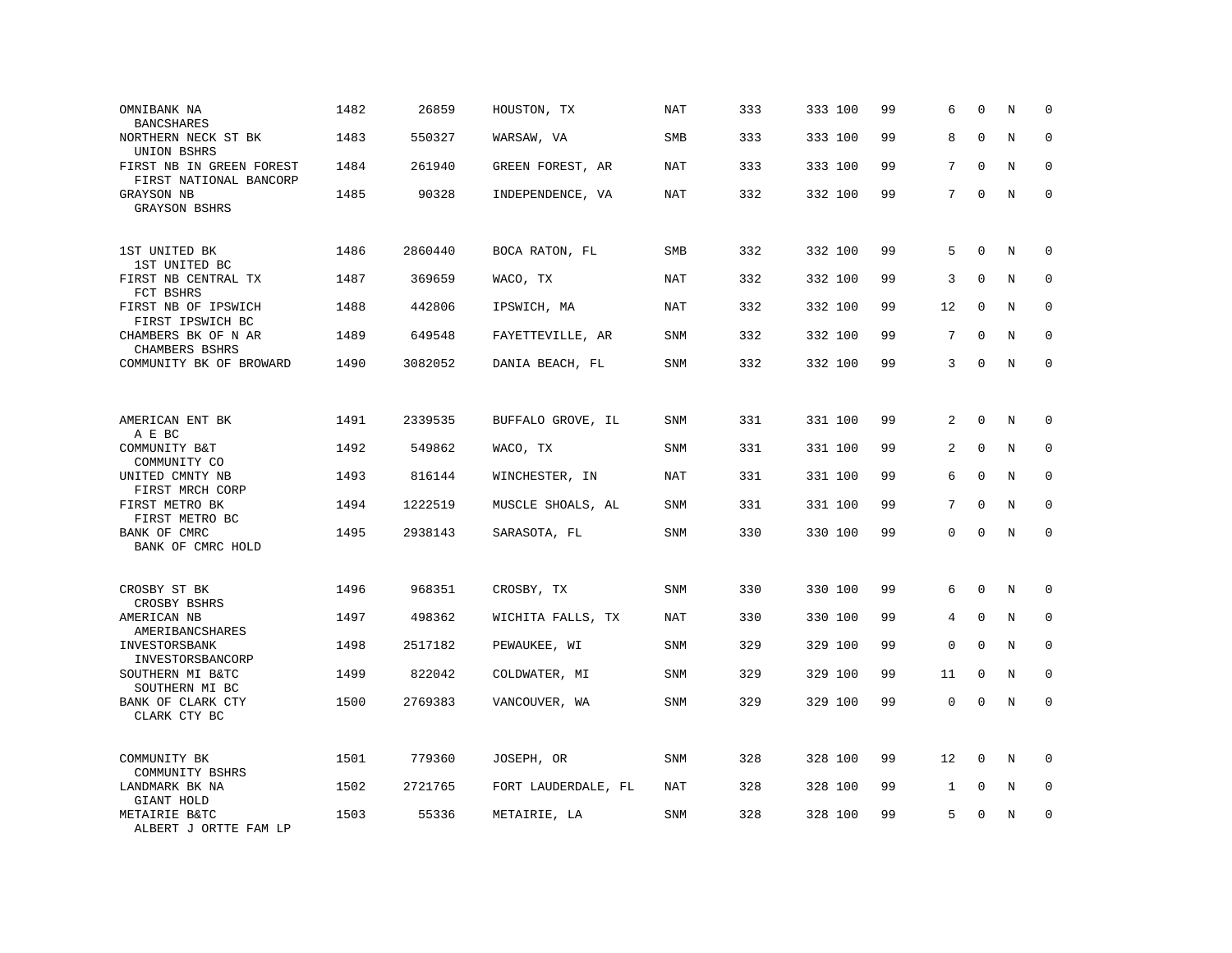| PROGRESSIVE BK<br>PROGRESSIVE BC                    | 1504 | 1007154 | WINNSBORO, LA       | <b>SNM</b> | 328 | 328 100 | 99  | 5  | $\Omega$     | N       | $\mathbf 0$  |
|-----------------------------------------------------|------|---------|---------------------|------------|-----|---------|-----|----|--------------|---------|--------------|
| FIRST ST BK<br>TRI-CTY FNCL GRP                     | 1505 | 887340  | MENDOTA, IL         | <b>SNM</b> | 327 | 327 100 | 99  | 7  | $\Omega$     | $\rm N$ | $\mathbf 0$  |
| COMMERCIAL & SVG BK<br>CSB BC                       | 1506 | 189129  | MILLERSBURG, OH     | <b>SMB</b> | 326 | 326 100 | 100 | 9  | $\mathbf 0$  | N       | $\mathbf 0$  |
| CENTREVILLE NB OF MD<br>SHORE BSHRS                 | 1507 | 933023  | CENTREVILLE, MD     | NAT        | 326 | 326 100 | 100 | 7  | $\mathbf 0$  | N       | $\mathbf 0$  |
| MCINTOSH CMRL BK<br>MCB FNCL GRP                    | 1508 | 3123106 | CARROLLTON, GA      | <b>SNM</b> | 326 | 326 100 | 100 | 4  | $\mathbf 0$  | N       | $\mathbf 0$  |
| FIRST NB OF GILLETTE<br>FIRST NAT BK OF GILLETTE HC | 1509 | 890050  | GILLETTE, WY        | <b>NAT</b> | 326 | 326 100 | 100 | 0  | $\Omega$     | N       | $\mathbf 0$  |
| ENTERPRISE BK OF SC                                 | 1510 | 457426  | EHRHARDT, SC        | SNM        | 326 | 326 100 | 100 | 12 | $\mathbf 0$  | N       | $\mathbf 0$  |
|                                                     |      |         |                     |            |     |         |     |    |              |         |              |
| JACKSONVILLE BK<br>JACKSONVILLE BC                  | 1511 | 2737775 | JACKSONVILLE, FL    | SNM        | 326 | 326 100 | 100 | 2  | $\mathbf 0$  | N       | 0            |
| FIRST B&TC<br>FIRST BK LUBBOCK BSHRS                | 1512 | 294564  | LUBBOCK, TX         | <b>SNM</b> | 325 | 325 100 | 100 | 2  | $\mathbf 0$  | N       | $\mathbf 0$  |
| RIVERBANK<br>OSCEOLA BC                             | 1513 | 30258   | OSCEOLA, WI         | SNM        | 325 | 325 100 | 100 | 4  | $\mathbf 0$  | N       | $\mathbf 0$  |
| 1ST BK<br>GLACIER BC                                | 1514 | 888253  | EVANSTON, WY        | <b>SMB</b> | 325 | 325 100 | 100 | 6  | $\mathbf 0$  | N       | $\Omega$     |
| MIDSTATES BK NA<br>MIDSTATES BSHRS                  | 1515 | 728948  | COUNCIL BLUFFS, IA  | <b>NAT</b> | 325 | 325 100 | 100 | 4  | $\mathbf 0$  | N       | $\mathbf 0$  |
| CITIZENS NB<br>CITIZENS CENT BC                     | 1516 | 295637  | MACOMB, IL          | NAT        | 325 | 325 100 | 100 | 7  | $\Omega$     | N       | 0            |
| CENTRIX B&TC                                        | 1517 | 2816474 | BEDFORD, NH         | <b>SNM</b> | 324 | 324 100 | 100 | 5  | $\Omega$     | N       | $\mathbf 0$  |
| PREMIER CMRL BK NA<br>PREMIER CMRL BC               | 1518 | 3073199 | ANAHEIM, CA         | NAT        | 324 | 324 100 | 100 | 0  | $\Omega$     | N       | $\mathbf 0$  |
| SAN ANGELO NB<br>FIRST FNCL BSHRS                   | 1519 | 673963  | SAN ANGELO, TX      | NAT        | 324 | 324 100 | 100 | 2  | $\mathbf 0$  | N       | $\mathbf{0}$ |
| FIRST ST B&TC<br>FIRST ST BANCORP                   | 1520 | 489548  | CARUTHERSVILLE, MO  | SNM        | 324 | 324 100 | 100 | 5  | $\mathbf 0$  | N       | $\mathbf 0$  |
| FRONTIER BK<br>FRONTIER NAT CORP                    | 1521 | 255136  | LA GRANGE, GA       | SNM        | 324 | 324 100 | 100 | 12 | 0            | N       | 0            |
| INTERNATIONAL FNC BK                                | 1522 | 867632  | MIAMI, FL           | SNM        | 323 | 322 100 | 100 | 3  | $\mathbf 0$  | Y       | 0            |
| PORT WASHINGTON ST BK<br>PORT BSHRS                 | 1523 | 937740  | PORT WASHINGTON, WI | SNM        | 323 | 323 100 | 100 | 6  | $\Omega$     | N       | $\Omega$     |
| ADAMS NB<br>ABIGAIL ADAMS NAT BC                    | 1524 | 659622  | WASHINGTON, DC      | NAT        | 323 | 323 100 | 100 | 6  | $\mathbf{0}$ | $\rm N$ | 0            |
| INDUSTRIAL BK NA<br>IBW FC                          | 1525 | 536527  | OXON HILL, MD       | NAT        | 323 | 323 100 | 100 | 7  | $\Omega$     | N       | $\mathbf 0$  |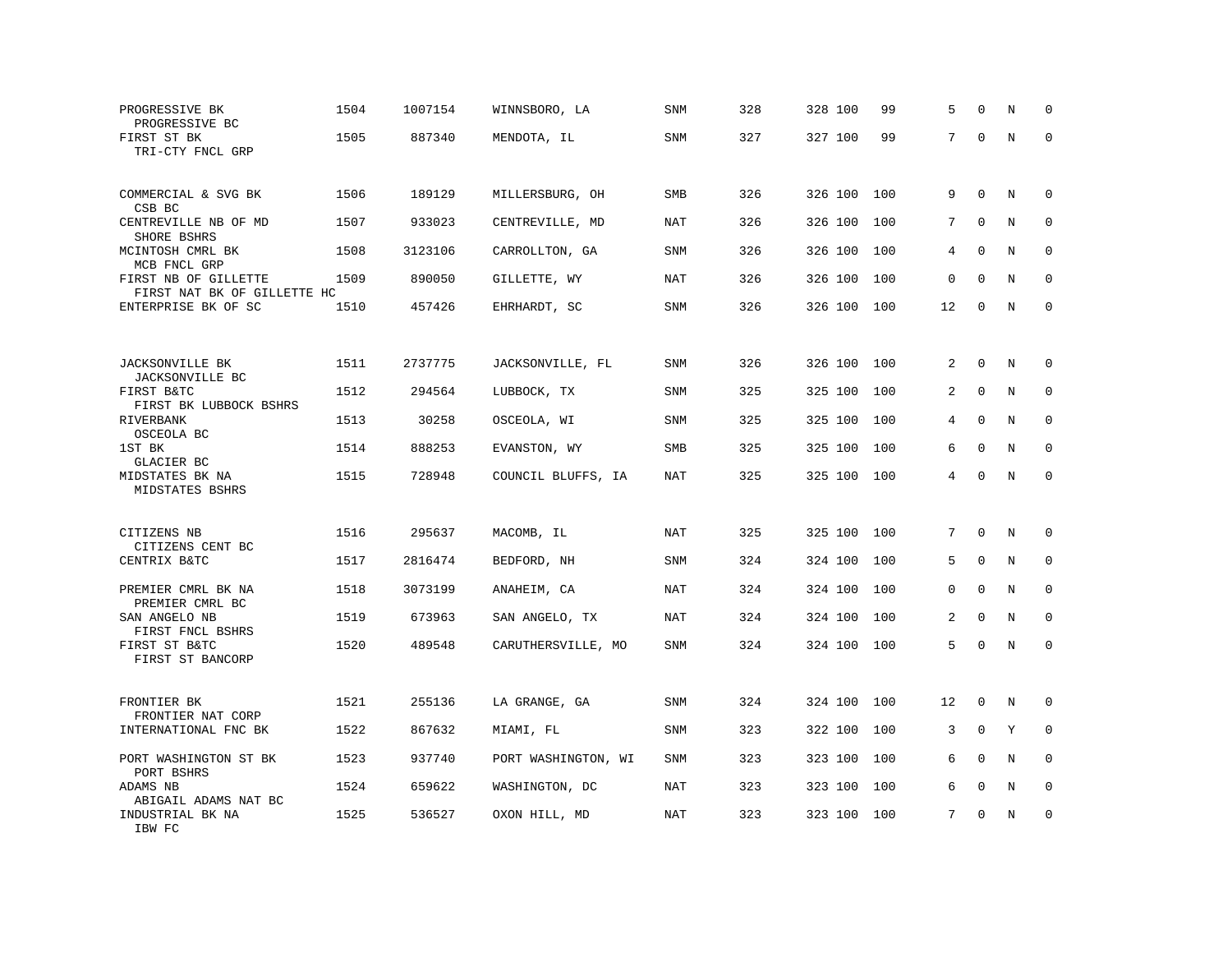| FARMERS & MERCHANTS BK<br>FARMERS & MERCHANTS BSHRS  | 1526 | 677644  | STUTTGART, AR      | <b>SMB</b> | 322 | 322 100     | 100 | 8               | $\Omega$    | N | $\Omega$     |
|------------------------------------------------------|------|---------|--------------------|------------|-----|-------------|-----|-----------------|-------------|---|--------------|
| FARMERS B&TC<br>FARMERS CAPITAL BK CORP              | 1527 | 607511  | GEORGETOWN, KY     | SNM        | 322 | 322 100     | 100 | 7               | $\Omega$    | N | $\mathbf 0$  |
| CHARTER BK<br>CHARTER FC                             | 1528 | 2648460 | BELLEVUE, WA       | SNM        | 322 | 322 100     | 100 | 3               | $\Omega$    | N | $\mathbf 0$  |
| OUACHITA INDP BK<br>OUACHITA BSHRS CORP              | 1529 | 2454607 | MONROE, LA         | SNM        | 321 | 321 100     | 100 | 9               | $\Omega$    | N | $\mathbf 0$  |
| LEDYARD NB                                           | 1530 | 1863097 | NORWICH, VT        | NAT        | 321 | 321 100     | 100 | 6               | $\mathbf 0$ | N | $\mathbf{0}$ |
|                                                      |      |         |                    |            |     |             |     |                 |             |   |              |
| MIDSOUTH BK NA<br>MIDSOUTH BC                        | 1531 | 929932  | DOTHAN, AL         | <b>NAT</b> | 321 | 321 100     | 100 | $7\overline{ }$ | $\Omega$    | N | $\mathbf 0$  |
| SECURITY BK<br>PAWNEE HC                             | 1532 | 516855  | PAWNEE, OK         | <b>SMB</b> | 321 | 321 100     | 100 | $\mathbf{1}$    | $\Omega$    | N | 0            |
| CITIZENS BK<br>AMADOR BSHRS                          | 1533 | 1016857 | LAS CRUCES, NM     | <b>SNM</b> | 321 | 321 100     | 100 | 4               | 0           | N | 0            |
| DEMOTTE ST BK<br>DEMOTTE BC                          | 1534 | 539340  | DE MOTTE, IN       | <b>SMB</b> | 321 | 321 100     | 100 | 9               | $\Omega$    | N | $\mathbf 0$  |
| MERCHANTS & SOUTHERN BK<br>MERCHANTS & S BK OF FL    | 1535 | 726234  | GAINESVILLE, FL    | <b>SNM</b> | 321 | 321 100     | 100 | 8               | $\mathbf 0$ | N | $\mathbf 0$  |
| PIONEER B&TC                                         | 1536 | 65559   | BELLE FOURCHE, SD  | <b>SMB</b> | 321 | 321 100     | 100 | 4               | $\Omega$    | N | 0            |
| BELLE FOURCHE BSHRS<br>NORTHWESTERN BK               | 1537 | 153054  | CHIPPEWA FALLS, WI | <b>SMB</b> | 320 | 320 100     | 100 | 6               | $\mathbf 0$ | N | $\mathbf{0}$ |
| NW BSHRS                                             |      |         |                    |            |     |             |     |                 |             |   |              |
| HERITAGE BK<br>HERITAGE ESOP                         | 1538 | 27838   | FRANKFORT, IL      | SNM        | 320 | 320 100     | 100 | 4               | $\mathbf 0$ | N | 0            |
| BALLSTON SPA NB<br>BALLSTON SPA BC                   | 1539 | 505     | BALLSTON SPA, NY   | NAT        | 319 | 319 100     | 100 | 8               | $\Omega$    | N | $\mathbf 0$  |
| SUTTON BK<br><b>SUTTON BSHRS</b>                     | 1540 | 110413  | ATTICA, OH         | <b>SNM</b> | 319 | 319 100     | 100 | 7               | $\Omega$    | N | $\mathbf 0$  |
| COMMUNITY TR BK                                      | 1541 | 1164347 | HIRAM, GA          | SNM        | 319 | 319 100     | 100 | 8               | 0           | N | 0            |
| <b>GB&amp;T BSHRS</b><br>BANK OF DELMARVA            | 1542 | 885225  | SEAFORD, DE        | SNM        | 319 | 319 100     | 100 | 8               | $\mathbf 0$ | N | $\mathbf 0$  |
| DELMAR BC<br>FIRST ST B&TC                           | 1543 | 605656  | TONGANOXIE, KS     | SNM        | 319 | 319 100     | 100 | 7               | $\mathbf 0$ | N | 0            |
| TONGANOXIE BSHRS<br>FIRST ST BK                      | 1544 | 801047  | NEW LONDON, WI     | SNM        | 319 | 319 100     | 100 | 6               | 0           | N | 0            |
| FIRST ST BSHRS<br>FLORIDA GULF BK<br>FLORIDA GULF BC | 1545 | 2986304 | FORT MYERS, FL     | SNM        | 319 | 319 100     | 100 | 0               | $\Omega$    | N | $\mathbf 0$  |
| 1ST PACIFIC BK CA                                    | 1546 | 2912367 | SAN DIEGO, CA      | SMB        | 318 | 318 100 100 |     | 3               | 0           | N | $\mathbf 0$  |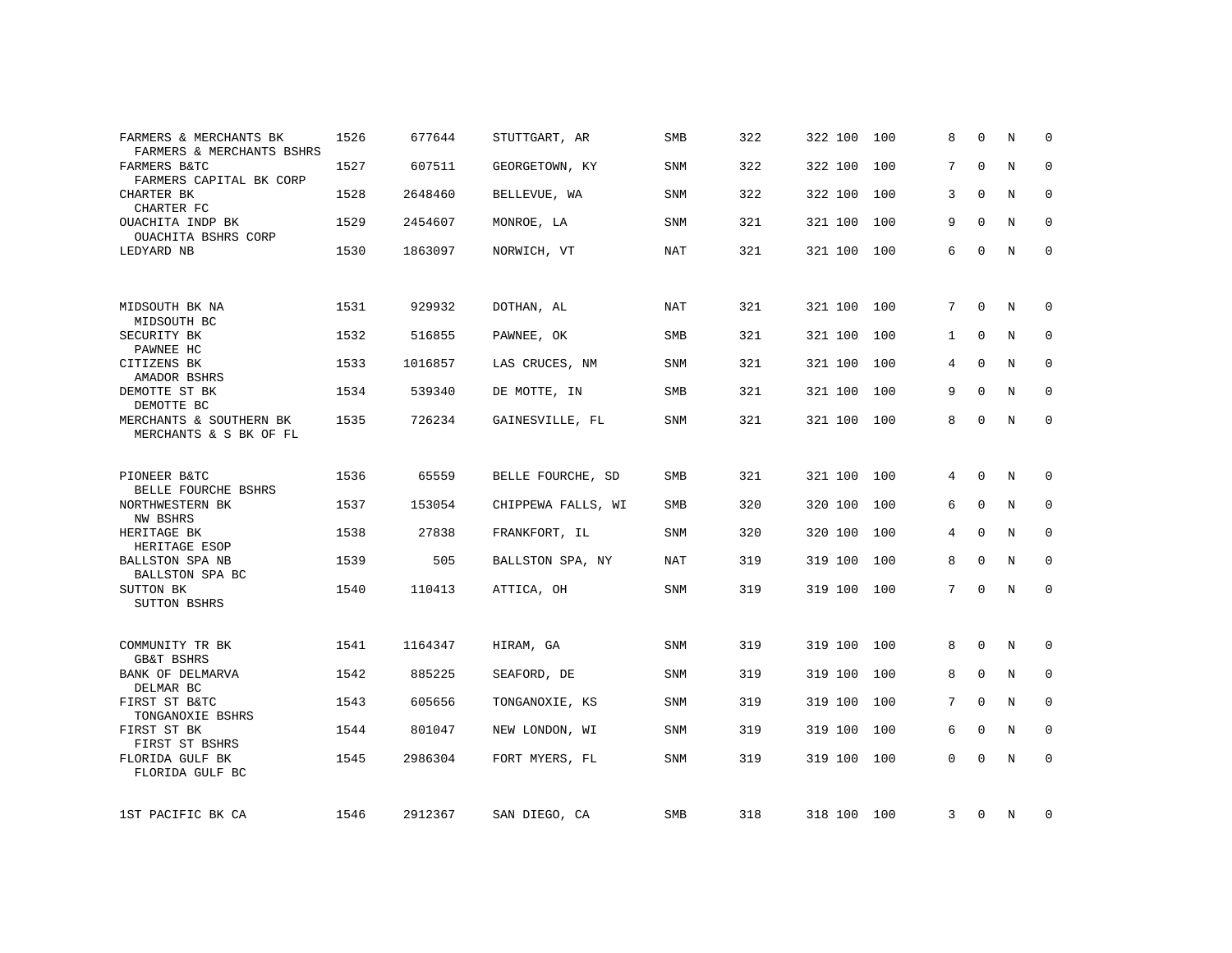| FIRST NB OF MCMINNVILLE<br>FIRST MCMINNVILLE CORP                    | 1547 | 87234   | MCMINNVILLE, TN    | NAT        | 318 | 318 100 | 100 | 4            | $\mathbf 0$ | N       | $\mathbf 0$  |
|----------------------------------------------------------------------|------|---------|--------------------|------------|-----|---------|-----|--------------|-------------|---------|--------------|
| FIRST NB<br>FIRST MIDWEST ACOUISITION CORP                           | 1548 | 839255  | MIDWEST CITY, OK   | <b>NAT</b> | 318 | 318 100 | 100 | 4            | $\mathbf 0$ | $\rm N$ | $\mathbf 0$  |
| PEOPLES CMNTY BK OF THE WEST 1549<br>PEOPLES CMNTY BSHRS             |      | 2851028 | SARASOTA, FL       | <b>SNM</b> | 318 | 318 100 | 100 | 0            | $\mathbf 0$ | N       | $\mathbf 0$  |
| BANK OF GA<br>GEORGIA BSHRS                                          | 1550 | 2885171 | PEACHTREE CITY, GA | <b>SNM</b> | 318 | 318 100 | 100 | $7^{\circ}$  | $\mathbf 0$ | N       | $\mathbf{0}$ |
| BANK OF GLEN BURNIE<br>GLEN BURNIE BC                                | 1551 | 628123  | GLEN BURNIE, MD    | <b>SNM</b> | 318 | 318 100 | 100 | 7            | $\mathbf 0$ | N       | $\mathbf 0$  |
| PEOPLES BK WI<br>HAYWARD BSHRS                                       | 1552 | 456157  | HAYWARD, WI        | <b>SMB</b> | 317 | 317 100 | 100 | 2            | $\Omega$    | N       | $\mathbf 0$  |
| OCALA NB<br>ONB FNCL SVC                                             | 1553 | 321536  | OCALA, FL          | NAT        | 317 | 317 100 | 100 | 3            | $\Omega$    | N       | $\mathbf 0$  |
| TWO RIVER COMM BK<br>COMMUNITY PTNR BC                               | 1554 | 2888789 | MIDDLETOWN, NJ     | <b>SNM</b> | 317 | 317 100 | 100 | 7            | $\Omega$    | N       | $\mathbf 0$  |
| FIRSTBANK NORTH<br>FIRSTBANK HC                                      | 1555 | 538352  | WESTMINSTER, CO    | <b>SNM</b> | 317 | 317 100 | 100 | 5            | $\Omega$    | N       | $\mathbf 0$  |
| BORDER ST BK<br>BORDER BSHRS                                         | 1556 | 977951  | GREENBUSH, MN      | SNM        | 316 | 316 100 | 100 | 6            | $\mathbf 0$ | N       | 0            |
| WORLDS FOREMOST BK                                                   | 1557 | 2931603 | SIDNEY, NE         | <b>SNM</b> | 316 | 316 100 | 100 | 0            | $\mathbf 0$ | N       | $\mathbf 0$  |
| INLAND B&TC<br>INLAND BC HC<br>MIDAMERICA NB<br>MIDAMERICA NAT BSHRS | 1558 | 1978535 | HILLSIDE, IL       | <b>SNM</b> | 316 | 316 100 | 100 | 2            | $\Omega$    | N       | $\mathbf 0$  |
|                                                                      | 1559 | 510938  | CANTON, IL         | NAT        | 316 | 316 100 | 100 | 8            | $\Omega$    | N       | $\Omega$     |
| PLATINUM BK                                                          | 1560 | 2631314 | BRANDON, FL        | <b>SNM</b> | 316 | 316 100 | 100 | $\mathbf{1}$ | $\Omega$    | N       | $\mathbf 0$  |
| FIRST NB                                                             | 1561 | 745570  | LAYTON, UT         | NAT        | 315 | 315 100 | 100 | 6            | $\mathbf 0$ | N       | 0            |
| FNB BC<br>FIRST CR BK                                                | 1562 | 5069    | LOS ANGELES, CA    | SNM        | 315 | 315 100 | 100 | $\mathbf{1}$ | $\mathbf 0$ | N       | $\mathbf{0}$ |
| NORTHEAST GA BK<br>FIRST SCTY BSHRS                                  | 1563 | 888833  | LAVONIA, GA        | SNM        | 315 | 315 100 | 100 | 12           | $\Omega$    | N       | $\Omega$     |
| FIRST NB S<br>FIRST BSHRS OF THE SE                                  | 1564 | 12030   | ALMA, GA           | <b>NAT</b> | 315 | 315 100 | 100 | 4            | $\mathbf 0$ | N       | $\mathbf 0$  |
| WEST SHORE BK<br>WEST SHORE BK CORP                                  | 1565 | 832546  | LUDINGTON, MI      | SNM        | 315 | 315 100 | 100 | 6            | $\Omega$    | N       | $\mathbf 0$  |
| CORN BELT B&TC<br>CORN BELT BANCORP                                  | 1566 | 391249  | PITTSFIELD, IL     | SNM        | 315 | 315 100 | 100 | 2            | $\Omega$    | N       | $\Omega$     |
| BANK OF JACKSON HOLE<br>BANCSHARES OF JACKSON HOLE                   | 1567 | 898458  | JACKSON, WY        | SMB        | 315 | 315 100 | 100 | 9            | $\mathbf 0$ | Ν       | 0            |
| HERITAGE CMNTY BK<br>HERITAGE CMNTY BC                               | 1568 | 621432  | GLENWOOD, IL       | <b>SNM</b> | 314 | 314 100 | 100 | 3            | $\mathbf 0$ | N       | $\mathbf 0$  |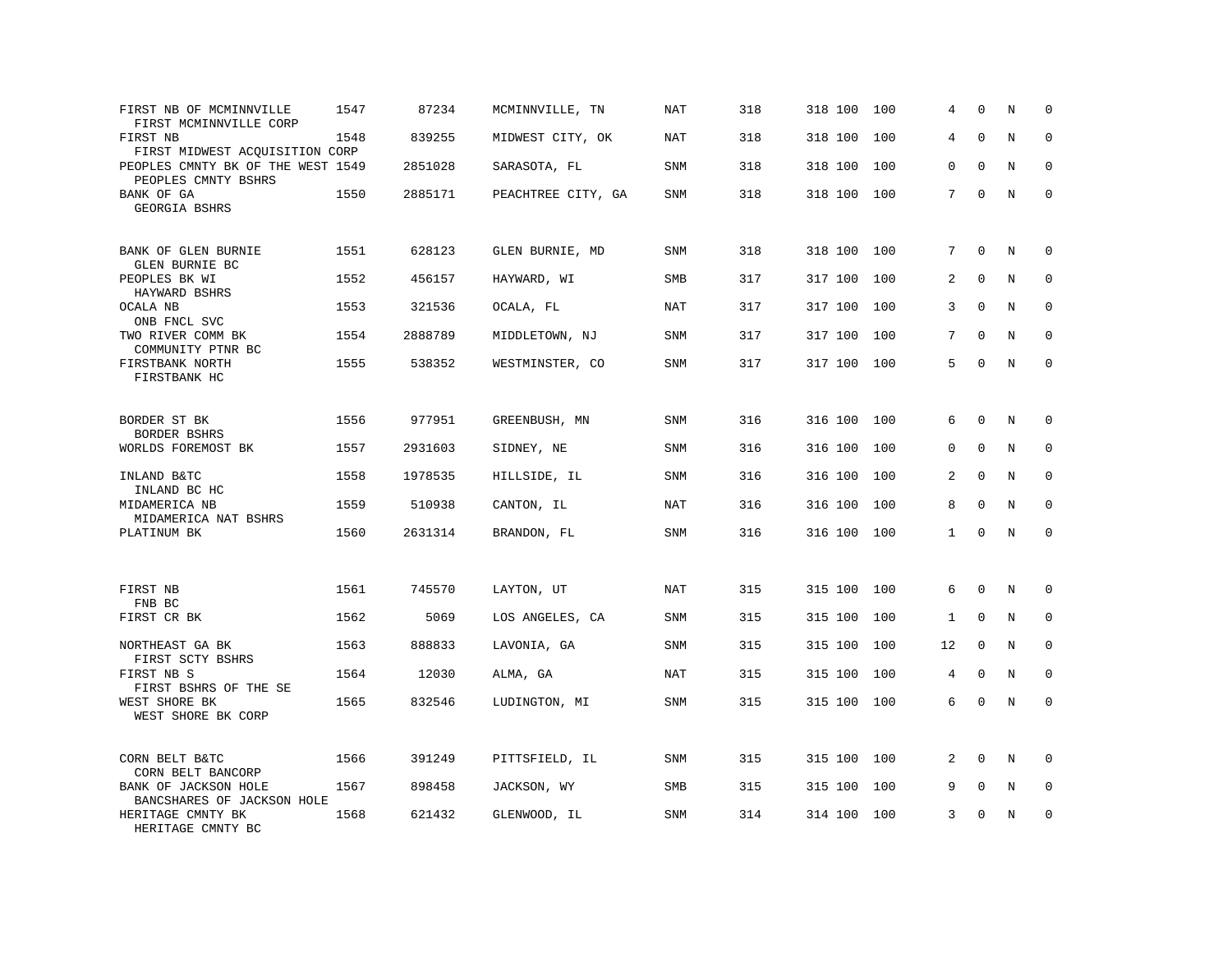| COASTAL CMNTY BK<br>COASTAL CMNTY INV                          | 1569 | 296438  | APALACHICOLA, FL | SNM        | 314 | 314 100 | 100 | 5           | $\mathbf 0$  | N       | $\Omega$    |
|----------------------------------------------------------------|------|---------|------------------|------------|-----|---------|-----|-------------|--------------|---------|-------------|
| COMMUNITY NB<br>COMMUNITY NBC                                  | 1570 | 2577243 | WATERLOO, IA     | <b>NAT</b> | 314 | 314 100 | 100 | 6           | $\Omega$     | $\rm N$ | $\mathbf 0$ |
| WESTERN ST BK                                                  | 1571 | 988153  | GARDEN CITY, KS  | SNM        | 313 | 313 100 | 100 | 6           | $\mathbf 0$  | N       | 0           |
| WHITCORP FC<br>BENCHMARK CMNTY BK<br>BENCHMARK BSHRS           | 1572 | 94522   | KENBRIDGE, VA    | SMB        | 313 | 313 100 | 100 | 10          | $\mathbf 0$  | N       | $\mathbf 0$ |
| KILLBUCK SVG BK CO<br>KILLBUCK BSHRS                           | 1573 | 1017425 | KILLBUCK, OH     | <b>SMB</b> | 313 | 313 100 | 100 | 10          | $\Omega$     | N       | $\mathbf 0$ |
| SUMMIT ST BK                                                   | 1574 | 561574  | SANTA ROSA, CA   | SNM        | 313 | 313 100 | 100 | 3           | $\mathbf 0$  | N       | $\mathbf 0$ |
| CITIZENS NB OF SOMERSET<br>CITIZENS BSHRS                      | 1575 | 410917  | SOMERSET, KY     | <b>NAT</b> | 313 | 313 100 | 100 | 8           | $\Omega$     | N       | $\mathbf 0$ |
| SIGNATURE BK NA                                                | 1576 | 3076604 | TOLEDO, OH       | NAT        | 313 | 313 100 | 100 | 1           | $\mathbf 0$  | N       | $\mathbf 0$ |
| SIGNATURE BC<br>FIRST DUPAGE BK<br>FIRST DUPAGE BC             | 1577 | 2755733 | WESTMONT, IL     | SNM        | 312 | 312 100 | 100 | $\mathbf 0$ | $\mathbf{0}$ | N       | $\mathbf 0$ |
| PEOPLES BK<br>PEOPLES SERVICE CO                               | 1578 | 417149  | NIXA, MO         | <b>SNM</b> | 312 | 312 100 | 100 | 12          | $\mathbf 0$  | N       | $\mathbf 0$ |
| BANK OF SACRAMENTO<br>GREATER SACRAMENTO BC                    | 1579 | 2714217 | SACRAMENTO, CA   | SMB        | 312 | 312 100 | 100 | 2           | $\mathbf 0$  | N       | $\mathbf 0$ |
| RAVENSWOOD BK<br>CBR HOLD                                      | 1580 | 2435615 | CHICAGO, IL      | SNM        | 311 | 311 100 | 100 | 0           | $\Omega$     | $\rm N$ | $\mathbf 0$ |
| FIRST NB                                                       | 1581 | 329952  | GRANBURY, TX     | NAT        | 311 | 311 100 | 100 | 7           | $\mathbf 0$  | N       | $\mathbf 0$ |
| FIRST GRANBURY BC<br>MIDWEST BK WESTERN IL<br>WESTERN IL BSHRS | 1582 | 709143  | MONMOUTH, IL     | <b>SMB</b> | 311 | 311 100 | 100 | 5           | $\Omega$     | N       | $\mathbf 0$ |
| FIRSTBANK OF ARAPAHOE CTY<br>FIRSTBANK HC                      | 1583 | 1216974 | CENTENNIAL, CO   | <b>SNM</b> | 311 | 311 100 | 100 | 3           | $\Omega$     | N       | $\mathbf 0$ |
| SOUTHWEST NB<br>REPUBLIC FC                                    | 1584 | 499855  | WICHITA, KS      | NAT        | 311 | 311 100 | 100 | 5           | $\mathbf 0$  | N       | $\mathbf 0$ |
| <b>WHEATON B&amp;T</b><br>WINTRUST FC                          | 1585 | 2044811 | WHEATON, IL      | SMB        | 311 | 311 100 | 100 | 3           | $\mathbf 0$  | N       | $\mathbf 0$ |
| CORNERSTONE NB&TC<br>CORNERSTONE BC                            | 1586 | 2929392 | PALATINE, IL     | NAT        | 311 | 311 100 | 100 | 0           | $\mathbf 0$  | N       | $\mathbf 0$ |
| ANN ARBOR COMMERCE BK<br>CAPITOL BC                            | 1587 | 1478222 | ANN ARBOR, MI    | SNM        | 310 | 310 100 | 100 | 0           | $\Omega$     | N       | $\mathbf 0$ |
| BAY CITIES BK<br>FLORIDA BUS BANCGROUP                         | 1588 | 2805441 | TAMPA, FL        | SNM        | 310 | 310 100 | 100 | $\Omega$    | $\Omega$     | N       | 0           |
| CYPRESS COQUINA BK<br>ALABAMA NBC                              | 1589 | 2849605 | ORMOND BEACH, FL | SNM        | 310 | 310 100 | 100 | 3           | $\Omega$     | N       | $\mathbf 0$ |
| COMMUNITY BK COAST<br>COMMUNITY BSHRS ESOP                     | 1590 | 2376464 | BILOXI, MS       | SNM        | 310 | 310 100 | 100 | 4           | $\Omega$     | N       | $\mathbf 0$ |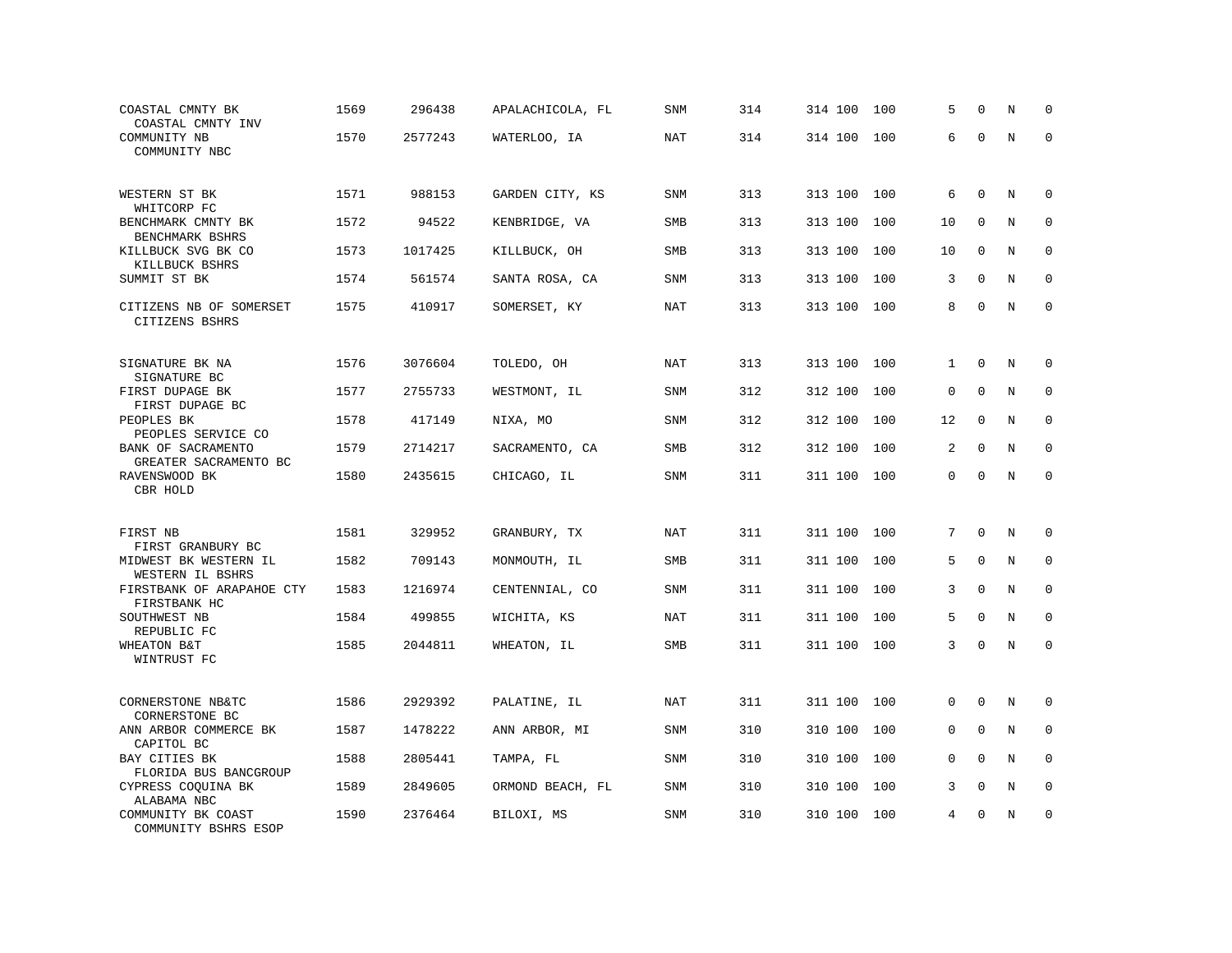| CECILIAN BK<br>FIRST CECILIAN BANCORP                | 1591 | 982142  | CECILIA, KY          | <b>SNM</b> | 310 | 310 100 | 100 | 6  | $\mathbf 0$  | N | $\mathbf 0$  |
|------------------------------------------------------|------|---------|----------------------|------------|-----|---------|-----|----|--------------|---|--------------|
| PEOPLES BK<br>PEOPLES CORP                           | 1592 | 593249  | RIPLEY, MS           | <b>SNM</b> | 310 | 310 100 | 100 | 5  | $\Omega$     | N | $\Omega$     |
| STEUBEN TC<br>STEUBEN TR CORP                        | 1593 | 929802  | HORNELL, NY          | <b>SNM</b> | 310 | 310 100 | 100 | 10 | $\mathbf 0$  | N | $\mathbf 0$  |
| MAUCH CHUNK TC<br>MAUCH CHUNK TR FC                  | 1594 | 857811  | JIM THORPE, PA       | SNM        | 310 | 310 100 | 100 | 5  | $\Omega$     | N | $\mathbf 0$  |
| METRO BK OF DADE CTY<br>METRO BK FS                  | 1595 | 664336  | MIAMI, FL            | <b>SMB</b> | 310 | 310 100 | 100 | 6  | $\Omega$     | N | $\Omega$     |
| STATE BK FNCL<br>FIRST BC                            | 1596 | 2631172 | LA CROSSE, WI        | <b>SMB</b> | 309 | 309 100 | 100 | 7  | $\Omega$     | N | $\Omega$     |
| BANK OF LANCASTER<br>BAY BK OF VA                    | 1597 | 34425   | KILMARNOCK, VA       | <b>SMB</b> | 308 | 308 100 | 100 | 6  | $\mathbf 0$  | N | $\mathbf 0$  |
| FIRST NB<br>NATIONAL BSHRS CORP                      | 1598 | 217620  | ORRVILLE, OH         | NAT        | 308 | 308 100 | 100 | 13 | $\Omega$     | N | $\mathbf 0$  |
| MADISON CMNTY BK NA<br>FIRST MRCH CORP               | 1599 | 1009541 | ANDERSON, IN         | NAT        | 308 | 308 100 | 100 | 8  | $\mathbf 0$  | N | 0            |
| WEATHERFORD NB<br>FIRST FNCL BSHRS                   | 1600 | 553766  | WEATHERFORD, TX      | NAT        | 308 | 308 100 | 100 | 4  | $\Omega$     | N | $\mathbf 0$  |
| BANK OF WI DELLS<br>DELLS BSHRS                      | 1601 | 894348  | WISCONSIN DELLS, WI  | <b>SNM</b> | 308 | 308 100 | 100 | 2  | $\Omega$     | N | $\mathbf 0$  |
| GREATBANK CHICAGO<br>GREATBANC                       | 1602 | 970233  | SKOKIE, IL           | SNM        | 308 | 308 100 | 100 | 3  | $\Omega$     | N | $\mathbf 0$  |
| EVERTRUST BK                                         | 1603 | 2297998 | CITY OF INDUSTRY, CA | SNM        | 308 | 308 100 | 100 | 3  | $\Omega$     | N | $\mathbf 0$  |
| FIRST WESTERN BK<br>FIRST WESTERN BSHRS ESOT         | 1604 | 34742   | BOONEVILLE, AR       | SNM        | 308 | 308 100 | 100 | 9  | $\Omega$     | N | $\mathbf 0$  |
| <b>EVABANK</b>                                       | 1605 | 498531  | EVA, AL              | <b>SNM</b> | 308 | 308 100 | 100 | 3  | $\Omega$     | N | $\mathbf 0$  |
|                                                      |      |         |                      |            |     |         |     |    |              |   |              |
| MIDWEST BANK NA<br>MIDWEST BANC HC                   | 1606 | 669555  | PIERCE, NE           | NAT        | 308 | 308 100 | 100 | 6  | $\mathbf{0}$ | N | $\mathbf 0$  |
| NATIONAL BK OF CA<br>NCAL BC                         | 1607 | 667869  | LOS ANGELES, CA      | NAT        | 307 | 307 100 | 100 | 4  | $\mathbf{0}$ | N | $\mathbf 0$  |
| CITIZENS FIRST BK<br>SYNOVUS FC                      | 1608 | 634272  | ROME, GA             | SNM        | 307 | 307 100 | 100 | 3  | $\Omega$     | N | $\mathbf{0}$ |
| CITIZENS NB SPRINGFIELD<br>CITIZENS NATIONAL BANCORP | 1609 | 1367858 | SPRINGFIELD, MO      | NAT        | 307 | 307 100 | 100 | 3  | $\Omega$     | N | $\mathbf 0$  |
| PLANTERS BK<br>PLANTERS FNCL GROUP                   | 1610 | 2497181 | HOPKINSVILLE, KY     | <b>SNM</b> | 307 | 307 100 | 100 | 5  | $\Omega$     | N | $\mathbf 0$  |
| FIRST ST BK<br>JANE AUSTIN CHAPMAN LP                | 1611 | 264455  | ATHENS, TX           | SNM        | 307 | 307 100 | 100 | 8  | $\Omega$     | N | $\mathbf 0$  |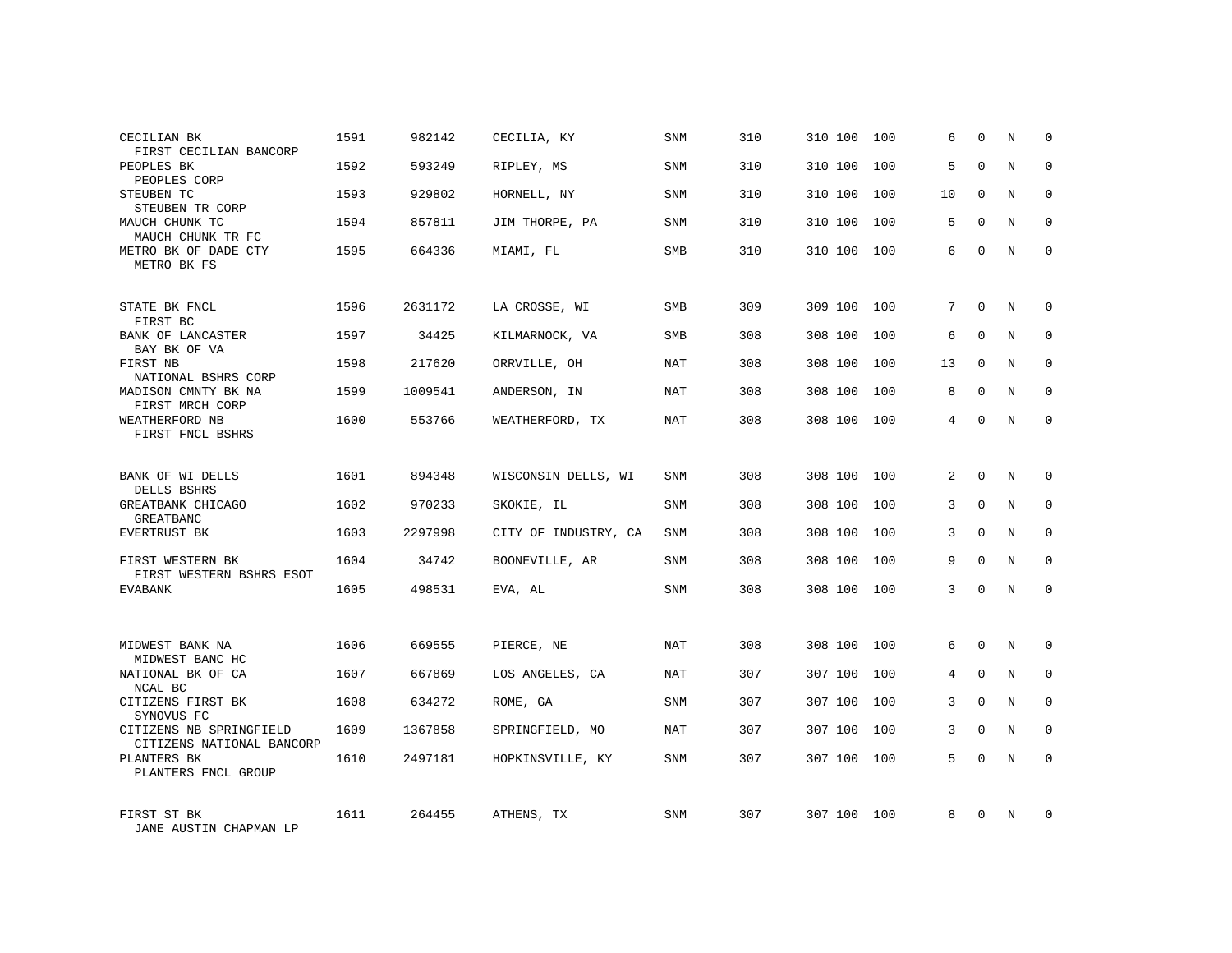| FIRST ST BK<br>JSA FAM LP                           | 1611 | 264455  | ATHENS, TX           | <b>SNM</b> |     |         |     |              |              |         |             |
|-----------------------------------------------------|------|---------|----------------------|------------|-----|---------|-----|--------------|--------------|---------|-------------|
| 1ST NB OF S FL<br>HOMETOWN BKG CO                   | 1612 | 737632  | HOMESTEAD, FL        | <b>NAT</b> | 307 | 307 100 | 100 | 4            | $\mathbf 0$  | N       | $\mathbf 0$ |
| PEOPLES ST BK<br>PEOPLES BC                         | 1613 | 262844  | PRAIRIE DU CHIEN, WI | <b>SNM</b> | 306 | 306 100 | 100 | 8            | $\mathbf{0}$ | N       | $\mathbf 0$ |
| FIRST NB OF BROOKFIELD<br>1ST BROOKFIELD ESOP       | 1614 | 465038  | BROOKFIELD, IL       | <b>NAT</b> | 306 | 306 100 | 100 | $\mathbf{1}$ | $\mathbf 0$  | N       | $\mathbf 0$ |
| MIDWEST INDEPENDENT BK<br>MIDWEST INDEPENDENT BSHRS | 1615 | 977250  | JEFFERSON CITY, MO   | <b>SMB</b> | 306 | 306 100 | 100 | $\mathbf 0$  | $\Omega$     | N       | 0           |
| MARYLAND B&TC NA<br>MARYLAND BC                     | 1616 | 33727   | LEXINGTON PARK, MD   | <b>NAT</b> | 306 | 306 100 | 100 | 10           | $\mathbf 0$  | N       | 0           |
| METROPOLITAN B&TC<br>METROPOLITAN BK GRP            | 1617 | 718930  | CHICAGO, IL          | <b>SNM</b> | 306 | 306 100 | 100 | 7            | $\Omega$     | N       | $\Omega$    |
| RIVER BK<br>RIVER HC                                | 1618 | 279842  | STODDARD, WI         | <b>SNM</b> | 305 | 305 100 | 100 | 9            | $\Omega$     | N       | $\mathbf 0$ |
| CITIZENS BK<br>CITIZENS CORP                        | 1619 | 514132  | COLUMBIA, MS         | <b>SNM</b> | 304 | 304 100 | 100 | 5            | $\mathbf 0$  | N       | $\mathbf 0$ |
| TERRABANK NA                                        | 1620 | 238737  | MIAMI, FL            | NAT        | 304 | 304 100 | 100 | 2            | $\Omega$     | N       | $\Omega$    |
| SECURITY BK OF HOUSTON CTY<br>SECURITY BK CORP      | 1621 | 708137  | PERRY, GA            | <b>SNM</b> | 304 | 304 100 | 100 | 4            | $\mathbf{0}$ | $\rm N$ | 0           |
| AMERICAN NB OF MN<br>AMERICAN BC MN                 | 1622 | 306159  | BAXTER, MN           | NAT        | 304 | 304 100 | 100 | 9            | $\mathbf 0$  | N       | $\mathbf 0$ |
| IRON & GLASS BK<br>IRON & GLASS BC                  | 1623 | 38526   | PITTSBURGH, PA       | <b>SMB</b> | 304 | 304 100 | 100 | 8            | $\Omega$     | N       | $\Omega$    |
| STATE BK OF TX<br>SBT BSHRS                         | 1624 | 1157415 | IRVING, TX           | <b>SNM</b> | 304 | 304 100 | 100 | 4            | $\mathbf 0$  | N       | $\mathbf 0$ |
| COMMUNITY B&TC OF SE AL<br>SYNOVUS FC               | 1625 | 313531  | ENTERPRISE, AL       | <b>SNM</b> | 304 | 304 100 | 100 | 5            | $\mathbf 0$  | N       | 0           |
| FNB BK NA<br>FULTON FNCL CORP                       | 1626 | 131418  | DANVILLE, PA         | NAT        | 304 | 304 100 | 100 | 7            | $\mathbf{0}$ | N       | 0           |
| RESOURCE BK<br>RESOURCE BSHRS                       | 1627 | 2716088 | MANDEVILLE, LA       | <b>SNM</b> | 304 | 304 100 | 100 | 5            | $\mathbf 0$  | N       | $\mathbf 0$ |
| EXECUTIVE NB<br>EXECUTIVE BKG CORP                  | 1628 | 1002430 | MIAMI, FL            | NAT        | 303 | 303 100 | 100 | 5            | $\Omega$     | N       | $\mathbf 0$ |
| PEOPLES NB<br>PEOPLES BC                            | 1629 | 698322  | EASLEY, SC           | <b>NAT</b> | 303 | 303 100 | 100 | 3            | $\mathbf 0$  | N       | 0           |
| CITIZENS SVG BK<br>UNITED BC                        | 1630 | 584724  | MARTINS FERRY, OH    | SNM        | 303 | 303 100 | 100 | 8            | $\Omega$     | N       | $\Omega$    |
| ELKHORN VALLEY B&TC<br>FEO INV                      | 1631 | 439356  | NORFOLK, NE          | SNM        | 303 | 303 100 | 100 | 6            | $\mathbf 0$  | Ν       | 0           |
| SUNWEST BK<br>WESTERN ACQ LLC                       | 1632 | 140362  | TUSTIN, CA           | <b>SNM</b> | 303 | 303 100 | 100 | 3            | $\mathbf 0$  | N       | $\mathbf 0$ |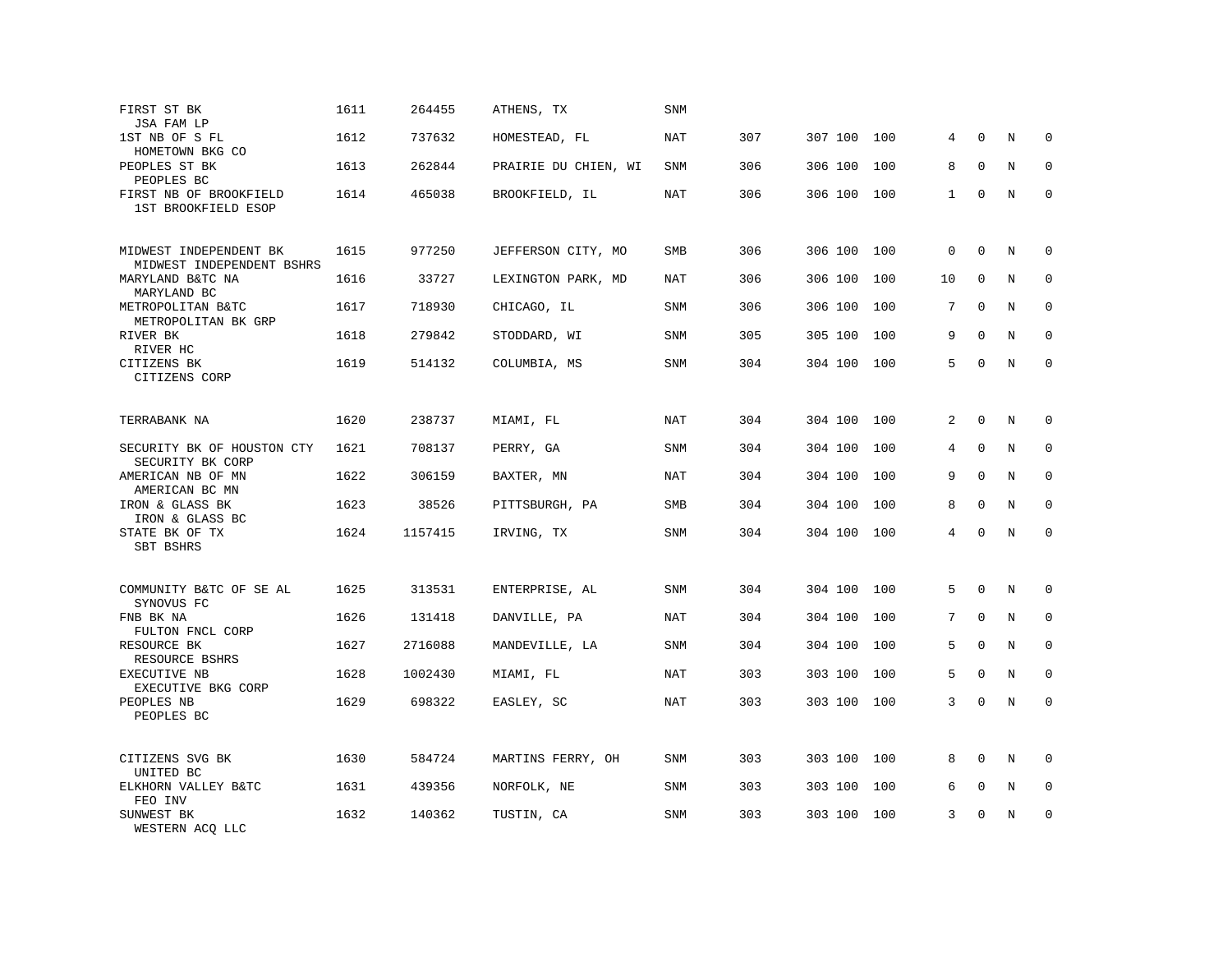| VIRGINIA NB                                            | 1633 | 2708122 | CHARLOTTESVILLE, VA | NAT        | 303 | 303 100 | 100 | 7            | $\Omega$     | N | $\mathbf 0$ |
|--------------------------------------------------------|------|---------|---------------------|------------|-----|---------|-----|--------------|--------------|---|-------------|
| FIRST FNCL BK NA<br>FIRST FNCL BSHRS                   | 1634 | 2562838 | STEPHENVILLE, TX    | <b>NAT</b> | 302 | 302 100 | 100 | 5            | $\mathbf 0$  | N | $\Omega$    |
| CITIZENS B&TC                                          | 1635 | 701839  | FROSTPROOF, FL      | SNM        | 302 | 302 100 | 100 | 6            | $\mathbf 0$  | N | $\mathbf 0$ |
| CITIZENS BKG CORP<br><b>BANKERS' BK</b><br>BANKERS' BC | 1636 | 408642  | MADISON, WI         | <b>SMB</b> | 302 | 302 100 | 100 | $\mathbf 0$  | $\Omega$     | N | $\mathbf 0$ |
| COMMERCIAL BK<br>NACOGDOCHES CMRL BSHRS                | 1637 | 885869  | NACOGDOCHES, TX     | NAT        | 302 | 302 100 | 100 | 10           | $\mathbf 0$  | N | $\mathbf 0$ |
| FIRST BREMEN BK<br>COMMUNITY BSHRS                     | 1638 | 873914  | BREMEN, OH          | <b>SNM</b> | 302 | 302 100 | 100 | 3            | $\Omega$     | N | $\Omega$    |
| STATE BK OF INDIA CA                                   | 1639 | 779968  | LOS ANGELES, CA     | SNM        | 302 | 302 100 | 100 | 4            | $\mathbf 0$  | N | 100         |
|                                                        |      |         |                     |            |     |         |     |              |              |   |             |
| FIRST NB OF MARENGO<br>FIRST MARENGO FC                | 1640 | 421838  | MARENGO, IL         | NAT        | 301 | 301 100 | 100 | 4            | 0            | N | 0           |
| GREENVILLE NB<br>GREENVILLE NAT BC                     | 1641 | 295011  | GREENVILLE, OH      | NAT        | 301 | 301 100 | 100 | 7            | $\Omega$     | N | $\mathbf 0$ |
| WILSON & MUIR B&TC<br>WILSON & MUIR BANCORP            | 1642 | 899343  | BARDSTOWN, KY       | SNM        | 301 | 301 100 | 100 | 11           | $\mathbf{0}$ | N | $\mathbf 0$ |
| FIRST COLUMBIA B&TC<br>COLUMBIA FNCL CORP              | 1643 | 881012  | BLOOMSBURG, PA      | SNM        | 301 | 301 100 | 100 | 9            | $\Omega$     | N | $\mathbf 0$ |
| INDEPENDENCE BK<br>MONTANA SECURITY                    | 1644 | 606653  | HAVRE, MT           | SNM        | 301 | 301 100 | 100 | 4            | $\Omega$     | N | $\Omega$    |
| PLATTE VALLEY NB                                       | 1645 | 2465881 | SCOTTSBLUFF, NE     | <b>NAT</b> | 301 | 301 100 | 100 | 5            | $\Omega$     | N | $\mathbf 0$ |
| PLATTE VALLEY FS CO                                    |      |         |                     |            |     |         |     |              |              |   |             |
| MONONA ST BK<br>MONONA BSHRS                           | 1646 | 1872996 | MONONA, WI          | SNM        | 301 | 301 100 | 100 | $\mathbf{1}$ | $\Omega$     | N | $\mathbf 0$ |
| FIRST ST BK<br>LONOKE BSHRS                            | 1647 | 10849   | LONOKE, AR          | SNM        | 301 | 301 100 | 100 | 3            | $\Omega$     | N | $\mathbf 0$ |
| NORTH HOUSTON BK<br>FBOP CORP                          | 1648 | 215756  | HOUSTON, TX         | SNM        | 301 | 301 100 | 100 | 1            | $\Omega$     | N | $\mathbf 0$ |
| PALMETTO ST BK<br>PALMETTO ST BSHRS                    | 1649 | 277820  | HAMPTON, SC         | SNM        | 301 | 301 100 | 100 | 4            | $\Omega$     | N | $\Omega$    |
| FIRST B&TC                                             | 1650 | 1228034 | DUNCAN, OK          | SNM        | 301 | 301 100 | 100 | 7            | $\mathbf 0$  | N | $\mathbf 0$ |
| FIRST ST BK                                            | 1651 | 435750  | GAINESVILLE, TX     | SNM        | 301 | 301 100 | 100 | 6            | $\Omega$     | N | $\Omega$    |
| RED RIVER BC<br>FREESTAR BK NA<br>PNB HC               | 1652 | 36344   | PONTIAC, IL         | NAT        | 301 | 301 100 | 100 | 5            | $\mathbf 0$  | N | $\mathbf 0$ |
| CITY NB<br>SULPHUR SPRINGS BSHRS                       | 1653 | 596062  | SULPHUR SPRINGS, TX | NAT        | 301 | 301 100 | 100 | 7            | $\Omega$     | N | $\Omega$    |

Summary: